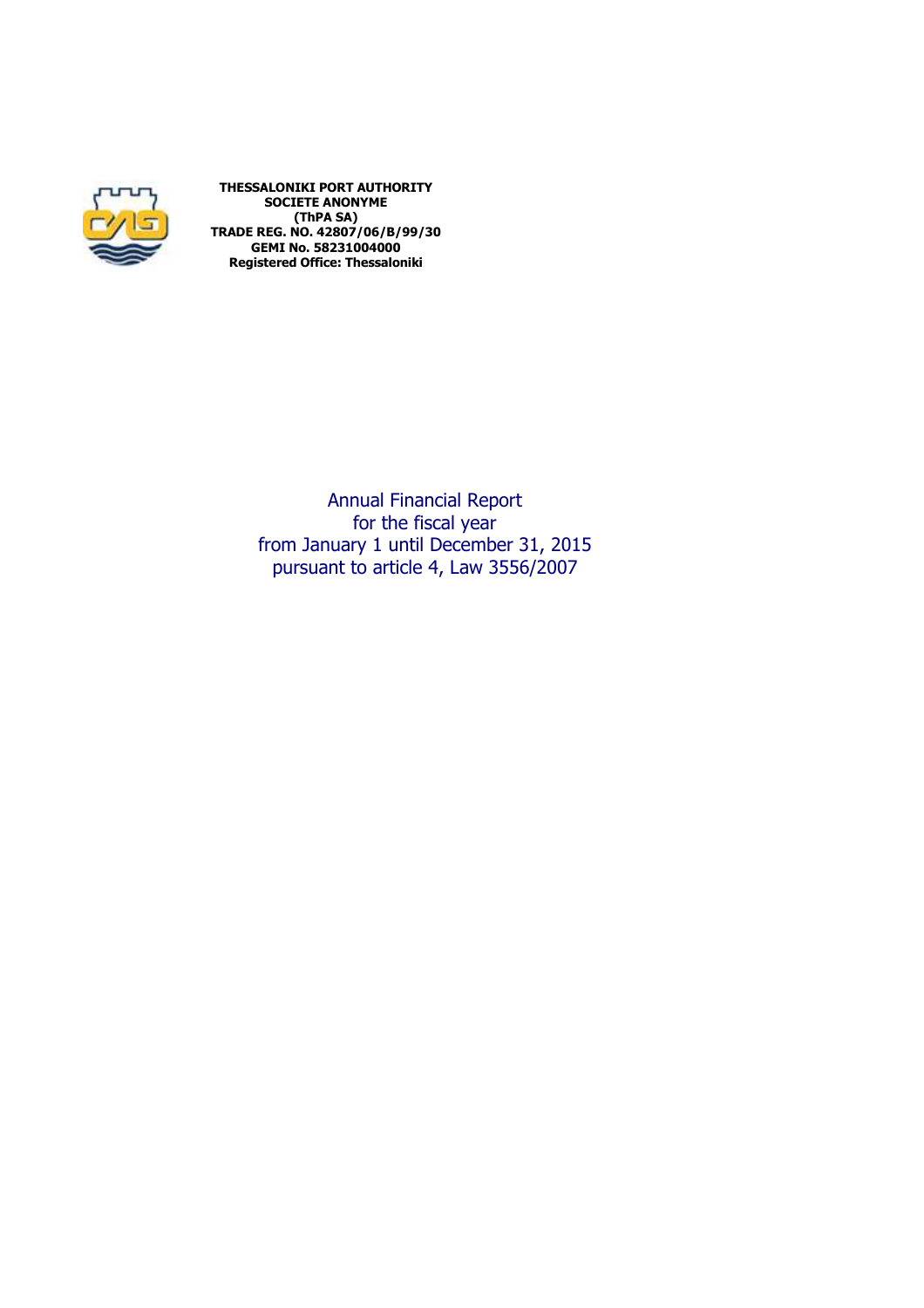# **Table of Contents**

| 1.                                                                                                          |  |
|-------------------------------------------------------------------------------------------------------------|--|
| 2.                                                                                                          |  |
| Concession contract for the right of use and exploitation of the terrestrial port zone of the Port of<br>3. |  |
|                                                                                                             |  |
| Framework for the preparation and basis for the presentation of the financial statements42<br>4.            |  |
|                                                                                                             |  |
|                                                                                                             |  |
|                                                                                                             |  |
|                                                                                                             |  |
|                                                                                                             |  |
| 5.1                                                                                                         |  |
| 5.2                                                                                                         |  |
| 5.3                                                                                                         |  |
| 5.4                                                                                                         |  |
| 5.5                                                                                                         |  |
|                                                                                                             |  |
| 5.7                                                                                                         |  |
| 5.8                                                                                                         |  |
| 5.9                                                                                                         |  |
|                                                                                                             |  |
|                                                                                                             |  |
|                                                                                                             |  |
|                                                                                                             |  |
|                                                                                                             |  |
|                                                                                                             |  |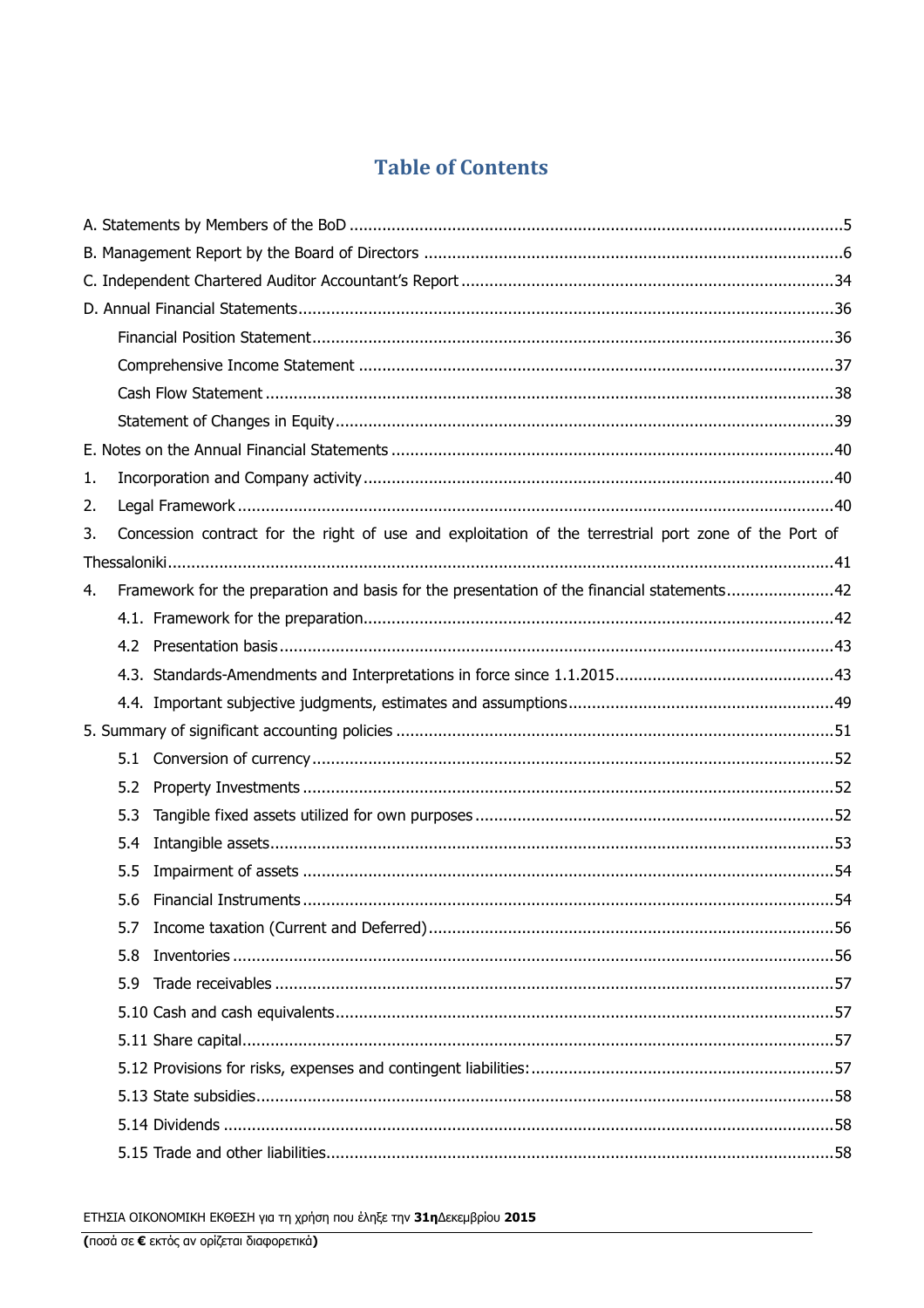| 6.3 |                                                                                             |  |
|-----|---------------------------------------------------------------------------------------------|--|
| 6.4 |                                                                                             |  |
|     |                                                                                             |  |
|     |                                                                                             |  |
|     |                                                                                             |  |
|     | 7.2 Calculation of results before tax, financial results and total depreciations (EBITDA)68 |  |
|     |                                                                                             |  |
|     |                                                                                             |  |
| 8.2 |                                                                                             |  |
| 8.3 |                                                                                             |  |
| 8.4 |                                                                                             |  |
| 8.5 |                                                                                             |  |
| 8.6 |                                                                                             |  |
| 8.7 |                                                                                             |  |
|     |                                                                                             |  |
|     |                                                                                             |  |
|     |                                                                                             |  |
|     | 8.10.1                                                                                      |  |
|     | 8.10.2                                                                                      |  |
|     |                                                                                             |  |
|     |                                                                                             |  |
|     |                                                                                             |  |
|     |                                                                                             |  |
|     |                                                                                             |  |
|     |                                                                                             |  |
|     |                                                                                             |  |
|     |                                                                                             |  |
|     |                                                                                             |  |

ΕΤΗΣΙΑ ΟΙΚΟΝΟΜΙΚΗ ΕΚΘΕΣΗ για τη χρήση που έληξε την 31ηΔεκεμβρίου 2015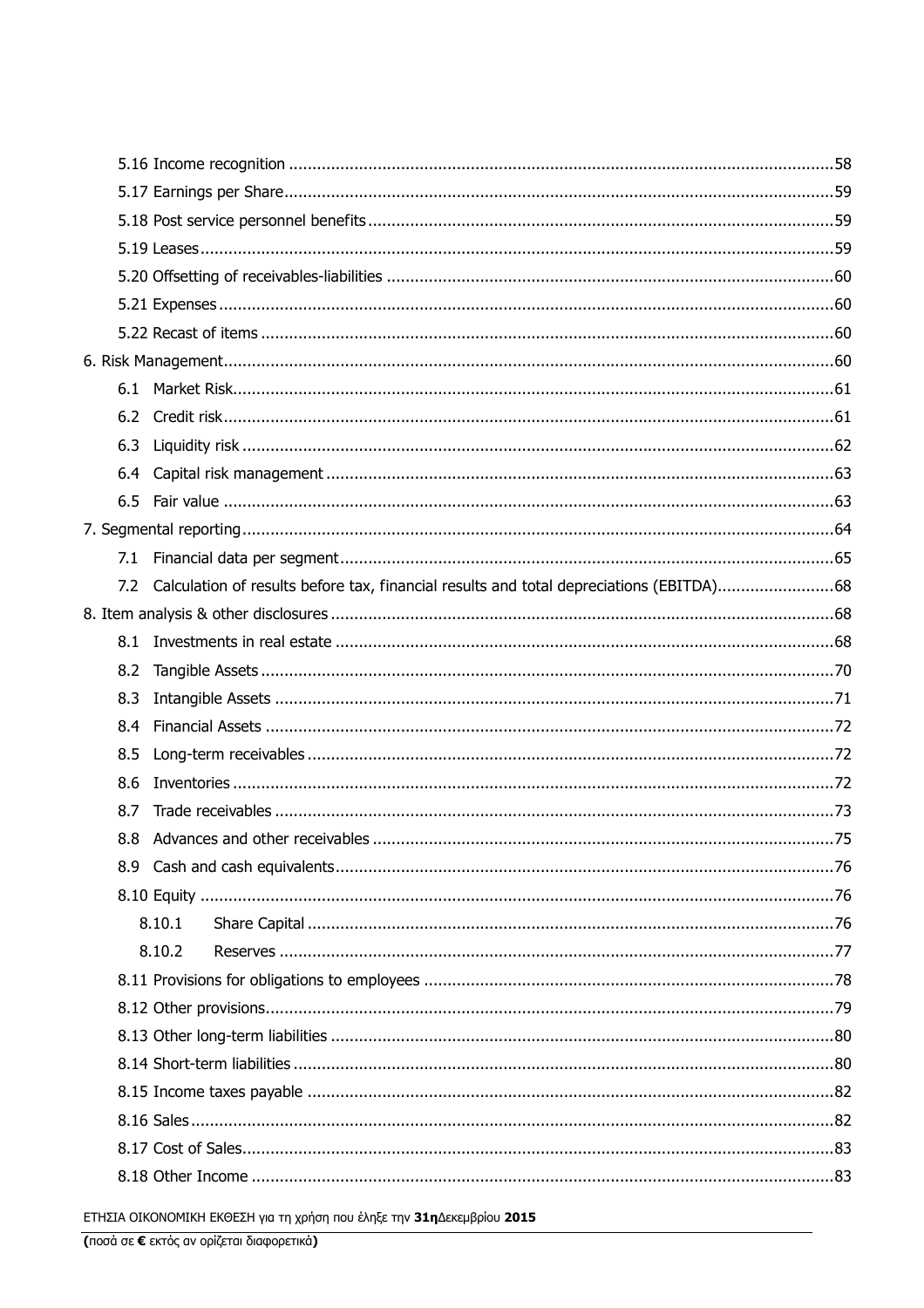F. G.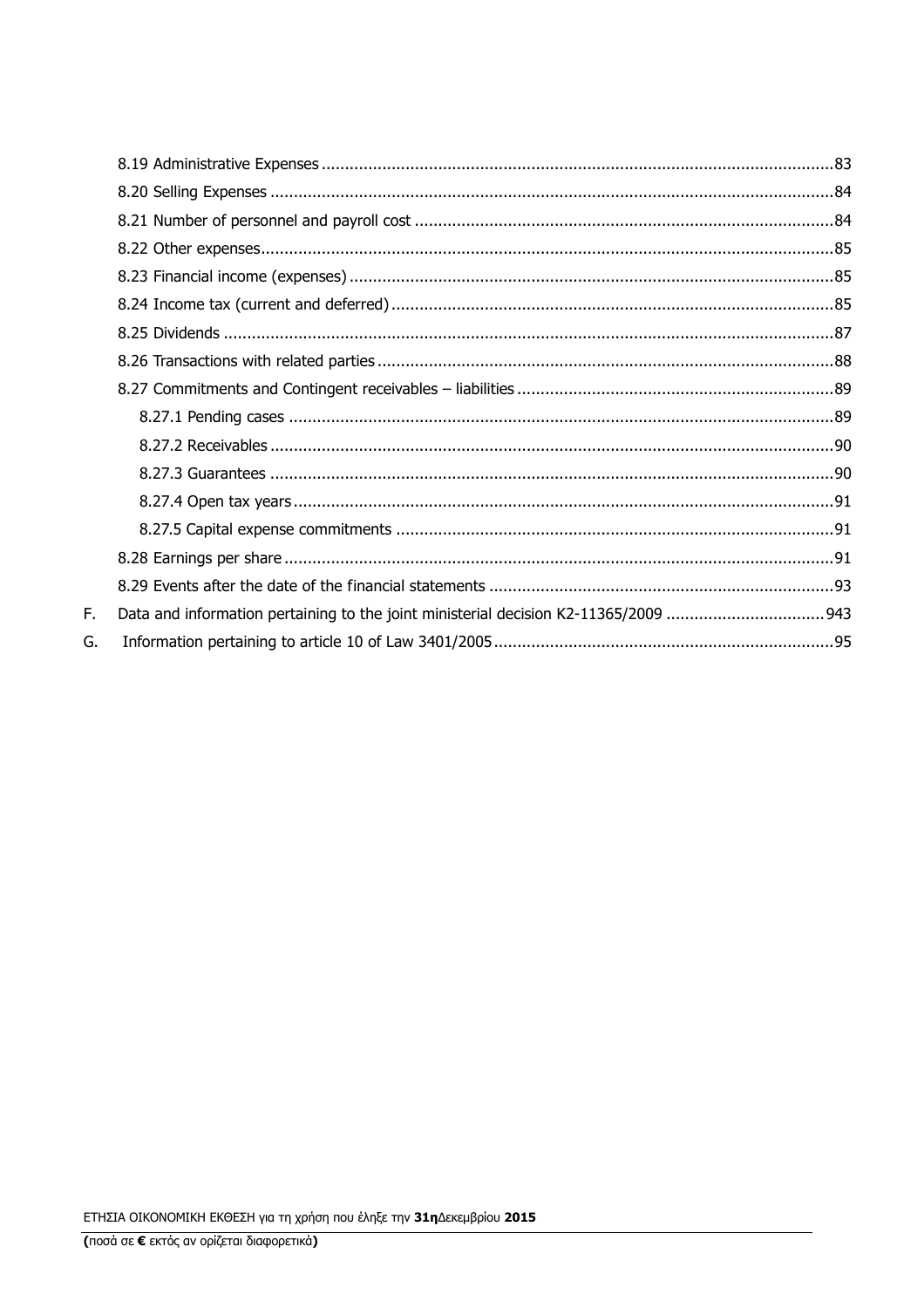# **A. Statements by Members of the BoD (pursuant to article 4 par. 2c of Law 3556/2007)**

The members of the Board of Directors of the Public Limited Company with trade name "THESSALONIKI PORT AUTHORITY SOCIETE ANONYME" and the mark designation "ThPA SA" with its registered office located inside the Port of Thessaloniki:

- 1. Konstantinos Mellios, Vice-Chairman
- 2. Dimitrios Makris, CEO
- 3. Georgios Tozidis, Member of the Board of Directors specifically appointed for this by virtue of decision no. 6592/31.03.2016 by the Board of Directors of the Company,

in our aforementioned capacity, declare and warrant by the present that insofar as we know:

- A. The annual financial statements of the Public Limited Company "THESSALONIKI PORT AUTHORITY SOCIETE ANONYME" for the fiscal year 01.01.2015 – 31.12.2015, which were prepared in compliance with the International Financial Reporting Standards, as adopted by the European Union, depict in a true manner the assets and liabilities, the net position and the operating results of the Company.
- B. The annual Board of Directors Report depicts in a true manner the development, performance and position of the Company, including an outline of the major risks and uncertainties it faces.

### **Thessaloniki,31/03/2016**

**The Vice-Chairman The CEO The Member appointed by the BoD** 

**K. Mellios D. Makris G. Tozidis I.D. Card no. Τ798243 I.D. Card no. Χ772479 I.D. Card no. ΑΙ 723948**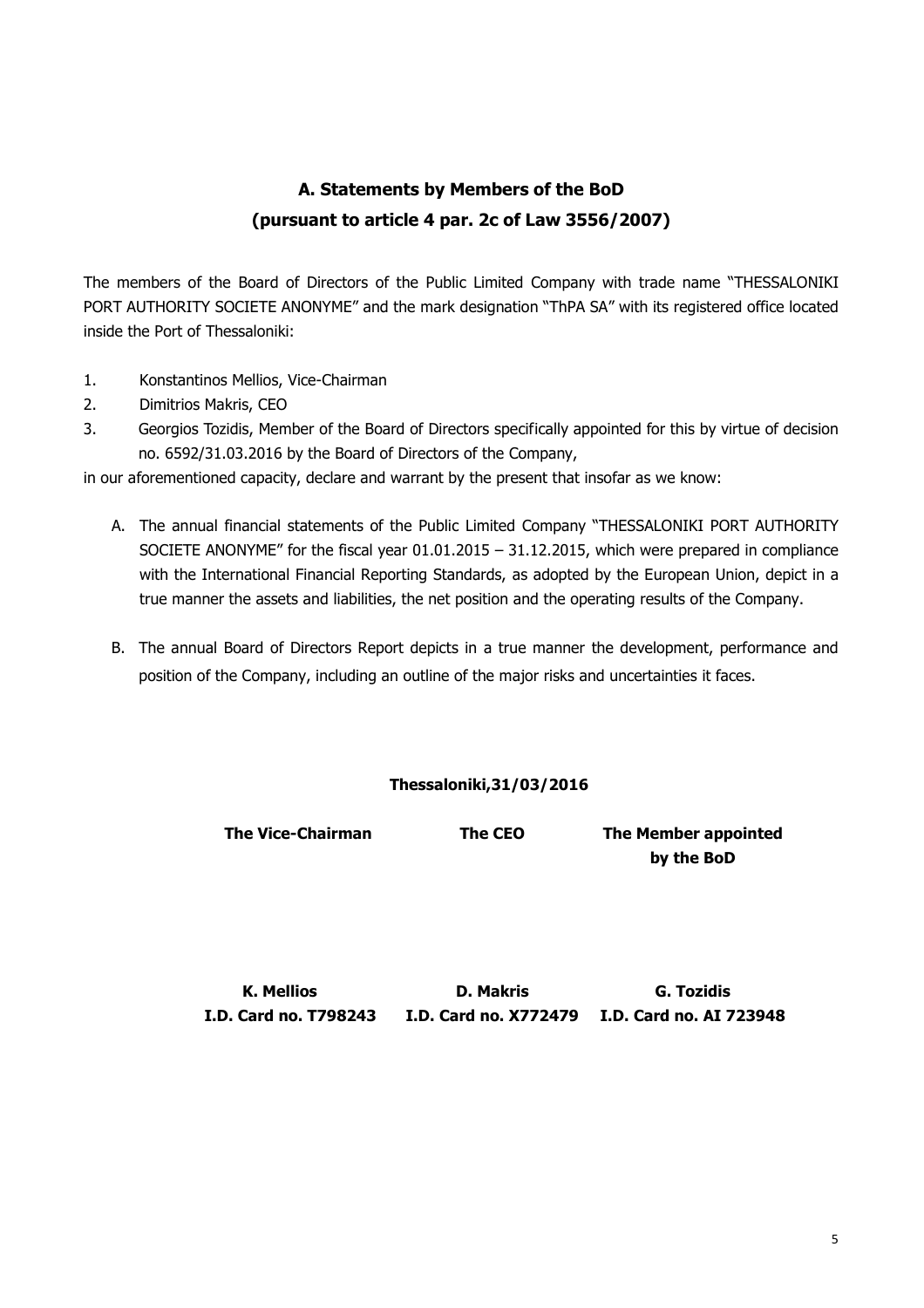# **B. Management Report by the Board of Directors of "THESSALONIKI PORT AUTHORITY SOCIETE ANONYME" TO THE REGULAR GENERAL MEETING OF SHAREHOLDERS**

#### **Dear Shareholders,**

We submit, for your approval, the financial statements of the Company ThPA SA for managerial year 1.1.2015  $-$  31.12.2015. The fiscal year that ended was the 16<sup>th</sup> for the ThPA SA as a Public Limited Company and was also profitable as every other one before it.

The present financial statements have been prepared in compliance with the International Financial Reporting Standards (IFRS) as adopted by the European Union, the implementation of which is obligatory for the Company and for fiscal years that end on or after 31.12.2004, since it is listed in the Athens Stock Exchange. The Report was compiled and is harmonized with the relevant provisions of Codified Law 2190/1920 (article 43a paragraph 3 and article 136 paragraph 2), of Law 3556/2007 (Gov. Gaz. 91 $^{A}/$ 30.4.2007, article 4) and the implemented decisions by the Securities and Exchange Commission issued on it and especially the decision under no. 7/448/11.10.2007 (articles 1 and 2) of the Board of Directors of the Securities and Exchange Commission and Law 3873/2010 on corporate governance.

The present Report contains all relevant information, as necessitated by the law, in order to derive material informing on the activity, in the fiscal year closed, of the Company "THESSALONIKI PORT AUTHORITY – SOCIETE ANONYME"

A description of the major risks and uncertainties which the Company might face in the future is also made, and the important transactions between the issuer and the related parties are cited.

Furthermore, a statement of corporate governance in compliance with article 2 paragraph 2 of Law 3873/2010 is also cited.

### **1. Nature of activities:**

ThPA SA is a Public Limited Utility Company aiming to serve the public interest, operates under private economy principles and enjoys an administrative and economic autonomy.

It has been incorporated in 1999 by the conversion of the Public Law Legal Entity "THESSALONIKI PORT AUTHORITY" to a Public Limited Company.

- **1.1.** The company's objectives are to manage and exploit the port of Thessaloniki and or other ports and specifically:
	- To provide berthing services for the ships and transport services of cargo and passengers from and to the Port.
	- The installation, organization and exploitation of any type of port infrastructure.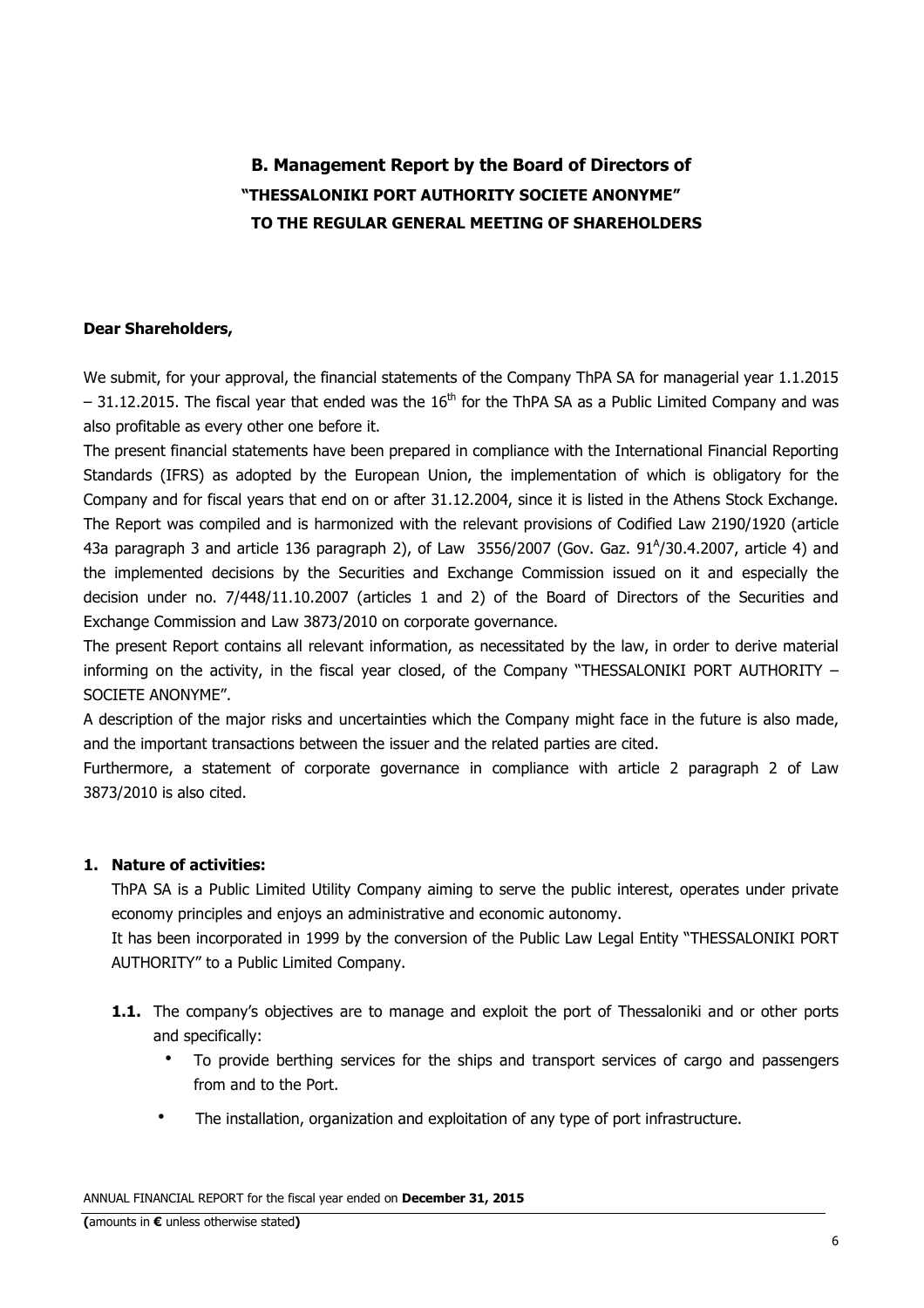- Any port related activity, as well as any other commercial, industrial, oil and business activity, including, in particular, tourism, cultural and fishing activities, as well as port services planning and organization.
- Any other activity assigned to Thessaloniki Port Authority under Law as a Public Law governed Legal Entity.
- **1.2.** The main activities of the Company are:

The provision of services, ship berthing, loading and unloading, cargo handling and storage, other port services (water, electricity, telephone connection, waste removal etc), the servicing of passengers (coastal shipping and cruisers) and the exploitation of premises for cultural or other functions.

The Company is active in the sector of auxiliary related to transport activities and travel agency activities (Statistic Classification of Branches of Economic Activity – STAKOD '08, code 52). The nature of its activity is such that allows for its engagement only in the territory of Greece, independent of the fact that its clientèle also includes international companies, while, furthermore, the Company does not engage in any other commercial or industrial activities, beyond the provision of services, which are rendered in the area of the Port of Thessaloniki.

Its business activities regard the provision of services:

- to unitized cargo (containers),
- to conventional cargo (bulk, general, RO-RO),
- to coastal shipping and cruiser passengers,
- to ships (berthing, mooring, docking and other services),
- to car parking space services.
- to the exploitation of spaces for commercial, cultural and other uses.
- **1.3.** The Port's competitive environment is determined by its geographic location, the type, origin/destination of the transported cargoes, the quality and cost of the services rendered and includes of ports with different operating features.

The wider geographic territory at present served by the Port of Thessaloniki is:

- Macedonia, Thrace and part of Thessaly.
- FYROM, SW Bulgaria and North Serbia.
- The Black Sea countries.

The potential for attracting cargoes today serviced by the ports of Alexandroupolis, Kavala, Stavros, N. Moudania and Volos is limited, while with respect to the handling of containers competition is limited, since no other port in N. Greece possesses of the means required to handle containers. It is foreseen that the ports in Alexandroupolis and Kavala will contest a small market share following the completion or realization of their plans.

ThPA S.A. intends to attract new major clients from FYROM, SW Bulgaria and S. Serbia by upgrading its infrastructure, procuring of the necessary equipment and, in parallel, improving the performance of its marketing and sales services.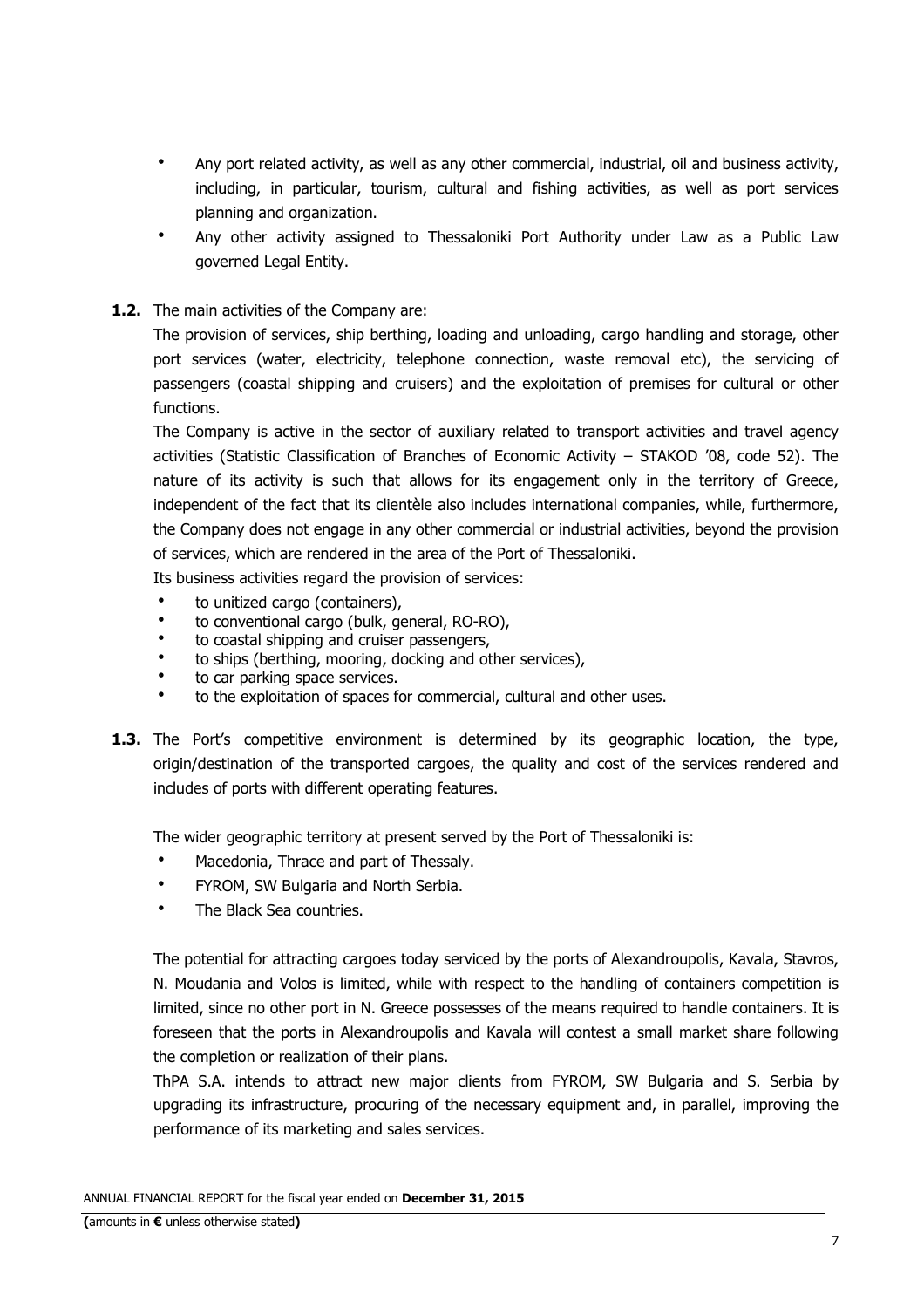- **1.4.** The key clients of the Company are industries, shipping agents, container transportation companies, freight transport companies (companies which undertake the transport of merchandise), while its sales are marketed:
	- Via a system of collaborating shipping agents who represent third parties (companies engaged in the transportation of containers, the trade of cereals, the trade of minerals, steelworks etc);
	- By direct contact and negotiation between ThPA S.A. and the officers of the clients.

### **2 Key resources.**

- **2.1.** The Company has the exclusive right for the use and exploitation of the land, buildings and facilities at the Terrestrial Zone in the Port of Thessaloniki, ownership of the Greek Government. The aforementioned exclusive right was vested to ThPA S.A. for 40 years, by virtue of the concession contract dated June 27, 2001 between the Greek State (as represented by the Ministers of Economy and Merchant Shipping) and ThPA S.A. and expires in the year 2041, against consideration amounting to a percentage of 1% on sales for the first three years of the contract and 2% for the remaining period. The contract above was sanctioned by Law 3654/2008 on 3.4.2008 by virtue of which the original term of the contract was extended from 40 to 50 years, thus now expiring in 2051, while ThPA's exclusive right to use and exploit the land-buildings and facilities grants to ThPA S.A. the right to transfer it to third parties for purposes related to the provision of port services and easements and for term not beyond that of the extension of the contract.
	- **2.1.1.** The terrestrial port zone of ThPA S.A. covers an area of roughly 1,550,000 m<sup>2</sup>, and extends along roughly 3,500 meters. It possesses of 6,200 meters of wharfs with a net depth up to 12 meters, 6 piers, administration and technical support buildings, warehouses, depots, special equipment and other facilities.
	- **2.1.2.** The Container Terminal is the newest building complex of ThPA S.A.. Designed and operating based on state-of-the-art technologies and the corresponding equipment for handling containers. It is located on pier 6, at wharf 26, its length is 600 meters and can berth ships with draughts up to 12 meters. Its indoor operating space extends over 200,000 $\text{m}^2$ , configured so as to handle delivery and receipt of containers.
	- 2.1.3. The part of the Port outside the Container Terminal constitutes its conventional part which is serviced by wharfs 1-24 and covers an area of approximately 1,070,000  $m<sup>2</sup>$  and 5 piers in total. The conventional port is divided into the Free Zone (quays no. 15 to 24), via which third countries cargo is handled, while its remaining part (quays no. 1 to 14) is dedicated to shipments from EU countries. In parallel, inside the boundaries of the conventional port and outside the Free Zone passenger ships, hydrofoils and cruisers, servicing the passenger traffic moving via the Port of Thessaloniki, may berth.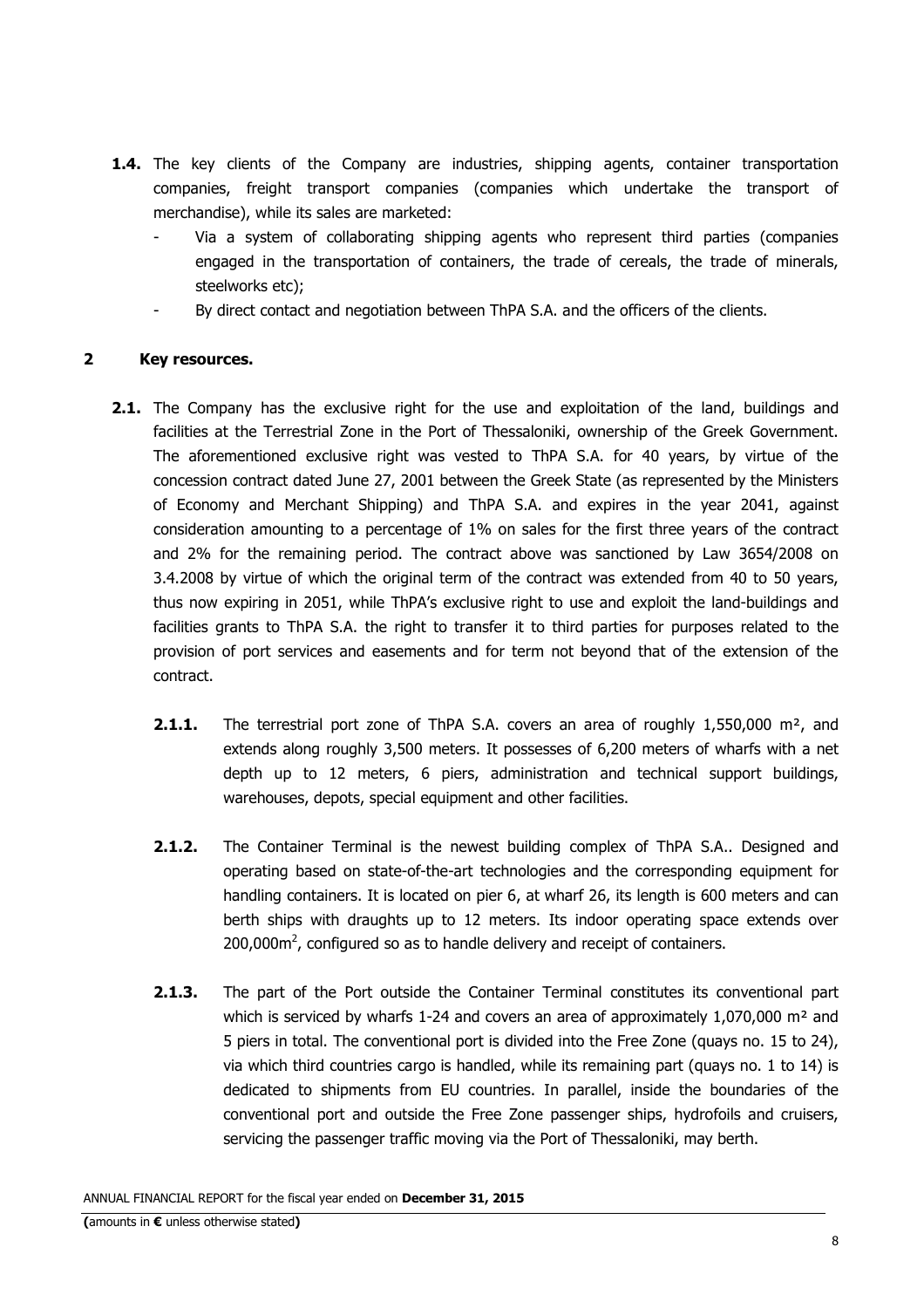- **2.2.** Company assets include:
	- **2.2.1.** Four land plots for exploitation, located inside the conceded land, of total fair value amounting to 3,346 thousand  $\epsilon$  and which are:
		- Land plot at Kountouriotou & Salaminos Sts. (Thessaloniki) leased to the "Union of Thessaloniki's Customs Brokers – SETH", of total area 1,233.49m<sup>2</sup>.
		- Land plot at Kountouriotou & Fokaias Sts. (Thessaloniki) leased to the "Shipping Brokers Union", of total area  $285,50m^2$ .
		- Plot at the Old Quarry of Nares, including two granite quarries, the abandoned buildings of the company to which the exploitation thereof was assigned and the installations for the transportation of the quarries' products. The quarries were in operation until the end of the '50s, while presently they remain unexploited. However, soil and subsoil morphology render any residential development and exploitation prohibitive. Total area 104,023.00m<sup>2.</sup>
		- Plot in Triandria, Thessaloniki, of total area 152.98m<sup>2</sup>.
	- **2.2.2.** Building, mechanical and other equipment-installations, of total value (historic cost) 108,121 thousand €. Excluding the building facilities, the assets contributing more than 10% to the provision of services are, concisely, the following:
		- 4 travelling gantries, 18 Straddle Carriers, 3 Front Lifts, 1 Transtainer
		- 32 Cranes, 67 Forklifts, 4 100-150 ton. Mobile Cranes, 37 Derricks, and various other loading equipment.
	- **2.2.3.** Furthermore, the Company has developed a state-of-the-art digital communication network, by installing optic fibers for the setting up of a Backbone Network with the total length of fibers exceeding 75 kilometers.

The specialized software applications used, of total value 2.710 thousand  $\epsilon$  (historic cost) already cater for a large part of the port's operations, mainly the Financial Services, Statistic Data processing, Human Resources Management, Maintenance, Document Organization and Management and the Container Terminal Management.

**2.3.** The driving force for the Company is its personnel, which is divided into the clerical personnel (Administrative, Technical, Auxiliary) and the longshoremen. In 2015 it employed 420 people (of whom 214 were regular staff, 126 longshoremen and 80 Technical Institute of Education (TEI) students, Hellenic Manpower Organization (OAED) apprentices and temporary staff), against 400 in 2014 (218, 128 & 54 people correspondingly). Labor relations are regulated by the General Personnel Regulation, the National General Collective Agreement, or the Sectoral (Industry-wide) or similar-profession Contracts, while the remuneration of the employees are governed by the Operational Collective Agreement for regular staff and longshoremen and for year 2010 by Law 3833/2010 (Protection of the national economy – Emergency measures for coping with fiscal crisis) and Law 3845/2010 (Measures for the application of the support mechanism for the Greek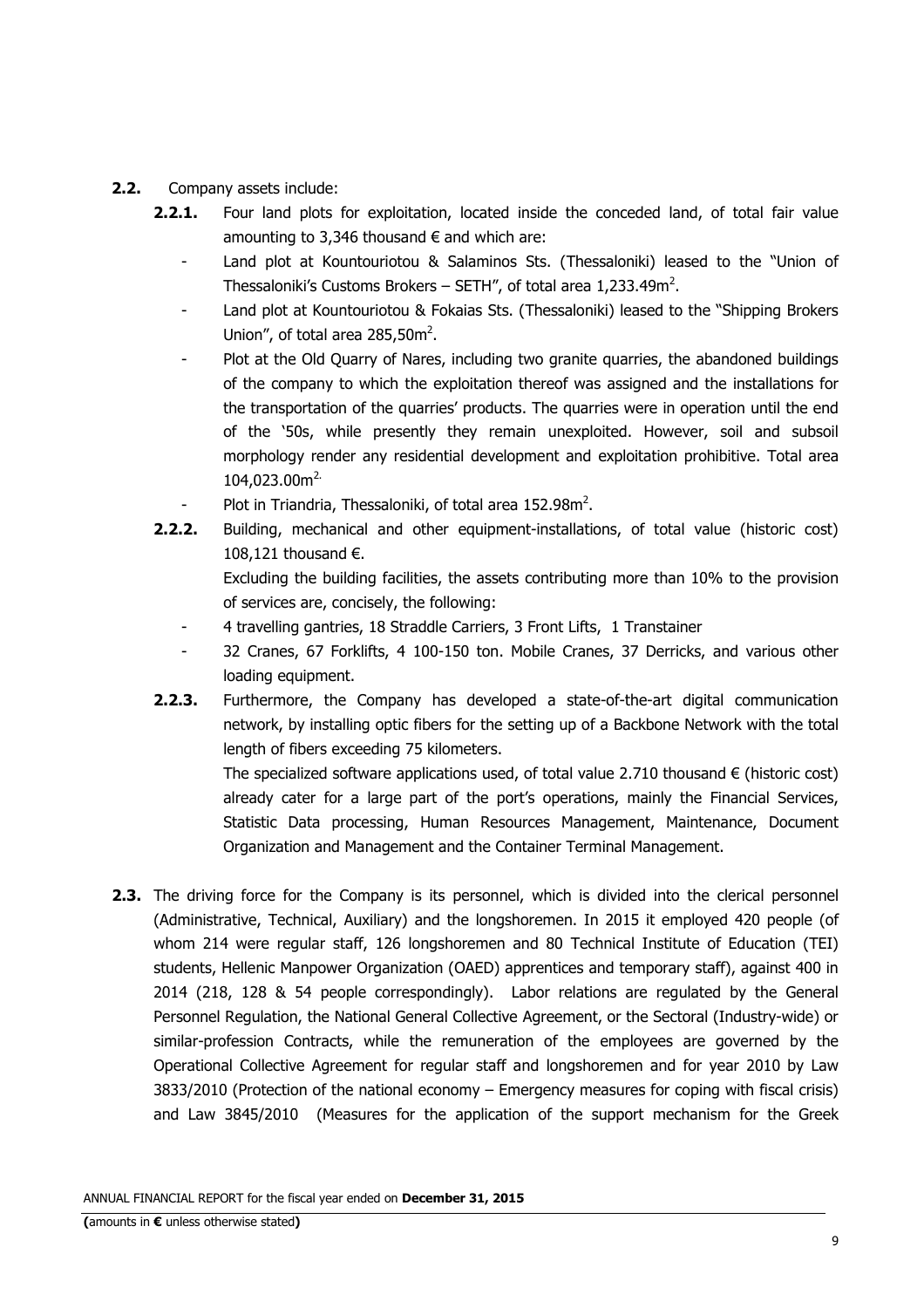economy by euro area Member States and the International Monetary Fund) and since 1/11/2012 by the provisions in article 31 of Law 4024/2012.

The company invests in the continuous training and informing of its personnel by virtue of educational and training programmes and seminars on general issues, such as communication, management, economics, hygiene and safety.

### **3. Objectives and strategies**

- **3.1.** The port of Thessaloniki is the first transit port in Greece with respect to conventional cargo. It is the European Union port nearest to the Balkan and the Black Sea Zone countries, offers safety to the cargo in transit and possesses of a natural sea entrance which may cater for ships with deep draughts. One of its advantages is the Container Terminal, operating on a 24-hour basis with fixed rates, the operation of the conventional Port with two shifts and high level equipment and the "Free Zone" which is one of the 27 in operation throughout the European Union and aimed to principally facilitate and develop trade between EU Member-States and third countries.
- **3.2.** The strategy of the company aims at the increase of its shareholders' assets combined with the fulfillment of its obligations, being a Public Utility Company:
	- **-** maintaining the important (dominating) position the port holds with respect to its area and elevating it to become the principal port in the Balkans;
	- **-** reinforcing of its role in Eastern Mediterranean as a center for combined transports, and
	- **-** its evolution to a transit hub and important Regional Port-Gateway for the Southeastern European markets, where a significant share will be held by the handling of containers in transit.

Towards these it seeks:

- **-** to reinforce its competitive position by improving its efficiency and adopting an appealing pricing policy;
- **-** to increase its profitability by improving its operating margin, attracting cargo, decreasing costs and providing new integrated port logistics services, oriented toward Third Party logistics (3PL) services;
- to improve the quality of the services rendered by means of its investment and modernization programme, as well as the extension of port infrastructure and superstructure, personnel training and the upgrading of technological infrastructure by the implementation of advanced software suites and the development of specialized computerized applications;
- to further develop the Container Terminal.
- **3.3.** The main axis of the Company's pricing policy is to maintain the prices for its services at competitive, compared to the other ports of the area, levels, aiming to attract clients. For this reason and taking account of the global economic crisis which made its appearance in 2008, the prices of the loading/unloading services for transit or final destination cargo have remained at the same level since 2007. Furthermore the prices for conventional cargo have been kept at the same levels for 2015, cargo which is handled and priced based on the special agreements (contracts)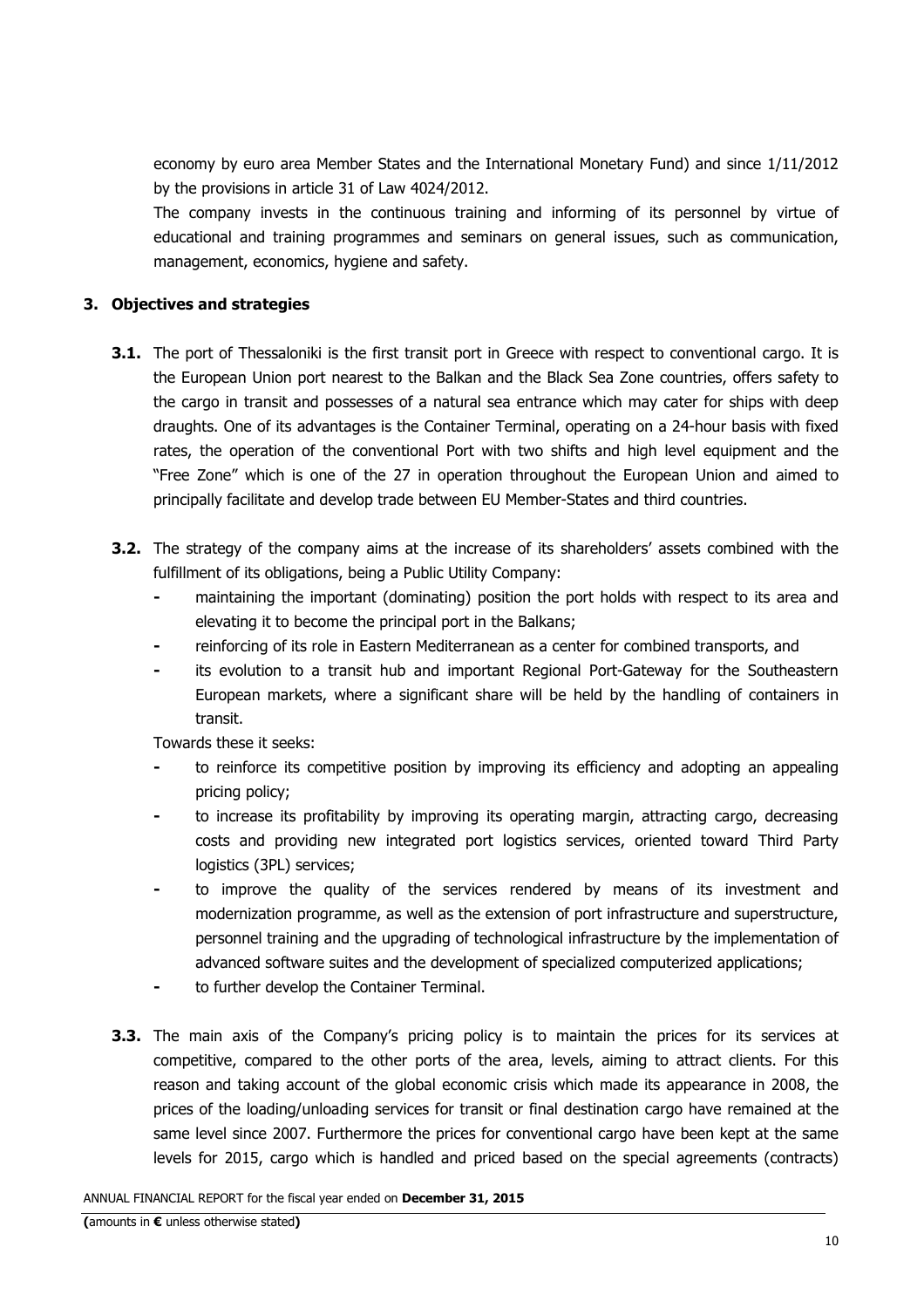signed by ThPA S.A. and its clients, following a raise by 7% in 2008. Furthermore, since 2010 further discounts were granted for transit cargoes. For 2015 the pricing policy that was followed was the same as that for 2014 and 2013 and the price list was kept in the same levels without any further increases but with small scale differentiations, such as a 50% discount in the power supply tariffs for containers for export, a decrease in the transshipment/piece price for containers as well as a discount for storage fees for the period that capital controls were in effect.

**3.4.** A key objective is also the attraction of new freights and the provision of value added services combined with safety and expedience in handling. It is for this that ThPA continuously strives to modernize and renovate its relatively new mechanical equipment and further develop its infrastructures, financing these investments from its available funds.

Thus, in the context of its approved Strategic and Business Plan, it plans to:

gradually modernize the container terminal and conventional cargo facilities (infrastructure and electric-mechanical equipment) aiming to be able to accommodate more tons of cargo, by:

- Restoration of wharf depths deepening;
- **EXTER 10 FM 26.** Extension of the travelling crane runways in wharf 26;
- restoration and improvement of the illumination of the Container Terminal;
- construction of new paving behind wharf 24 in pier 6;
- construction of blocks from reinforced concrete for the provisional fencing of the area for depositing bulk cargo inside ThPA SA;
- $\blacksquare$  reconstruction of the electricity network and the crane rails in wharf 21;
- survey and construction of a new as well as the reconstruction of the existing sewerage network for rain and waste water in the port area;
- construction of a service station at the Container Terminal;
- works for the reconstruction and layout of the areas for disinsectisation in the open shed;
- procurement of mechanical equipment (2 electric cranes, 2 spreaders, 2 forklifts etc)

As well as:

- Repair and maintenance of the facades of the traditional building housing the Passenger Terminal.
- Operation of a central warehouse.
- Logistics infrastructures and operations in the greater area.
- Procurement of equipment for the modernization of electronic assemblies.
- Procurement of Software and upgrades to the existing one.
- Legalization of building constructions (surveys and changes of use).
- Issue of active fire protection and energy certificates for all of the buildings of ThPA SA.
- Historical Archive and Museum of the Port Authority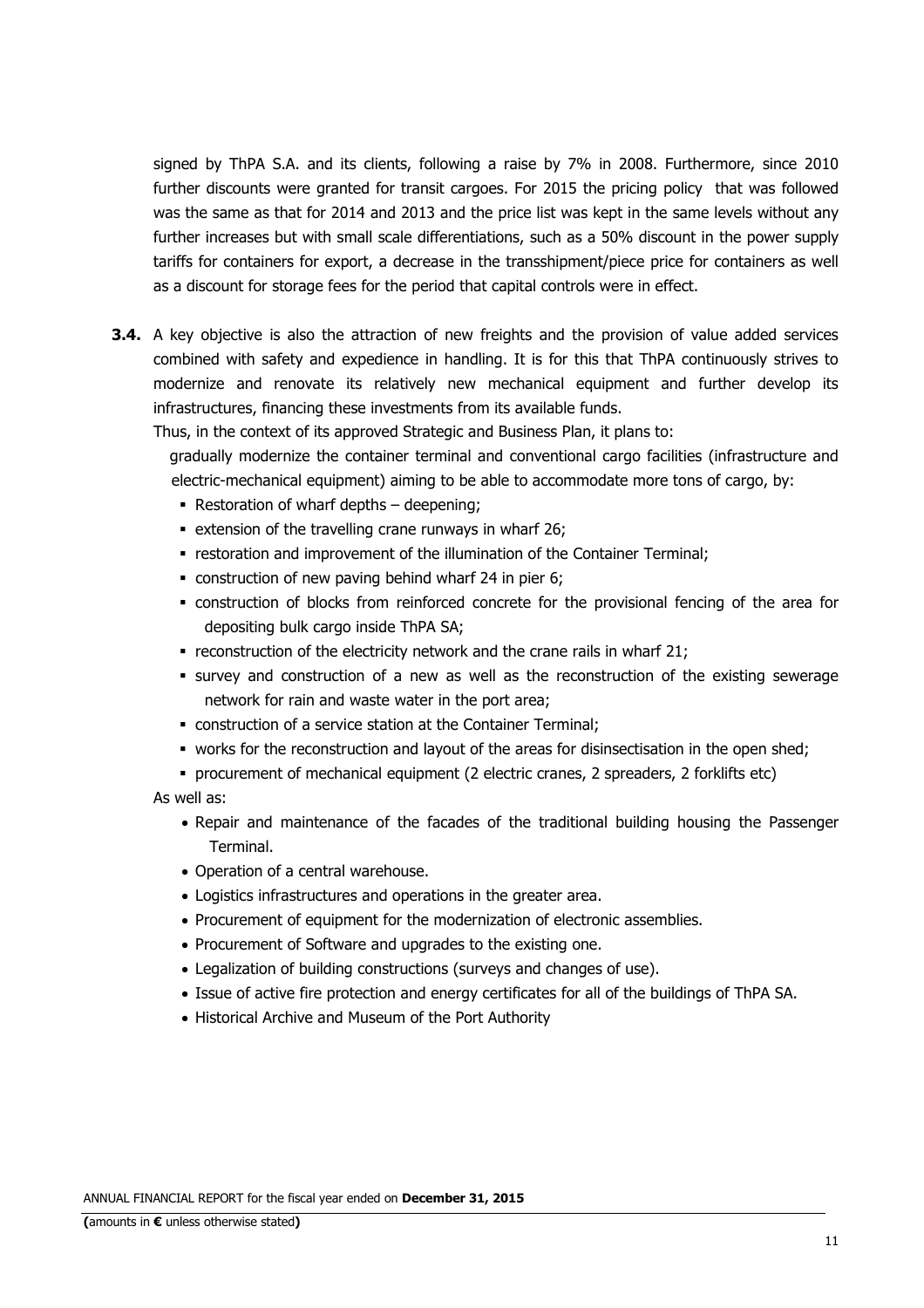#### **4. Financial developments and fiscal year performance**

In analyzing the results for 2015 it is necessary to point out that in the fiscal year just lapsed the port of Thessaloniki served a total of 6.904.174 tons (-9,81%) of cargo, 351.741 TEUs (containers), 1.983 ships and 26.356 passengers were served by the installations of the Company.

Furthermore in the course of this fiscal year the following were completed:

- The reconstruction of the Electricity and Rails Networks at wharf 17
- The reconstruction of the central road leading from the Container Terminal to Dendropotamos.
- The works for the restoration of parking spaces at the Container Terminal
- **4.1.** Given these facts, the handling of bulk cargoes exhibited a decrease, compared to 2014, by 12.69%, the general cargo exhibited a decrease by 36.40%, the ship traffic a decrease by 5.44% , the RO-RO cargo traffic an increase by 40.68%, the unitized cargo (containers) an increase by 0.50% in terms of Teu, while the passenger traffic exhibited a decrease by 40.89%.

**4.1.1.** Based on what has been cited above, the Company's turnover, for fiscal year 2015, amounted to € 50.881.604,79 against € 54.831.477,96 for the correspondent fiscal year of 2014, exhibiting a decrease by 7.20%, attributed to the decrease of the sales of the conventional port by -17.16%, the sales of the Container Terminal by -0.95% and the exploitation of Facilities by -1.93%. The Passenger Port, despite the decrease in the overall number of passengers (independently of the state of readiness of ThPA SA), exhibited a small increase in its turnover, due to the increase in the handling of trucks by the Passenger Terminal. It is noted that the relevant magnitudes with respect to the income from passenger traffic due to the routing of sea transport services are insignificant.

The small decrease in the Container Terminal sales is due to the differentiation of services (cntrs proportion 20'/40'), while the decrease in the general cargo of the Conventional Port is exclusively due to external factors (suspension of the operation of a major steel production unit in Northern Greece) as well as the fall in the international prices of ore/steel products.

 **4.1.2.** Concerning expenses, it is noted that personnel salaries & expenses decreased by 3,74% due to the continued implementation of Law 4024/2012 and personnel retirement. Third parties compensation and expenses increased by 19,64%, third parties benefits decreased by 3,62%, taxes – duties decreased by 9,80%, various expenses increased by 40,24%, financial expenses and amortizations increased by 1,32%, provisions decreased by 48,69% while consumption of consumables and spare parts for fixed assets decreased by 0,33%. Income Tax, despite the increase of the tax rate, decreased due to lower earnings in fiscal year 2015.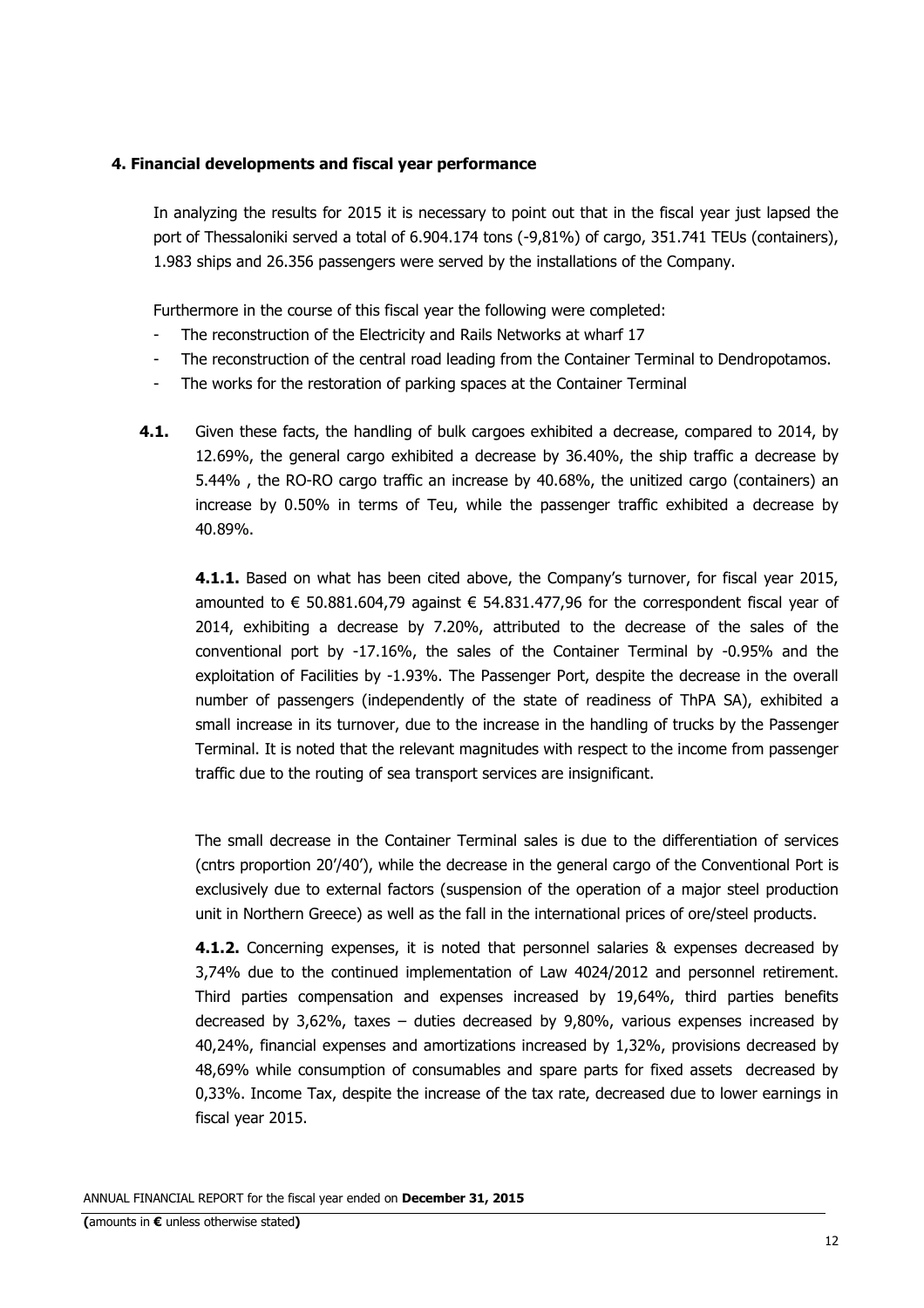**4.1.3** As a result of the decrease of sales and expenses, the gross profits amounted to the sum of € 24.333.038,56 (compared to €26.529.142,15 in 2014), exhibiting a decrease by 8,28%. Profits before tax amounted to  $\in$  24.514.351,69 (compared to  $\in$ 28.388.514,37 in 2014), exhibiting a decrease by 13,65%, while profits net of tax amounted to  $\epsilon$ 17.915.015,70 (€ 21.300.404,47 in 2014), exhibiting a decrease by 15,89%. The results of the activities of the Company/Operational Sector as defined by the resolution of the BoD no. 4060/22.5.2009, exhibit profits in the sectors of the Container Terminal, the Conventional Port and the Exploitation of Premises and loss only in the sector of Passenger Traffic.

- **4.2.** Furthermore, for the preparation of the attached financial statements in compliance with the adopted by the European Union International Accounting Standards-International Financial Reporting Standards, the accounting principles and depreciation factors, as defined by the decision of the BoD of ThPA SA number 2623/22.6.2005, were followed and specifically:
- **-** The valuation of assets was performed by
	- the fair value method for the land plots (investment real estate), as determined by an independent surveyor on 31.12.2015. From this valuation the income statement for the fiscal year was encumbered by €118.427,99.
	- the historic cost method for the intangible and tangible fixed assets.
	- the fair value method for the post-service liabilities towards the employees, based on the data from the actuarial survey on 31.12.2015, from which actuarial profit amounting to  $\epsilon$  157,035,11 ensued.
	- the commercial transaction values for other assets and liabilities, which, due to their short-term nature, approach their corresponding fair values.
	- the fair value through Equity for the items classified as "investments available for sale" i.e. one financial product held by ThPA SA. Its valuation on 31/12/2015 resulted to the decrease of Equity by  $\epsilon$  85.707,44.

The straight line depreciation method was followed for the depreciation of the fixed assets, without the calculation of residual values.

- **4.3.** From the comparison of the figures of the Financial Position Statement and the results of the fiscal year, it follows that the capital structure and the financial power of the Company remains strong.
	- **4.3.1.** The distribution of the Company's capital between fixed and current assets, is deemed satisfactory, given that the fixed assets (tangible and intangible including also investments in real estate) cover 37.88% of the Company's total assets, current assets account for 59.99% of total assets, while 2.13% of non-current assets relate to other financial items of ThPA SA and deferred tax assets

In what it concerns the amount of capitals committed to fixed equipment, it is noted that ThPA, being a Public Utility, is obliged to invest in high technology mechanical equipment and infrastructure, in order to ameliorate the quality of the services it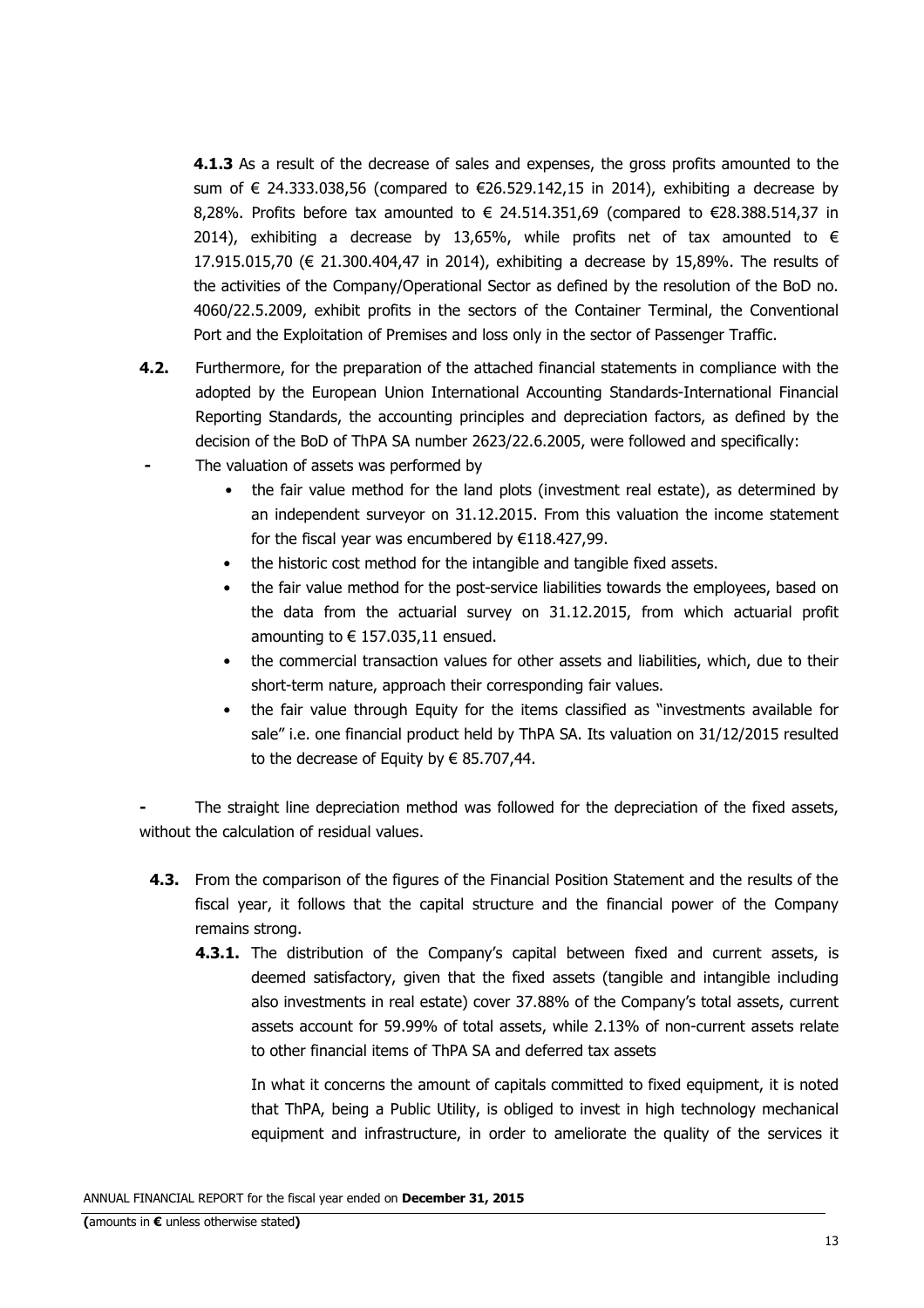provides and respond to its utility objectives and, therefore, commits significant funds to this end.

**4.3.2.** Due to its high available assets, amounting to 52.03% of equity, it maintains its financial independence and is able to finance its investments without resorting to taking out loans. Equity covers 90.23% of its assets, while its obligations (long and short term) cover only 9.77% of liabilities.

The Company's working capital, due to high monetary assets, amounts to the sum of 70,079 thousand €.

The Company maintains low inventory level (materials and spare parts of fixed assets) amounting to 1,625 thousand  $€$ , of which 3.21% concerns fuel-lubricants stock, 87.65% consumables and 9.14% spare parts of fixed assets.

Finally, the turnaround time for current assets (38 days for the collection of receivables and, taking deposits into account, 12 days) and liabilities (33 days for the payment of suppliers) render the Company capable to settle its liabilities at regular dates and to maintain its self-sufficiency and its solvency. The Company has no due debts, no short term loans or cheques receivable in its portfolio.

From its clients, it collects down payments before carrying out the work, which in 2015 amounted to 3.289 thousand  $\epsilon$  and, consequently, the real receivables of the Company amount to 1.324 thousand  $\epsilon$  (4.614 thousand – 3.289 thousand.) on 31.12.2015.

The cash liquidity index is at 7,65 while the general liquidity index at 9,11, from 6.44 and 7.17 in fiscal year 2014 correspondingly.

**4.3.3.** The Return on Equity (ROE) is deemed satisfactory, since it yielded

- 19,29 % based on pretax profits (2014: 22,05%)
- 14,10 % based on net of tax earnings (2014: 16,54%)

figures greater than the interest rates for time deposits with Banks in 2015 and 2014 correspondingly, while the ROA (Return on Assets) yielded:

- $17,41$  % based on pretax profits (2014: 19,42%),
- \* 12,72 % based on net of tax earnings (2014: 14,57%).
- **4.4.** ThPA SA shares are listed on the Mid Cap category and in sector "Industrial Products & Services – Transportation Services". The Company's share is included in the following indices:
- GI: General Price Index of Athens Stock Exchange

ASI: All Share Index of Athens Stock Exchange

FTSEM:Mid Cap Medium Capitalization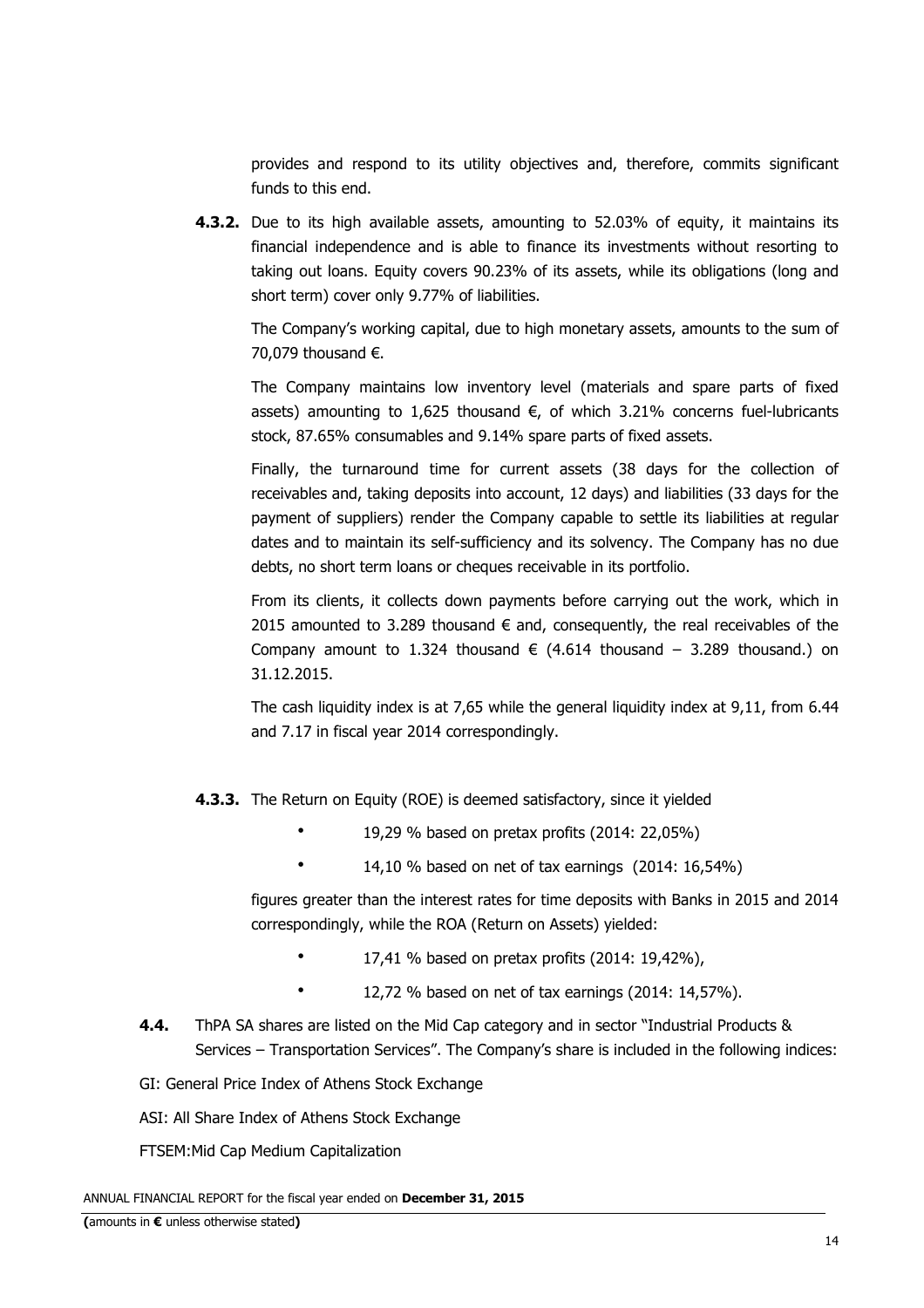OGIPI: Overall GI Performance Index

FTSEA: FTSE/Athens Stock Exchange Market Index

IPS: FTSE/Athens Stock Exchange Industrial Products and Services

FTSEMSFW:FTSE/Athens Stock Exchange Μid & Small Cap Fundamentals

HELMSI: Greek Μid & Small Cap Index

From 1.1.2015 until 31.12.2015 the price for the share increased by 6,23%.

In the same interval the price of the ASE General Index fell by 23.58% and the share of OLP SA increased by 32.19%.

Share price on 31.12.2015 was  $\epsilon$ 24.10 (2014: 25,70). The book value (BV) of the share was €12.61 against €12,77 in fiscal year 2014, while Price to Book Value (PBV) was €1.91, compared to €2.01 in fiscal year 2014.

The ratio of the stock exchange price of the share to earnings per share (P/E) on 31.12.2015 was 13.56.

### **5. Dividend Policy**

The Company's dividend policy aims to satisfy its shareholders while, in parallel, to build reserves to finance its investments. It is proposed that a sum of 5.846.400 Euros from the net profits for fiscal year 2015 be distributed as dividend, namely 0.58€/share, pending on the approval by the Annual General Meeting of Shareholders.

It is noted that the Regular General Meeting of Shareholders of 22.04.2015 decided on the distribution of dividend totaling €19.656.000,00, which amounts to 1,95 €/share.

### **6. Risks and various relations.**

- **6.1.** The Company's movable and real property has not been encumbered with restrictive liens on behalf of its creditors. At the time this report was drawn up, ThPA SA had not granted any guarantees in favor of any third party.
- **6.2.** Furthermore, the Company has a significant number of clients and suppliers. The rendering of services and the pricing thereof is uniform and irrespective of contracts. The conclusion of contracts is part of the general context of the general policy by ThPA SA to attract clients and increase the cargoes handled by the Port of Thessaloniki. The contracts concluded afford easements to the clients in the context of a "Memorandum of Understanding", without any exclusivity rights on the contracting parties as regards the provision of port services, beyond the short-term contracts the company concludes for the concession of sites.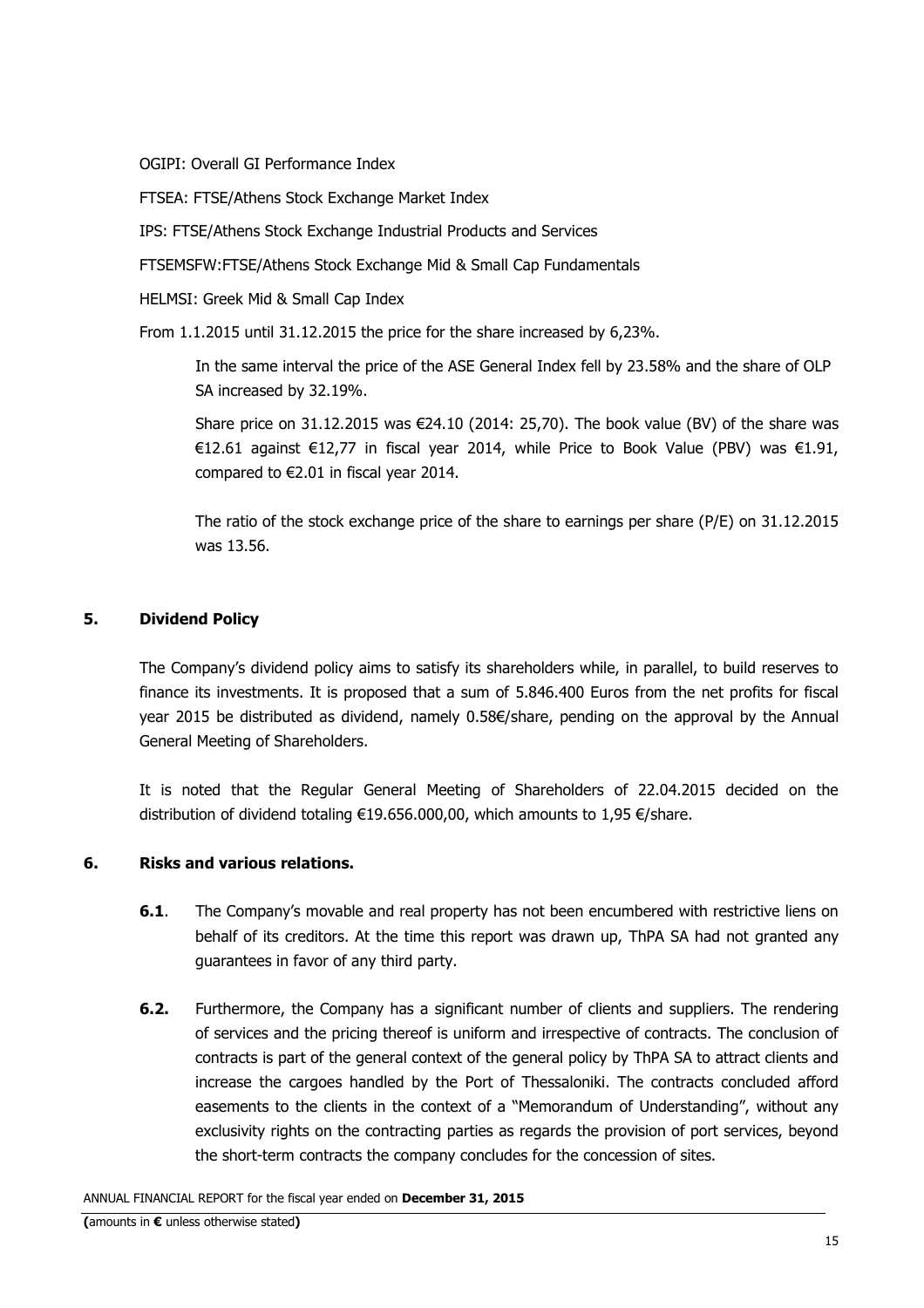- **6.3.** The Company has no branches.
- **6.4**. Moreover, in order to secure its assets and also its liability against third parties and its personnel for damages, it has insured its fixed equipment (machinery – tools – vehicles and vessels – buildings conceded to it by the Greek State, against all risks and against civil liability and employer's civil liability, as well as the cargoes of its clients against civil liability etc.
- **6.5.** As the Port administrator, but also showing a particular sensitivity to environmental protection, the Company has drawn up a plan for the removal and management of ship waste and residues, and also for dealing with incidents of oil marine pollution, while it has developed an integrated environmental management system (ISO 14000:1). An environmental survey of port operations has been approved and is currently elaborated with considerable funds being divested towards this end on an annual basis. Furthermore, it has also joined the alternative waste, lubricant, used tyres and batteries management system and invest in personnel health and safety continuously improving working conditions
- **6.6.** Furthermore, since 2007 ThPA SA has implemented the Port Facility Safety Plan, drawn up in compliance with the I.S.P.S Code (International Ship and Port Facility Security Code), in order to safeguard ships docking at Port facilities, cargoes handled by it, their personnel and passengers and so on from any malicious activity.
- **6.7.** Beyond the liabilities and contingent liabilities included in the Financial Statements and which are not expected to have significant impacts in the operation of the Company and its financial status, the Company has no commitments arising from past events which could result in an outflow of resources, nor any commitments due to onerous contracts or reconstruction schemes that would pose any risks to its continuing operation.

### **7. Risk Management**

### **7.1. Financial Risk Factors:**

The company is not exposed to significant financial risks, such as the market risk, fluctuations of foreign exchange rates, market prices, credit risk or liquidity risk. Its financial instruments comprise of bank deposits (sight and time), trade and other debtors and creditors and financial instruments available for sale and financial instruments at fair value through Profit & Loss.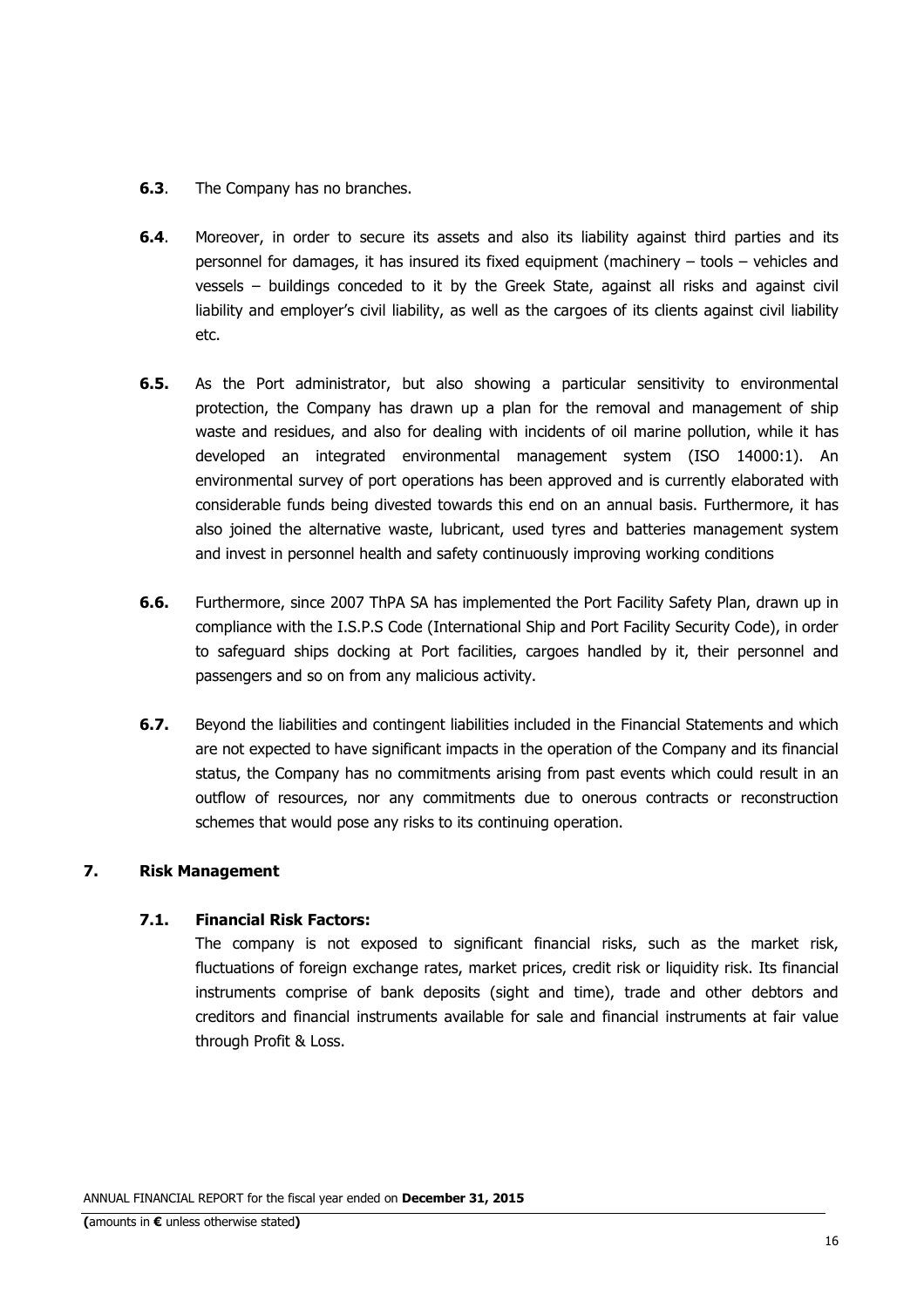### **7.2. Market Risk.**

- Exchange rate risk: The company does business with domestic and foreign clients and the transaction currency is Euro. Consequently, there is no exchange rate risk.
- Price risk**:** The Company is not exposed to price risk since it is a service provider and thus not affected by fluctuations in raw materials prices. The services it renders are priced based on its published pricelist, the prices of which are increased or decreased as and when it is deemed necessary by the Company. With respect to the cost of the services provided, since it mainly comprises of payroll costs, it is affected due to increases or decreases thereof. Furthermore, the Company is affected by a change of the fair value of its investments in real estate. A change in the price of real estate by  $+5\%$  shall bring about a corresponding change by the sum of  $167$  thousand  $\epsilon$  in the income statement. Finally, a change in the fair value of the financial instruments available for sale by  $\pm$  5% shall bring a about a change in Equity by  $\pm$  17 thousand  $\epsilon$ .
- Interest rate risk**:** The Company is not exposed to risks connected with the fluctuation of interest rates, since it has no debt obligations. Finally, the company holds short-term time and other deposits, which are highly liquid. An increase (decrease) in the interest rate in the order of  $+1\%$  or  $-1\%$  would result in an increase (decrease) in the results for the fiscal year by approximately by 661 thousand  $\epsilon$ .

### **7.3. Credit risk**.

The exposure of the Company to credit risk is limited to its financial instruments.

The credit risk to which the company is exposed with respect to its customers is limited given, on the one hand, its large customer base and, on the other hand, that as a standard practice it receives down payments or letters of credit prior to the commencement of works.

Additionally, with respect to the financial assets as well as the cash or equivalents, the management of the company applies a dispersion policy for the number of banks it does business with, as well as a policy for assessing their creditworthiness.

### **7.4. Liquidity risk**.

There is no liquidity risk for the company, since its operating costs are covered by its cash equivalents which account for 89,82 % of circulating assets.

### **7.5. Capital risk management:**

The company does not utilize loan capital and the leverage ratio is, therefore, zero.

**7.6. Fair value:** The amounts in the Statement of Financial Position for cash, receivables and short-term liabilities approximate their corresponding fair values, due to their short-term maturity.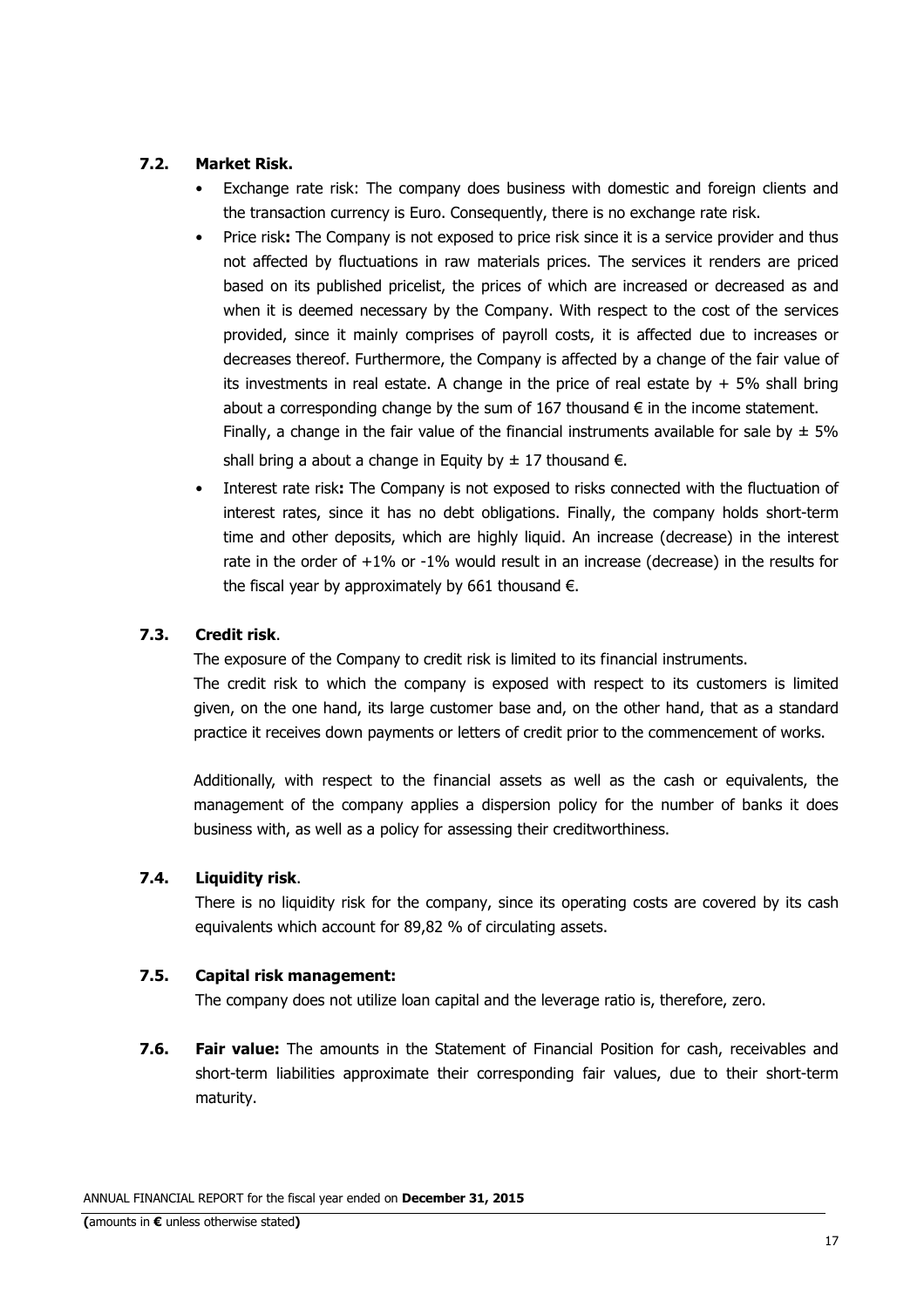#### **8. Important events in fiscal year 2015.**

In the fiscal year ended on 31/12/2015, ThPA SA elaborated a Development Program and Management Survey (MASTERPLAN) for the entire portal zone. The goal for the elaboration of the MASTERPLAN is, on the one hand, to deal with the existing and future needs of the port, in order for it to successfully respond to port competition (with respect to speed, safety and cost-efficiency of the offered services) as a significant Port – Gateway to South-Eastern Europe and, on the other hand, the proper planning of the future evolution and development of the port, guided by technical-financial information, both from the viewpoint of the construction of works (port or superstructure works), as well as regarding the procurement of suitable mechanical equipment/cargo management systems.

The principal objective for the drafting of the MASTERPLAN for ThPA SA with a twenty five year horizon (year 2040) is the integrated planning of the various sectors-facilities per size and location, in order to attain the optimum functionality and maximum capacity for service in the available terrestrial zone of the port.

The MASTERPLAN of the Port of Thessaloniki and the Medium-Term Business Plan (BUSINESS PLAN) of ThPA SA were approved by resolution no. 6584/11,3,2016 by the BoD/ThPA SA.

The possibility of launching an international ferry connection between the Ports of Thessaloniki and Izmir via contacts (also on the government level) with the competent bodies in Turkey and the signature of a memorandum of cooperation between the two Ports.

#### **9. Development-Prospects.**

The port is expected to lose part of its domestic market share until its equipment is modernized via capital investments. The acquisition of modernized equipment is anticipated to allow the power to regain its market share after 2021 and to maintain it for the following years.

The container transit section exhibits significant opportunities for the port of Thessaloniki and relates not only to the markets directly bordering with Greece to the North, but also the other markets in Southeast Europe. After the modernization and expansion of the port, its role for the northern transit market shall be considerably upgraded and its market share is anticipated to reach 18%.

Demand for solid bulk cargo is expected to rise, principally due to the increased penetration in the transit market of the neighboring northern countries.

The general cargo sector shall continue to be dominated by steel and iron products and, consequently, will follow the trend of the construction and industrial sector both in the domestic as well as the northern transit markets.

Cruise ship traffic is expected to increase, following the trends of the tourist sector, since Thessaloniki is strategically promoted as "destination-city". At the same time, the port is expected to act as a "homeport", from 2019 and onwards, offering corresponding services to Greek or Mediterranean cruise companies.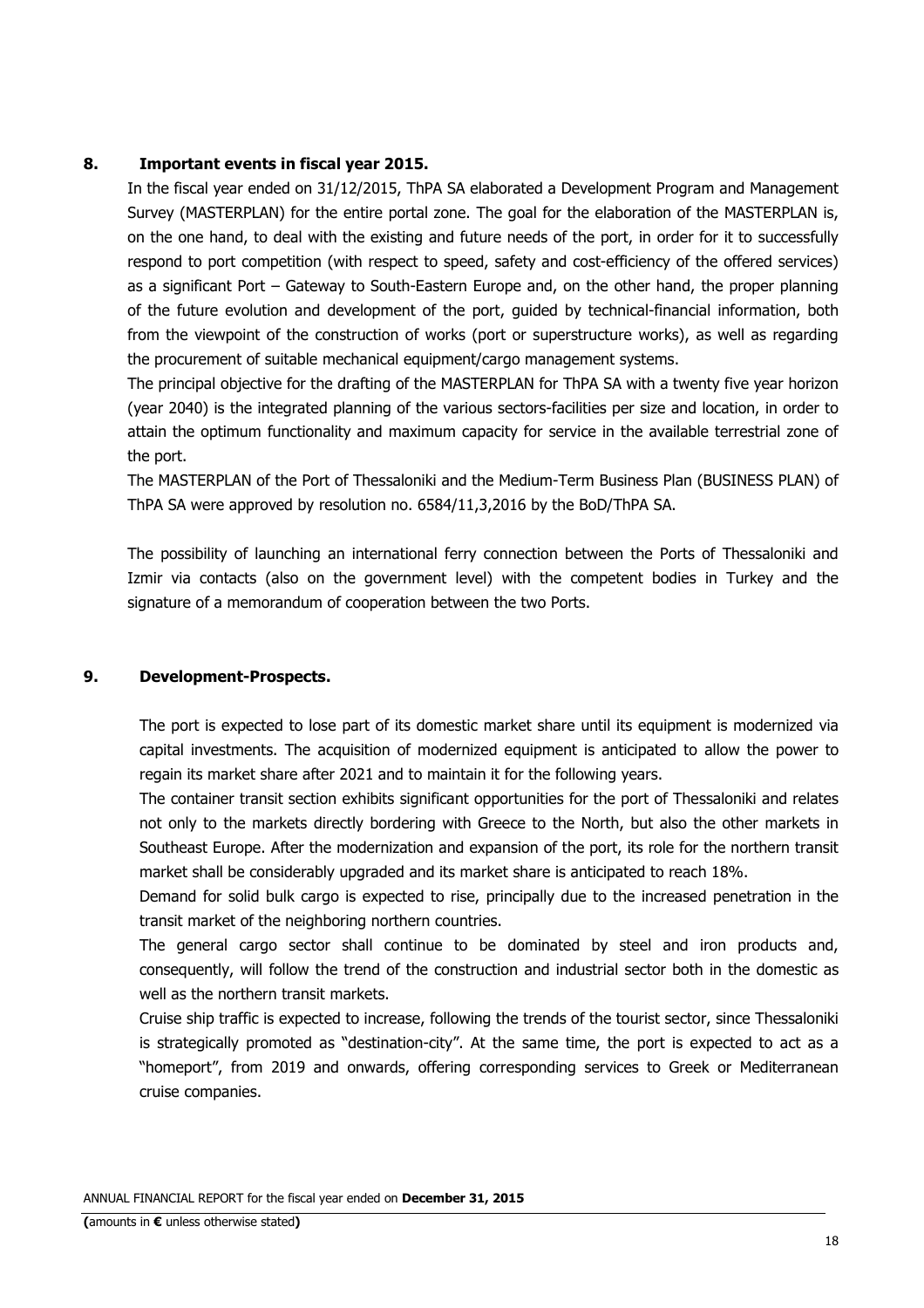### **10. Important transactions with associated parties, as such are defined in IAS 24 Management remuneration.**

In the fiscal year 2015 the total remuneration and attendance fees paid to members of the Board of Directors amounted to 158,567,45 (2014:  $\epsilon$  132,369,68). Senior managers, accounting department executives, the head of Legal Affairs, the internal auditors and other Company executives were paid, over the same period, € 591.305,28 (2014: € 593.065,40).

Besides the remunerations just cited there is no other business relation or transaction from 1.1.2015 until 31.12.2015 as well as no other provision of benefits during the current fiscal year between the company and the persons participating in its Management.

No loan from the Company has been extended to its Chairman, its Managing Director, the Members of the Board of Directors as well as senior management and other company executives, the personnel of the Internal Audit Department. Furthermore, on 31.12.2015 the Company owed Board of Directors fees amounting to €3.334,23 (2014: € 2.916,06)which regarded the month of December 2015 and were settled in January 2016.

The remuneration of Senior and other executives is regulated by the Sectoral Collective Labour Agreement for Company staff, while the remuneration of its General Managers and the Legal Board are regulated by Board of Directors decisions, and the remuneration of the Chairman, the Vice-Chairman and Managing Director and the compensation paid to the Directors in the BoD are determined by the resolution adopted by the General Meeting of ThPA SA shareholders.

### **11. Events after the Reference Period**

There were no events after the financial statements of December 31, 2015, which significantly affect the understanding of these financial statements and must be either disclosed or differentiate the items in the published financial statements.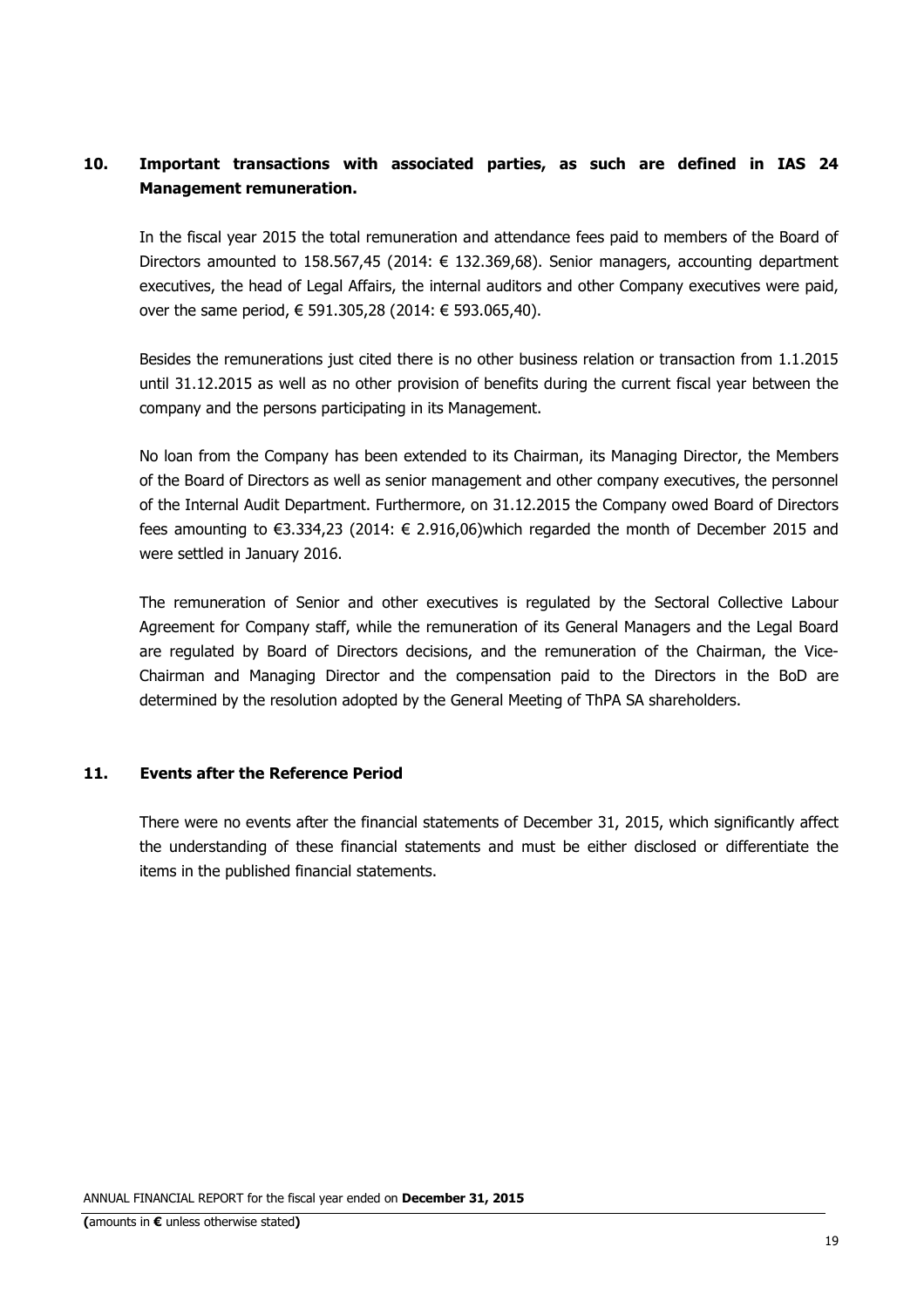### **12. CORPORATE GOVERNANCE STATEMENT, pursuant to LAW 3873/2010**

### **12.1. Reference to the corporate governance code to which the Company is subsumed or which the Company has unilaterally decided to implement, as well as the location where the relevant text is available to the general public.**

By virtue of resolution no. 4683/11.03.2011 by its Board of Directors, the Company has instituted and observes a Corporate Governance Code, in compliance with Law 3873/2010, code which is posted on the Company's website at www.ThPA.gr under "investors Relations/CGC".

The Corporate Governance Code for listed companies that was published by the Hellenic Federation of Enterprises in January 2011 and the Corporate Governance principles by OECD were taken into account for its compilation.

The general principles of the code cover the sections below:

- Role and competences of the Board of Directors
- Size and composition of the Board of Directors
- Role and required capacities of the Chairman of the Board of Directors
- Duties and conduct of the members of the BoD
- Election of members of the Board of Directors
- Operation of the Board of Directors
- Managing Director
- Management Board
- Evaluation of the Board of Directors
- Internal Audit Role
- Internal Audit Bodies
- Remuneration
- Level and structure of remuneration
- Communication with shareholders
- The General Meeting of Shareholders

### **12.2. Reference to the corporate governance practices implemented by the Company beyond those provided by the Law and reference to the location where these are publicized**

The practices instituted and implemented by the Company are in compliance with its articles of incorporation and internal regulations and are described in detail in the implemented Corporate Governance Code which is posted on the Company's website in the internet and more specifically at www.ThPA.gr under "investors Relations/CGC".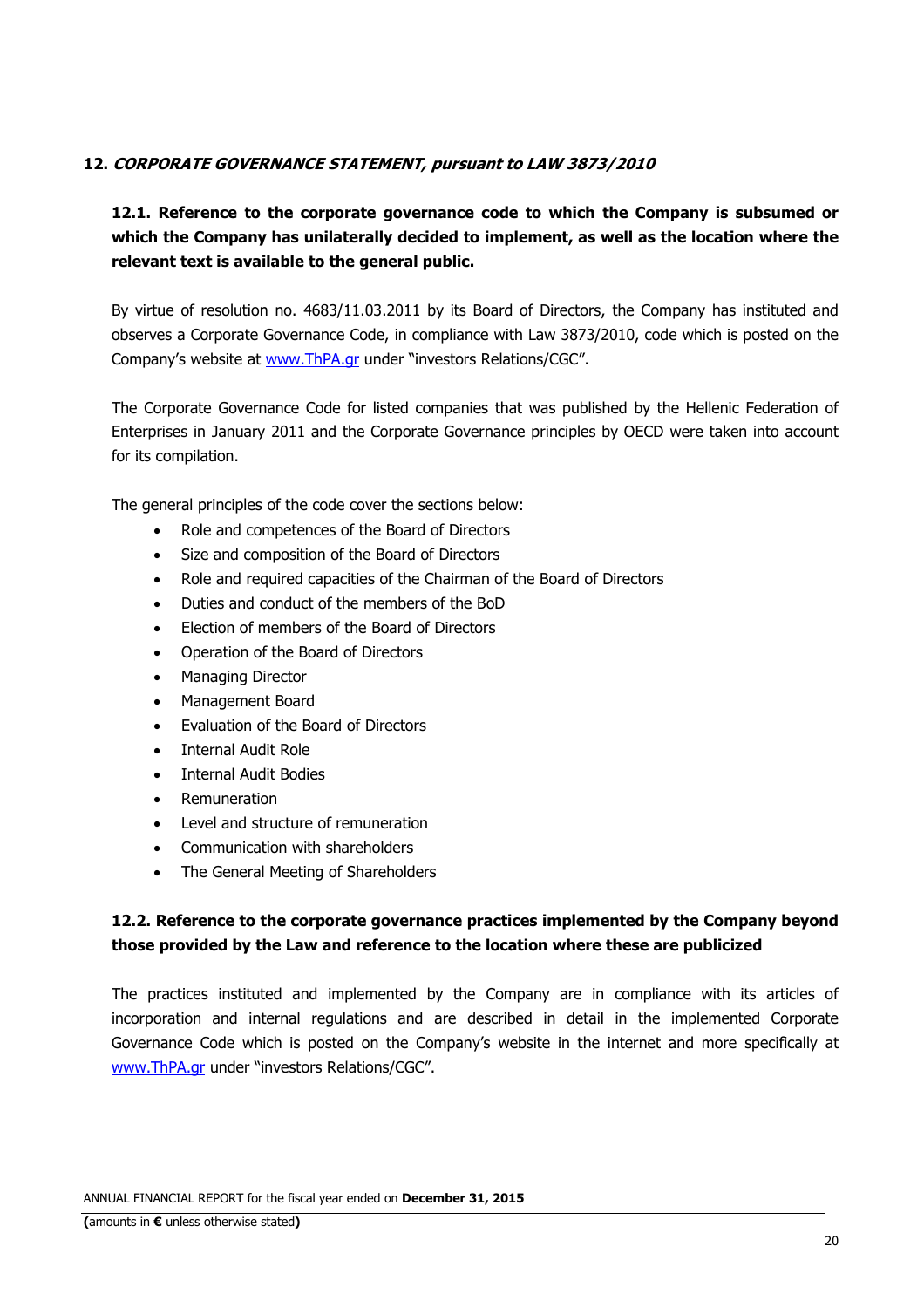### **12.3. Description of the principal features of internal audit and risk management systems of the Company with respect to the preparation of financial statements**

12.3.1 The Internal Audit Department is an independent service directly reporting to the Board of Directors of the company via the Audit Board which comprises of members of the BoD and supervised by the Audit Board as appointed by the General Meeting.

Internal auditors are granted free access to all company information and are present at General Meetings.

The Internal Audit Department assists Management in the effective performance of its duties, by providing analyses, appraisals, evaluations, suggestions, counseling and information of all company activities it audits.

### Internal Audit:

1.- Functions in a consultative role to Management, in compliance with auditing principles and international standards.

2.- Operates objectively and independently of the activities it audits.

3.- Renders high level services at all hierarchical levels of the Company, via reports, evaluations and relevant recommendations.

4.- Functions as a assistance service on all levels of Company managerial and operational structure and the human resources staffing them.

5.- Enjoys unhindered access to records, resources and, in general, Company information necessary for conducting the audit.

The competences of the Internal Audit Department include, besides those foreseen by the provisions of Law 3016/2002, also of:

- The sample test of company operations and transactions as to ensure:

- Concord with corporate strategy and tactics, as well as the individual programmes run by the company, their operational procedures, the laws and regulations, as well as preventive auditing mechanisms instituted for every operation and transaction.

- The reliability and integrity of financial and operational information.
- The proper and effective use of resources.
- The fulfillment of objectives set for operations and programmes.
- Safeguarding the assets against various kinds of threats.

The Internal Audit Department realizes period evaluations of all operational units of the Company, in order to recognize areas of potential risks.

Based on such evaluation, the Internal Audit proposes an annual audit schedule, which, following its approval by the BoD shall constitute the detailed action plan (regular audit). Also under extraordinary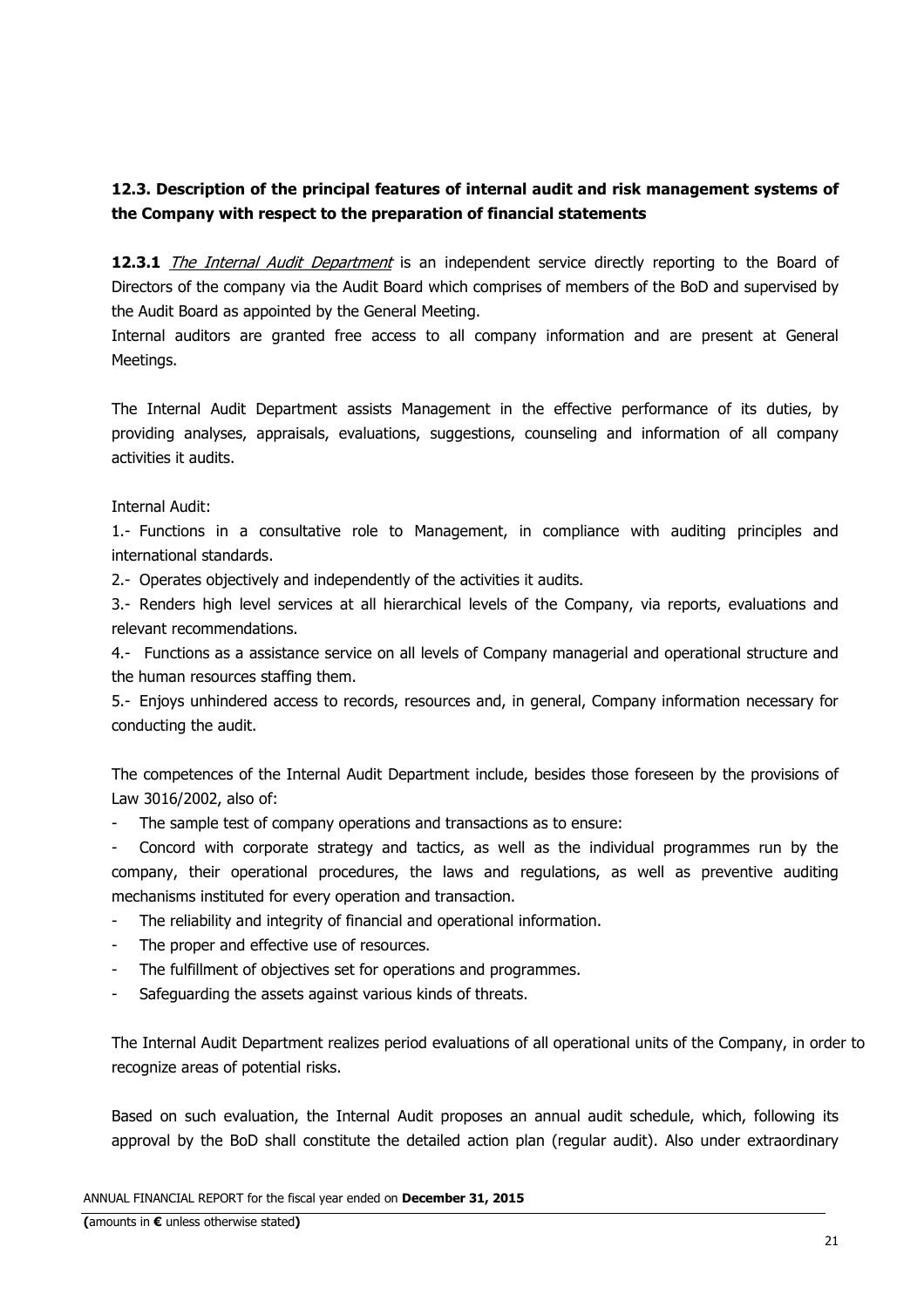circumstances, either acting on a mandate by the Audit Board, or by the Management, extraordinary audits may be conducted.

At the end of every quarter, semester and at the end of every year a review of the work by the Internal Audit Department shall be submitted to the Board of Directors.

### **12.3.2** Audit Board

The Audit Board shall monitor:

- financial information procedures and the reliability of the company's financial statements;
- the effective operation of the internal audit and risk management systems;
- the proper operation of the internal audit service;

- the progress of the review of interim financial statements and the mandatory audit of annual financial statements by external chartered auditors;

- the survey and review of issues relating to maintaining objectivity and independence for the statutory auditor or auditing firm, especially with regard to the provision, to the audited entity, of other services rendered by the statutory auditor or auditing firm.

The Regular General Meeting on 13/5/2015 appointed as members of the Audit Board of ThPA SA the following:

| a) Mellios Konstantinos | Independent, non-executive member |
|-------------------------|-----------------------------------|
|                         |                                   |

- b) Tozidis Georgios Independent, non-executive member
- c) Dimarelos Georgios Independent, non-executive member

### **12**.**3.3** Other risk management practices (safety valves)

The company has developed policies and procedures which ensure effective risk management for its activities supporting and safeguarding the internal control system and the preparation of the Company's financial reports and statements.

These policies regard, amongst others:

- The assignment of competencies and authorities both to the senior management as well as middle and entry executives of the company, which ensures the reinforcement of the internal audit system's efficiency, while in parallel safeguards the required segregation of competencies.
- Appropriate staffing of Financial Services with personnel which possesses the required technical expertise and experience for the competences assigned to them.
- Closure procedures which include submission deadlines, competencies and classification of accounts.
- Audit and accounting agreement procedures in order to ensure the correctness and legitimacy of the entries in the accounting books.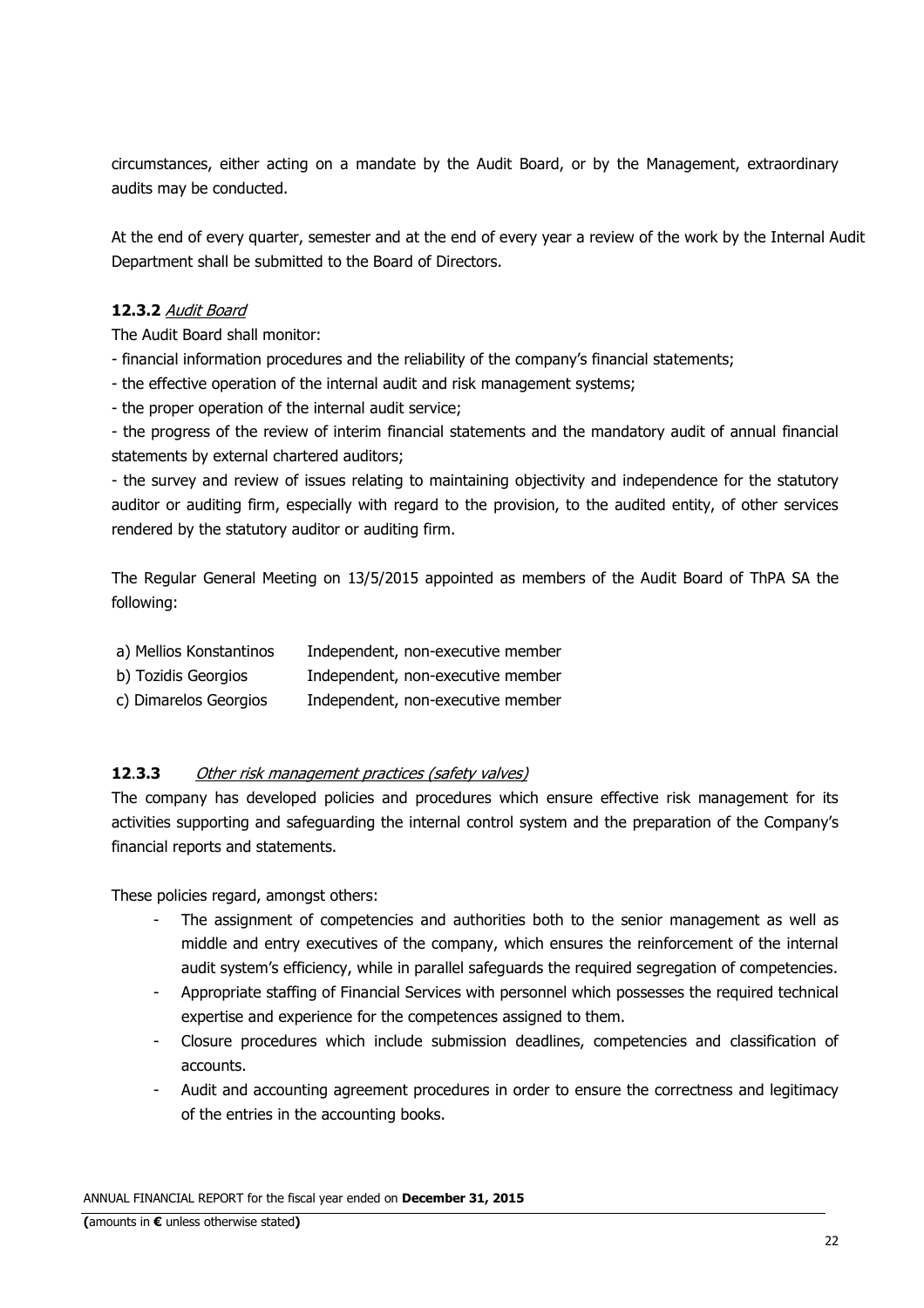The existence of safety valves for fixed assets, reserves, cash and other company assets, such as, indicatively, the physical safety of the Treasury or Warehouses and the Inventory and comparison of quantities measured with those on the accounting books.

Institution and operation of a regulation for the operation of the data network and information systems of ThPA SA for the recording and codification of security requirements, user obligations and rights but also of the services attending to their smooth operation, in the context of respecting human rights.

# **12.4. Information required pursuant to article 10 paragraph 1 items (c), (d), (f), (g), (h) of Directive 2004/25/EC of the European Parliament and Council on April 21, 2004, regarding public take-over bids, provided the company falls under the scope of said Directive**

The information required pursuant to article 10 par. 1 of Directive 2004/25/EC of the European Parliament and of the Council are included, in compliance with article 4 par. 7 of Law 3556/2007 in the Explanatory Report, which is cited below under Section 13 of the Board of Directors' Management Report.

## **12.5. Information on the mode of operation of the General Meeting of Shareholders and its basic authorities, as well as a description of shareholders' rights and they manner such are exercised**

The General Meeting of Shareholders is the supreme body of the Company and decides on every Company affair, under otherwise established by law or the articles of association.

The convocation of the General Meeting of Company Shareholders is effected in compliance with the relevant provisions in Codified Law 2190/1920 as in force.

The General Meeting is convoked by the Board of Directors and convenes at the Company's registered seat, ordinarily once a year and within six (6) months from the end of the fiscal year.

The General Meeting may convene also extraordinarily whenever the Board of Directors deems it necessary, when shareholders representing one twentieth of the paid-up capital or the auditors request it, as well as on the cases provided by the law or the articles of association.

When shareholders representing one twentieth of the paid-up capital request the convocation of an extraordinary General Meeting, the Board of Directors must within ten (10) days from the service of the request to its Chairman, convoke the meeting with its agenda being the subject on the application.

The Board of Directors shall ensure that the preparation and conduct of the General Meeting of shareholders facilitates the effective exercise of shareholders' rights, and especially those of minority shareholders, foreign shareholders and all those domiciled in remote areas in order for them to be fully informed on all issues relating to their participating in the General Meeting, including the items of the agenda, and their rights in the General Meeting.

ANNUAL FINANCIAL REPORT for the fiscal year ended on **December 31, 2015**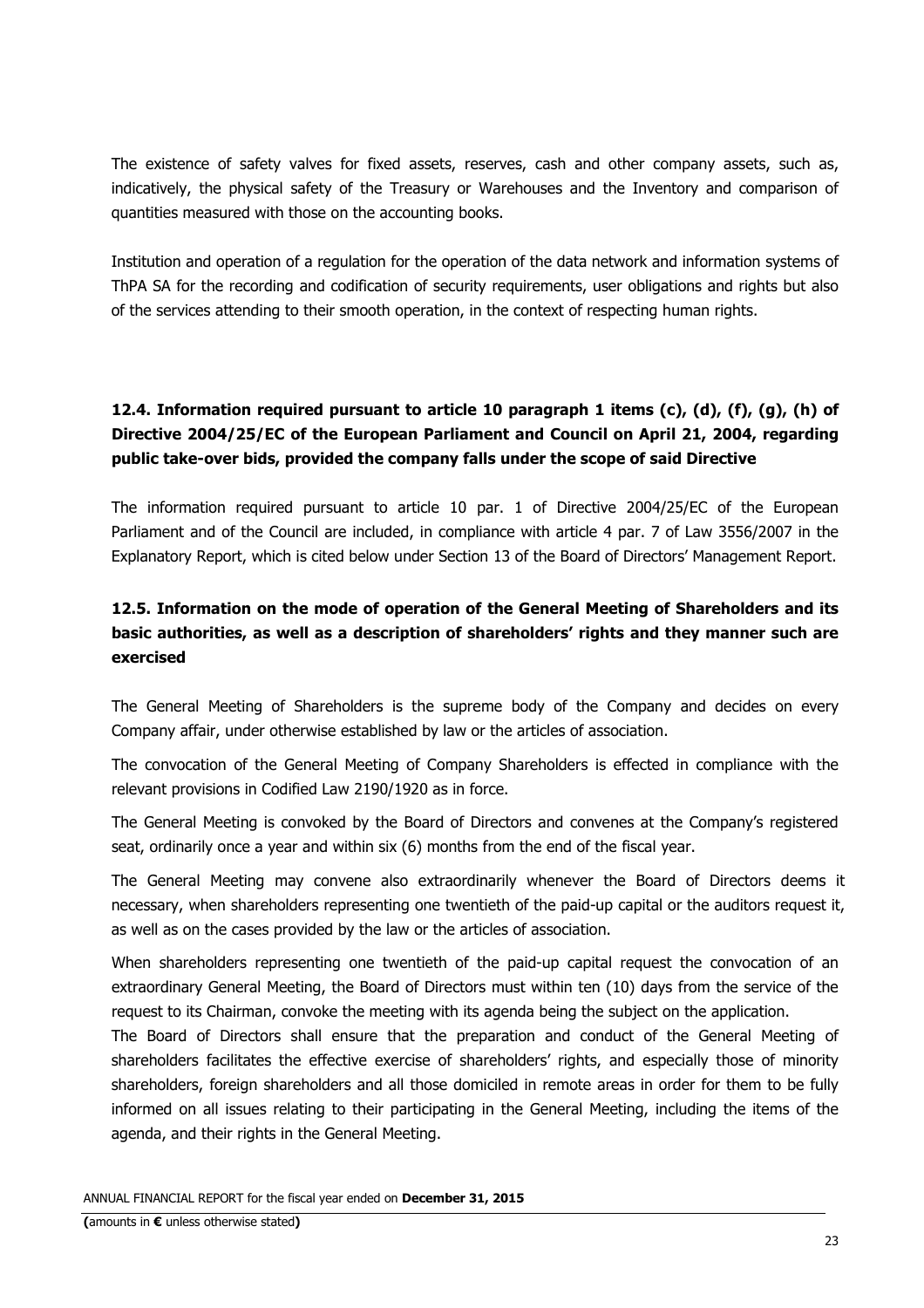The Board of Directors must utilize the General Meeting of shareholders to facilitate their substantial and open dialogue with the company.

Shareholders reserve the right to participate in the General Meeting either in person or by a legally authorized representative, in compliance with the legal procedure in force at each time. Shareholders exercise their rights vis-à-vis the management of the Company, exclusively by participating in the General Meetings of shareholders of the Company. Each share confers the right to a single vote. Joint holders of a share, in order to be entitled to vote, must designate to the Company in writing a common representative for said share, who shall represent them in the General Meeting; while until such designation, the exercise of their rights shall be suspended.

The General Meeting is the only competent body to rule on the following matters:

a) Amendment of the articles of association, including the increases or decreases of the share capital.

b) Windup, extension of term, merger, split, conversion and revival of the Company.

 c) Election of Board of Directors members, in compliance with article 9, and of Auditors and approval of the remuneration thereof.

d) Approval of the annual financial statements of the Company.

e) Appropriation of annual profits.

f) Debt issuance.

g) Release of the Board of Directors and the Auditors from all liability.

h) Appointment of liquidators.

i) Lodgment of actions against members of the Board of Directors and the auditors in case of neglect of their legal duties.

Combined with the provisions of Law 3884/2010, the company posts on its website at least twenty (20) days prior to the General Meeting, both in Greek and English, information regarding:

- the date, time and place of the General Meeting of shareholders;

- the basic rules and practices for participating, including the right to introduce items on the agenda and pose questions, as well as the deadlines within which such rights may be exercised;

- voting procedures, terms for representation by proxy and the documents used for voting by proxy;

- the proposed agenda for the meeting, including the drafts of the resolutions to be deliberated and voted on, as well as any possible accompanying documents;

- the total number of shareholders and voting rights at the date of the convocation;

- the annual financial report which includes the Board of Directors' management report.

The Chairman of the Board of Directors of the company, the General Managers, the Chief Financial Officer and the internal auditors are all present at the General Meeting of Shareholders, in order to inform and brief on issues of their competence to be discussed, and provide answers or clarifications as requested by the shareholders. The Chairman of the General Meeting shall provide ample time for shareholders to pose questions.

The Chairman of the Board of Directors shall provisionally preside at the commencement of the General Meeting, who shall appoint as secretary of the general meeting, the Secretary of the Board of Directors.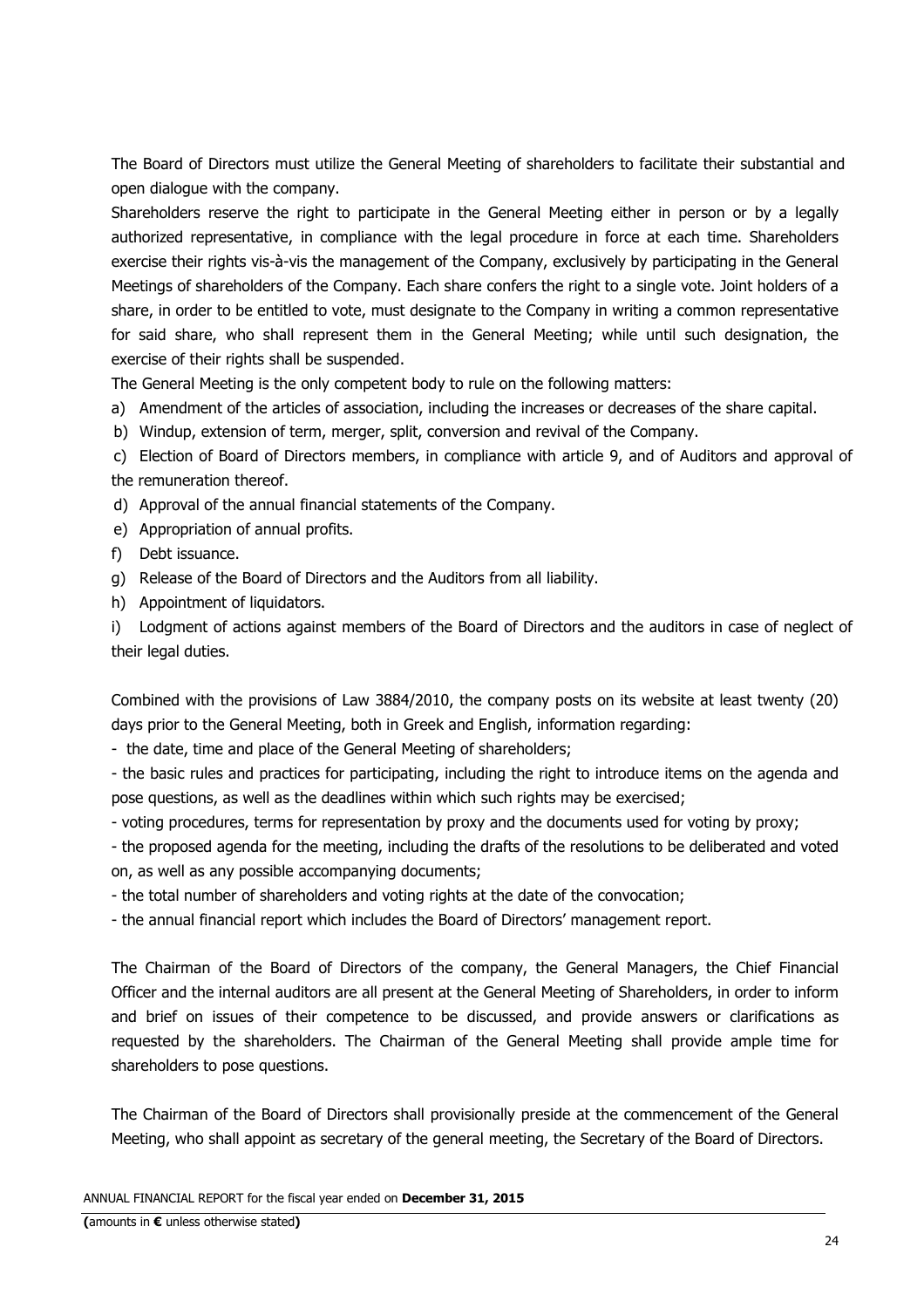Immediately after the validation of the table of shareholders with voting rights, the General Meeting shall elect its definitive Chairman and secretary.

A summary of the resolutions adopted by the general meeting shall be available on the company's website on the next day after it has taken place by the latest.

# **12.6. Composition and operation of the Board of Directors and other possible administrative, managerial or supervisory bodies or boards of the company**

### **12.6.1 Board of Directors**

The Board of Directors is the supreme management body of the Company and shapes the development strategy and policy of the Company, while it also supervises, inspects and manages company assets. It decides on all issues relating to the Company, within the context of the company scope, with the exception of those matters which, in compliance with the law or the articles of association, fall under the exclusive competence of other bodies.

The competences of the Board of Directors are described in detail in the Corporate Governance Code.

The Board of Directors has eleven members and comprises of:

a) Seven members elected by the General Meeting of the shareholders of the Company, amongst whom also the Chief Executive Officer.

b) Two representatives of Company employees, coming from the two most representative secondary trade unions, one representing employees and the other dockers and each elected by his/her trade union, in compliance with the procedure established in article 6 par. 3 section three of Law 2414/1996, as supplemented by article 17 par. 1 of Law 2469/1997, within a deadline of two (2) months from the notification of the relevant trade union by the Company. The representatives elected must work for the Company.

c) One member nominated by the Economic and Social Committee (ESC), drawn from bodies related to Company activities. The member nominated by the ESC is nominated within a deadline of two (2) months from the ESC being notified by the Minister for Economic Affairs.

d) One representative of the municipality where the registered seat of the Company.

The term in office of the Board of Directors is five years.

The composition of the Board of Directors for the period **1.1.-22.4.2015** was the following:

| Stylianos Aggeloudis     |                 | Chairman of the BoD and CEO of ThPA SA |
|--------------------------|-----------------|----------------------------------------|
| Konstantinso Papaioannou | <b>Contract</b> | Vice Chairman of the BoD of ThPA SA    |
| Christina Aliri          |                 | Member                                 |
| Christodoulos Antoniadis |                 | Member                                 |
| Vasileios Antonopoulos   | ÷.              | Member                                 |
| Anastasios Emmanouilidis |                 | Member                                 |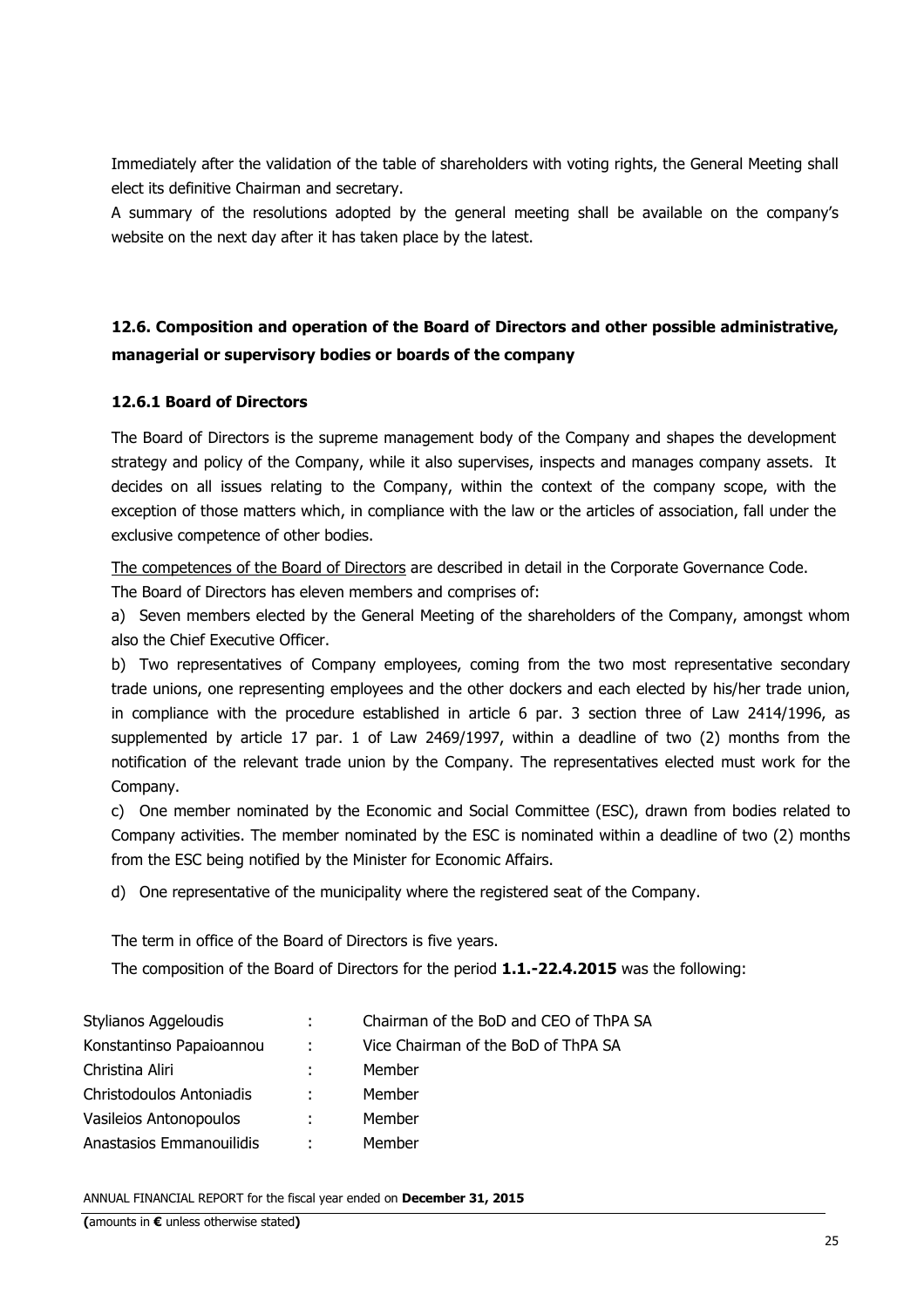| Alexandros Chloros | Member                                                |
|--------------------|-------------------------------------------------------|
| Lazaros Tantalidis | Member, employees' representative                     |
| Dimitrios Thiriou  | Member, dockworkers' representative                   |
| Georgios Dimarelos | Member, representing the Municipality of Thessaloniki |
| Konstantinos Nezis | Member, ESC representative (until 31/03/2015)         |

The composition of the Board of Directors for the period **23/4/2015 - 12/5/2015** was the following:

| Konstantinso Papaioannou | ÷ | Vice Chairman of the BoD of ThPA SA                   |
|--------------------------|---|-------------------------------------------------------|
| Christina Aliri          |   | Member                                                |
| Christodoulos Antoniadis | ÷ | Member                                                |
| Vasileios Antonopoulos   | ÷ | Member                                                |
| Anastasios Emmanouilidis | ÷ | Member                                                |
| Alexandros Chloros       | ÷ | Member (revocation at GM on 13/5/2015)                |
| Lazaros Tantalidis       | ÷ | Member, employees' representative                     |
| Dimitrios Thiriou        | ÷ | Member, dockworkers' representative                   |
| Georgios Dimarelos       | ٠ | Member, representing the Municipality of Thessaloniki |

The composition of the Board of Directors for the period **13/5/2015-25/6/2015** was the following:

| Ioannis Pantis       |   | Chairman of the BoD of ThPA SA                        |
|----------------------|---|-------------------------------------------------------|
| Dimitrios Makris     | ÷ | CEO of ThPA SA                                        |
| Anastasios Kantaras  | ÷ | Vice Chairman of the BoD of ThPA SA                   |
| Georgios Lazaridis   | ÷ | Member                                                |
| Konstantinos Mellios |   | Member                                                |
| Georgios Tozidis     | ٠ | Member                                                |
| Alexandros Chloros   |   | Member (notice of resignation on 25/6/2015)           |
| Lazaros Tantalidis   | ٠ | Member, employees' representative                     |
| Dimitrios Thiriou    | ÷ | Member, dockworkers' representative                   |
| Georgios Dimarelos   | ÷ | Member, representing the Municipality of Thessaloniki |
|                      |   |                                                       |

The composition of the Board of Directors for the period **1/7/2015-17/9/2015** was the following:

| Ioannis Pantis              |   | Chairman of the BoD of ThPA SA                      |
|-----------------------------|---|-----------------------------------------------------|
| <b>Dimitrios Makris</b>     |   | CEO of ThPA SA                                      |
| Anastasios Kantaras         | ÷ | Vice Chairman of the BoD of ThPA SA                 |
| Georgios Lazaridis          | ÷ | Member                                              |
| <b>Konstantinos Mellios</b> | ÷ | Member                                              |
| Georgios Tozidis            | ÷ | Member                                              |
| Aggelos Vlachos             | ÷ | Member (election as provisional member on 1/7/2015) |
| Lazaros Tantalidis          | ٠ | Member, employees' representative                   |
|                             |   |                                                     |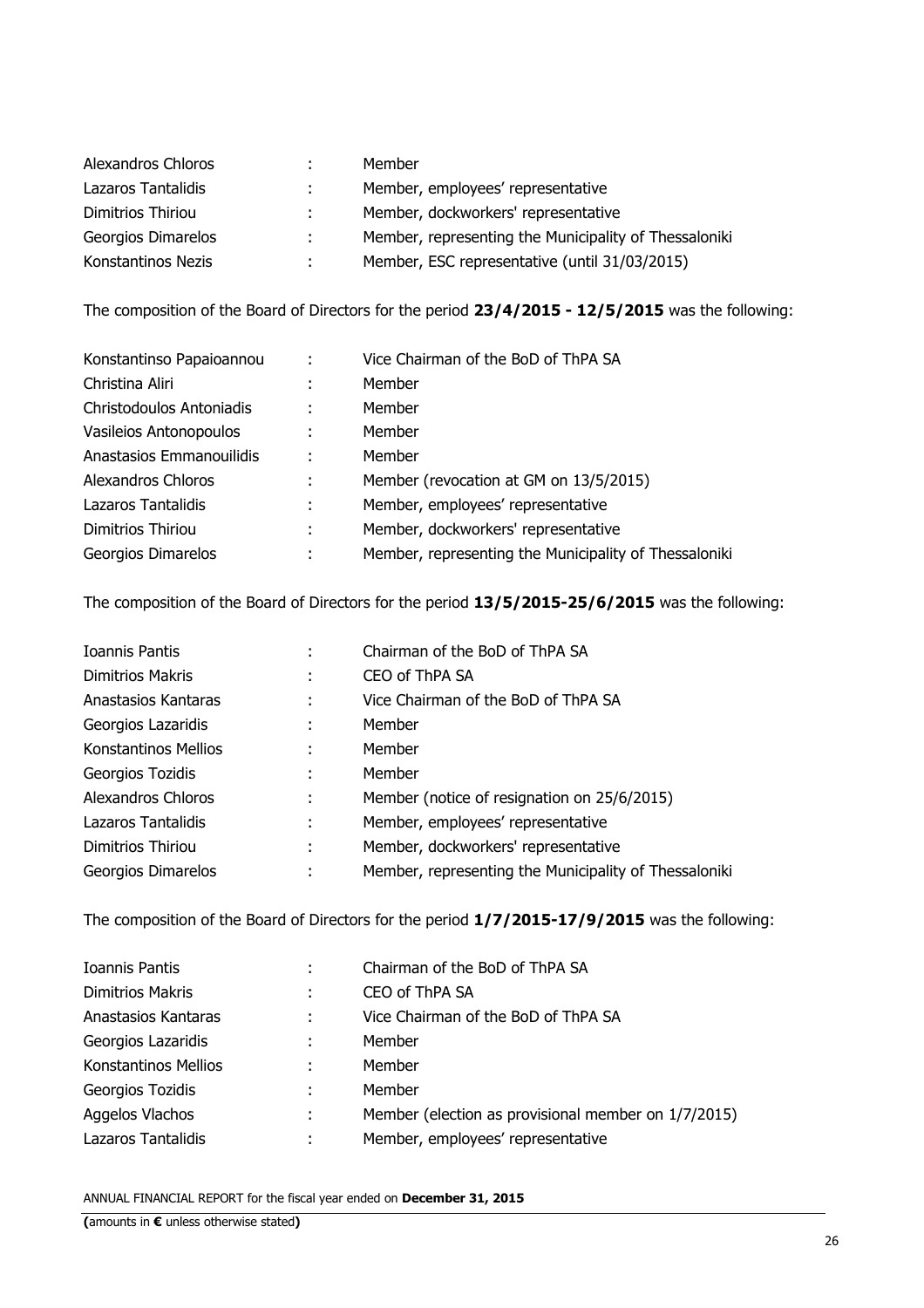| Dimitrios Thiriou  | Member, dockworkers' representative                   |
|--------------------|-------------------------------------------------------|
| Georgios Dimarelos | Member, representing the Municipality of Thessaloniki |

The composition of the Board of Directors for the period **17/9/2015-8/10/2015** was the following:

| Ioannis Pantis          |   | Chairman of the BoD of ThPA SA                        |
|-------------------------|---|-------------------------------------------------------|
| <b>Dimitrios Makris</b> | ÷ | CEO of ThPA SA                                        |
| Georgios Lazaridis      | ÷ | Member (notice of resignation on 8/10/2015)           |
| Konstantinos Mellios    | ٠ | Member                                                |
| Georgios Tozidis        | ÷ | Member                                                |
| Aggelos Vlachos         | ÷ | Member                                                |
| Lazaros Tantalidis      | ÷ | Member, employees' representative                     |
| Dimitrios Thiriou       | ÷ | Member, dockworkers' representative                   |
| Georgios Dimarelos      | ٠ | Member, representing the Municipality of Thessaloniki |

The composition of the Board of Directors for the period **8/10/2015-23/10/2015** was the following:

| <b>Ioannis Pantis</b>   |   | Chairman of the BoD of ThPA SA                        |
|-------------------------|---|-------------------------------------------------------|
| <b>Dimitrios Makris</b> | ÷ | CEO of ThPA SA                                        |
| Konstantinos Mellios    |   | Member                                                |
| Georgios Tozidis        | ÷ | Member                                                |
| Aggelos Vlachos         | ٠ | Member                                                |
| Lazaros Tantalidis      | ÷ | Member, employees' representative                     |
| Dimitrios Thiriou       | ÷ | Member, dockworkers' representative                   |
| Georgios Dimarelos      | ٠ | Member, representing the Municipality of Thessaloniki |

The composition of the Board of Directors for the period **23/10/2015-20/11/2015** was the following:

| Ioannis Pantis          | ٠ | Chairman of the BoD of ThPA SA (resignation 20/11/2015) |
|-------------------------|---|---------------------------------------------------------|
| <b>Dimitrios Makris</b> | ÷ | CEO of ThPA SA                                          |
| Konstantinos Mellios    | ÷ | Vice-Chairman of the BoD of ThPA SA (23/10/2015)        |
| Georgios Tozidis        | ÷ | Member                                                  |
| Aggelos Vlachos         | ٠ | Member                                                  |
| Panos Kardaras          | ÷ | Member (23/10/2015)                                     |
| Dimitrios Bikas         | ÷ | Member (23/10/2015)                                     |
| Lazaros Tantalidis      | ٠ | Member, employees' representative                       |
| Dimitrios Thiriou       | ٠ | Member, dockworkers' representative                     |
| Georgios Dimarelos      | ٠ | Member, representing the Municipality of Thessaloniki   |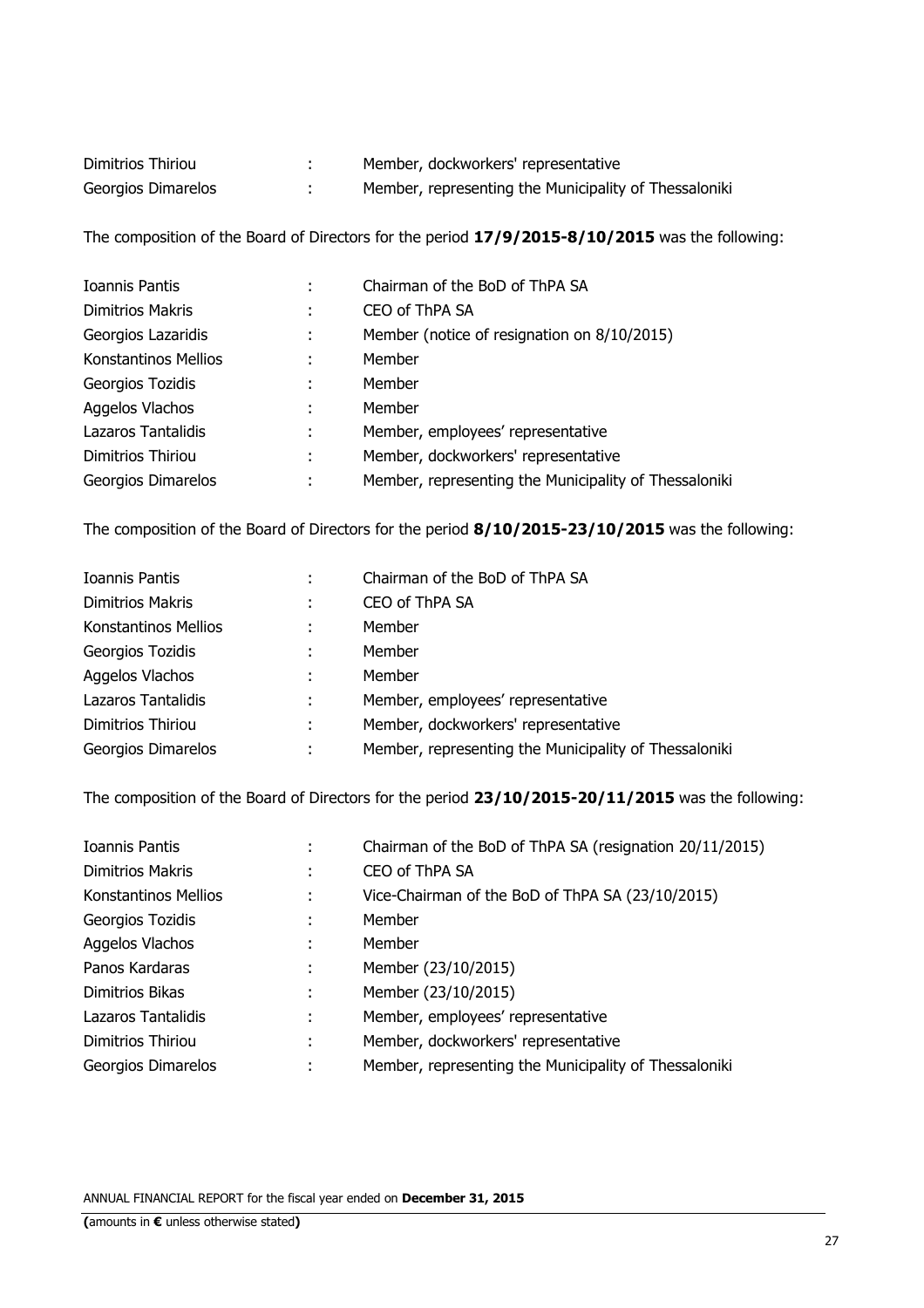The composition of the Board of Directors for the period **20/11/2015-17/12/2015** was the following:

| Konstantinos Mellios    | ÷ | Vice-Chairman of the BoD of ThPA SA (23/10/2015)      |
|-------------------------|---|-------------------------------------------------------|
| <b>Dimitrios Makris</b> | ÷ | CEO of ThPA SA                                        |
| Georgios Tozidis        |   | Member                                                |
| Aggelos Vlachos         | ÷ | Member                                                |
| Panos Kardaras          | ÷ | Member (23/10/2015)                                   |
| Dimitrios Bikas         | t | Member (23/10/2015)                                   |
| Lazaros Tantalidis      | ÷ | Member, employees' representative                     |
| Dimitrios Thiriou       | ÷ | Member, dockworkers' representative                   |
| Georgios Dimarelos      | ٠ | Member, representing the Municipality of Thessaloniki |

The composition of the Board of Directors for the period **17/12/2015-31/12/2015** was the following:

| Konstantinos Mellios  |   | Vice-Chairman of the BoD of ThPA SA                   |
|-----------------------|---|-------------------------------------------------------|
| Dimitrios Makris      | ٠ | CEO of ThPA SA                                        |
| Georgios Tozidis      |   | Member                                                |
| Aggelos Vlachos       |   | Member                                                |
| Panos Kardaras        | ٠ | Member                                                |
| Dimitrios Bikas       | ÷ | Member                                                |
| Lazaros Tantalidis    | ÷ | Member, employees' representative                     |
| Dimitrios Thiriou     | ÷ | Member, dockworkers' representative                   |
| Georgios Dimarelos    | ٠ | Member, representing the Municipality of Thessaloniki |
| Konstantinos Karoulis |   | Member, ESC representative (17/12/2015)               |

The remuneration of the members of the Board of Directors are presented in paragraph 10 of the present Report and note 8.27 on the financial statements.

Pursuant to the resolution adopted by the Annual General Meeting of Company Shareholders on 8/6/2012 the compensation/meeting for the members of the Board of Directors was designated at the sum of:  $\epsilon$ 171,92 with a maximum 3 meetings per month. The sum remained unchanged for years 2014 & 2015.

The Board of Directors is convoked following an invitation by its Chairman at the Company's registered office and at a time to be determined by him. The Board of Directors convenes at least once a month.

The Board of Directors is also compulsory convoked by its Chairman within ten (10) working days from the service of a written application by at least two (2) of its members. The application shall designate all topics that the members ask to be included on the meeting's agenda.

The invitation, which shall cite the topics of the agenda, is serviced by proof of delivery at least three (3) working days before the day of the meeting. In urgent cases, under the estimation of the Chairman, the invitation, which shall cite the urgency, can be serviced even on the day before the meeting. The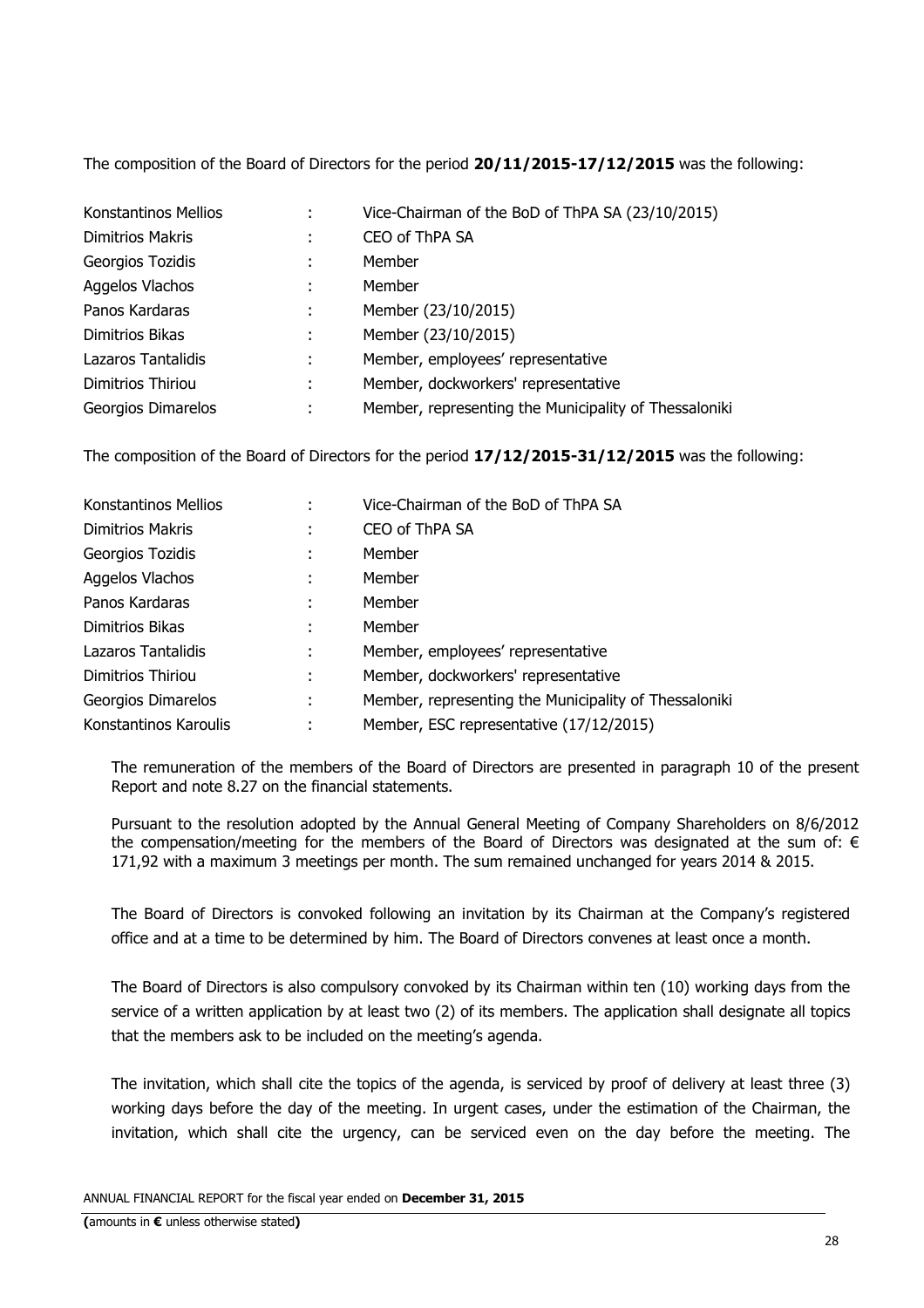procedure and these deadlines shall not be observed if all of its members are present and no one objects to the convening of the meeting and taking of decisions.

The Board of Directors is in quorum provided that at least six (6) of its members are present, amongst whom the Chairman and the CEO or their substitutes. If none of the representatives of the employees, the ESC or the Municipality have been appointed a two third (2/3) quorum of the active members is required.

Each one of the directors can, after a written letter, validly represent only one other director. Representation in the Board of Directors cannot be assigned to any person who is not member of the Board.

The decisions of the Board of Directors are taken by majority vote of the present members.

### 12.6.2 Chief Executive Officer.

The Chief Executive Officer (CEO) is a member of the Board of Directors of the Company and is elected by the General Meeting. His serves a five year term. His office is not incompatible with the office of the BoD Chairman.

The CEO presides over all Company services, directs its work and takes the necessary decisions in the context of provisions which govern the Company operation, the approved programs and budgets and the Strategic and Operational Plan. It is possible to release the CEO from his duties by a resolution taken by the General Meeting and provided that a major reason conduces.

The CEO has also the competences appointed to him on each occasion by the Board of Directors.

When absent or unavailable, the Chief Executive Officer is replaced in his duties by another member of the Board of Directors or by one of the General Managers or, in the case there are no General Managers, by one of the Company's Directors, appointed by a decision of the BoD, after a recommendation by the CEO.

Should the CEO pass away, the duties of the CEO are provisionally performed by the Chairman of the BoD and should the offices of the CEO and Chairman of the BoD concur in the same person, by the Vice-Chairman elected pursuant to par. 1 of article 10 of the articles of association. In this case, the BoD convokes immediately a General Meeting in order to elect a CEO.

### 12.6.3 Management Board

The CEO, as Chairman, and the General Managers, as members, participate in the Management Board, or should there be only one General Manager, he and the Directors or in any other case the Directors.

The Management Board has the competences analytically described in the Company Corporate Governance Code, that the Company implements.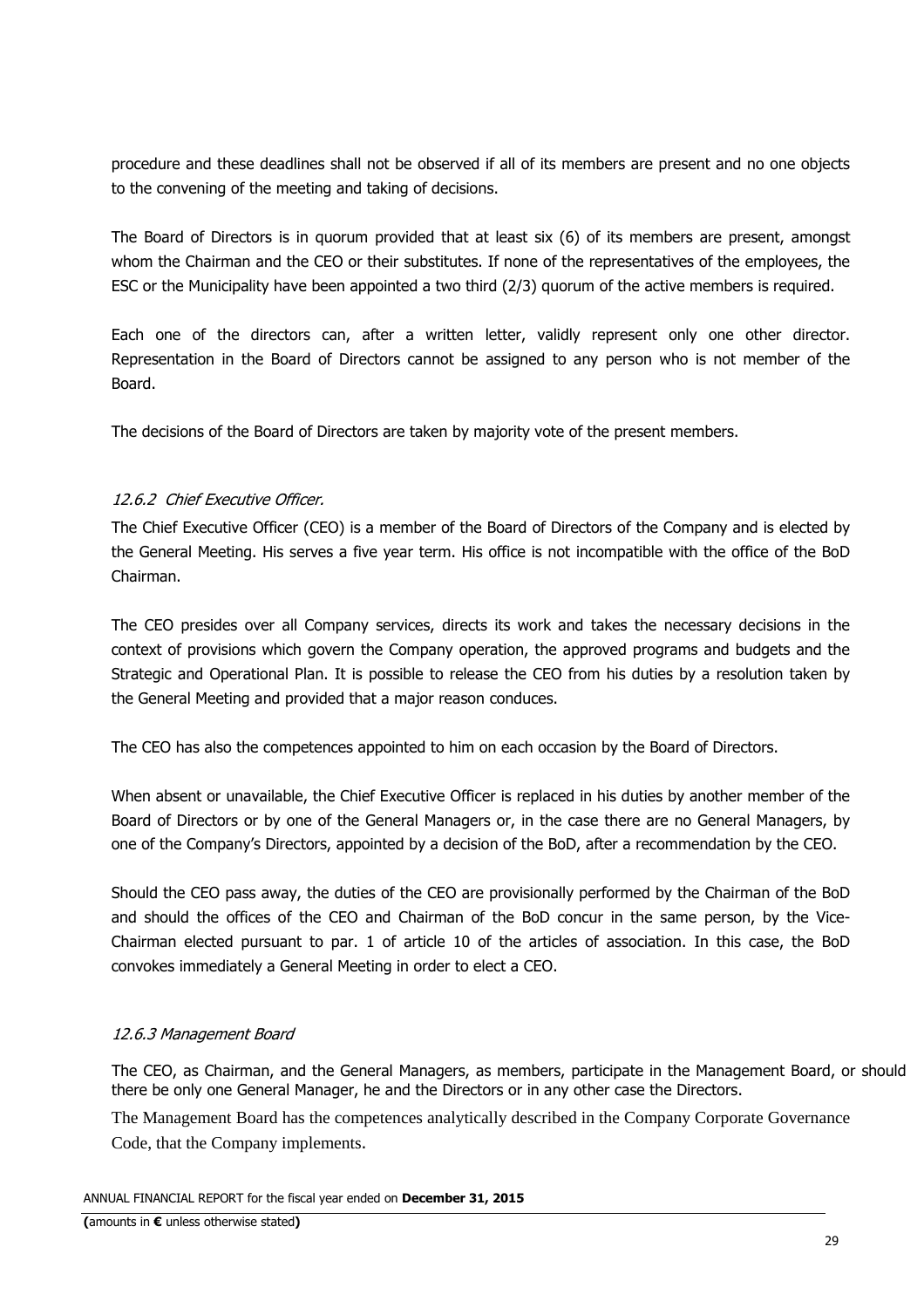### **13. EXPLANATORY REPORT BY THE BOARD OF DIRECTORS**

**(Pursuant to article 4 pars. 7 and 8 of Law 3556/2007)**

#### **13.1. Structure of the Company's share capital**

The share capital of ThPA SA stands at thirty million two hundred and forty thousand Euros (30,240,000), is divided in ten million and eighty thousand (10,080,000) common nominal shares, of a value of three euros (3,0) each. In the share capital there are not any shares that do not represent capitals of the Company or rights to acquire bonds.

The Regular General Meeting of the Company's shareholders on 22.6.2001 decided to list the shares of the Company "ThPA SA" in the Main Market of the Athens Stock Exchange and to dispose the existing shares owned by the Greek State.

From the total number of the Company shares (10,080,000), were disposed by public offering 2,520,000 shares owned by the Greek State (25% of the total capital), 120,000 shares of which were disposed by private offer to the Company's employees.

Furthermore, the Vendor-Shareholder granted a share retention incentive of two (2) shares for every ten (10) shares that the shareholders, who had acquired shares by public offering or private placement, would hold for a period of three (3) months from the date that the transfer of the shares is registered in the Central Securities Depository in Athens and up to a total number of two hundred (200) free shares per investor.

The trading of the aforementioned 2,520,000 shares sold by public offering and private placement begun on 27.8.2001.

A change in the percentage held by the Greek Government in the share capital of the Company occurred on 25/1/2012 due to the transfer without consideration of 2,348,840 shares (a percentage of 23.30%) to the Hellenic Republic Asset Development Fund (HRADF SA), pursuant to Law 3986/2012 pars. 4 & 5 of article 2 and decision by the Inter-ministerial Committee for Restructuring and Privatizations no. 195/2012. On 11/5/2012 in compliance with the aforementioned Law and by virtue of decision no. 206/2012 by the Inter-ministerial Committee for Restructuring and Privatizations the remaining 5,137,554 held by the Greek Government were also transferred to HRADF. HRADF now holds 74.27% of the share capital of Th.P.A. SA.

| <b>Shareholders</b> | Number of<br>shares | <b>Percentage</b> |
|---------------------|---------------------|-------------------|
| <b>HRADF SA</b>     | 7.486.194           | 74,27%            |
| Investing public    | 2.593.806           | 25,73%            |
| TOTAL               | 10.080.000          | 100,00%           |

The shareholder structure of the Company on 31/12/2015 was as follows: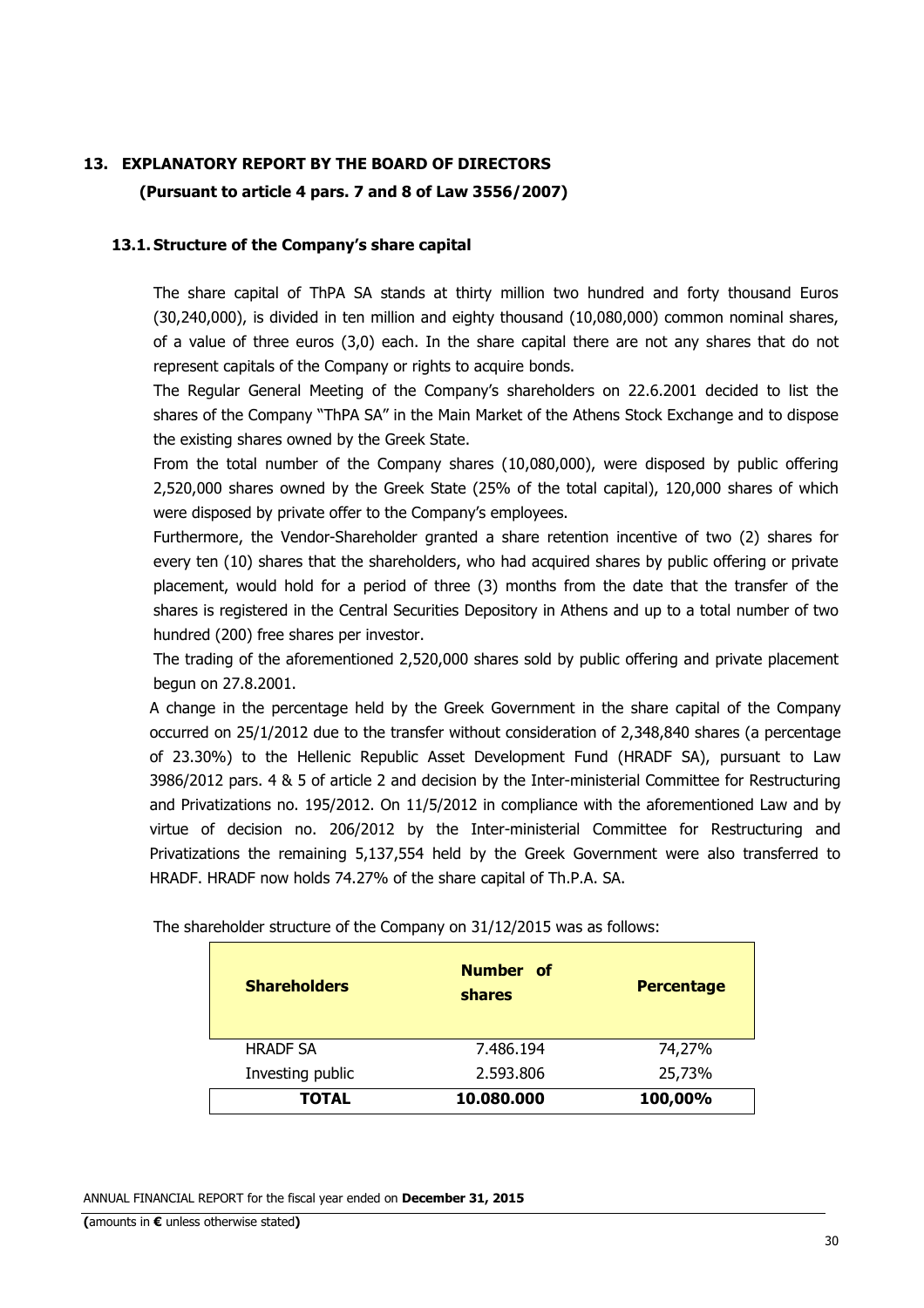For fiscal year 2015 and until the preparation of the financial statements there have been no Public Takeover Bids by the Company or third parties, with cash or shares of other companies or shares of ThPA SA correspondingly.

The Company does not hold any own shares.

All the Company's shares are listed in the Athens Stock Exchange.

Shareholder liability is limited to the nominal value of the shares they hold. No own shares have been acquired.

#### **13.2. Limitations on share transfer**

The Company's shares are all common registered shares.

Every Company share incorporates every right and liability prescribed by Law and the Company's articles of association, which do not include provisions imposing further limitations than those provided by Law.

By virtue of Law 4092/2012, (Gov.Gaz. Α΄8.11.2012 Medium-Term: Sanction of PNP 2012- Exploitation of public property) the Legislative Act of 7/9/2012 was sanctioned and entered into force. Pursuant to this act the minimum percentage of the stake of the Greek Government in ThPA SA is abolished. The Articles of Association of the Company (articles 6 par. 2 and 7) where the minimum stake of the Greek Government in the Share Capital of the Company was provided never to be less than 51% also after the Company is listed in Athens Stock Exchange has already been amended with respect to the corresponding articles in the Articles of Association by virtue of the resolution of the Regular General Meeting of 27/6/2013.

Law 4092/2012 abrogates article 11 of Law 3631/2008 pursuant to which "1. For Public Limited Companies of national strategic importance or which had a monopoly and especially when regarding companies which own or exploit or manage national infrastructure networks, the acquisition by some other shareholder, save for the Greek Government or affiliated with it enterprises in the sense of article 42 of Law 2190/1920, or by shareholders jointly acting in a harmonized way, of voting rights over 20% of the entire share capital, presupposes the prior approval of the Cabinet Committee for Privatizations of Law 3049/2002, following the procedure set forth in that law".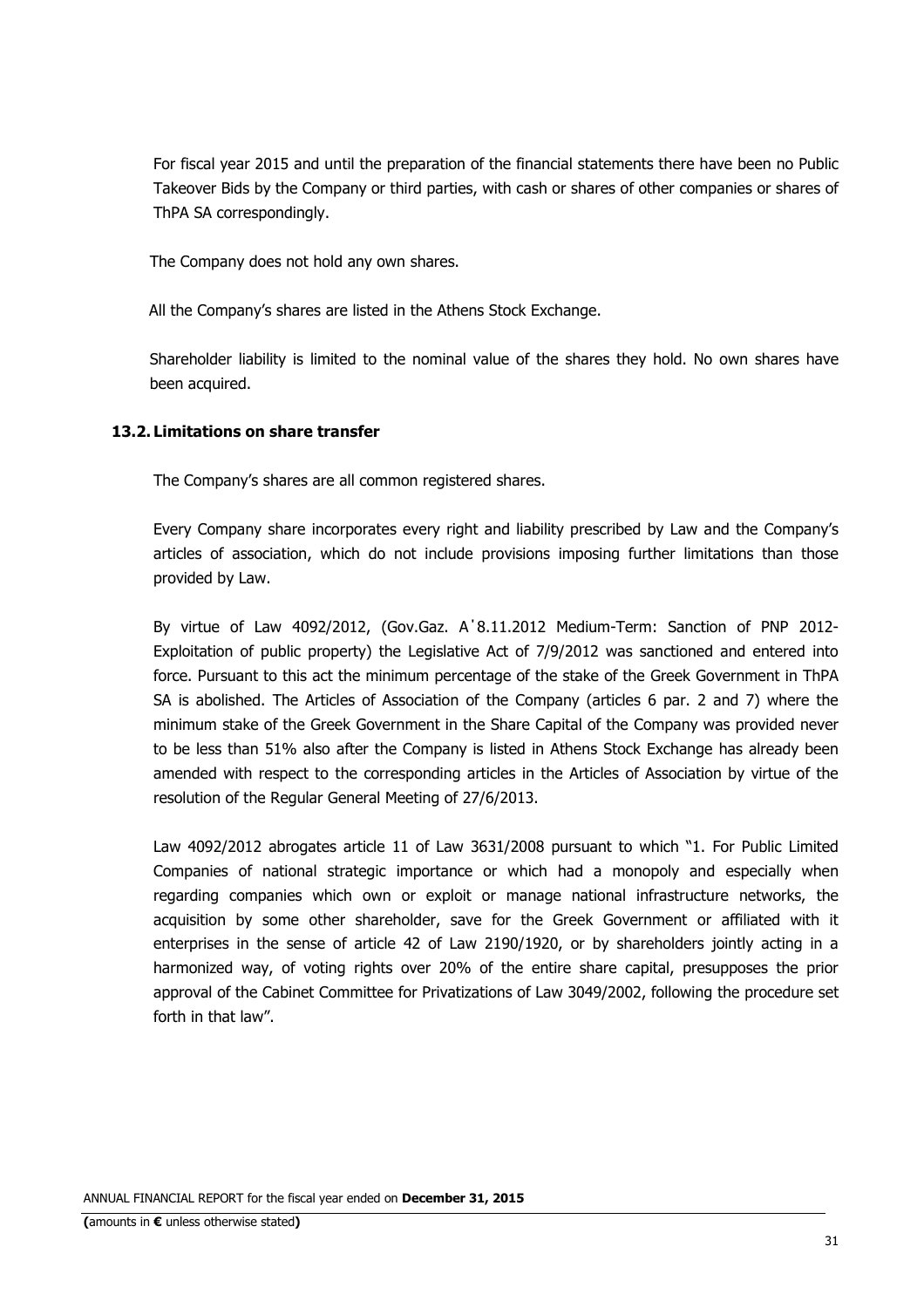#### **13.3 Significant direct or indirect holdings set out by articles 9 to 11 of Law 3556/2007**

Besides HRADF, which holds 74.27% of the share capital of ThPA SA, there were no other shareholders on 31.12.2015, with significant direct or indirect holdings set out by the provisions of Law 3556/07 (articles 9, 10, 11).

#### **13.4 Shares granting special control rights**

Besides HRADF, the reference shareholder, with a percentage of 74.27%, there are no other Company shares granting special control rights to their owners.

#### **13.5 Voting rights restrictions-Deadlines for the exercise of relevant rights**

Every share grants the right of one vote. Joint holders of a share, in order to have the right to vote in the General Meeting, have to appoint to the Company, in writing, one common representative for this share, who shall represent them in the General Meeting, while until this appointment, the exercise of their rights shall be suspended. The Company's shares are freely negotiable. The shareholders exercise their rights regarding the management of the Company, exclusively by participating in the General Meetings of the shareholders of the Company.

### **13.6 Shareholder agreements, disclosed to the Company, entailing restrictions to the transfer of shares or to the exercise of the rights to vote**

No agreements between shareholders, entailing restrictions to the transfer of shares or to the exercise of the rights to vote, have been disclosed to the Company, nor are such agreements provided for in its Articles of Association.

### **13.7 Rules for the appointment and replacement of members of the Board of Directors and for amending the articles of association**

The BoD represents ThPA SA both in and out of court. It has issued a decision to assign part of its powers to its Chairman and to the CEO, jointly or each one individually.

It is the supreme instrument for the management of the Company and shapes its strategy and development policy, while supervises, controls and manages its assets. It decides about every issue regarding the Company, in the context of the corporate scope with the exception of those matters that, in compliance with Law or the articles of association, fall under the exclusive competence of other instruments. There are no competences for the issuance of new shares and purchase of own shares, pursuant to article 16 of Codified Law 2190/20. The composition, term, constitution, operation and competences of the BoD are governed by the provisions of articles 9 to 12 of the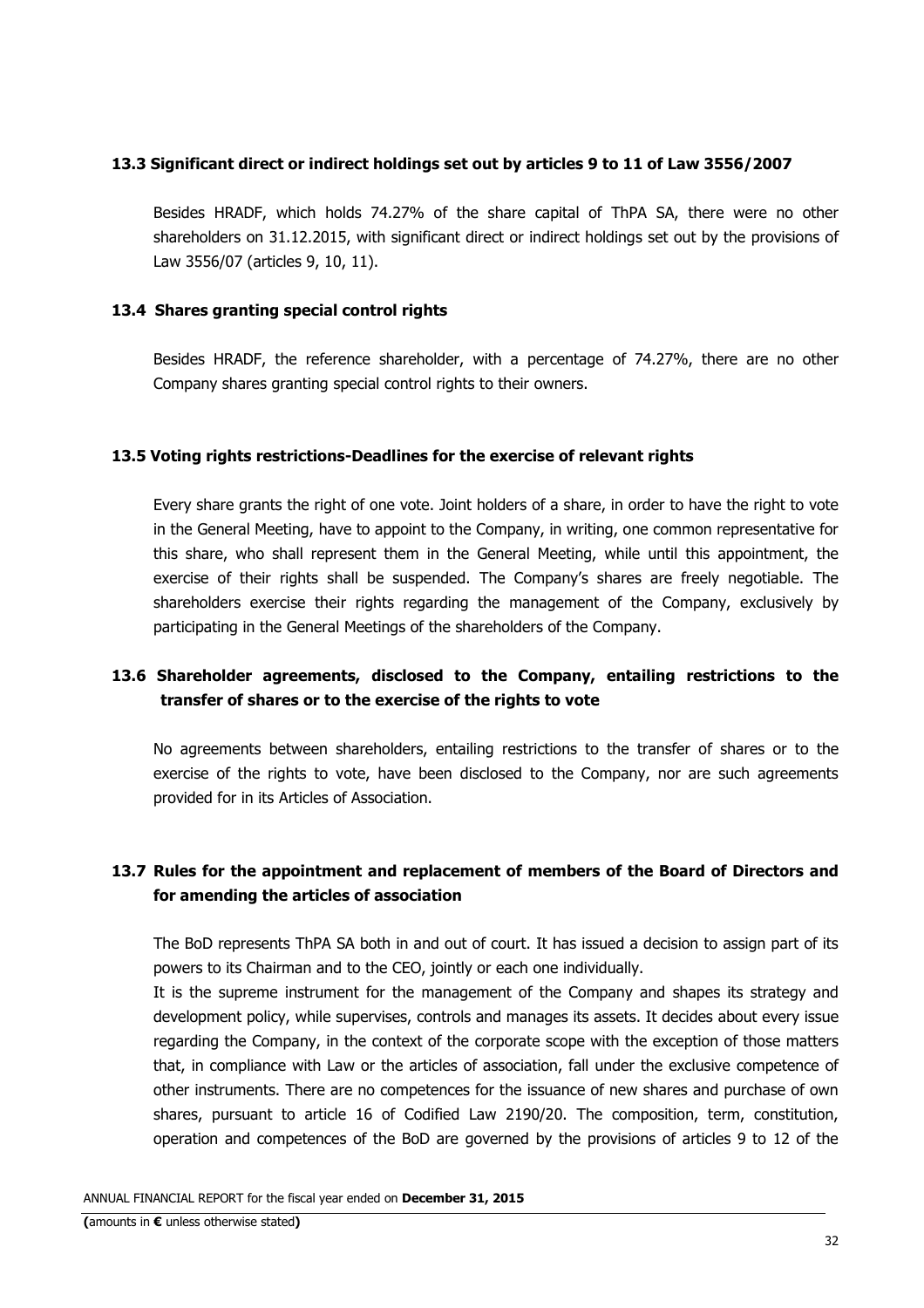Company's articles of association. The BoD has eleven members and their term in office is five years. Of the 11 members, the 7 are elected by the General Meeting of the Company's shareholders, among who the CEO, while the other 4 are appointed by the following representative groups and who, even if they are not shareholders, have the right to appoint members of the BoD as follows:

Two (2) members can be appointed as representatives by the Company's employees. These representatives come from the two most representative secondary trade unions, one from the employees and the other from the dockworkers and must work for the Company.

One (1) member is appointed by the Economic and Social Committee (ESC) and comes from bodies relevant to the Company's activities.

One (1) member represents the Municipality of Thessaloniki.

### **13.8. Competence of the BoD to issue new shares or to purchase own shares**

The articles of association determines that by decision of the General Meeting the share capital shall increase by issuing new shares, provided that any increase does not result to the decrease of holding of the Greek State under the percentage of 51%. As it was mentioned above, Law 4092/2012 abolished the condition of the minimum holding of the Greek State. The Board of Directors may purchase own shares in the context of a decision of the General Meeting, pursuant to article 16, par.5 to 13 of Codified Law 2190/20.

## **13.9. Significant agreements between the Company and third parties that will come into effect, be amended or expire in case of modification of the company control after a public offering.**

There are no agreements between the Company and third parties that will come into effect, be amended or expire in case of modification of the company control after a public offering.

# **13.10. Agreements that the Company has made with members of the BoD or with its personnel, which provide a compensation in case of resignation or dismissal without a justified reason or the termination of their term in office or employment due to a public offering**

There are no agreements between the Company and members of the BoD or with its personnel, which provide compensation in case of resignation or dismissal without a justified reason or the termination of their term in office or employment due to a public offering.

**Thessaloniki, March 31, 2016 The Board of Directors**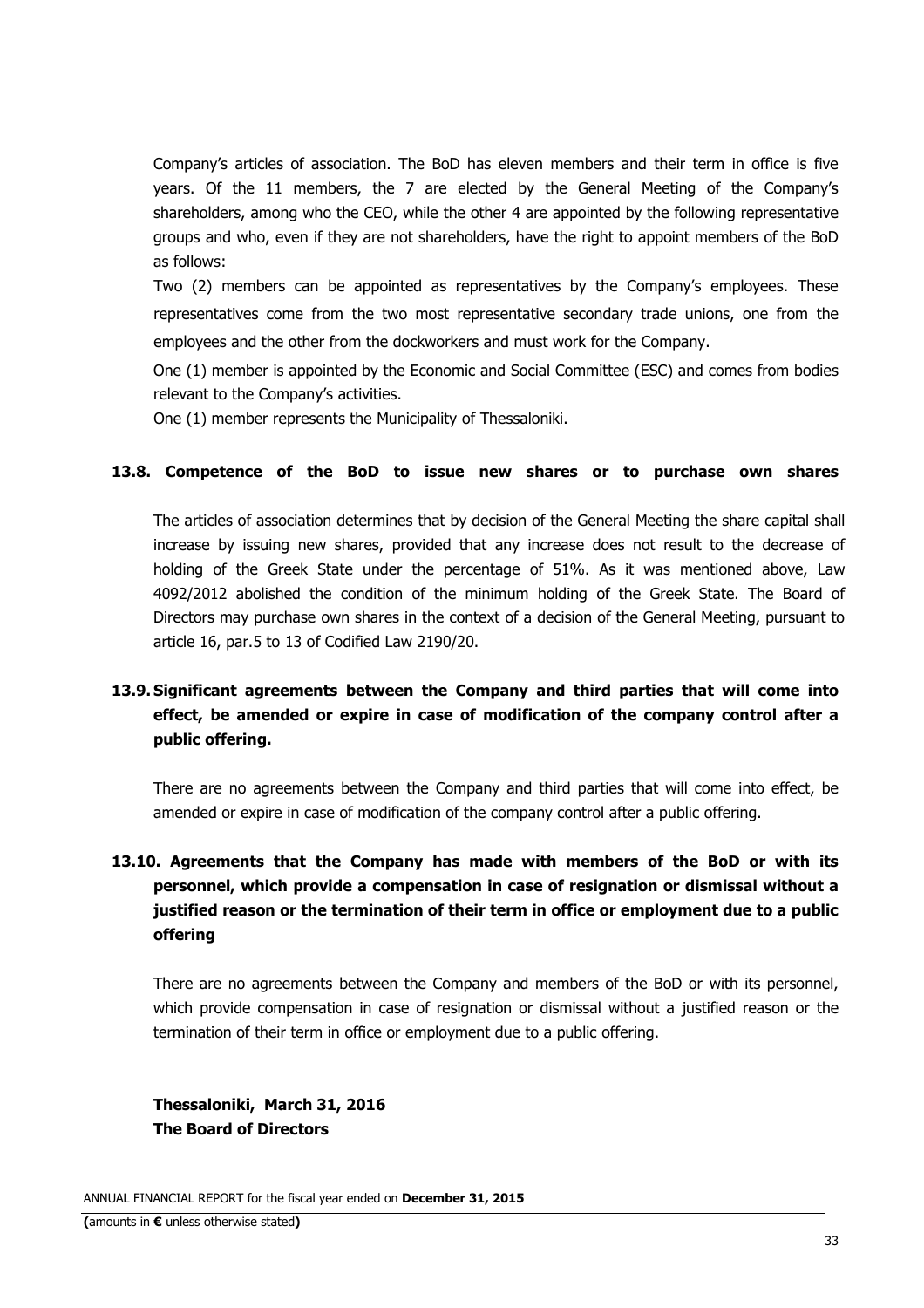

ERNST & YOUNG (GREECE) Chartered Auditors Accountants S Cheimarras St. no. 8Β, Marousi 151 25 Athens

Tel.: 210 2886 000 Fac: 210 2886 905 ey.com

### **C. Independent Chartered Auditor Accountant's Report**

#### To the Shareholders of "**THESSALONIKI PORT AUTHORITY SOCIETE ANONYME**"

#### **Review Report on the Financial Statements**

We have audited the attached financial statements of the Company "THESSALONIKI PORT AUTHORITY SOCIETE ANONYME" which comprise of the statement of the financial position of December  $31<sup>st</sup>$  2015, the statements of the comprehensive income, the changes in equity and cash flow for the fiscal year that has ended on this date, as well as the summary of major accounting principles and methods and other explanatory notes.

#### **Management's Responsibility for the Financial Statements**

Management is responsible for the preparation and fair presentation of these financial statements in compliance with the International Financial Reporting Standards, as adopted by the European Union, as well as for the internal control, that the management implements as necessary, in order to render the preparation of the financial statements free from material misstatement, whether due to fraud or error.

#### **Auditor's Responsibility**

Our responsibility is to express an opinion on these financial statements based on our audit. We carried out our audit in compliance with the International Financial Reporting Standards. These standards require us to comply with the rules of conduct, as well as to plan and perform the audit aiming to obtain reasonable assurance whether the financial statements are free of material misstatement.

The audit involves the performance of procedures in order to obtain audit evidence, regarding the amounts and disclosures in the financial statements. The procedures selected depend on the auditor's judgment including the assessment of the risks of material misstatement in the financial statements, whether due to fraud or error. While making those risk assessments, the auditor examines the internal control with respect to the preparation and fair presentation of the financial statements of the company, in order to design auditing procedures appropriate to the circumstances, but not for the purpose of expression of an opinion on the effectiveness of the internal control of the company. The audit also includes the evaluation of the suitability of the accounting principles and methods used and of the reasonableness of the assessments made by the management, as well as the evaluation of the total presentation of the financial statements.

We believe that the auditing evidence we have obtained is sufficient and suitable to provide the foundations of our auditing opinion.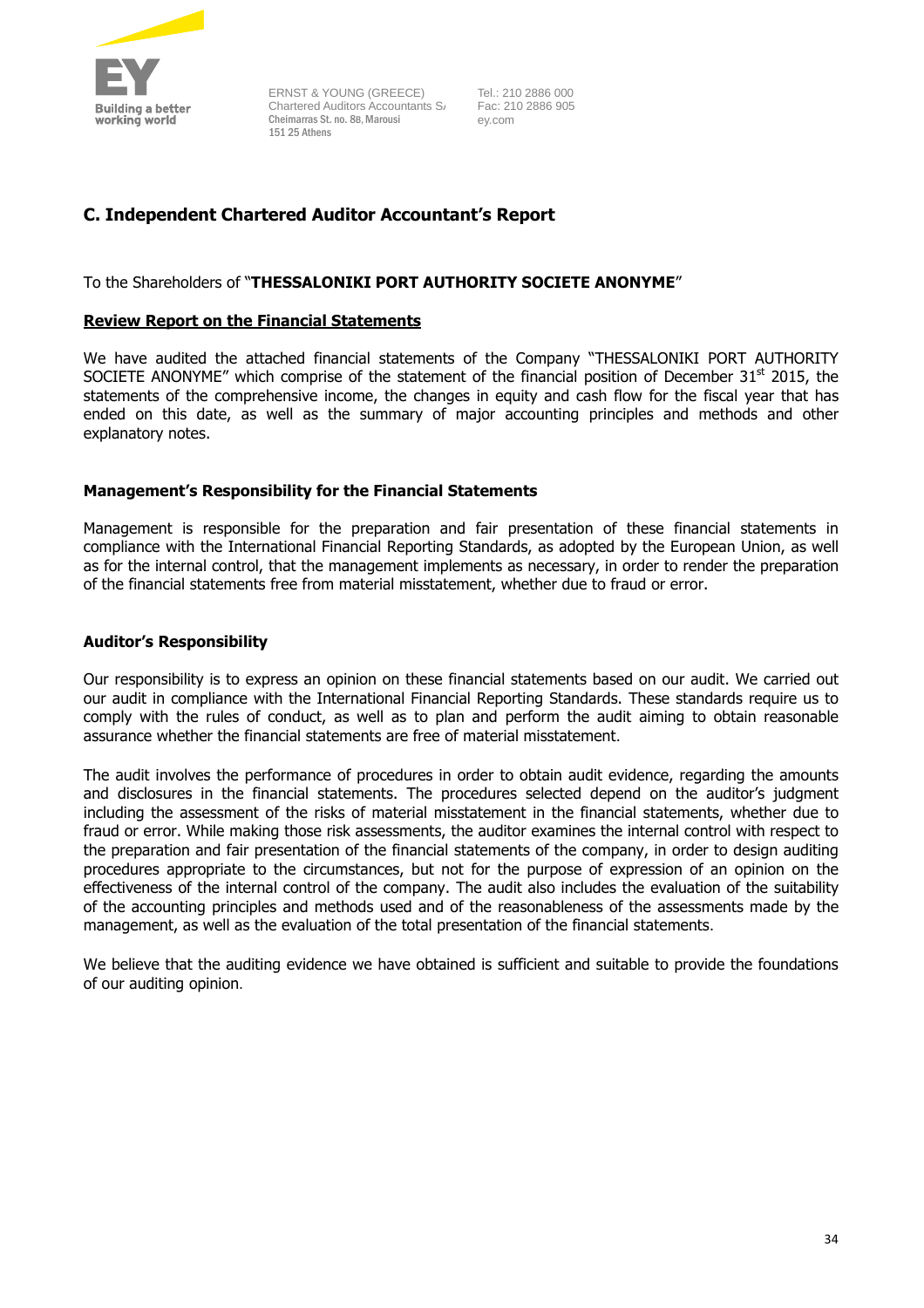

### **Opinion**

In our opinion, the attached financial statements give a true and fair view, from any material respect, of the financial position of the company "THESSALONIKI PORT AUTHORITY SOCIETE ANONYME", as of December 31<sup>st</sup> 2015, of its financial performance and its cash flows for the fiscal year that ended on this date in compliance with the International Financial Reporting Standards, as such have been adopted by the European Union.

#### **Report on Other Legal and Regulatory Issues**

a) The Management Report by the Board of Directors includes a corporate governance statement, which provides the information established in paragraph 3d of article 43a of Codified Law 2190/1920.

b) We verified the agreement and the correspondence of the content of the Management Report by the Board of Directors with the attached financial statements, in the scope of the provisions of articles 43a (par. 3a) and 37 of Codified Law 2190/1920.

Athens, March 31, 2016

The Chartered Auditors-Accountants

PANAGIOTIS I.K. PAPAZOGLOU KONSTANTINOS KATSAGANNIS ICPA Reg. No. 16631 ICPA Reg. No. 25921

> ERNST & YOUNG (GREECE) CHARTERED AUDITORS ACCOUNTANTS SΑ Heimarras St. 8B, 15125 MAROUSI COMPANY ICPA Reg. No. 107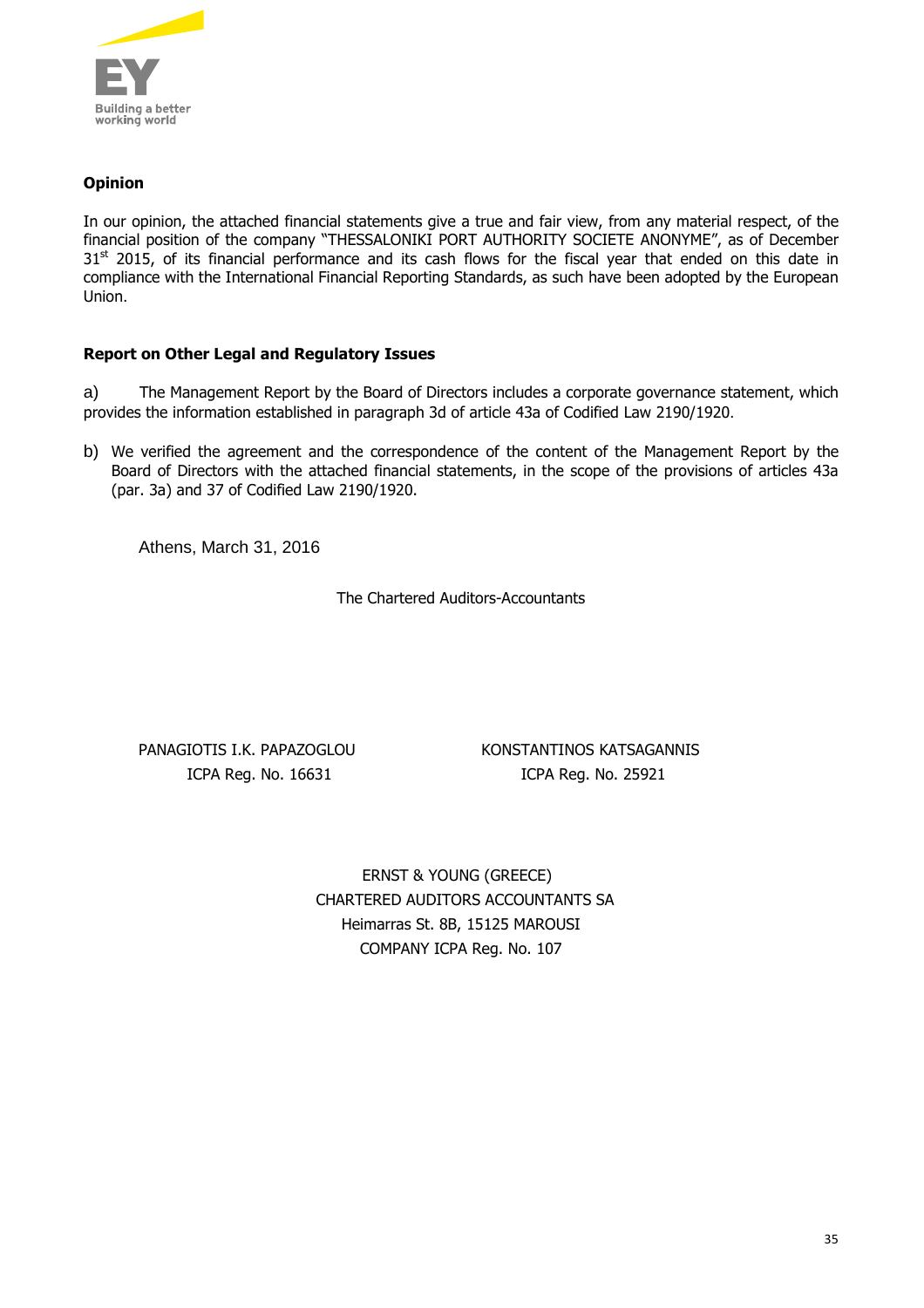### **D. Annual Financial Statements**

### **Financial Position Statement**

**ASSETS**

|                                          | <b>NOTE</b> | 31.12.2015     | 31.12.2014     |
|------------------------------------------|-------------|----------------|----------------|
| <b>Non current assets</b>                |             |                |                |
| Investments in property                  | 8.1         | 3.346.080,47   | 3.464.508,46   |
| Tangible fixed assets                    | 8.2         | 54.589.042,00  | 51.101.225,25  |
| Intangible assets                        | 8.3         | 729.289,33     | 818.776,29     |
| Financial instruments available for sale | 8.4         | 336.412,56     | 422.120,00     |
| Long-term receivables                    | 8.5         | 27.534,32      | 27.534,32      |
| Deferred tax liabilities                 | 8.24        | 3.095.519,97   | 2.660.772,02   |
| <b>Total non current assets</b>          |             | 62.123.878,65  | 58.494.936,34  |
| <b>Current assets</b>                    |             |                |                |
| Inventories                              | 8.6         | 1.625.442,06   | 1.688.618,45   |
| Trade receivables                        | 8.7         | 4.613.750,76   | 6.063.572,08   |
| Down payments and other receivables      | 8.8         | 6.358.828,50   | 1.181.453,52   |
| Cash and cash equivalents                | 8.9         | 66.124.087,61  | 78.781.985,82  |
| <b>Total current assets</b>              |             | 78.722.108,93  | 87.715.629,87  |
| <b>Total Assets</b>                      |             | 140.845.987,58 | 146.210.566,21 |
| <b>EQUITY</b>                            |             |                |                |
| <b>Equity</b>                            |             |                |                |
| Share capital                            | 8.10        | 30.240.000,00  | 30.240.000,00  |
| Reserves                                 | 8.10        | 64.217.870,88  | 63.430.121,03  |
| Profits carried forward                  |             | 32.630.063,47  | 35.098.591,86  |
| <b>Total Equity</b>                      |             | 127.087.934,35 | 128.768.712,89 |
| Liabilities                              |             |                |                |
| <b>Long-term liabilities</b>             |             |                |                |
| Provisions for liabilities to employees  | 8.11        | 4.176.558,50   | 4.263.393,06   |
| Other provisions                         | 8.12        | 823.881,73     | 823.881,73     |
| Other long-term liabilities              | 8.13        | 114.563,87     | 120.632,01     |
| <b>Total Long-Term Liabilities</b>       |             | 5.115.004,10   | 5.207.906,80   |
| <b>Short-term liabilities</b>            |             |                |                |
| Liabilities to suppliers                 | 8.14        | 1.695.096,97   | 1.528.099,16   |
| Customer down payments                   | 8.14        | 3.289.433,00   | 4.122.418,56   |
| Income taxes payable                     | 8.15        | 0,00           | 2.670.404,85   |
| Other liabilities and accrued expenses   | 8.14        | 3.658.519,16   | 3.913.023,95   |
| <b>Total short-term liabilities</b>      |             | 8.643.049,13   | 12.233.946,52  |
| <b>Total Liabilities</b>                 |             | 13.758.053,23  | 17.441.853,32  |
| <b>Total equity and liabilities</b>      |             | 140.845.987,58 | 146.210.566,21 |

The explanatory notes attached are an integral part of the present financial statements.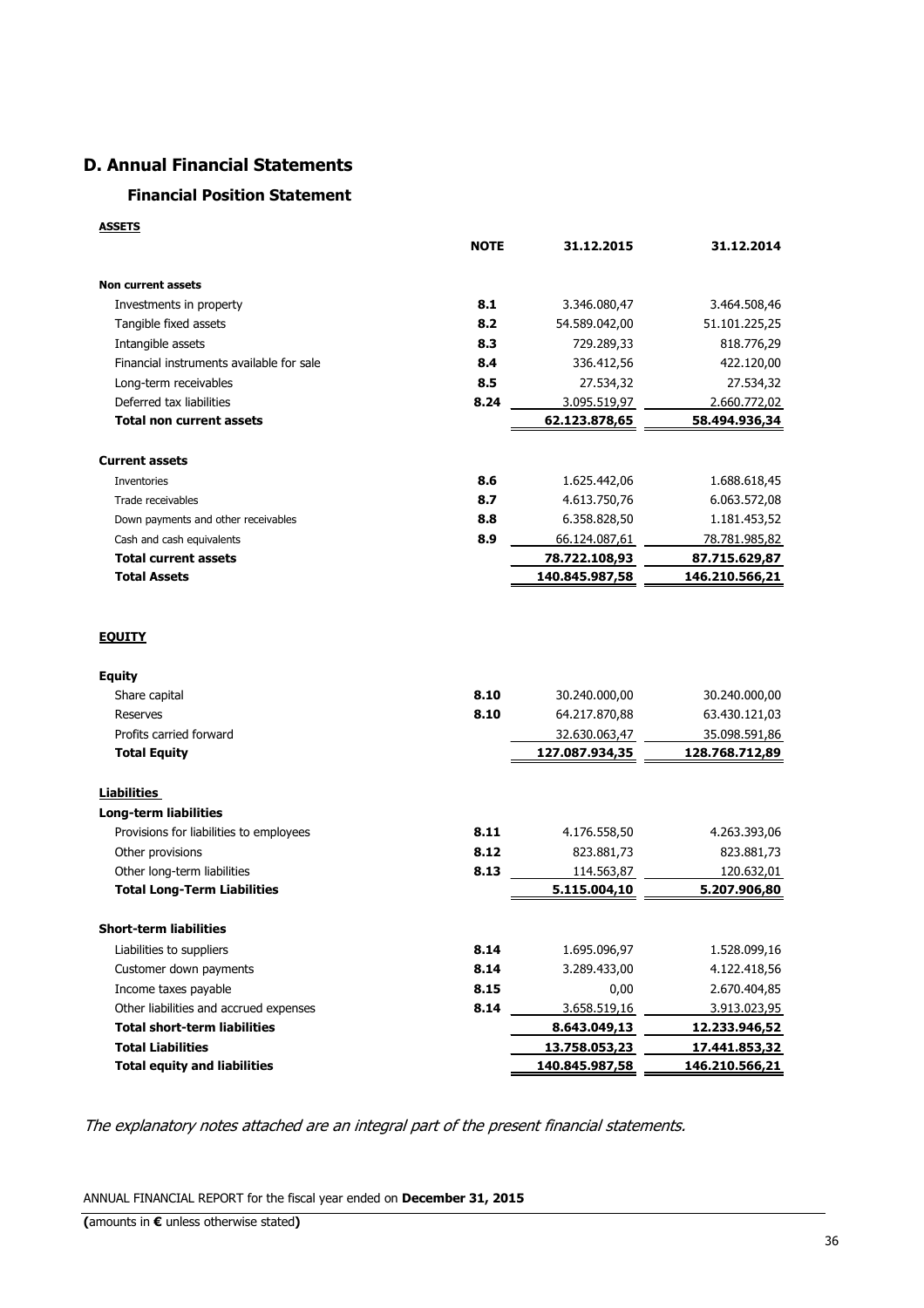# **Comprehensive Income Statement**

|                                                                                                                                       | <b>NOTE</b> | 1/1-31/12/2015   | $1/1 - 31/12/2014$<br>(Recast) |
|---------------------------------------------------------------------------------------------------------------------------------------|-------------|------------------|--------------------------------|
| <b>Sales</b>                                                                                                                          | 8.16        | 50.881.604,79    | 54.831.477,96                  |
| Cost of Sales                                                                                                                         | 8.17        | $-26.548.566,23$ | -28.302.335,81                 |
| <b>Gross Profit</b>                                                                                                                   |             | 24.333.038,56    | 26.529.142,15                  |
| Other income                                                                                                                          | 8.18        | 3.099.075,38     | 2.779.735,73                   |
| Administrative expenses                                                                                                               | 8.19        | $-3.633.715,90$  | $-2.840.480,55$                |
| Distribution expenses                                                                                                                 | 8.20        | $-518.257,76$    | $-294.229,21$                  |
| Other expenses                                                                                                                        | 8.22        | $-183.738,75$    | $-468.326,75$                  |
| Operating results before tax, financial and investment results                                                                        |             | 23.096.401,53    | 25.705.841,37                  |
| Financial income                                                                                                                      | 8.23        | 1.421.079,64     | 2.686.886,63                   |
| Financial expenses                                                                                                                    | 8.23        | $-3.129,48$      | $-4.213,63$                    |
| Fiscal year profits before tax                                                                                                        |             | 24.514.351,69    | 28.388.514,37                  |
| Income Tax                                                                                                                            | 8.24        | $-6.599.335,99$  | $-7.088.109,90$                |
| Fiscal year profits net of tax (A)                                                                                                    |             | 17.915.015,70    | 21.300.404,47                  |
| Items to be posteriorly classified in the P&L account<br>(Loss)/Profit from the valuation of financial instruments available for sale | 8.4, 8.10.2 | $-85.707,44$     | 129.320,00                     |
| Items that will not be posteriorly classified in the P&L account                                                                      |             |                  |                                |
| Profits/(Losses) from the remeasurement of fixed benefit plans                                                                        | 8.11        | 157.035,11       | $-640.966,00$                  |
| Corresponding income tax                                                                                                              |             | $-11.121,91$     | 166.651,16                     |
| Other comprehensive income/(losses) net of tax (B)                                                                                    |             | 60.205,76        | $-344.994,84$                  |
| Total comprehensive income net of tax $(A+B)$                                                                                         |             | 17.975.221,46    | 20.955.409,63                  |
| Basic and diluted earnings per share (in $\epsilon$ )                                                                                 | 8.28        | 1,7773           | 2,1131                         |
| Profits before tax, financing and investing results and total<br>depreciation                                                         | 7.2         | 26.861.415,82    | 29.424.347,16                  |

The explanatory notes attached are an integral part of the present financial statements.

ANNUAL FINANCIAL REPORT for the fiscal year ended on **December 31, 2015**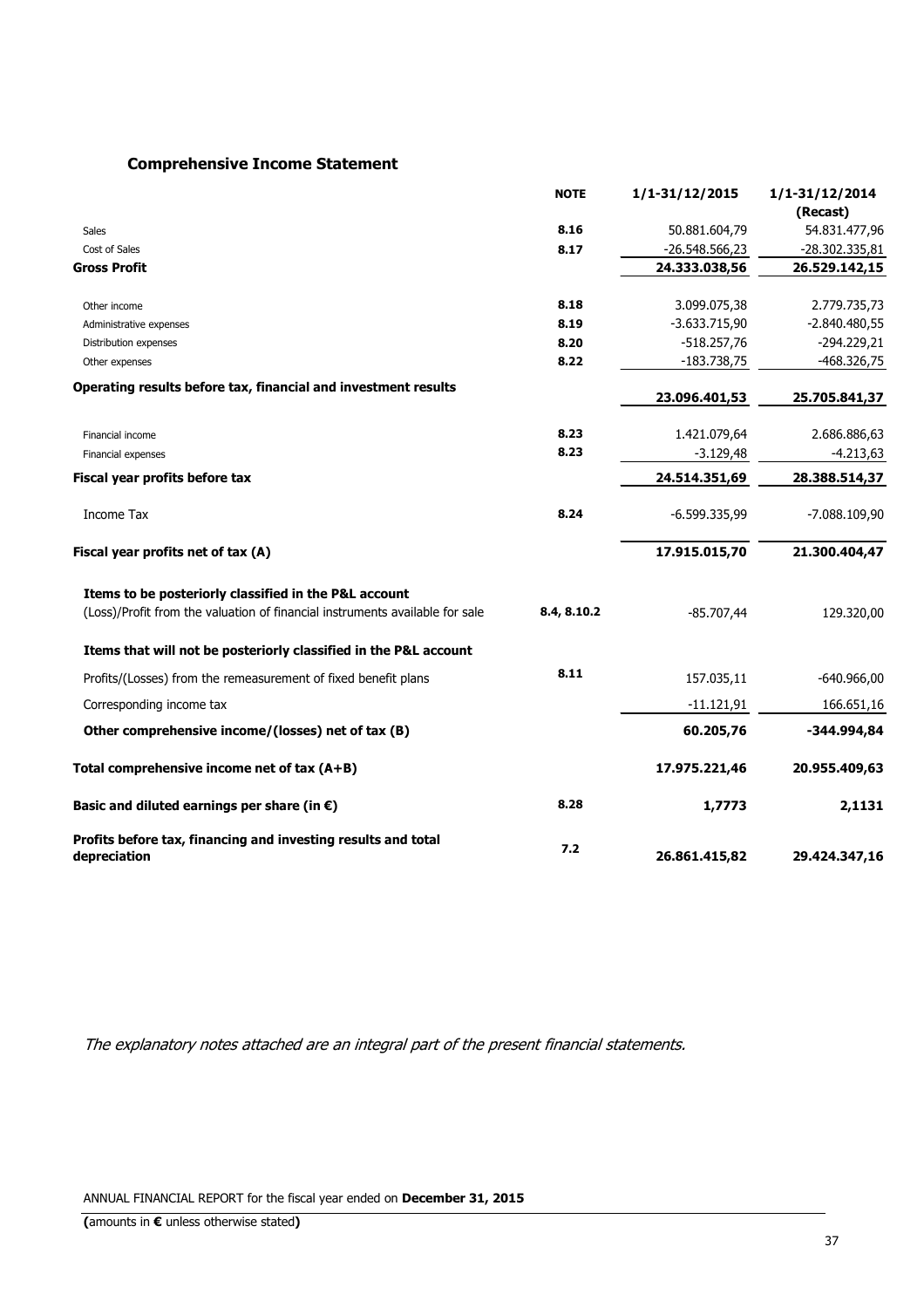# **Cash Flow Statement**

|                                                                                                          | <b>NOTE</b>    | 31/12/2015                     | 31/12/2014                     |
|----------------------------------------------------------------------------------------------------------|----------------|--------------------------------|--------------------------------|
| Cash flow from operating activities                                                                      |                |                                |                                |
| Profits before tax                                                                                       |                | 24.514.351,69                  | 28.388.514,37                  |
| Plus/Less adjustments for:                                                                               |                |                                |                                |
| Depreciation                                                                                             | 8.2, 8.3       | 3.771.506,89                   | 3.721.386,58                   |
| Provisions                                                                                               | 8.20, 8.21     | 279.111,79                     | 543.934,17                     |
| Income from unused provisions                                                                            | 8.7, 8.8, 8.18 | $-464.136,68$                  | -44.738,92                     |
| Losses from the revaluation of property investments at fair value                                        | 8.1, 8.22      | 118.427,99                     | 419.507,41                     |
| Losses due to the impairment of fixed assets                                                             | 8.22           | 0,00                           | 917,90                         |
| Credit interest and relating income                                                                      | 8.23           | $-1.421.079,64$                | $-2.686.886,63$                |
| Amortization of subsidized fixed assets                                                                  | 8.13           | $-6.492,60$                    | $-2.880,79$                    |
| Interest charges and related expenses                                                                    | 8.23           | 3.129,48                       | 4.213,63                       |
| Plus/Less adjustments for changes of working capital accounts or                                         |                |                                |                                |
| related to operating activities:                                                                         |                |                                |                                |
| Increase in inventories                                                                                  |                | 63.176,39                      | 48.001,18                      |
| Increase in receivables                                                                                  |                | $-3.362.988,95$                | $-328.718,75$                  |
| Increase/(Decrease) of liabilities (ex. banks)                                                           |                | -920.068,08                    | 1.524.401,31                   |
| Payments for personnel compensation                                                                      | 8.11           | $-75.000,00$                   | $-328.968,10$                  |
| Less:                                                                                                    |                |                                |                                |
| Interest charges and related paid-up expenses                                                            | 8.23           | $-3.129,48$                    | $-4.213,63$                    |
| Tax paid                                                                                                 |                | $-9.715.610,71$                | -7.906.822,81                  |
| Net cash flow from operating activities (a)                                                              |                | 12.781.198,09                  | 23.347.646,92                  |
| <b>Cash flow from investing activities</b>                                                               |                |                                |                                |
| Purchase of tangible fixed assets and intangible assets                                                  | 8.2, 8.3       | $-7.169.836,68$                | $-3.120.301,99$                |
| Subsidies collected                                                                                      | 8.13           | 0,00                           | 18.516,00                      |
| Interest and relating income collected                                                                   |                | 1.386.740,37                   | 2.342.448,27                   |
| Net cash flow from investing activities (b)                                                              |                | -5.783.096,31                  | -759.337,72                    |
| Cash flow from financing activities                                                                      |                |                                |                                |
| Dividends paid                                                                                           | 8.25           | $-19.656.000,00$               | -40.320.000,00                 |
| Net cash flow from financing activities (c)                                                              |                | $-19.656.000,00$               | -40.320.000,00                 |
| Net decrease in cash and cash equivalents                                                                |                |                                |                                |
| for fiscal year $(a)+(b)+(c)$                                                                            |                | $-12.657.898,22$               | -17.731.690,80                 |
| Cash and cash equivalents at beginning of fiscal year<br>Cash and cash equivalents at end of fiscal year |                | 78.781.985,82<br>66.124.087,61 | 96.513.676,62<br>78.781.985,82 |

The explanatory notes attached are an integral part of the present financial statements.

ANNUAL FINANCIAL REPORT for the fiscal year ended on **December 31, 2015**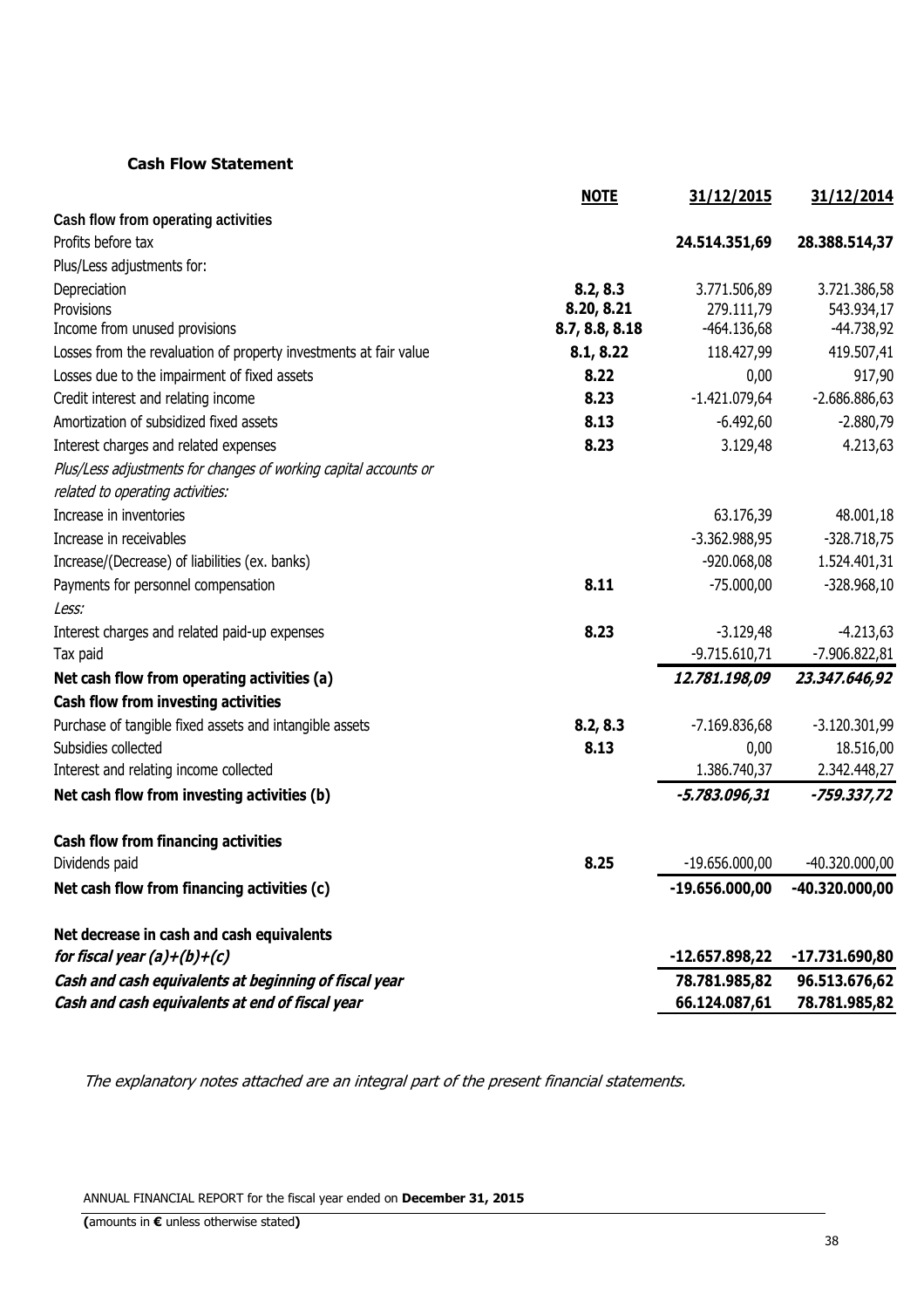# **Statement of Changes in Equity**

|                                                | <b>SHARE CAPITAL</b> | STATUTORY RESERVRESERVE | <b>UNTAXED</b>             | <b>INVESTMENTS</b><br><b>AVAILABLE FOR SALE</b><br>VALUATION RESERVE TOTAL RESERVES |                 | <b>PROFITS CARRIED</b><br><b>FORWARD</b> | <b>TOTAL</b>     |
|------------------------------------------------|----------------------|-------------------------|----------------------------|-------------------------------------------------------------------------------------|-----------------|------------------------------------------|------------------|
|                                                |                      |                         |                            |                                                                                     |                 |                                          |                  |
| Equity at beginning of fiscal year (1.1.2015)  | 30.240.000,00        |                         | 6.060.057,47 57.435.943,56 | $-65.880,00$                                                                        |                 | 63.430.121,03 35.098.591,86              | 128.768.712,89   |
| Transactions with shareholders                 |                      |                         |                            |                                                                                     |                 |                                          |                  |
| Dividends distributed (note 8.25)              | 0,00                 | 0,00                    | 0,00                       | 0,00                                                                                | 0,00            | $-19.656.000,00$                         | $-19.656.000,00$ |
| Other changes for the fiscal year              |                      |                         |                            |                                                                                     |                 |                                          |                  |
| Fiscal year earnings net of tax                | 0,00                 | 0,00                    | 0,00                       | 0,00                                                                                | 0,00            | 17.915.015,70                            | 17.915.015,70    |
| Other comprehensive (losses)/income net of tax | 0,00                 | 0,00                    | 0,00                       | $-85.707,44$                                                                        | $-85.707,44$    | 145.913,20                               | 60.205,76        |
| Total comprehensive income/(losses) net of tax | 0,00                 | 0,00                    | 0,00                       | $-85.707,44$                                                                        |                 | -85.707,44 18.060.928,90                 | 17.975.221,46    |
| Profit distribution to reserves                | 0,00                 | 873.457,29              | 0,00                       | 0,00                                                                                | 873.457,29      | $-873.457,29$                            | 0,00             |
| Equity at end of fiscal year (31.12.2015)      | 30.240.000,00        |                         | 6.933.514,76 57.435.943,56 | $-151.587,44$                                                                       |                 | 64.217.870,88 32.630.063,47              | 127.087.934,35   |
| Equity at beginning of fiscal year (1.1.2014)  | 30.240.000,00        |                         | 5.020.894,54 59.128.478,01 | $-195.200,00$                                                                       |                 | 63.954.172,55 54.260.712,26              | 148.454.884,81   |
| Transactions with shareholders                 |                      |                         |                            |                                                                                     |                 |                                          |                  |
| Dividends distributed (note 8.25)              | 0,00                 | 0,00                    | 0,00                       | 0,00                                                                                | 0,00            | $-40.320.000,00$                         | $-40.320.000,00$ |
| Other changes for the fiscal year              |                      |                         |                            |                                                                                     |                 |                                          |                  |
| Fiscal year earnings net of tax                | 0,00                 | 0,00                    | 0,00                       | 0,00                                                                                | 0,00            | 21.300.404,47                            | 21.300.404,47    |
| Other comprehensive (losses)/income net of tax | 0,00                 | 0,00                    | 0,00                       | 129.320,00                                                                          | 129.320,00      | -474.314,84                              | -344.994,84      |
| Total comprehensive income net of tax          | 0,00                 | 0,00                    | 0,00                       | 129.320,00                                                                          | 129.320,00      | 20.826.089,63                            | 20.955.409,63    |
| Profit distribution to reserves                | 0,00                 | 1.039.162,93            | 0,00                       | 0,00                                                                                | 1.039.162,93    | $-1.039.162,93$                          | 0,00             |
| Taxation of tax-free reserves Law 4172/2013    | 0,00                 | 0,00                    | $-1.692.534,45$            | 0,00                                                                                | $-1.692.534,45$ | 1.370.952,90                             | $-321.581,55$    |
| Equity at end of fiscal year (31.12.2014)      | 30.240.000,00        |                         | 6.060.057,47 57.435.943,56 | $-65.880,00$                                                                        | 63.430.121,03   | 35.098.591,86                            | 128.768.712,89   |

The explanatory notes attached are an integral part of the present financial statements.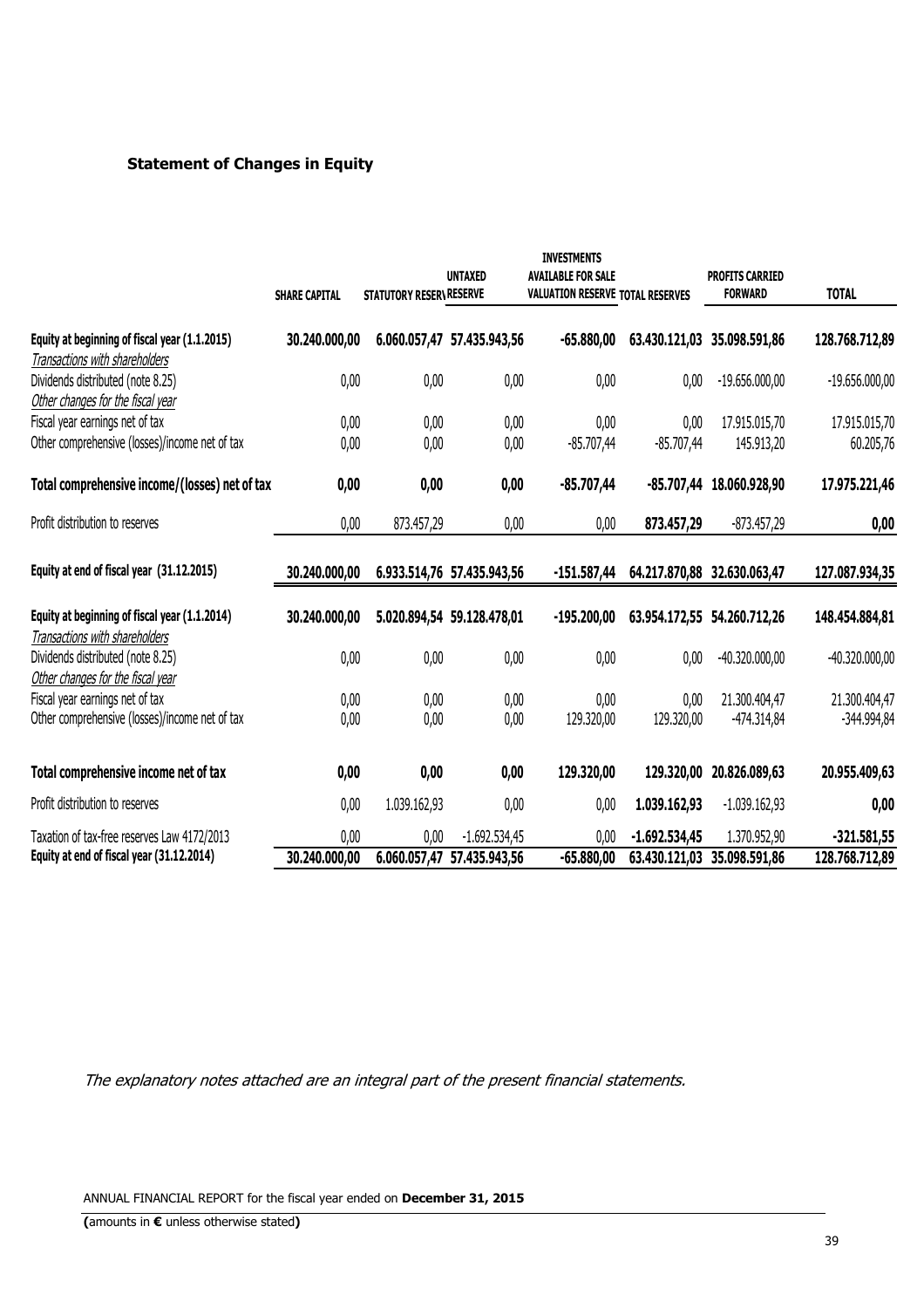# **Ε. Notes on the Annual Financial Statements**

### **1. Incorporation and Company activity**

The public limited company "THESSALONIKI PORT AUTHORITY Société Anonyme" trading as "ThPA SA" was incorporated in the year 1999, by the conversion of the Public Law Legal Entity «Thessaloniki Port Authority» to a public limited company, pursuant to Law 2688/1999.

The company is involved in the sector of the auxiliary activities related to transportations (STACOD '08, code 52), i.e. the provision of services of loading/unloading cargoes, their storage, of other port services, of the service of passenger traffic etc.

## **2. Legal Framework**

The Company is supervised by the Ministry of Mercantile Marine and Island Policy and is governed by the provisions of Law 2688/1999 (Gov. Gaz. Α΄ 40) as amended and subsequently supplemented by the provisions of article 15 of Law 2881/2001 and article 17 of Law 2892/2001, the provisions of Codified Law about limited companies 2190/1920, as well as the legislative decree 2551/1953 as in force on every occasion. ThPA SA is a public utility limited company aiming to service the public interest, operates in accordance with the considerations of private economy and enjoys administrative and economic autonomy.

The purpose of the Company is to manage and exploit the Port of Thessaloniki and/or other ports. The boundaries of the area of the Port of Thessaloniki, including the Free Zone of Thessaloniki, are determined by the provisions in force on each occasion.

The scope of the Company, according to article 3 of its articles of association, includes more specifically:

- The provision of services of ship berthing and of cargo and passenger handling from and to the port.
- The installation, organization and exploitation of any kind of port infrastructure.
- The assumption of any activity related to the port work, as well as of any other commercial, industrial, oil and business activity, including especially tourism, culture and fishing activities, as well as the planning and organization of port services.
- Any other competence legally appointed to Thessaloniki Port Authority as a Public Law Legal Entity.

This scope of the Company is included in its articles of association, as this was compiled in virtue of Law 2688/1999 (article 8) and amended by the  $7<sup>th</sup>$  extraordinary General Meeting of the Shareholders on 23.8.2002 (Gov. Gaz. 9944/30.9.2002 issue on SA & Ltd). Since then, there has been no change in the Company's scope.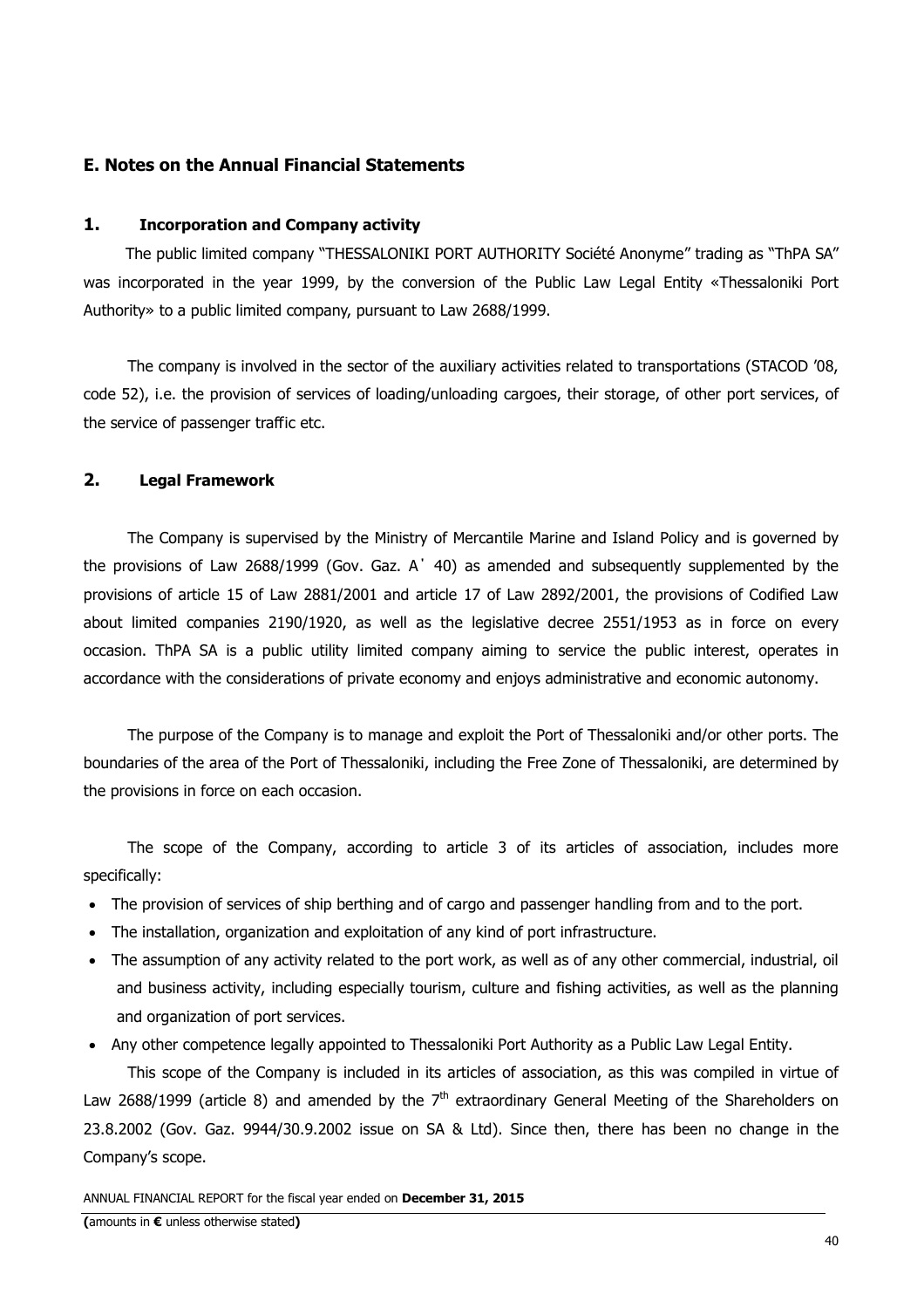ThPA SA will continue to be governed, with respect to its corporate operation, by Law 2688/1999, as amended and in force, which is the special institutional framework for its operation, but also by Codified Law 2190/20, as amended and in force, with respect to issues for which there is not a special regulation, and by Law 3016/2002 as in force.

# **3. Concession contract for the right of use and exploitation of the terrestrial port zone of the Port of Thessaloniki**

The Company has the exclusive right to use and exploit the plots, buildings and installations of the terrestrial port zone of the Port of Thessaloniki, which are property of the Greek State. The above exclusive right was conceded to ThPA SA for 40 years, by virtue of the concession contract of June  $27<sup>th</sup>$  2001 between the Greek State (represented by the Ministers of Finance and Mercantile Marine) and ThPA SA and expires in the year 2041. The above contract was ratified by Law 3654/2008 on 3/4/2008 and approved by the Regular General Meeting of the Shareholders of ThPA SA on 30/6/2008. By this law, the initial term of the contract was extended from 40 to 50 years, so it expires in 2051 and the exclusive right of ThPA SA to use and exploit the plots-buildings and installations can be conceded by ThPA SA to third parties for purposes related to the provision of port services and facilities and for a period of time not exceeding the contract extension.

The main parts of the contract after the publication of Law 3654/2008 are the following:

- The right of use extends over the land sections covered or not, the existing buildings, the technical-port works, the embankments, service roads, railway network, public utility networks, extensions to sitesworks, the port maritime zone, in general over the premises of the vertical projection of the terrestrial port zone save for buildings housing public services, parts of the terrestrial and sea area of the port save for parts used by the Greek armed forces for purposes of national security, specially designed buildings of the pier a΄ and its surroundings.
- The right to use and exploit consists of the possibility of ThPA SA, during the time the contract is in effect, to hold, use, exploit the terrestrial port zone, the buildings and installations and to concede these rights to third parties for the provision of port services in compliance with the specific provisions of par. 3 of the contract.
- The term of the initial granting of 50 years can be extended by a new contract in writing by the 2 parties (article 4 of the Contract).
- The contract can be rescinded and terminated before the end of the period agreed.
- The termination or expiration ipso jure oblige ThPA SA to assign to the Greek State the areas conceded, in the condition specified in the article 6.4 of the contract.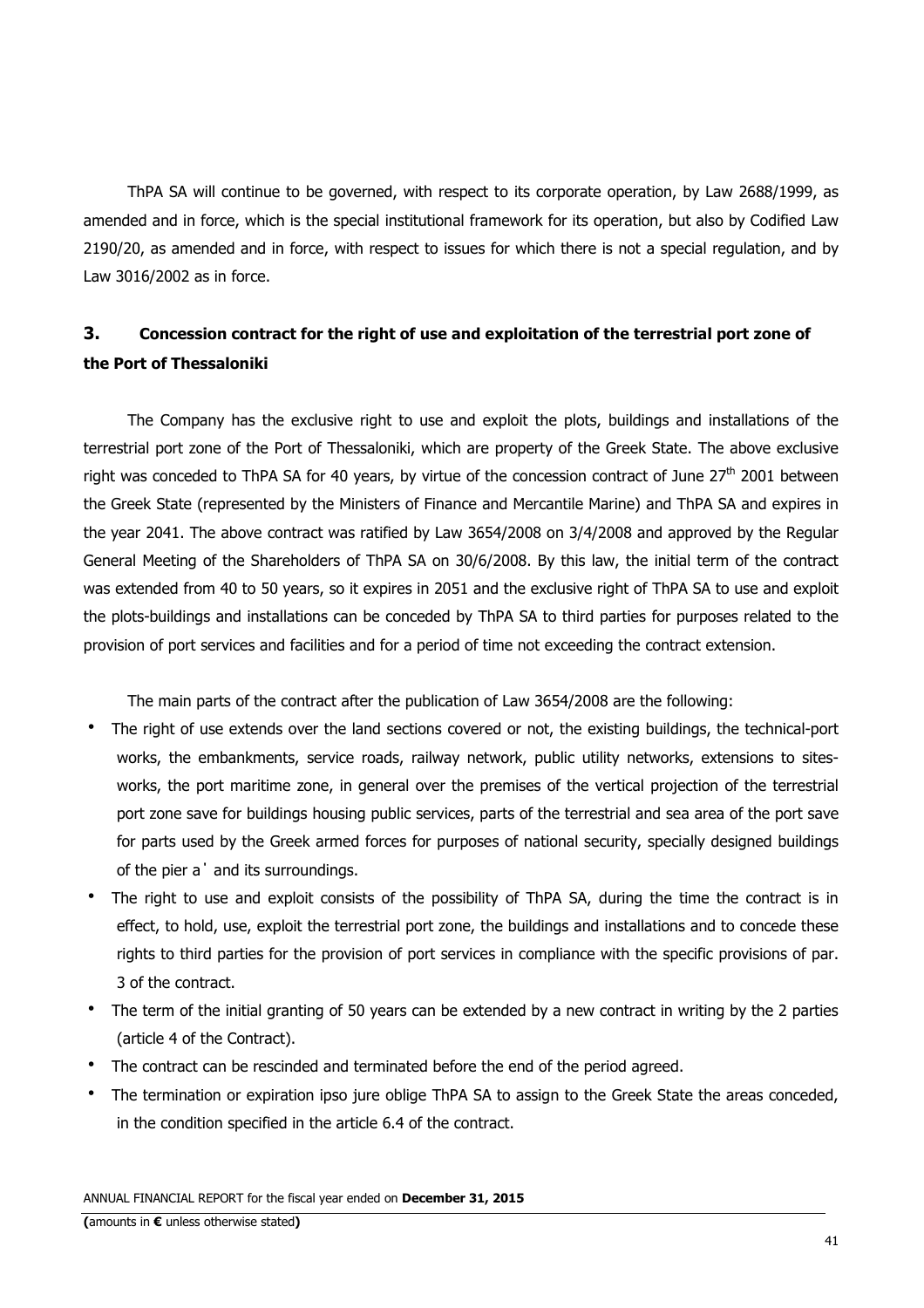- A consideration is payable which is determined as a percentage on the total consolidated income of the Company (excluding the extraordinary income, the income of previous fiscal years and the income from financial management) which, for the first 3 fiscal years, had been designated at 1% while for the other fiscal years at 2%. Additional consideration is payable:
	- In case of extension of the areas conceded;
	- In case of exploitation of installations for other purposes, and
	- In case of the renegotiation of the contract.
- ThPA SA is obliged to:
	- carry out preventive maintenance on the works-buildings conceded and the restoration and repair of wear;
	- to comply with the strategic, social and business purpose of the concession;
	- to ensure adequate and safe infrastructure and facilities;
	- to safely demarcate and protect the Free Zone;
	- to treat users fairly;
	- to protect the terrestrial and sea environment;
	- to constantly upgrade the level of the services to the users.
- The Greek State is obliged to provide its necessary assistance:
	- for the achievement of the purpose of the concession and
	- for the financing of work of national interest, in compliance with the provisions of article 11 of the Contract.

# **4. Framework for the preparation and basis for the presentation of the financial statements**

# **4.1. Framework for the preparation**

The financial statements have been compiled in accordance with the International Financial Reporting Standards (IFRS), as they have been published by the International Accounting Standards Board (IASB) as well as in accordance with their relevant Interpretations, as published by the Standards Interpretation Committee of the IASB, as they have been adopted by the European Union and mandatorily applied for the fiscal years ending on December  $31<sup>st</sup>$  2015. There are no standards and standards interpretations that have been applied prior to the date of beginning of their application.

The financial statements attached have been prepared on the basis of the principle of going concern and the principle of historic cost, with the exception of:

• tangible and intangible assets for which the previous adjustment was used, on May 2000, before the Company was listed on the Athens Stock Exchange, as the imputed cost on that date;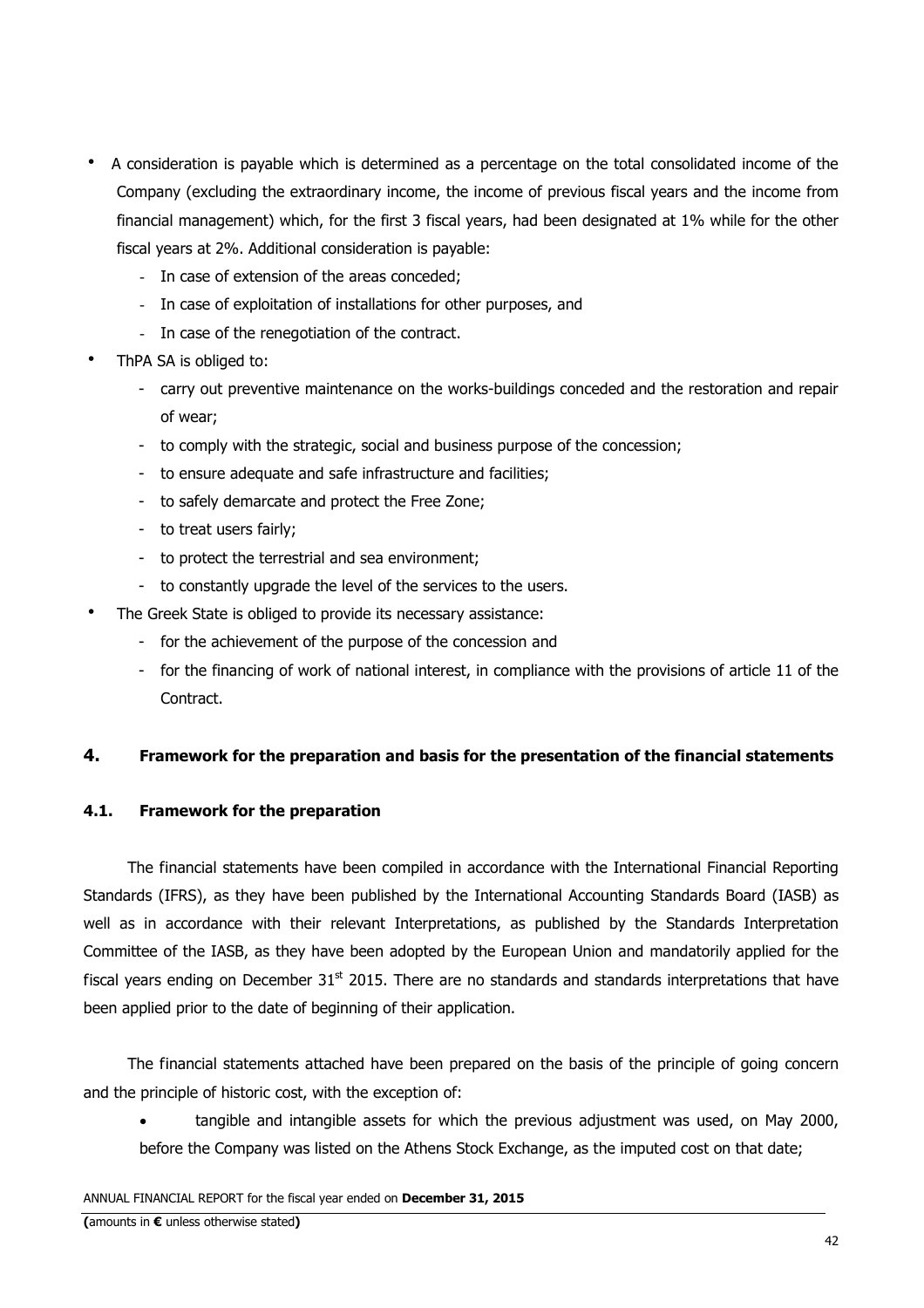- investment real estate, which are valuated at their fair value;
- financial assets held for commercial purposes, which are valuated at their fair value through P&L;
- financial assets classified as investments available for sale, which are valuated at fair value while changes are recognized in the Comprehensive Income Statement.

# **4.2 Presentation basis**

The financial statements are presented in Euros. Possible little divergences are due to the rounding of the relevant amounts.

The annual financial statements of the fiscal year that ended on December  $31<sup>st</sup>$  2015 have been compiled in compliance with the International Financial Accounting Standards, adopted by the European Union and approved by the Board of Directors on 12/03/2016 (decision by the BoD of ThPA SA no. **6592/31.03.2016**).

The Annual Financial Statements of the Company, the Chartered Accountant Auditor's Report and the Management Report by the Board of Directors for the fiscal year that ended on December  $31<sup>st</sup>$  2015 have been posted on the Company's website www.thpa.gr.

# **4.3. Standards-Amendments and Interpretations in force since 1.1.2015**

The accounting principles adopted for the preparation and presentation of the financial statements of 31.12.2015 are consistent with those followed for the compilation of the annual financial statements of the Company for the fiscal year that ended on December 31.12.2014, save for the adoption of the following new standards and interpretations in force for annual periods that begin on January  $1<sup>st</sup>$  2015.

- **IASB** issued a **new cycle of annual improvements for IFRS 2011-2013**, which is a collection of IFRS amendments. These amendments are applicable for annual accounting periods commencing on or after January 1, 2015, while these improvements had no effect on the Company's financial statements.
	- > **IFRS 3 Business Combinations:** This improvement clarifies that IFRS 3 excludes from its scope the accounting for the formation of a joint arrangement in the financial statements of the joint arrangement itself.
	- > **IFRS 13 Fair Value Measurement:** This amendment clarifies that the scope of the portfolio exception defined in paragraph 52 of IFRS 13 includes all contracts accounted for within the scope IAS 39 Financial Instruments: Recognition and Measurement or IFRS 9 Financial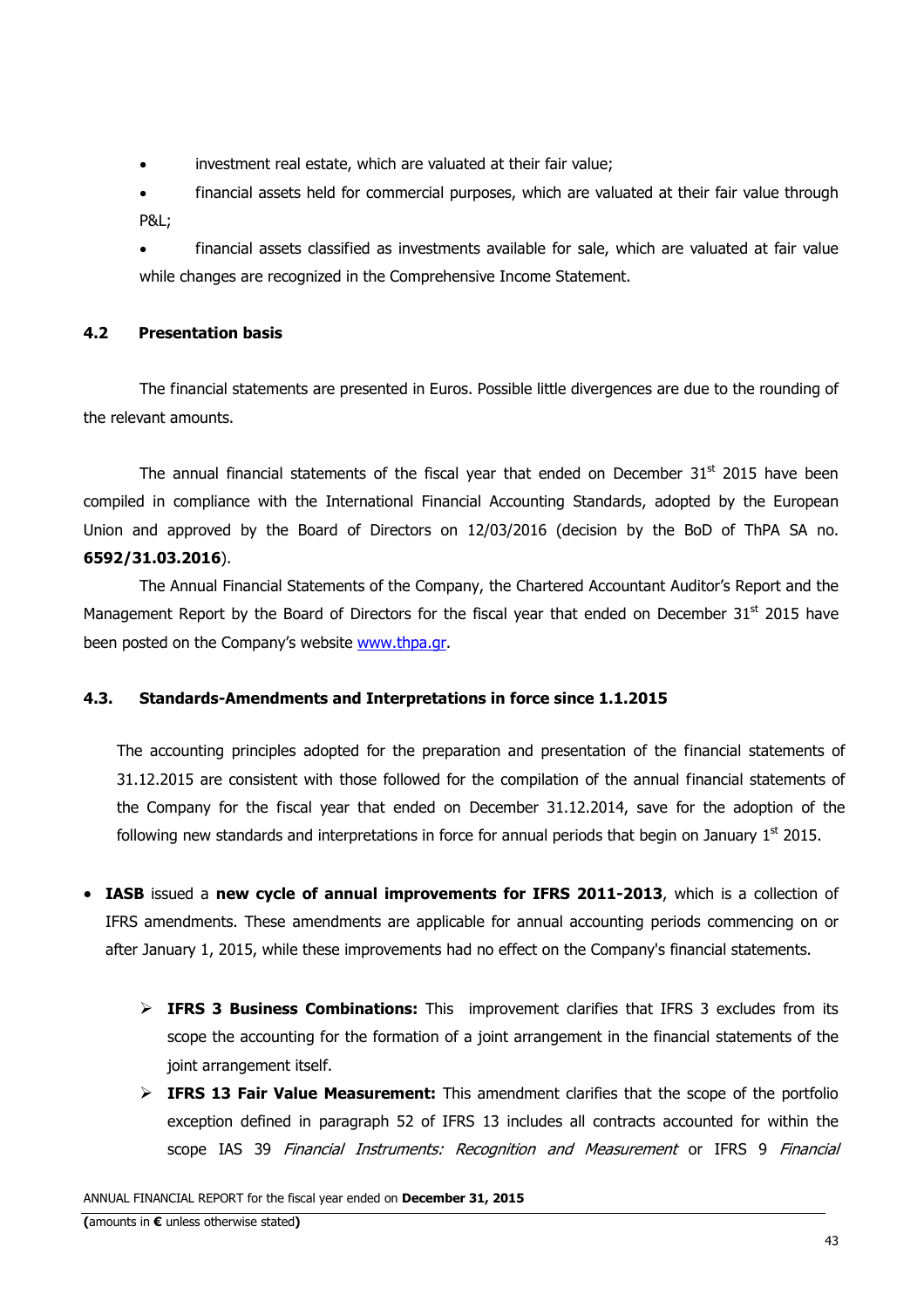Instruments, regardless of whether they meet the definition of financial assets or financial liabilities as defined in IAS 32 Financial Instruments: Presentation.

> IAS 40 Investment Property: This amendment clarifies that determining whether a specific transaction meets the definition of both a business combination, as defined in IFRS 3 Business Combinations, and investment property as defined in IAS 40 Investment Property, requires the separate application of both standards independently of each other.

**Published standards not applicable for the current accounting period and which the Company had not adopted earlier** 

# • **IAS 16 Property, Plant and Equipment and IAS 38 Intangible Assets (amendments): Clarification of acceptable methods of depreciation and amortization**

This amendment is applicable for annual accounting periods commencing on or after January 1, 2016. This amendment clarifies the principle in IAS 16 Property, Plant and Equipment and IAS 38 Intangible Assets that revenues reflect the financial benefits generated from the operation of an enterprise (of which the asset is part of) against the economic benefits consumed via the use of asset. As a result the ratio of generated revenue against total revenue anticipated to be generated cannot be used for the depreciation of tangible fixed assets and may only be used in very limited cases for the amortization of intangible assets. Company Management estimates that these amendments will not have an effect on the financial statements.

### • **IAS 19 Employee benefits (amendment): Employee contributions**

This amendment is applicable for annual accounting periods commencing on or after February 1, 2015. The amendments are applicable for employee or third party contributions to defined benefit plans. The amendment aims to simplify the accounting handling of contributions which are independent of the years of service of employees, for example for employee contributions calculated as a fixed percent of the salary. Company Management deems that this amendment will not have an effect on the financial statements.

### • **IFRS 9 Financial Instruments – Classification and Measurement**

The standard is applicable for annual accounting periods commencing on or after January 1, 2018, while it may be adopted early. The final version of IFRS 9 gathers all phases of the project of financial instruments and replaces IAS 39 Financial Instruments: Recognition and Measurement and all previous versions of IFRS 9. The standard introduces new requirements for classification and measurement, impairment and offset accounting. The European Union has not yet adopted this standard. Company Management is in the process of assessing the effects of this amendment on the financial statements.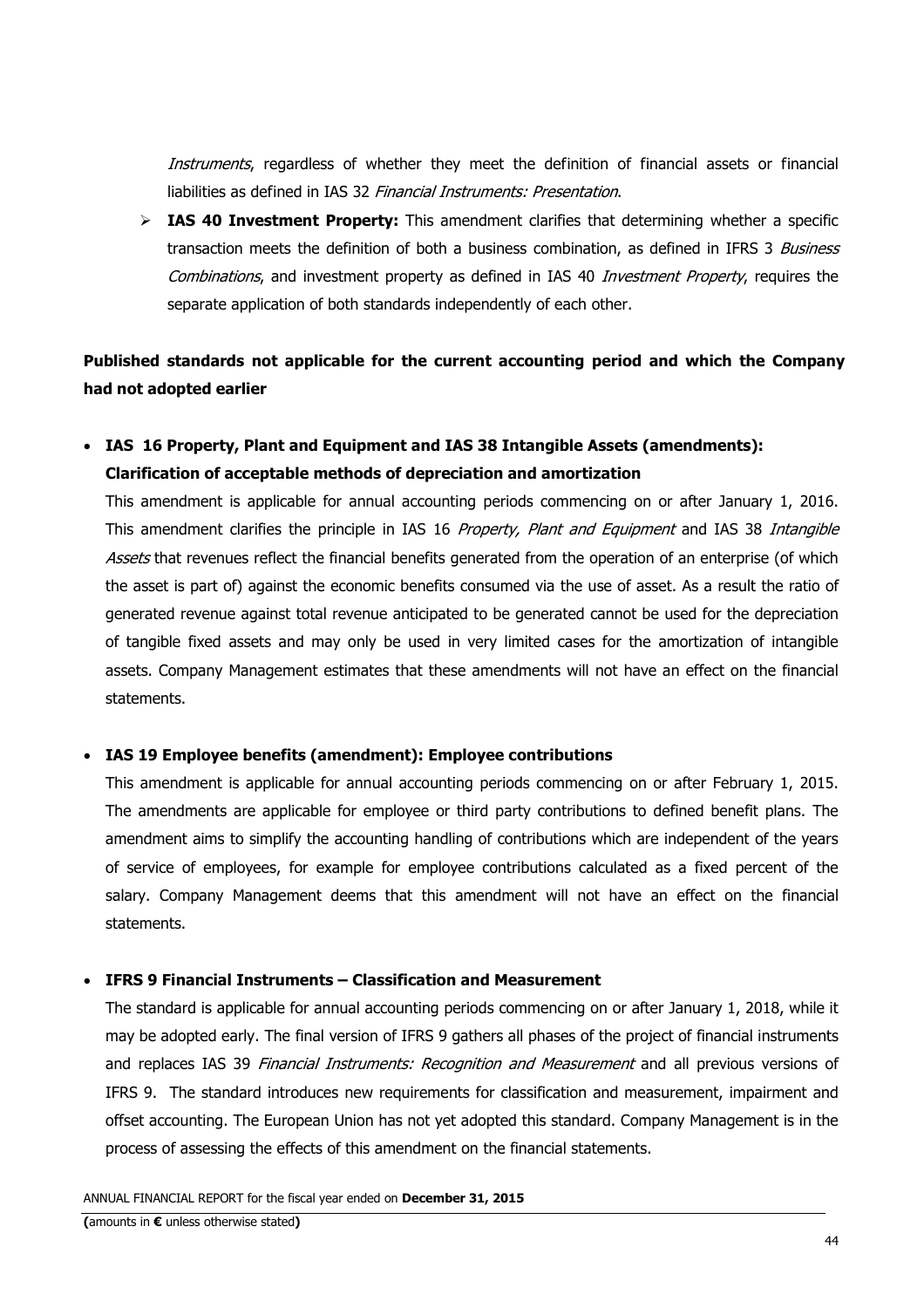# • **IFRS 11 Joint Arrangements (amendment): Accounting for acquisition of interests in joint operations**

The amendment is applicable for annual accounting periods commencing on or after January 1, 2016. IFRS 11 refers to the accounting treatment of interests in joint ventures and joint operations. The amendment adds new guidelines regarding the accounting for the acquirement of interest in a joint operation which constitutes a business pursuant to the IFRS and clarifies the appropriate accounting treatment of such acquisitions. Company Management does not anticipate that this amendment will have any effect on the financial statements.

# • **IFRS 15 Revenue from Contracts with Customers**

This standard is applicable for annual accounting periods commencing on or after January 1, 2018. IFRS 15 establishes a five step model to be applied for revenue ensuing from a contract with a customer (with limited exceptions), independent of the kind of revenue generating transaction or the sector. The requirements of the standard will also be applicable for the recognition and measurement of profits or losses from the sale of certain non-financial assets which do not constitute production from the usual activities of the economic entity (eg. sale of real estate, facilities and equipment or other intangible assets). Extensive disclosures shall be required, including an analysis of total revenues, information regarding performance obligations, changes to the balances of the contract assets and liabilities between the periods and base judgements and estimates. The European Union has not yet adopted these improvements. Company Management is in the process of assessing the effects of this standard on its financial statements.

### • **IAS 27 Separate Financial Statements (amendment)**

This standard is applicable for annual accounting periods commencing on or after January 1, 2016. This amendment will allow entities to employ the equity method for investments in subsidiaries, joint ventures and associate businesses in their corporate financial statements and will assist the transition of corporate financial statements to IFRS in some jurisdictions by decreasing the compliance costs without limitations to the informing available to investors. Company Management estimates that these improvements will not have an effect on the financial statements.

# • **IFRS 10 Consolidated Financial Statements and IAS 28 Investments in Associates and Joint Ventures – Amendment: Sales or contribution of assets between an investor and its associate/joint venture**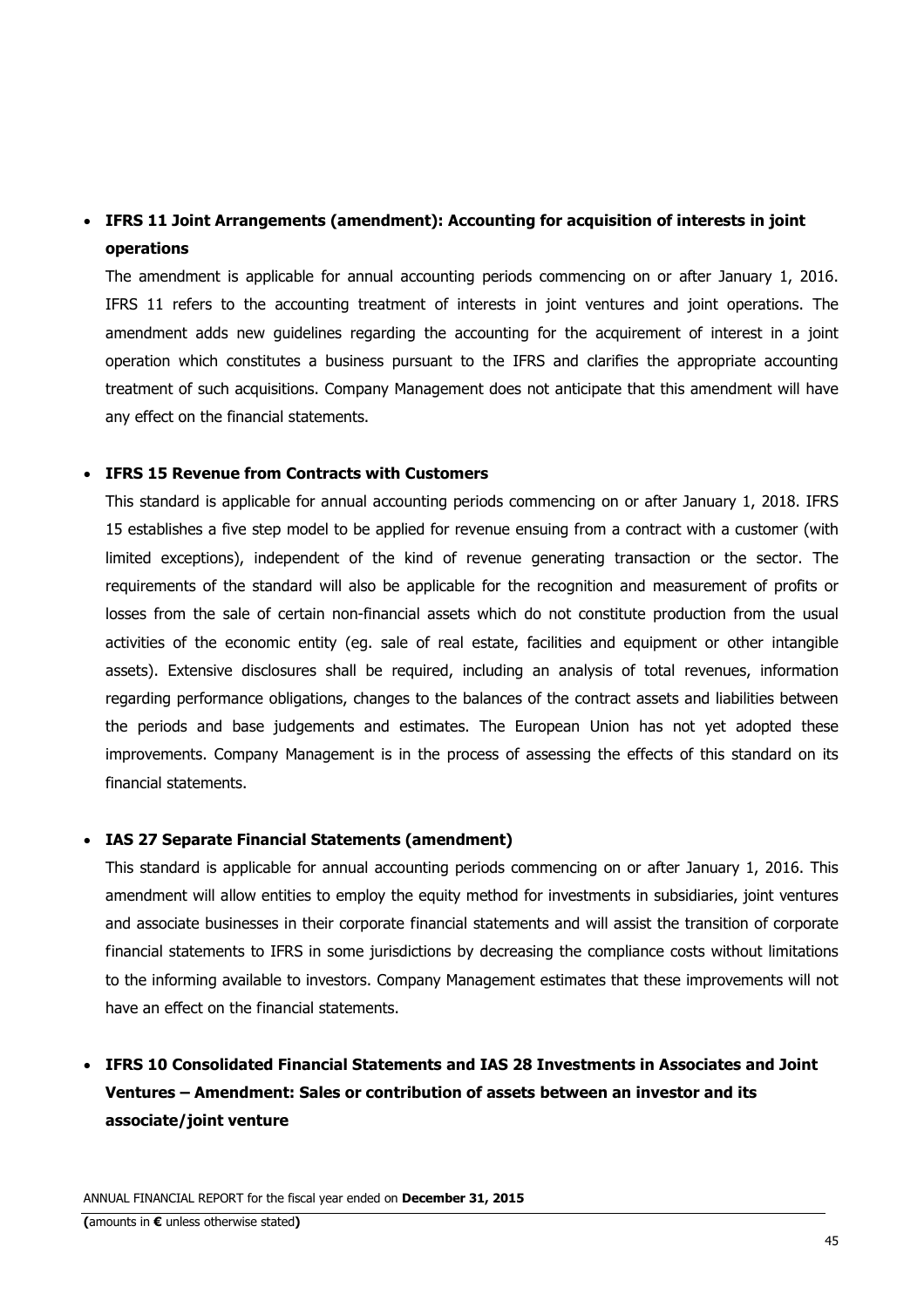The amendments treat an acknowledged inconsistency between the requirements posed by IFRS 10 and those in IAS 28, for the treatment of the sale or contribution of assets between the investor and its associate or joint venture. The main consequence of these amendments is that a full gain or loss is recognized when the transaction includes a business (whether housed in a subsidiary or not). A partial gain or loss is recognized when the transaction includes assets which do not constitute a business, even if said assets are housed in a subsidiary. ISAB indefinitely deferred the date this amendment will enter into effect in December 2015, in anticipation of the results of its work on the Equity Method. The European Union has not yet adopted these improvements. Company Management estimates that these improvements will not have an effect on the financial statements.

# • **IFRS 10, IFRS 12 and IAS 28: Investment Entities: Application of exception to consolidation (Amendments)**

The amendments address three practical issues that have arisen in the context of applying the consolidation exception for investment entities. The amendments are applicable for annual accounting periods commencing on or after January 1, 2016. The amendments clarify that the exemption from presenting consolidated financial statements applies for a parent entity which is subsidiary of an investment entity, when the investment entity measures all of its subsidiaries at fair value. Moreover, the amendments clarify that only a subsidiary, itself not an investment entity but providing support services to the investment entity may be consolidated. All other subsidiaries of the investment entity are measured at fair value. Finally, the amendments in IAS 28 Investments in Associates and Joint Ventures allow the investor, when applying the equity method to maintain the fair value measurement applied by the associated entity of the investment entity or joint venture to its participations in subsidiaries. These amendments have not yet been adopted by the European Union. Company Management does not anticipate for these amendments to have any effect on the financial statements.

#### • **IAS 1: Disclosure Initiative (Amendment)**

The amendments to IAS 1 Presentation of Financial Statements further encourage entities to exercise their professional judgment at designating the information which must be disclosed and how said information is to be presented in their financial statements. The amendments are applicable for accounting periods commencing on or after January 1, 2016. This limited scope amendments to IAS 1 clarify, rather than materially change, the existing requirement in IAS 1. The amendments regard the materiality, series of notes, subsets and separation, accounting policies and presentation of the items in other comprehensive income (OCI) ensuing from investments accounted using the equity method. Company Management is currently assessing the effects of these amendments on the financial statements.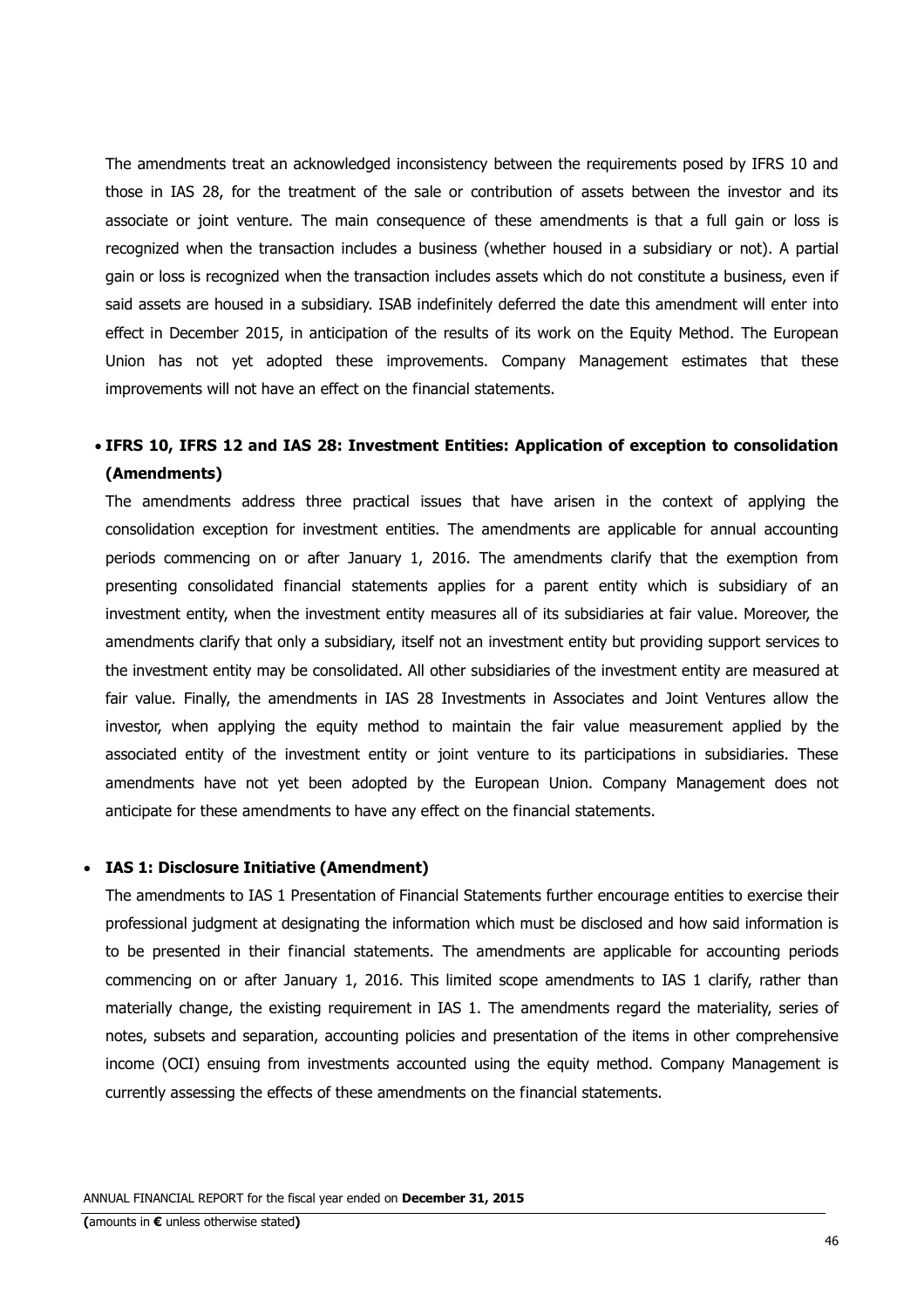- **IASB has published a cycle of annual improvements of IFRS 2010-2012**, which is a collection of amendments to IFRS. The amendments are effective for annual accounting periods beginning on or after February 1, 2015. Company Management is in the process of assessing the effects of these amendments on its financial statements.
	- > **IFRS 2 Share-based payment:** This upgrade amends the definitions of "vesting condition" and "market conditions" and adds definitions for "performance condition" and "service condition" (which were previously part of the definition of "vesting condition").
	- > **IFRS 3 Business Combinations:** This amendment clarifies that contingent consideration in a business acquisition which is not classified under net position, shall be later measured at fair value through profit or loss independently of whether it falls under the scope of application of IFRS 9 Financial Instruments or not.
	- > **IFRS 8 Operating Segments:** This amendment requires an economic entity to disclose the judgments made by management in applying the aggregation criteria to operating segments and clarifies that the entity must provide agreements between all of assets in the segments and the assets of the entity only if the segment assets are reported regularly.
	- > **IFRS 13 Fair Value Measurement:** This amendment to the basis of conclusion of IFRS 13 clarifies that issuing IFRS 13 and amending IFRS 9 and IAS 39 did not remove the ability to measure short-term receivables and payables with no stated interest rate at their invoice amounts, without discounting, ιf the effect of not discounting is immaterial.
	- > IAS 16 Property, Plant and Equipment: This amendment clarifies that when an item of property, plant and equipment is revalued, the gross carrying amount ιs adjusted in a manner that is consistent with the revaluation of the carrying amount.
	- > **IAS 24 Related Party Disclosures:** The amendment clarifies that an entity providing key management personnel services to the reporting entity or to the parent of the reporting entity is a related party of the reporting entity.
	- > IAS 38 Intangible Assets: The amendment clarifies that when an intangible asset is revalued the gross carrying amount is adjusted in a manner that is consistent with the revaluation οf the carrying amount.
- **IASB has published a cycle of annual improvements of IFRS 2012-2014**, which is a collection of amendments to IFRS. The amendments are effective for annual accounting periods beginning on or after January 1, 2016. Company Management estimates that these improvements will not have an effect on the financial statements.
	- > IFRS 5 Non-current assets held for sale and discontinued operations: The amendment clarifies that the change from a method of distribution to another (sale or distribution to owners)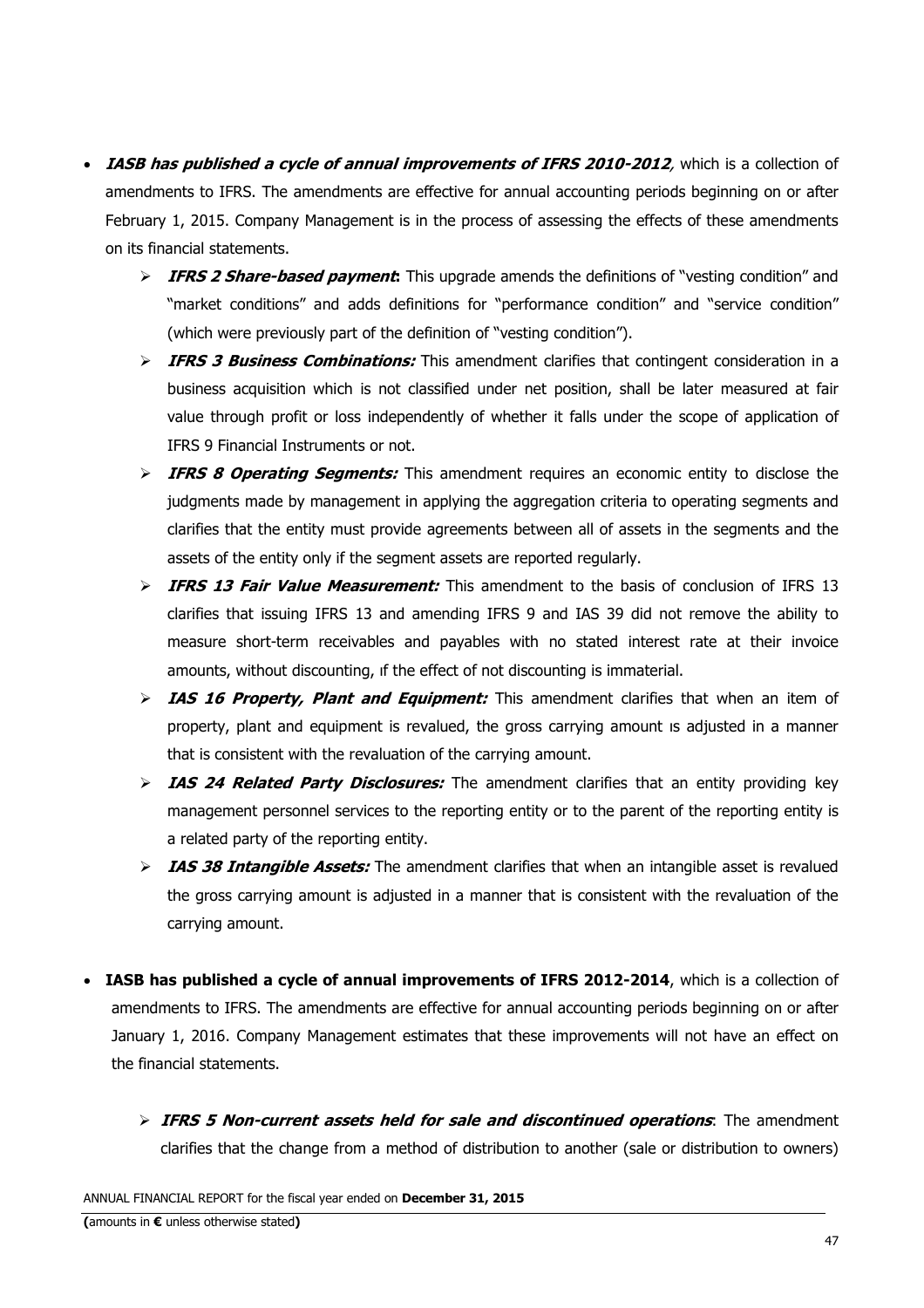should not be deemed as a new sales plan, but rather as a continuation of the original plan. Consequently, there is no interruption of the application of the requirements of IFRS 5. The amendment also clarifies that a change in the distribution method does not change the classification date.

- > **IFRS 7 Financial Instruments: Disclosures:** The amendment clarifies that the servicing contract which includes a fee may be a continuing involvement in a financial asset. Furthermore, the amendment clarifies that the disclosures of IFRS 7 regarding the offsetting of financial assets and liabilities are not required for condensed interim financial statements.
- > IAS 19 Employee Benefits: The amendment clarifies that the evaluation of the existence of an active market for high quality corporate bonds shall be assessed based on the currency of the liability and not the country where the liability is located. When there is no active market for high quality corporate bonds in that currency, then the interest rates for government bonds must be employed.
- > IAS 34 Interim Financial Reporting: This amendment clarifies that the required interim disclosures must be located either in interim financial statements or be incorporated with references between the interim financial statements and the point where they are included in the interim financial report (eg. Management Report or Risk Report). IASB clarified that other information, inside the interim financial report, must be available to users under the same term and at the same moment as interim financial statements. Should users have no access to other information this way, then there are defects in the interim financial reporting.

### • **IFRS 16: Leases**

The standard is applicable for annual accounting periods beginning on or after January 1, 2019. IFRS 16 establishes the principles for the recognition, measurement, presentation and disclosure of leases for both parties of the contract, namely for the client ("lessee") and the supplier ("lessor"). The new standard requires lessors to recognize most leases in their financial statements. Lessees will have a single, uniform accounting framework for all leases, with certain exceptions. The accounting for lessors shall remain substantially unchanged. The European Union has not yet adopted this standard. Company Management estimates that this standard will not have an effect on the financial statements.

• **IAS 12 Income Taxes (Amendments): Recognition of deferred tax assets for unrealized losses**  These amendments are applicable for annual accounting periods commencing on or after January 1, 2017, while they may be implemented earlier. The goal of the amendments in question is to clarify the accounting handling of deferred tax receivables for unrealized losses due to debt instruments evaluated at fair value. For example, the amendments clarify the accounting treatment of deferred tax assets when the entity is not allowed to deduct unrealized losses for tax purposes or when it has the intention and ability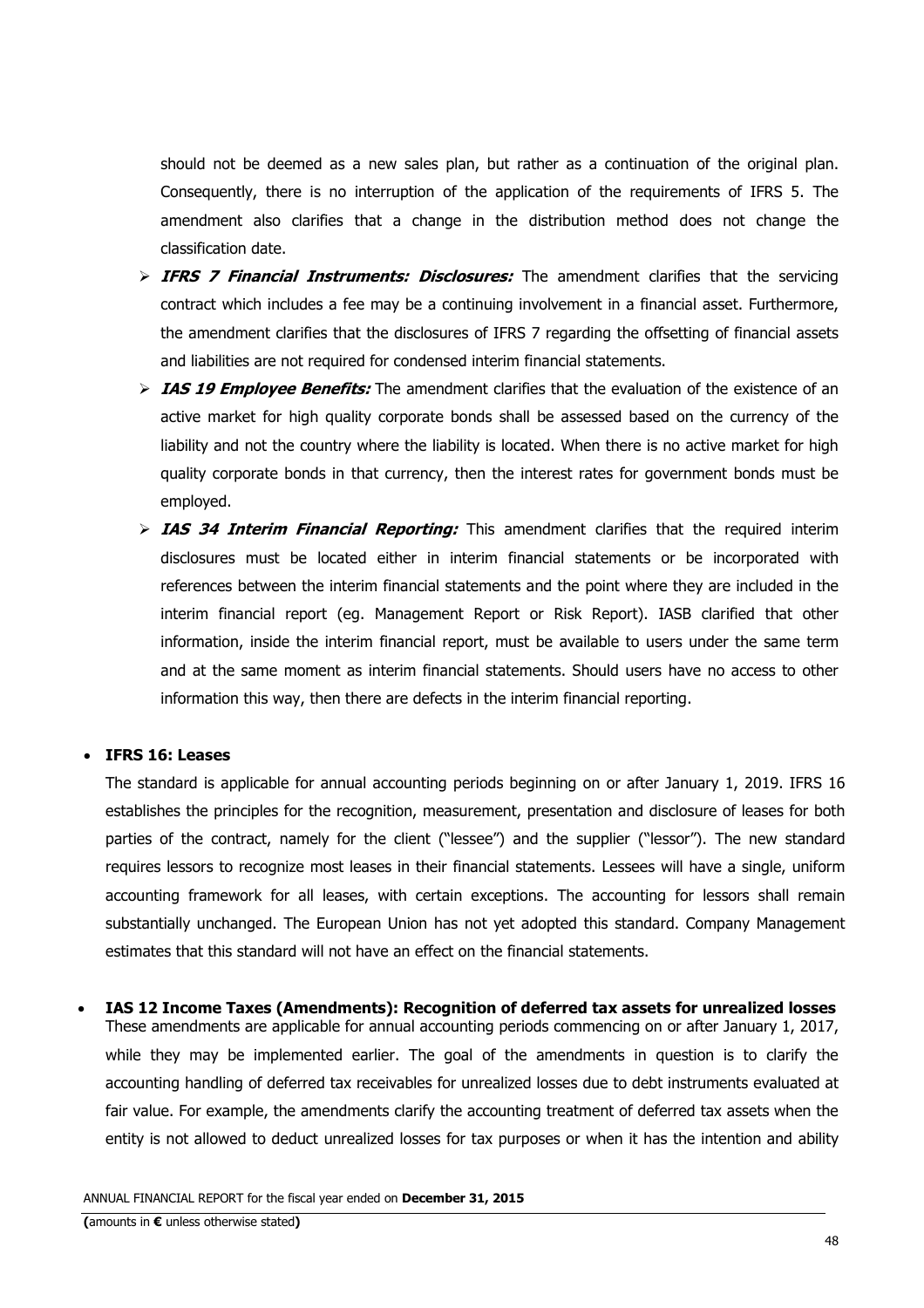to hold the debt instrument until the unrealized loss reverses. Company Management estimates that this standard will not have an effect on the financial statements.

#### • **IAS 7 Cash Flows Statements (Amendment): Disclosure Initiative**

The amendments are applicable for annual accounting periods commencing on or after January 1, 2017, while they may be adopted at an earlier date. The goal of the amendments in question is to allow users of financial statements evaluate changes to the liabilities ensuing from financing activities. The amendments will require entities to provide disclosures permitting investors to evaluate changes to the liabilities ensuing from financial activities, including changes originating from cash flows and non cash flow changes. These amendments have not yet been adopted by the European Union. Company Management estimates that this standard will not have an effect on the financial statements.

#### **4.4. Important subjective judgments, estimates and assumptions**

Preparation of the financial statements in compliance with the IFRS requires that Company management make judgements, accounting estimates and assumptions which affect the published assets and liabilities, and also disclose contingent assets and liabilities on the date the financial statements are prepared, as well as the published income and expenses for the reference period. Actual results may differ from those which were estimated.

Estimates and judgements are constantly re-assessed and are based both on past experience and on other factors including expectations about future events considered reasonable based on specific circumstances and are constantly re-assessed using all available information. Changes in judgements can lead to an increase or reduction in the company's contingent liabilities in the future.

A major accounting estimate is considered to be one where it is important for the picture of the company's financial situation and its results and requires more difficult, subjective or complicated management judgements about the impact of assumptions which are uncertain. The Company evaluates such estimates on a continuous basis, relying on past results and on experience, meetings with experts, trends and other methods which are considered reasonable under the specific circumstances, and the forecasts about how they could change in the future.

The key judgements and estimates made by Company Management which have a major impact on the amounts recognised in the financial statements primarily deal with: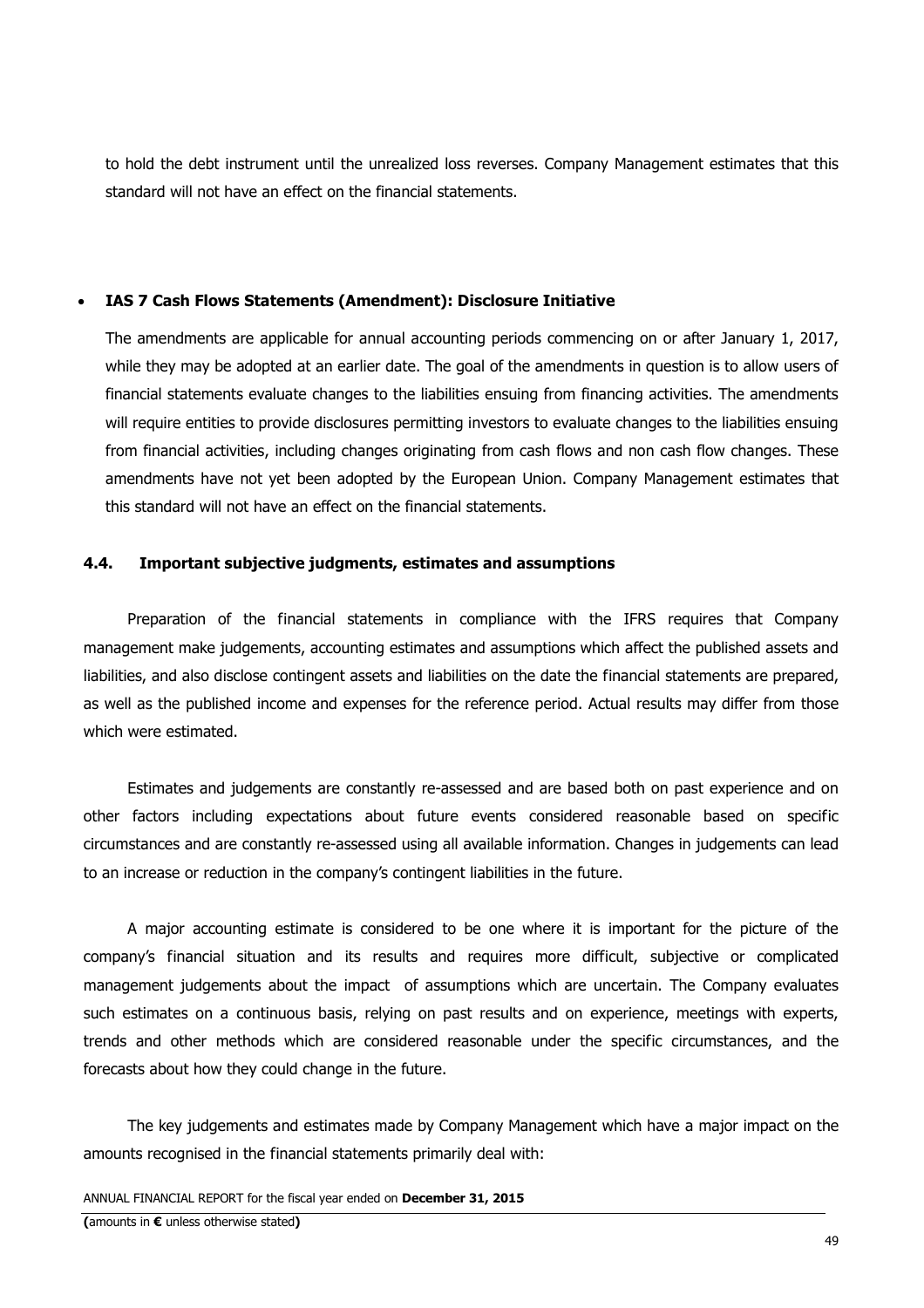#### $\blacktriangleright$ **The useful life of depreciated assets – Impairment of assets**

Company Management examines the useful life of depreciated assets every fiscal year, to assess whether they continue to be suitable and if there is an indication of impairment for fixed and intangible assets. During the year ended, Company Management considered that useful life reflected the expected utility period of assets.

#### $\blacktriangleright$ **Categorisation of investments**

Management decides, when an asset is acquired, whether it shall be categorised as held-to-maturity, held-for trade, measured at fair value through profit and loss or available-for-sale. In the case of investments characterised as held-to-maturity, Management examines whether the criteria in IAS 39 are satisfied, and in particular to what extent the Company intends and has the ability to hold the assets to maturity. Categorising investments as measured at fair value through profit and loss depends on the way in which Management monitors the return on such investments. All other investments are classified as available-for-sale.

### - **Income tax**

The company is liable to pay income tax to the Greek tax authorities. Significant estimates are needed when making income tax provisions. There are many transactions and calculations for which the final level of tax is uncertain during normal business operations. The company recognises liabilities for issues expected to arise during tax audits based on its estimates on the extent to which additional taxes will be owed. When the final results in those tax cases differs from the amounts initially computed, such differences shall have an impact on the income tax and the provisions for deferred taxation in the period in which those amounts become final.

#### $\blacktriangleright$ **Provisions**

Bad debt is presented as the amounts which may be recovered. Estimates about the amounts expected to be recovered are made after analysis and based on the Company's experience concerning the likelihood of customer bad debt. Once it is known that a specific account is at risk above the normal credit risk level (e.g. low credit rating for customer, disagreement over existence of receivable or level thereof, etc.) the account is analyzed and a record is made of whether the conditions indicate that the receivable will not be collected.

The Company proceeds with estimates regarding the evaluation of inventories at the lowest between the current the net realizable value. The realizable value may differ from that estimated at the date of preparation of the financial statements.

#### -**Defined benefit plans**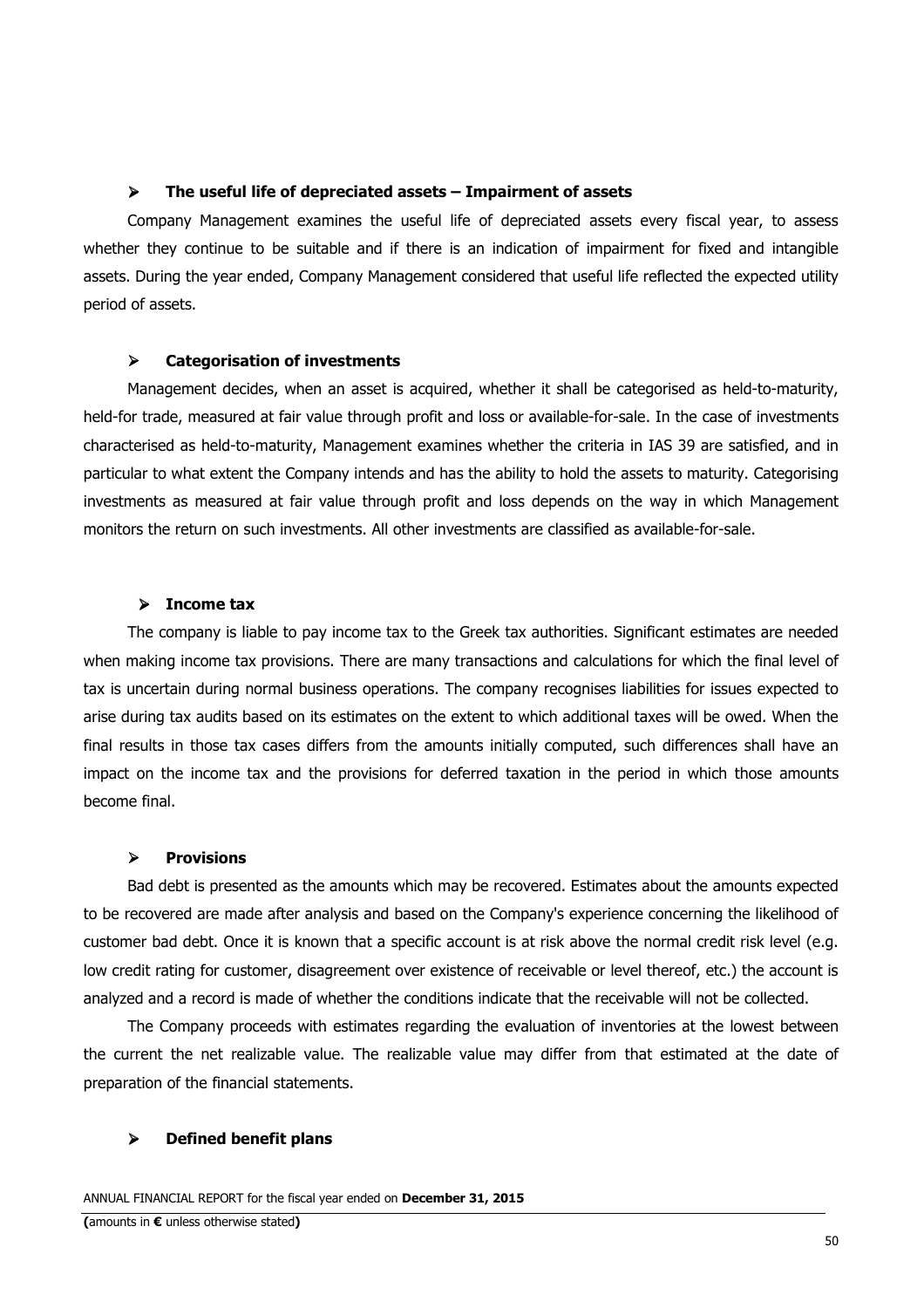The cost of benefits for defined benefit plans is calculated using actuarial estimates, which utilize assumptions for the discounting factors, the rate of salary increase and mortality rates. Due to the long-term nature of the plans, such assumptions are subject to considerable uncertainty.

#### $\blacktriangleright$ **Implementation of Interpretation 12**

Company Management has examined weather the contract for the concession of the exclusive right to use and exploit land, buildings and facilities at the Port of Thessaloniki Land Zone fall under the scope of the provisions of Interpretation 12.

The management concluded that the agreement in question does not fall under the scope of application of Interpretation 12 for the following reasons:

- The Greek Government does not determine nor control initial prices for the services rendered by ThPA as well as revaluation during the term of the agreement. The only obligation on behalf of the Company is that prices and changes thereof must be disclosed to the supervising Ministry and be published in the Government Gazette.
- The conceding authority exercises no control over the services rendered. The Company may concede the use and exploitation of the aforementioned facilities to third parties for purposes related to the provision of port or non-port services and for a term not exceeding the term and extension of the contract.
- The Company is under no obligation to realize a specific level of investments, only when such is deemed necessary in order to maintain the unhindered operation of the Port.

#### $\blacktriangleright$ **Eventual incidents**

The Company is involved in court claims and compensations in the normal course of its work. The management considers whether any settlements would affect in a significant way or not the Company's financial position. However, the determination of the eventual liabilities regarding claims and receivables is a complex procedure that includes judgments about the possible consequences as well as the interpretations regarding the laws and regulations.

#### **5. Summary of significant accounting policies**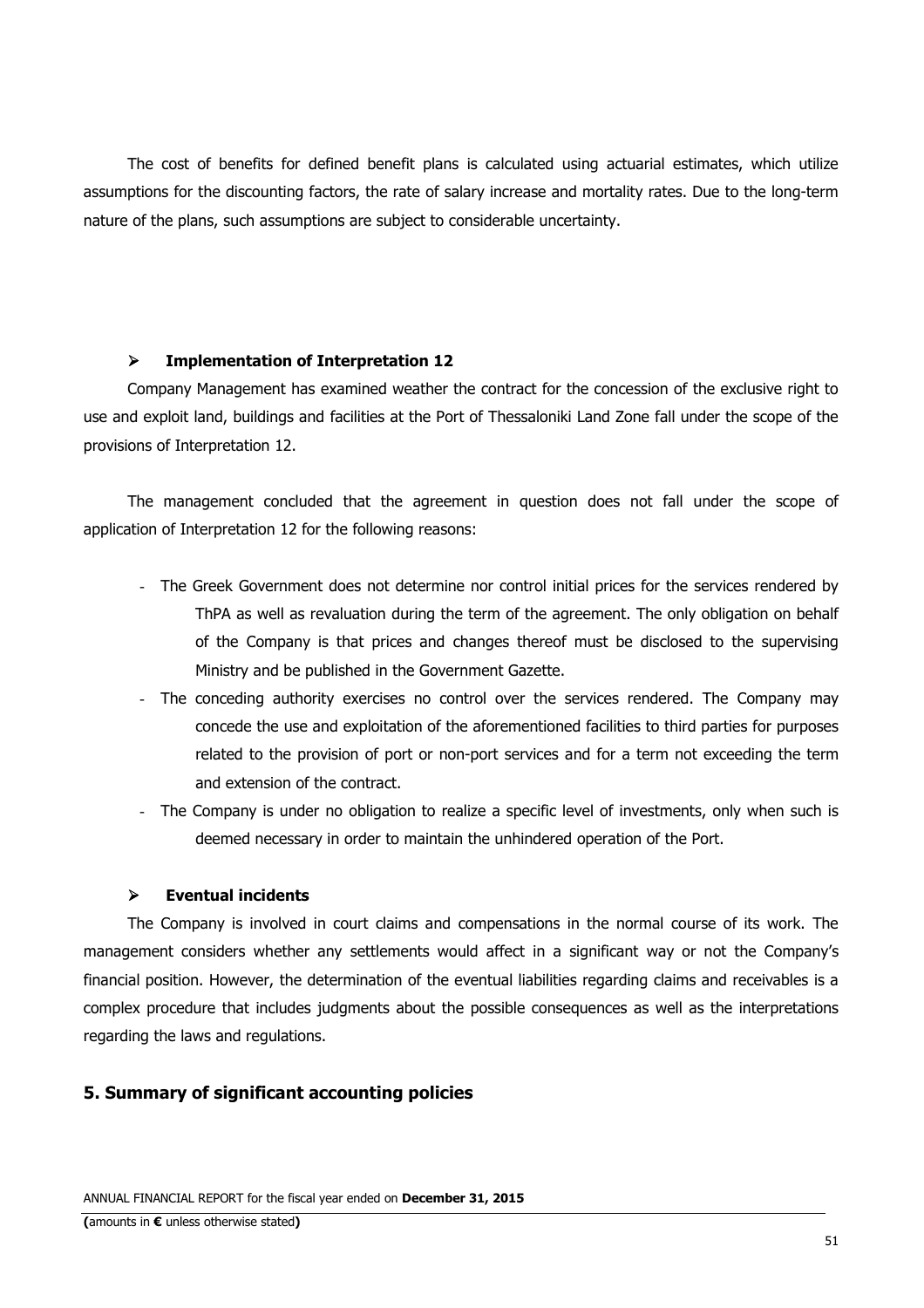The basic accounting policies observed by the Company for the preparation of its financial statements are the following:

## **5.1 Conversion of currency**

**Functional and presentation currency:** The assets presented in the Company's Financial Statements, are valued in the currency of the financial environment, within which it operates (functional currency). The Financial Statements are presented in Euros, the functional currency of the Company.

### **5.2 Property Investments**

The Company owns four plots, located outside the Port Zone, which are held in order to generate rent or to increase the value of its capitals.

Investments in Real Estate are initially valued in the acquisition cost, inclusive of transaction expenses. They are subsequently recognized at their fair value. Their fair value is determined by independent chartered surveyors.

The book value recognized in the Company's financial statements reflects the market conditions at the date of the financial statements. Every profit or loss arising from a change of the fair value of the investment, is recognized in the income statement of the fiscal year in which the change occurs.

#### **5.3 Tangible fixed assets utilized for own purposes**

The Company using the provisions of IFRS 1: "First time adoption of IFRS", used the exception regarding the valuation of tangible fixed assets, when preparing the IFRS transition Balance Sheet on January 1<sup>st</sup> 2004. In this context, it considered the readjusted values of the tangible fixed assets, as they were determined by the committee of article 9 of Codified Law 2190/1920, on May 2000, when ThPA was converted to a public limited company and before it was listed to the Athens Stock Exchange, as the deemed cost for the purposes of compilation of the transition Balance Sheet on January  $1<sup>st</sup>$  2004.

Subsequently to the transition date, the tangible fixed assets are evaluated at the deemed cost or at the acquisition cost (for the additions) less the accumulated depreciations and their impairments.

The acquisition cost of the fixed assets consists of the purchase price, including the import tariffs, if applicable, and the non-rebate purchase taxes as well as any other cost needed in order to render the fixed asset functional and ready for future use. The repairs and maintenances are recorded among the expenses of the period when they are realized. Significant subsequent additions and improvements are capitalized in the cost of the relevant fixed assets.

Fixed assets that are constructed by the Company, are posted at own manufacture cost, which includes the cost of subcontractors, the material and expenses of payroll of the technicians regarding the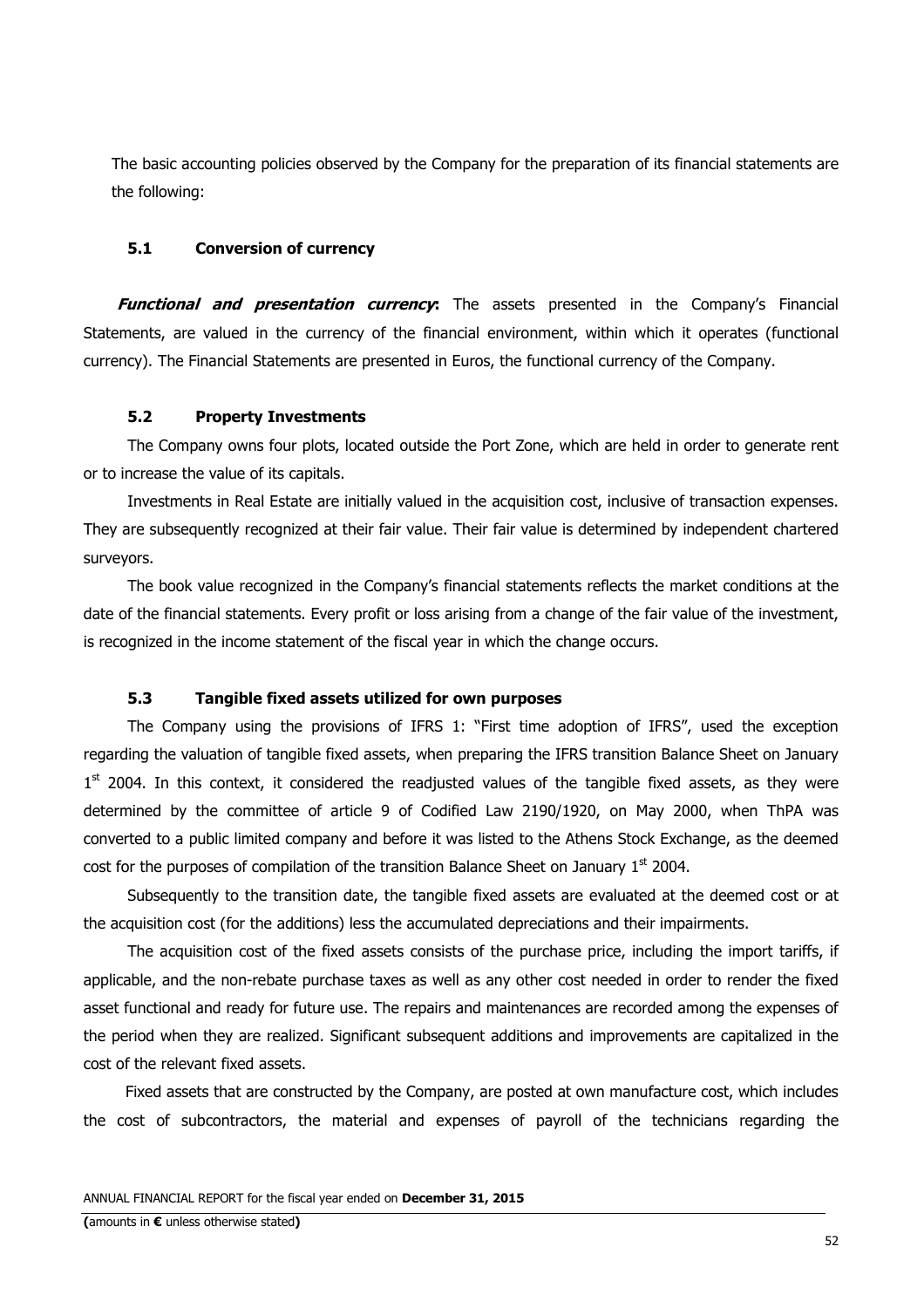constructions (including the relevant employer social security contributions) as well as a proportion of general administrative expenses.

The assets under construction include the fixed assets under construction and are presented at cost. The assets under construction are not depreciated until the fixed asset is complete and available for the productive use for which it was intended.

The plots are not depreciated. The depreciations of the other tangible assets are computed by the straight line method based on the following useful lives per category of fixed assets:

|                                                      | Useful Life |
|------------------------------------------------------|-------------|
| <b>Fixed Asset</b>                                   | (years)     |
| Buildings - Technical works                          | 15-40       |
| <b>Mechanical Facilities</b>                         | $8 - 10$    |
| Gantry cranes-Mobile and Electric cranes             | $30 - 40$   |
| Loaders                                              | $7 - 15$    |
| Machinery                                            | $10 - 15$   |
| Loading/Unloading tools                              | 15          |
| <b>Forklifts</b>                                     | $10 - 15$   |
| Floating transports                                  | $10 - 20$   |
| Furniture and other equipment                        | $6 - 10$    |
| Computers and electronic assemblies-Office equipment | $3 - 5$     |

The useful lives of the fixed assets are subject annually to reassessment on the preparation of the financial statements. Profits or losses which ensue from the sale of tangible fixed assets are determined as the difference between the amount of the sale and its carried cost and recognized in profit or loss of the fiscal year in the "Other income" or "Other expenses" accounts.

The Company's non-operating fixed assets are divided in:

- impaired or scrap assets, which are deleted;
- available for sale, in compliance with IFRS 5 for which no depreciations are made;
- those that do not meet the above mentioned criteria and for which depreciations are made.

### **5.4 Intangible assets**

The intangible assets concern the cost of purchase of software as well as any expense realized to develop software in order for it to be commissioned. The depreciation of the software is calculated based on the fixed line method and within a period of 3-10 years**.**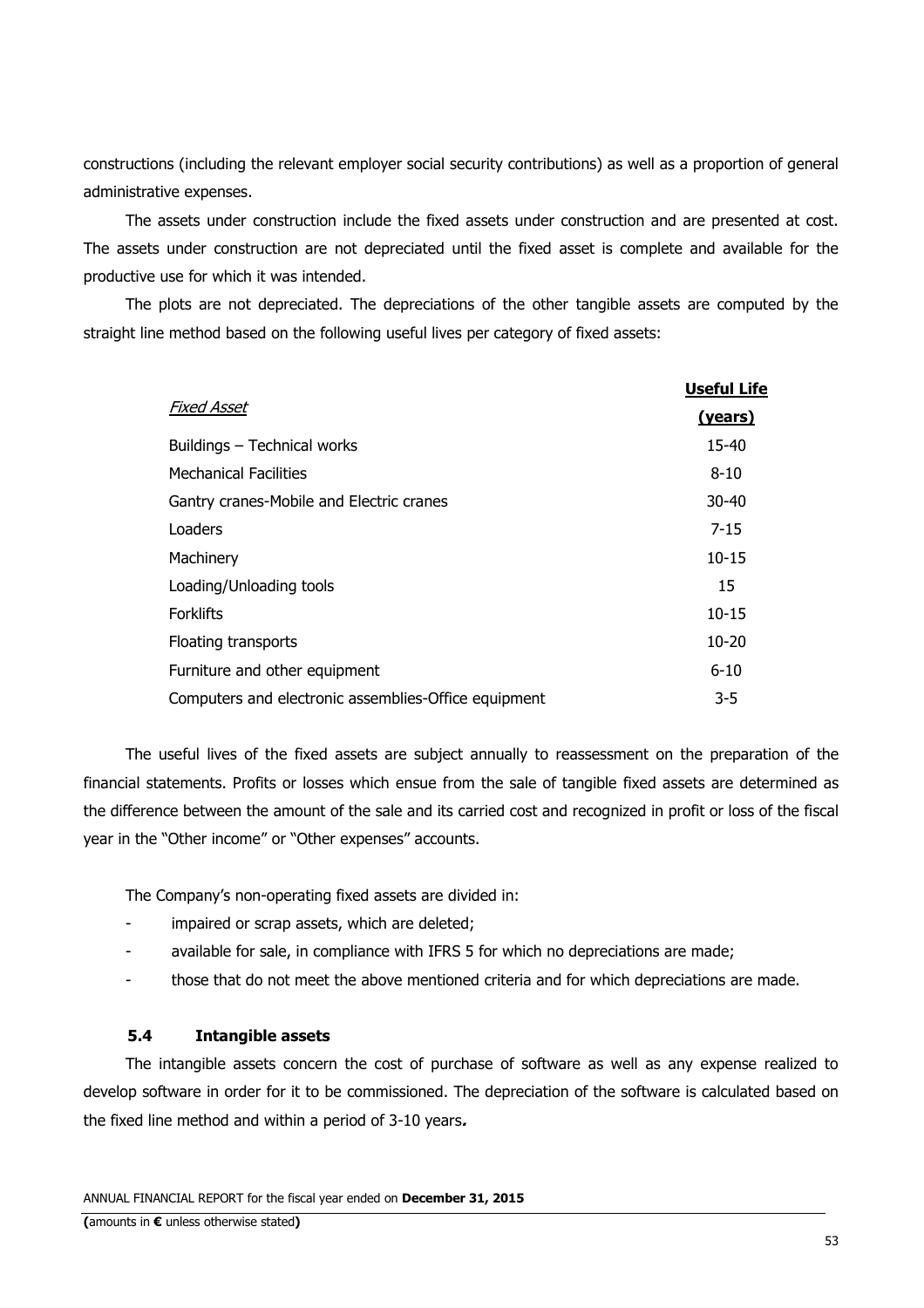#### **5.5 Impairment of assets**

In compliance with IAS 36, the real estate, the installations, the equipment and the intangible assets, have to be evaluated for possible impairment of their value, when there are indications that the accounting value of the asset exceeds its recoverable value. Whenever the accounting value of an asset exceeds its recoverable value, the corresponding impairment loss is recorded to the profit or loss of the fiscal year. The recoverable value of an asset is the biggest amount between the estimated fair value less the distribution cost and the value in use. The net sale value is deemed to be the realizable proceeds by the sale of an asset in the context of a two-way transaction, in which the parties are fully cognizant and into which they enter freely, after the deduction of all additional direct selling cost of the asset, while, the value in use is the present value of the estimated future cash flows that are expected to be realized from a continuous use of an asset and from its sale at the end of its estimated useful life. If a company has not the possibility to estimate the recoverable amount of an asset, for which there is indication of impairment, it determines the recoverable amount of cash-flow generating unit to which the asset belongs.

Reversal of impairment losses for assets booked in previous years may only be offset when there are satisfactory indications that such impairment no longer exists or has been reduced. In such cases the reversal is recognized as income.

The Management estimates that there is no issue of impairment of the fixed equipment of the Company except for the impairment already recorded in the financial statements.

### **5.6 Financial Instruments**

A financial instrument is every contract that creates a financial asset in a company and a financial liability or an equity security in another company.

The financial assets of the company are classified at the following categories based on the substance of the contract and the purpose for which they were acquired.

#### **i) Financial assets valued at their fair value with changes in profit or loss**

These are financial assets that meet any of the following conditions:

- Financial assets held for commercial purposes (including the derivatives, excluding those designated and effective hedging instruments, those acquired or created for sale or repurchase and finally those being part of a portfolio of recognized financial instruments).
- At the initial recognition, the company defines them as assets valued at fair value, recognizing the changes in the condition of the total income.

The realized and unrealized profits or losses arising from changes in the fair value of the financial assets valued at their fair value with changes on profit or loss, are recognized in the profit or loss of the period when they arise.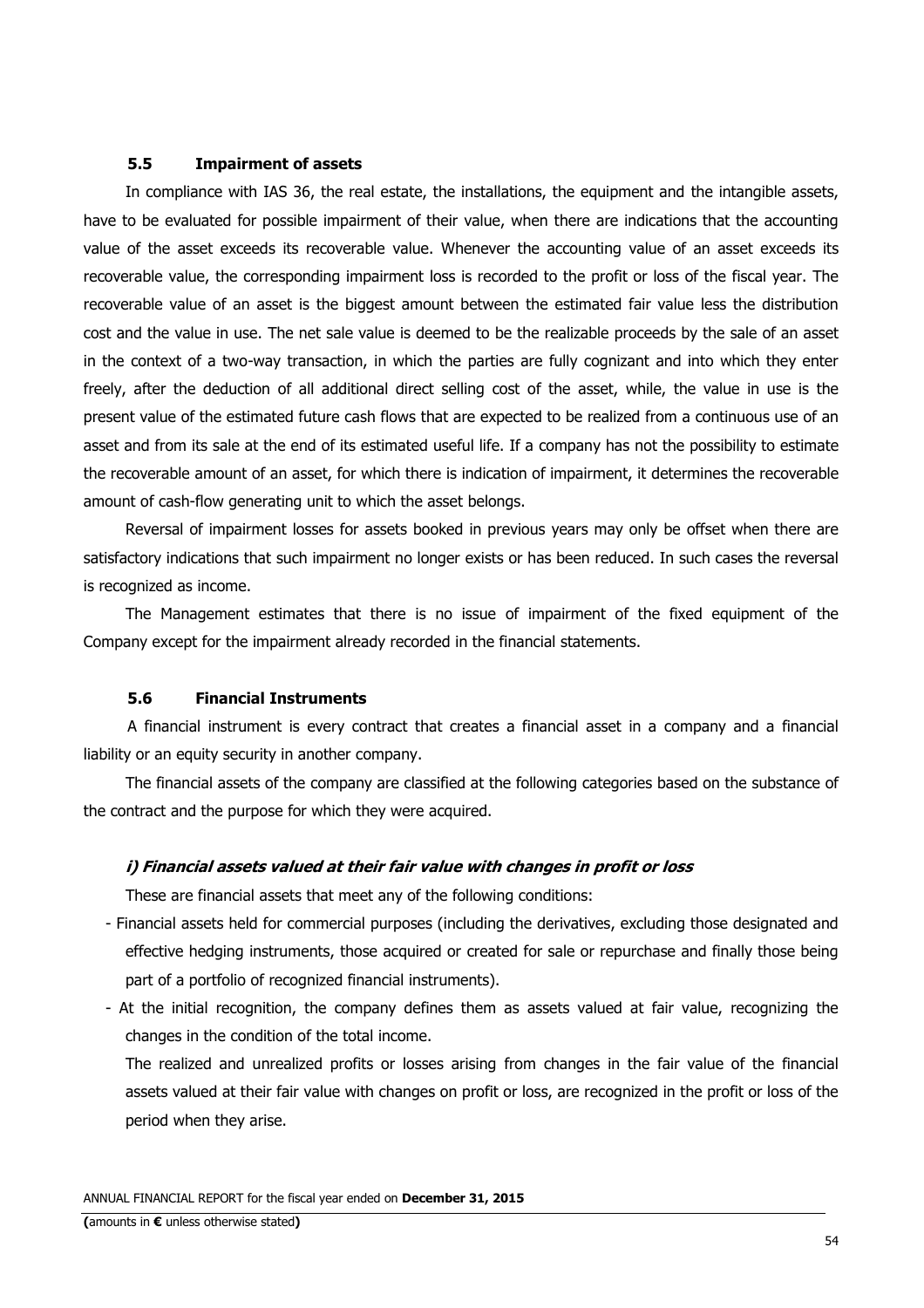The purchase and sale of investments are recognized on the date of the transaction that is also the date when the company commits to purchase or sell the asset. The investments are deleted when the right to cash flows from the investments expires or is transferred and the company has substantially transferred every risk and reward that the ownership entails.

The fair values of the financial assets that are negotiable in active markets, are determined by the current bid prices. For the non-negotiable assets the fair values are determined using valuating techniques as the analysis of recent transactions, comparable assets negotiated and cash flow discounting.

#### **ii) Loans and receivables**

They include non-derivative financial assets with stable or determined payments, which are not negotiated in active markets and there is no will to sell them. In this category are not included: a) receivables from down payments for the purchase of goods or services, b) receivables related to tax transactions, which have been imposed by law by the state, c) anything that is not covered by a contract which gives the company the right to obtain cash or other financial fixed assets.

The Company provide interest-bearing and interest-free loans to its personnel. All personnel loans are initially recorded at cost, that is the actual value of the consideration received less the issuance expenses related to the loan. After the initial recording, the loans are valued at their cost, which is not much different from their non-depreciated cost, using the effective interest rate method.

Any change of the value of the loans and receivables is recognized in the profit or loss when the loans and receivables are deleted or subject to impairment.

Loans and receivables are included in the current assets, except from those that expire over 12 months after the date of the financial statements. The latter are included in the non-current assets. The longterm receivables with a specific maturity date, were evaluated at their acquisition cost which is not different from their actual value, applying the discount interest rate method.

#### **iii) Investments held to maturity**

They include the non-derivative assets with fixed or determined payments and a specific maturity and which the company has the intension and the ability to hold to maturity. These assets are valuated with the depreciated cost method, recognizing the changes in the comprehensive income statement. Profits or losses are recorded in the profit or loss of the fiscal year when the relevant accounts are deleted or impaired as well as through the depreciation procedure.

#### **iv) Investments available for sale**

The assets available for sale include non-derivative assets which are classified at the available for sale or do not meet the criteria in order to be classified in other financial asset categories. All financial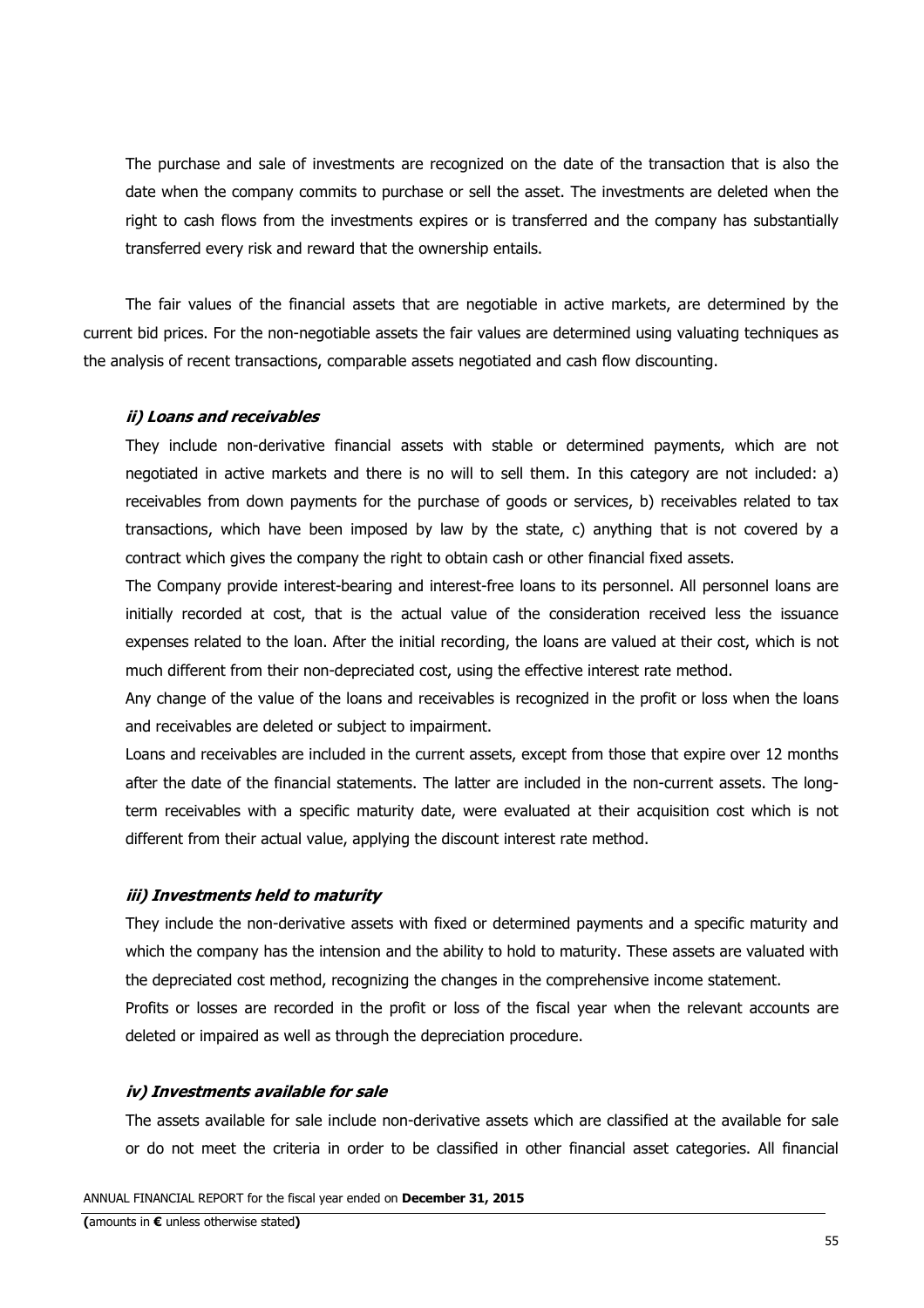assets included in this category are evaluated at fair value, only when the fair value can be reliably determined, with the changes of their value to be recognized in the other comprehensive income and subsequently in equity reserve, after the calculation of every effect from tax. When the available for sale assets are sold or impaired, the accumulated profits or losses recognized in the rest total income are recognized in the profit or loss of the fiscal year.

The Company's financial assets include cash holdings, trade and other short-term and long-term receivables and available for sale financial instruments.

The financial liabilities of the Company include commercial liabilities as well as other long-term and short-term liabilities Trade and other long-term and short-term liabilities are initially recognized at their nominal value and subsequently valuated to the depreciated cost less the settlement payments.

# **5.7 Income taxation (Current and Deferred)**

Current and deferred income tax, are calculated based on the relevant financial statement accounts, in compliance with tax laws which apply in Greece. The current income tax concerns the tax on the taxable profits of the Company, as adjusted in compliance with the requirements of tax law and calculated based on the current tax rate.

Deferred taxation is calculated using the liability method for all provisional tax differences on the balance sheet date and between the tax basis and the carrying value of assets and liabilities.

Anticipated tax effects from provisional tax differences are determined and appear either as future (deferred) tax liabilities, or as deferred tax receivables.

Deferred tax receivables are entered for all deductible provisional differences and transferred tax losses to the extend it is thought likely that there will be tax profits available, against which the deductible provisional difference may be utilized.

Deferred tax receivables and liabilities are calculated using the tax rates expected to apply in the period when the receivable or liability will be settled, taking into account the tax rates adopted or substantively adopted, until the balance sheet date.

Most changes to deferred tax assets or liabilities are recognized as tax expenses in the results. Only changes to deferred tax assets or liabilities which are related to a change in the value of the asset or liability which are recognized directly in equity are debited or credited directly in equity.

#### **5.8 Inventories**

Consumables and spare parts used for the maintenance of the company's mechanical equipment are valued at either cost price or net realisable value, whichever is lower, and their cost is calculated using the weighted average cost. Such consumables are posted as inventories when purchased and after they are placed in use they are posted to expenses or are capitalised. At the end of each fiscal year, the Company re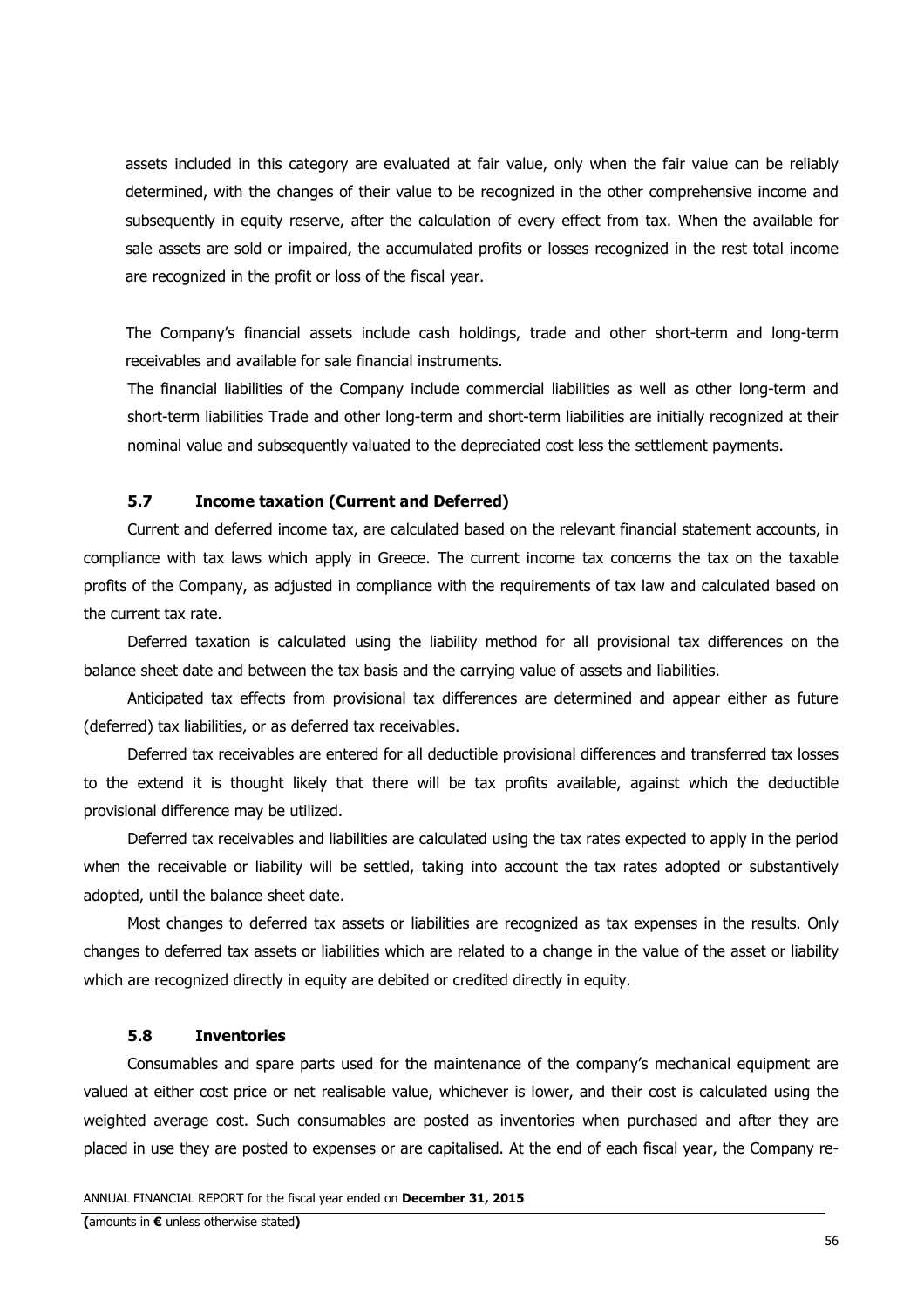examines the possibility of its inventories having become obsolete and makes a corresponding provision or deletes them from the books.

#### **5.9 Trade receivables**

Receivables from customers, who in general have a 0-60 days credit, are posted initially at fair value and later valued at carried cost using the effective interest rate less impairment losses. Impairment losses (losses from bad debt) are recognised having taken into account the age of the balance, the customer's financial ability to pay and the effectiveness of attempts to collect the amount. The adequacy of the provision is frequently reviewed in combination with historical collection data and other financial factors which affect the collectability of receivables. The amount of impairment loss is recognised in the results as an expense. It is the Company's policy not to write-off any receivables until every possible legal action has been taken for the collection of the debts.

#### **5.10 Cash and cash equivalents**

Cash and cash equivalents include cash, sight deposits, short-term investments and time deposits, which are highly liquid and of minimal risk.

#### **5.11 Share capital**

Share capital is calculated based on the face value of shares which have been issued. Shares are classified in equity.

Capital Share increases by cash include every premium on the initial share capital issue. Every such transaction cost related to the issue of the shares as well as any relative income tax benefit arising, are deducted from the share capital increase.

#### **5.12 Provisions for risks, expenses and contingent liabilities:**

Provisions for risks and expenses are recognised when the company has a current legal or presumed commitment as a result of past events or when it is likely that there is a resource outflow which entails financial benefits and the relevant commitment can be reliably assessed. Provisions are valued on the balance sheet date and are adjusted in order to reflect the current value of the expense which is expected to be required to settle the liability.

Contingent liabilities are not posted to the financial statements but are disclosed, unless the likelihood of a resource outflow incorporating financial benefits is minimal. Contingent receivables are not posted to the financial statements but are disclosed where the inflow of financial benefits is likely.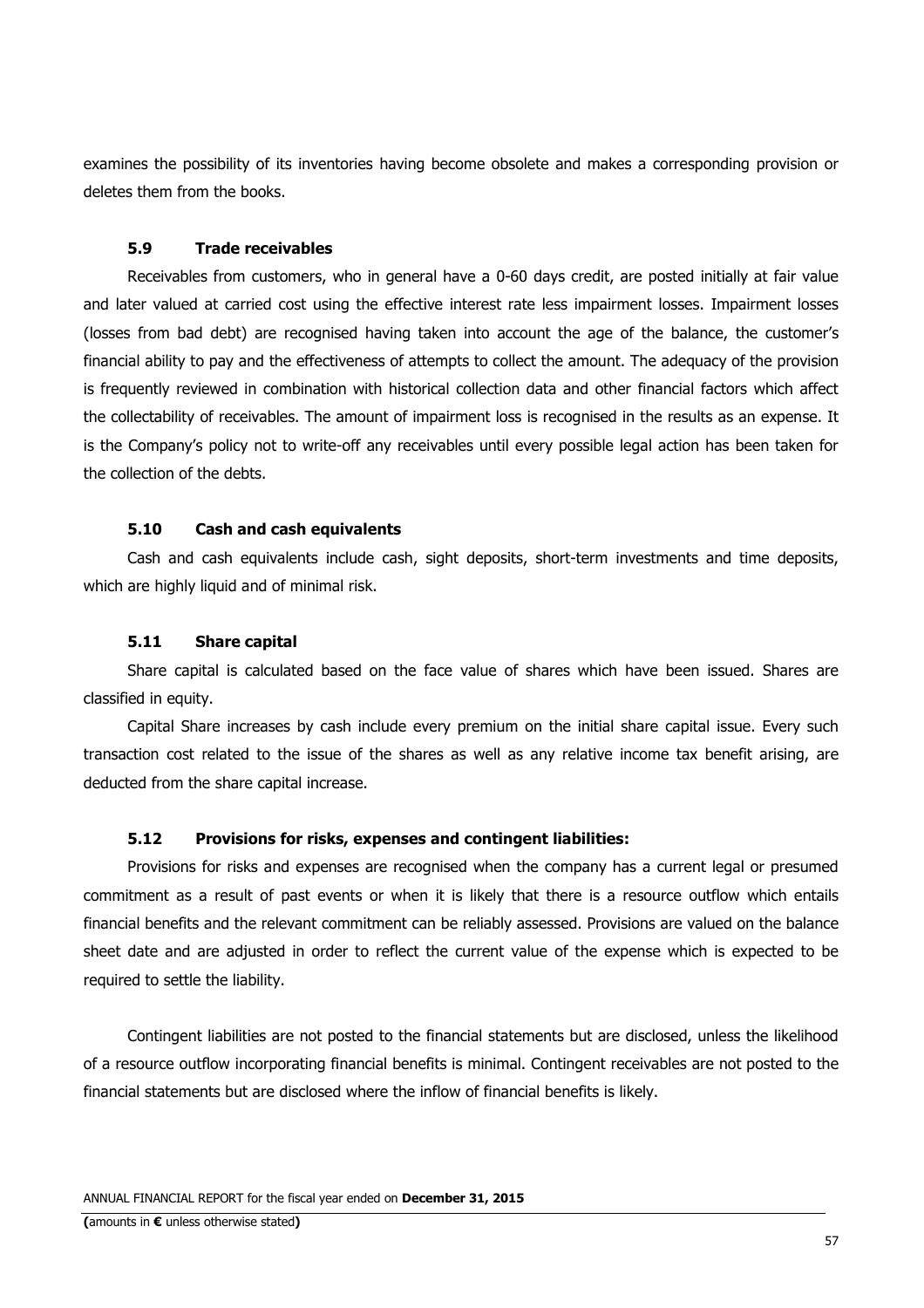## **5.13 State subsidies**

In 2015 the Company has not been subsidized from Community programmes to acquire intangible and tangible fixed assets. Subsidies are recognised when there is a reasonable assurance that the subsidy will be collected and all relevant terms and conditions will be complied with. Asset subsidies are recognised as income for future periods, are depreciated in line with the useful life of the subsidy-aided asset and are presented in the "Other Income" account in the Comprehensive Income Statement.

### **5.14 Dividends**

Under Greek trade law, companies are required to pay a first dividend each year, corresponding at least to 35% of their annual profits net of tax and after having deducted the statutory reserve. Dividends are posted when the General Meeting of Shareholders issues a resolution granting shareholders the right to collect them.

# **5.15 Trade and other liabilities**

Supplier balances and other liabilities are recognized at cost, which is identified with the fair value of future payments for the purchase of the goods and services rendered. Trade and other short-term liabilities are not interest bearing accounts and are usually settled in 0-180 days.

# **5.16 Income recognition**

Income is recognized when it is likely that future financial benefits shall accrue to the economic entity and that such benefits can be reliably measured. Income is valued at the value of the commercial transaction and booked in the fiscal year to which it relates. On the date of the preparation of Financial Statements, all manner of accrued, non-invoiced income from services in the period those statements relate (income from the provision of services or from capital, etc) is booked.

The most important income categories for the Company are:

### - **Income from unitized cargo handling, which include:**

- Income from Container Terminal services,
- income from CONTAINER services

### - **Income from conventional cargo handling, which include:**

- Income from loading/unloading services at the Conventional Port,
- income from SILO services.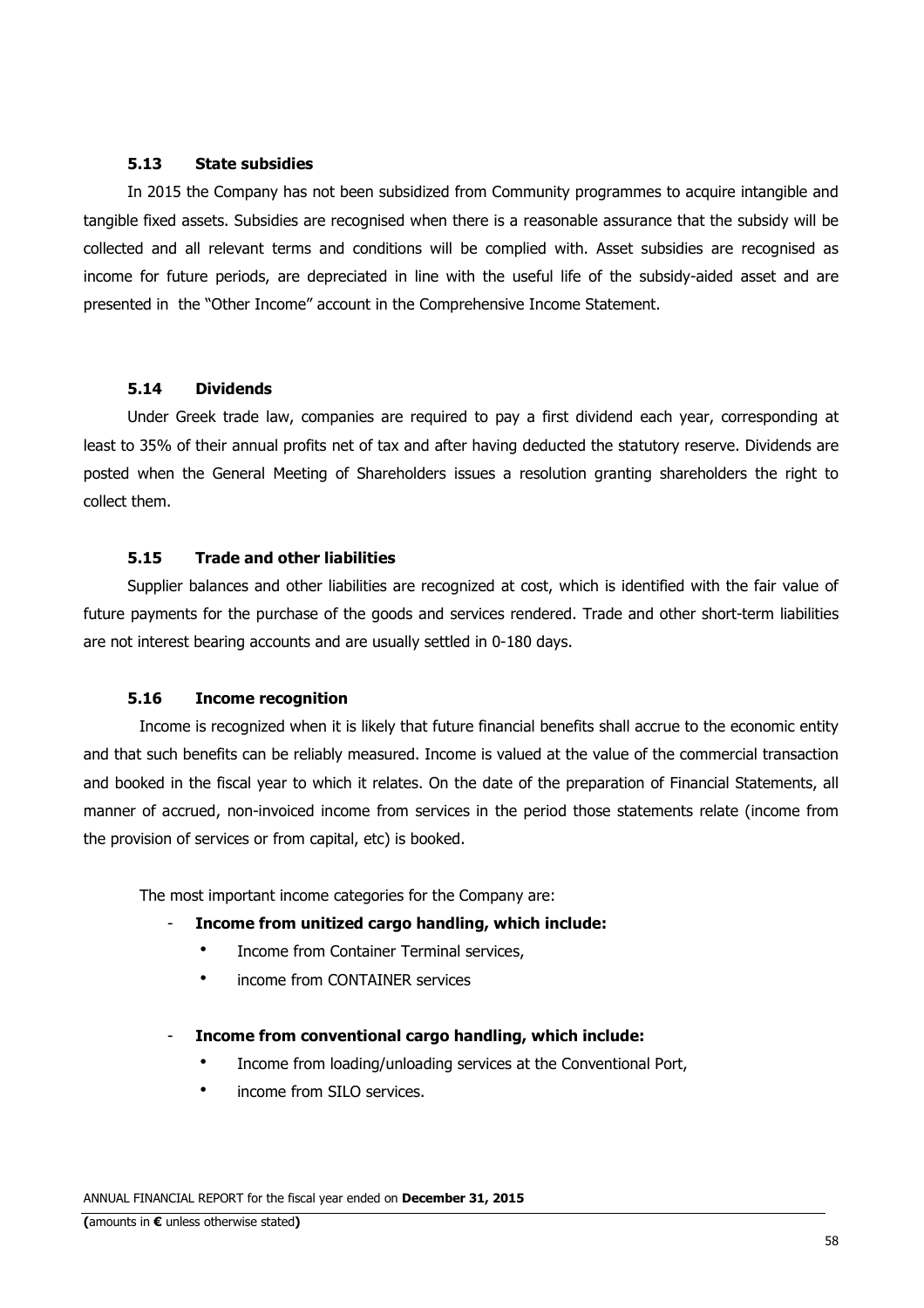- **Income from services to passengers on coastal and cruise ships and in transit, which include:**
	- Income from Other Services (special duty) on tickets,
	- Income from Vehicle passage.
- **Income from services to ships and other services, which include:**
	- Income from mooring and berthing,
	- income from Other Services (PPC, HTO, spent oils collection, use of sites).
- **Income from the exploitation of organized parking lots.**
- **Income from the exploitation of spaces for commercial and other uses**

#### **5.17 Earnings per Share**

Earnings per share are calculated by dividing the net profit for the fiscal year payable to ordinary shareholders, by the number of common shares in circulation during the period. There were no debentures convertible to stock or other potential instruments convertible to stock which would reduce profits during the periods to which the financial statements relate and consequently diluted profits per share have not been calculated.

#### **5.18 Post service personnel benefits**

The company pays compensation to retiring employees in accordance with the provisions of the applicable sectoral collective labour agreements in effect from time to time, up to the maximum amount stated in Article 2 of Law 173/1967 as in force at each time.

The liability posted to the financial statements for defined benefit plans is the present value of the commitment to provide a defined benefit and the changes which arise from non-recognised actuarial profits and losses and the cost of previous service. Independent actuaries using the projected unit credit method calculate the defined benefit obligation each year.

The net retirement costs for the period are included in the Comprehensive Income Statement and comprise of the present value of benefits rendered as accrued in the course of the year, interests on benefit liabilities, and actuarial gains or losses which are immediately and directly entered in other comprehensive income and are not subsequently transferred to profit or loss. The full yield curve method is used for the discount.

#### **5.19 Leases**

Company as Lessee: Lease agreements where the lessor transfers the right to use an asset for an agreed term without, however, transferring the risks and rewards associated with ownership of the asset are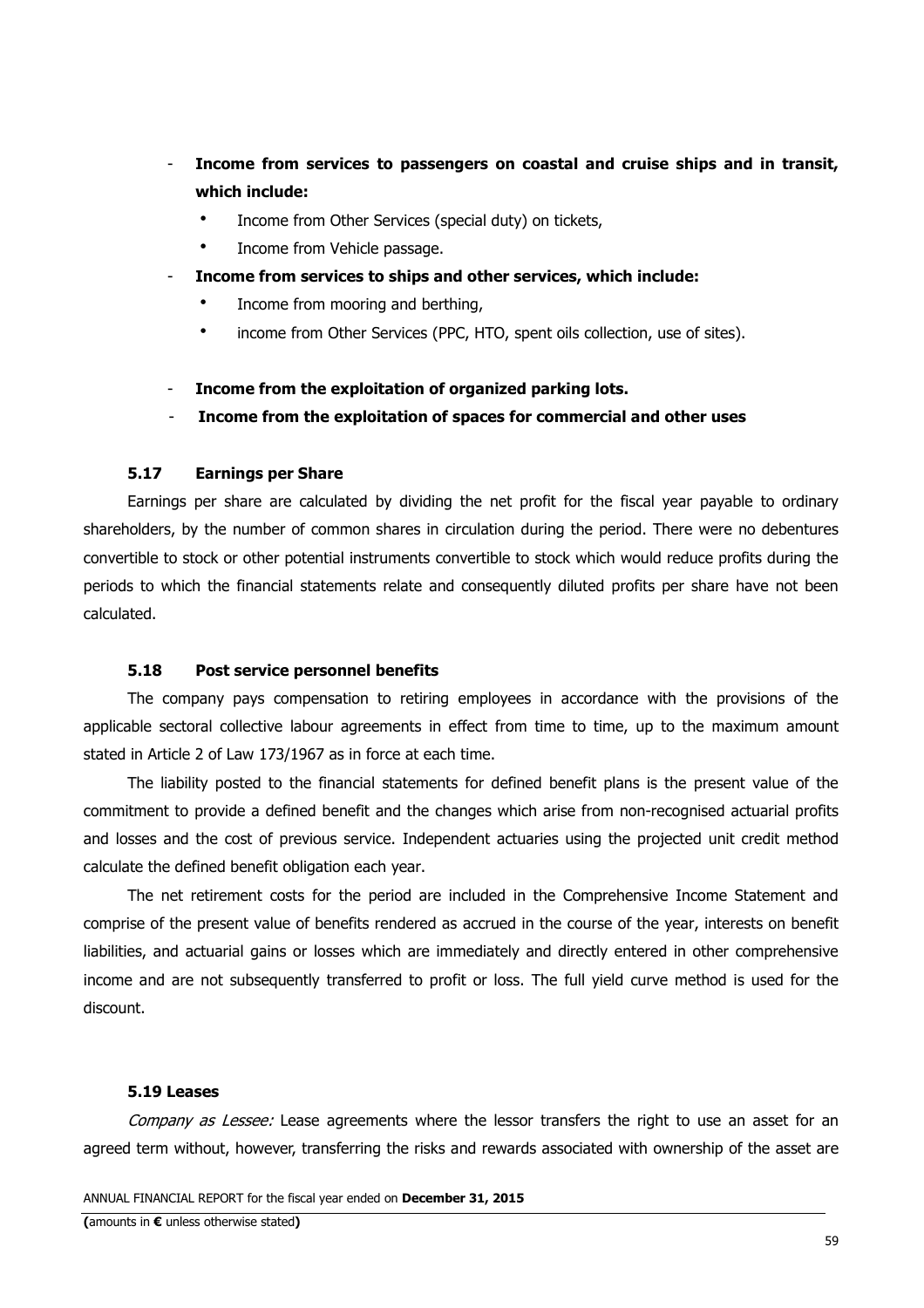classified as operating leases. Payments made for operating leases (net of any incentives offered by the lessor) are recognized in the income statement pro rata with the duration of the lease. All company leases are operating leases.

Company as Lessor: Leases where the Company does not in effect transfer all risks and rewards associated with the asset are classified as operating leases. Initial direct costs borne by the lessors in negotiating and concluding an operating lease are added to the book value of the leased asset. Revenues from leases are recognized in equal amounts over the term of the lease.

#### **5.20 Offsetting of receivables-liabilities**

The offsetting of financial assets with liabilities and the presentation of the net sum in the financial statements is performed only when there is a legal right for such offsetting and there is the intention for settlement of the net amount following from the offsetting or for settling both the asset and the liability simultaneously.

#### **5.21 Expenses**

Expenses are recognized in the income statement on an accrued basis. Payments made for operational leases are transferred to the income statement as expenses, at the utilization time of the lease.

#### **5.22 Recast of items**

A sum amounting to €1.448.759,78 was recast in the Comprehensive Income Statement of the comparable period. It regarded income from the leasing of spaces and was recast from Sales to Other income, so as to render these items of the same kind and comparable to the corresponding items in the current period. This recast affects only the item of Turnover in the already published financial statements of 31.12.2014.

#### **6. Risk Management**

#### **Financial risk factors**

The company is not exposed to significant financial risks, such as the market risk (changed in exchange rates, market prices), the credit risk and liquidity risk. The financial instruments of the company comprise of bank deposits (sight, time), trade and other debtors and creditors and financial assets available for sale and financial instruments at fair value through profit and loss. The company's risk management plan seeks to limit any negative impacts on the financial results of the company arising from the inability to predict how financial markets will perform and from fluctuations in cost and sales variables.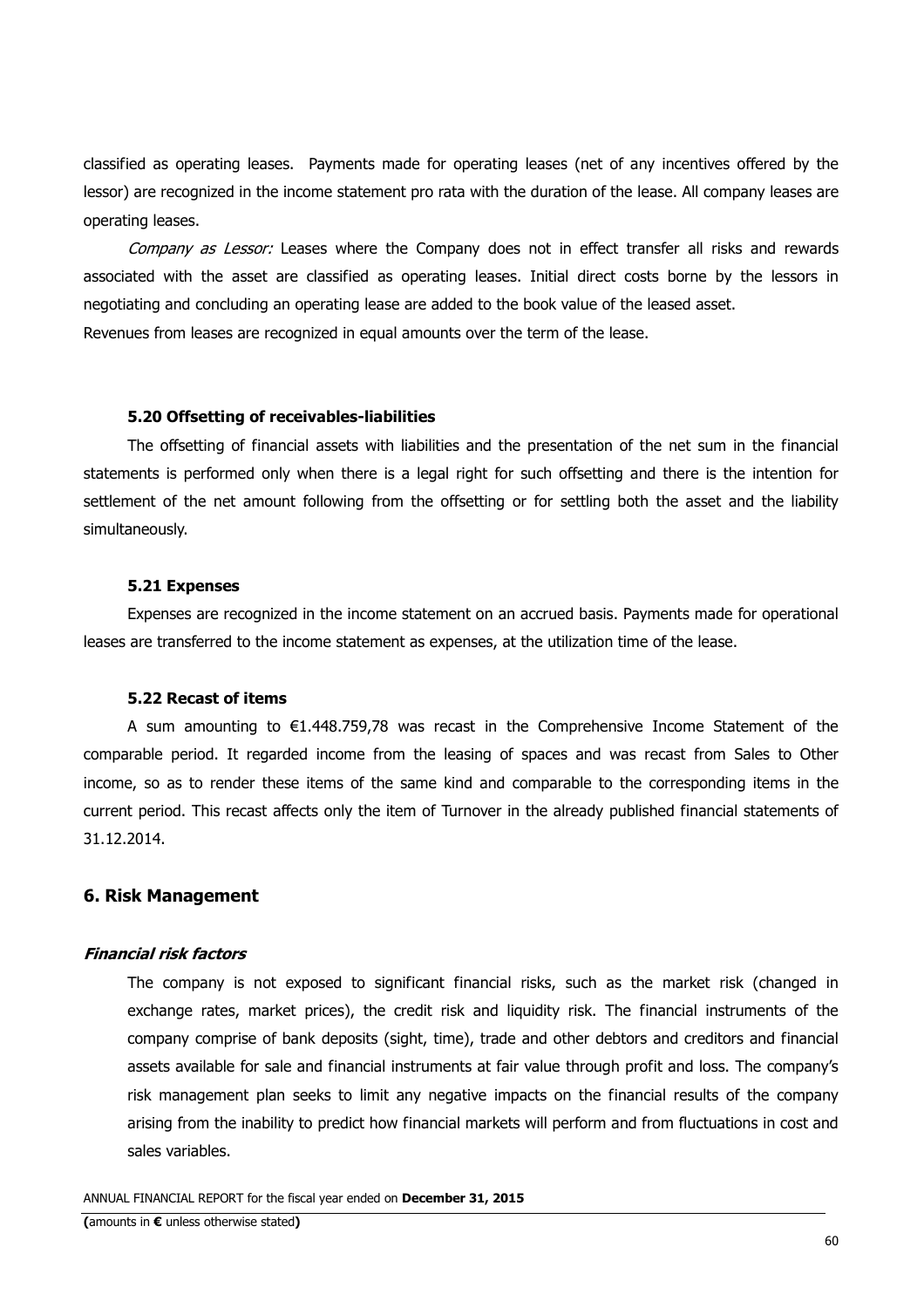# **6.1 Market Risk**

**(i) Exchange rate risk:** The company does business with domestic and foreign clients and the transaction currency is Euro. Consequently there is no exchange rate risk.

**(ii) Price risk:** The company is not exposed to price risk since it is a Service Provider and is not affected by fluctuations in raw materials prices. The services it renders are priced based on its published pricelist, the prices of which are increased or decreased when it is deemed necessary by the Company. With respect to the cost of the services provided, since it mainly comprises of payroll costs, it is affected due to increases in the later via inflationary trends. Furthermore, the Company is affected by a change of the fair value of its investment in real estate. A change in the price of real estate by + 5 % shall bring about a corresponding change by the sum of 167 thousand € in the income statement.

Finally, a change in the fair value of the financial instruments available for sale by  $\pm$  5% shall bring a about a change in Equity by  $\pm$  17 thousand  $\epsilon$ .

**(iii) Interest rate risk:** The Company holds certain securities the cash flows of which are determined by a floating interest rate tied to EURIBOR. The company holds short-term time deposits, which are highly liquid. An increase (decrease) in the interest rate in the order of  $+1\%$  or -1% would result in an increase (decrease) in the results for the fiscal year by approximately 547 thousand €. The company has no loan liabilities.

# **6.2 Credit risk**

The exposure of the company to credit risk is limited to the financial assets as these are analyzed as follows: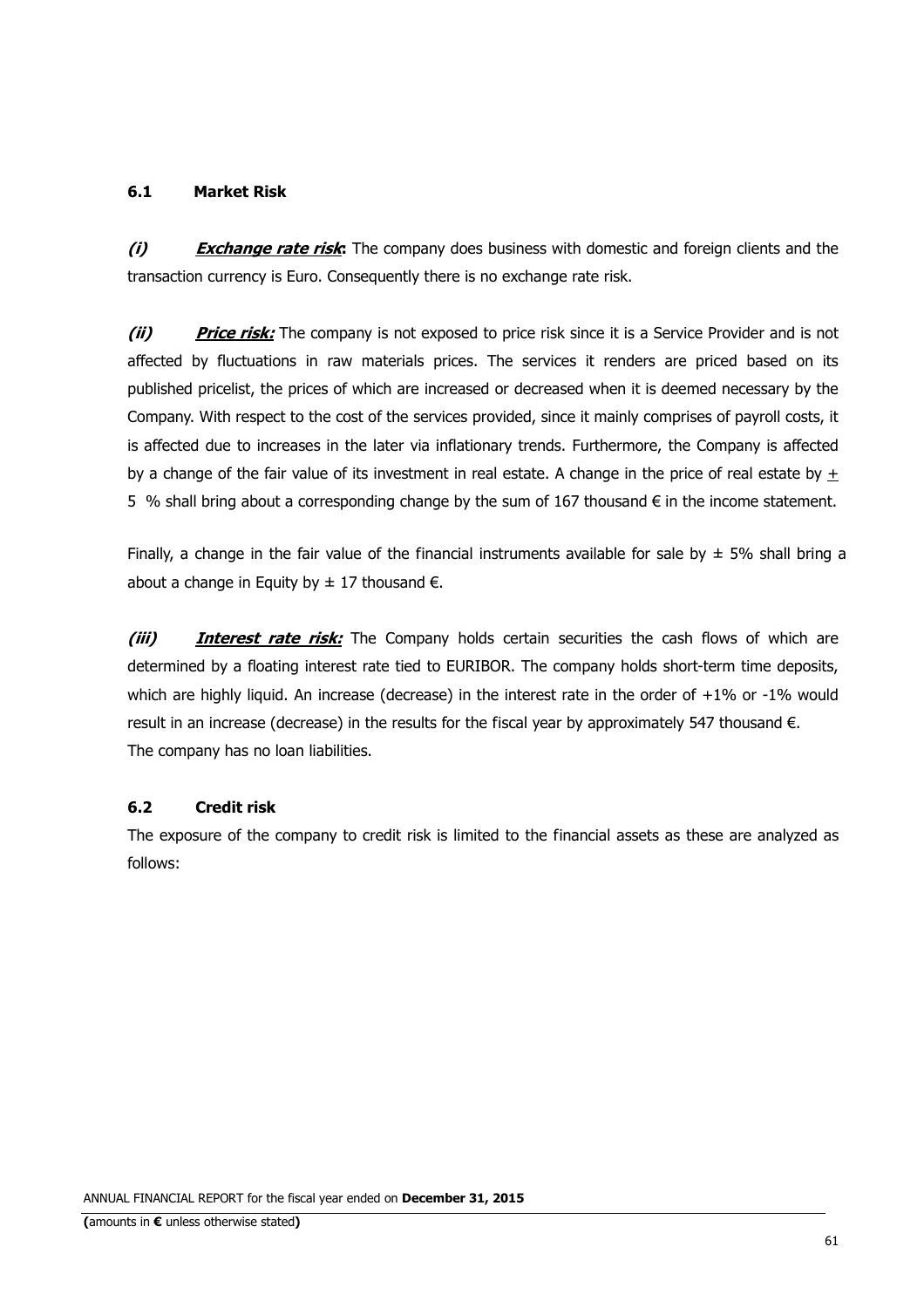| Amounts in thousand $\epsilon$      | 2015   | 2014   |
|-------------------------------------|--------|--------|
| Categories of financial assets      |        |        |
| Financial assets available for sale | 336    | 422    |
| Long-term receivables               | 28     | 28     |
| Trade receivables                   | 4.614  | 6.064  |
| Down payments and other receivables | 6.359  | 1.181  |
| Cash and cash equivalents           | 66.124 | 78.782 |
| <b>TOTAL</b>                        | 77.461 | 86.477 |

 The credit risk to which the company is exposed against its customers is limited, because of its large customer base, on the one hand, and, on the other hand, since it obtains, as standard practice, advances or letters of credit before commencing work carried out.

Furthermore, regarding the financial assets as well as the cash and cash equivalents, the company's management applies a dispersion policy for the number of banks it has transactions with, as well as an evaluation policy for their creditworthiness.

# **6.3 Liquidity risk**

For the company, there is no liquidity risk, as its operating costs are covered by the cash equivalents covering 84.00% and 89.82% of the current assets for fiscal years 2015 and 2014 correspondingly.

The maturity of its financial liabilities on 31.12.2015 and on 31.12.2014 is analyzed as follows:

| Amounts in thousand $\epsilon$         | 2015               |                |              |                      |  |  |
|----------------------------------------|--------------------|----------------|--------------|----------------------|--|--|
|                                        | within 6<br>months | 6 to 12 months | 1 to 5 years | more than 5<br>years |  |  |
| Liabilities to suppliers               | 1.695              |                |              |                      |  |  |
| Customer down payments                 | 3.289              |                |              | 0                    |  |  |
| Other liabilities and accrued expenses | 3.544              | 0              | 0            | 0                    |  |  |
| Other long-term liabilities            | 0                  | 0              | 115          |                      |  |  |
| <b>TOTAL</b>                           | 8.528              |                | 115          | 0                    |  |  |

ANNUAL FINANCIAL REPORT for the fiscal year ended on **December 31, 2015**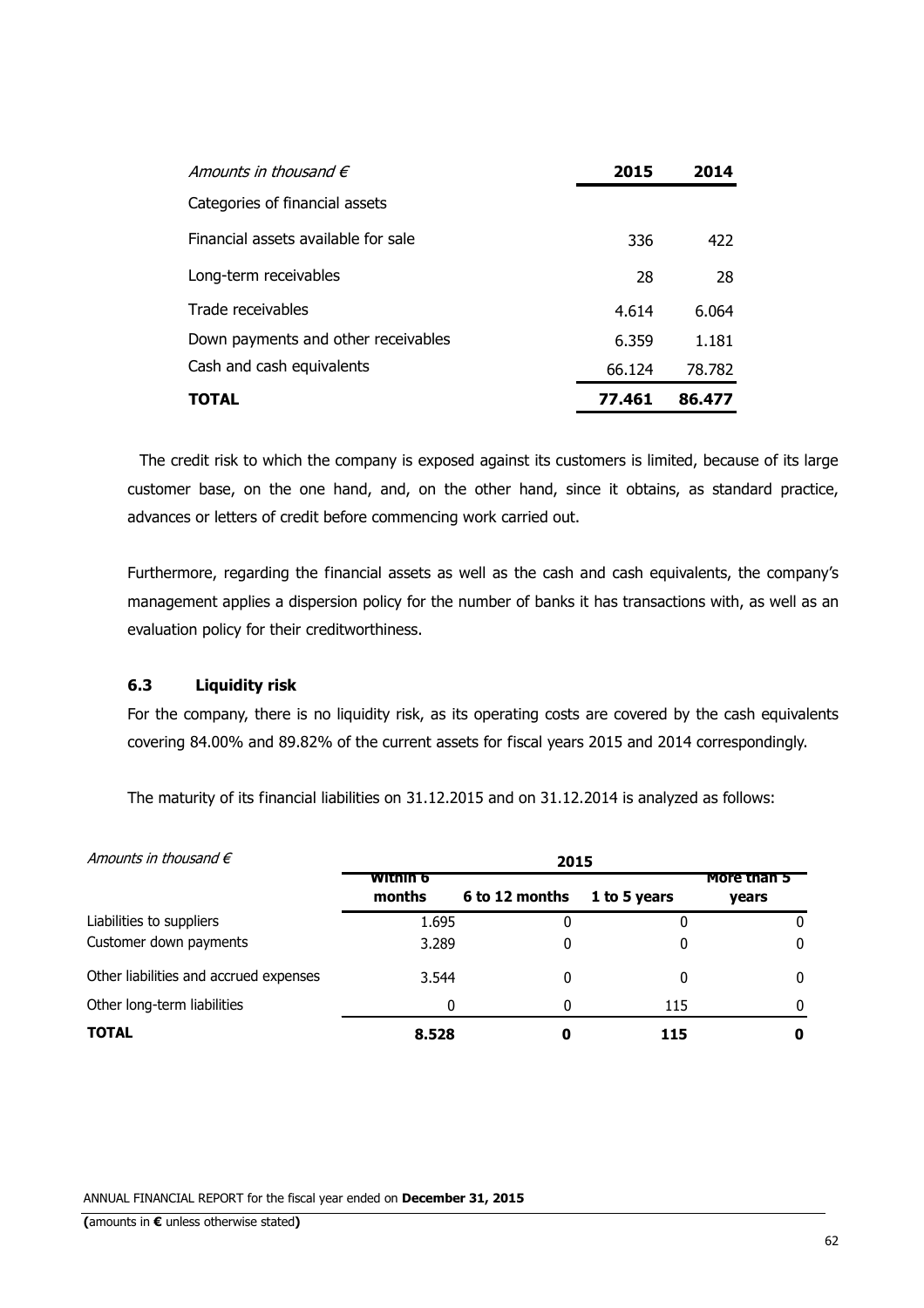| Amounts in thousand $\epsilon$         |                           |                |              |                      |
|----------------------------------------|---------------------------|----------------|--------------|----------------------|
|                                        | <b>Within</b> 6<br>months | 6 to 12 months | 1 to 5 years | More than 5<br>years |
| Liabilities to suppliers               | 1.528                     | 0              | 0            | 0                    |
| Customer down payments                 | 4.122                     | 0              | 0            | 0                    |
| Other liabilities and accrued expenses | 3.792                     | 0              | 0            | 0                    |
| Other long-term liabilities            |                           | 0              | 121          |                      |
| <b>TOTAL</b>                           | 9.442                     | 0              | 121          | o                    |

# **6.4 Capital risk management**

The company does not use loan capital and, consequently, the leverage factor is zero.

# **6.5 Fair value**

The fair value of a financial asset is the amount that is collected for the sale of a financial asset or paid for the settlement of a liability in a transaction under normal conditions between two commercial counterparties on its valuation date. The fair value of the financial assets of the Financial Statements of December  $31<sup>st</sup>$  2015, was determined by the best possible estimate by the Management. In cases where there are no data available or these data are limited from active money markets, the valuations of the fair values have arisen by the Management's estimate in compliance with the information available.

The Company uses the hierarchy below in order to establish and disclose the fair value of its financial instruments, per measurement technique:

**Level 1:** Negotiable (not adjusted) values on active markets for the same assets or liabilities;

**Level 2:** Other techniques where all inflows with a significant impact on the recorded fair value are observable, either directly or indirectly;

Level 3: Techniques which employ data that has a significant impact on the recorded fair value and is not based on observable market data.

During the period at hand, there were no transfers between Levels 1 and 2 or transfers within and outside of Level 3 for the measurement of the fair value. Furthermore, there was no change with respect to the intended purpose of some financial asset, during the same period, which would have led to a different classification of that financial asset.

The fair values of available for sale financial instruments are based on market valuation. For all financial instruments, their fair values are affirmed by the financial institutions with which the Company has concluded the corresponding contracts. The valuation method takes into account all factors in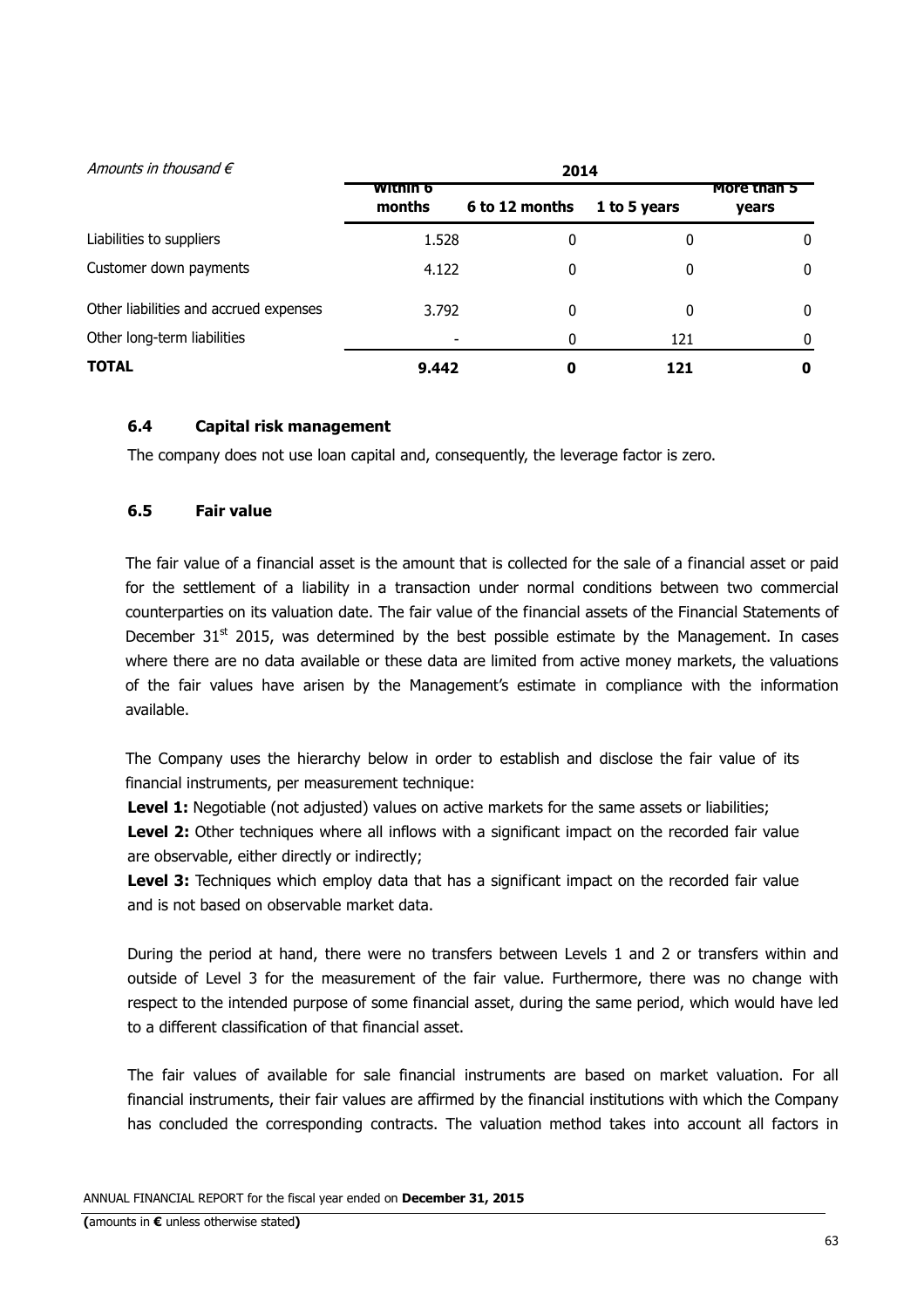order to determine the fair value with accuracy and falls under Level 2 of the hierarchy above with respect to the determination of the fair value.

The fair value of level 3 investment property is measured at the Company by independent external surveyors.

The amounts with which cash holdings, receivables and short-term liabilities are presented in the Financial Position Statement, approach their corresponding fair values due to their short-term maturity. Consequently, there are no differences between the fair values and the corresponding book values of the Financial Assets and Liabilities. The Company does not utilize derivative financial instruments and does not utilize financial instruments classified at Level 3.

The movement of the financial assets is presented in note 4.3 of the financial statements.

# **7. Segmental reporting**

The Company operates in Greece, irrespective of the fact that its customer base includes international companies, while, additionally, the Company does not engage in commercial or industrial activities other than the provision of services solely within the boundaries of the Port of Thessaloniki and does not have any revenues from external customers (based on the geographical territory in which they operate).

Its business activities regard the provision of services to:

- unitized cargoes (containers);
- conventional cargoes (bulk, general, RO-RO);
- coastal and cruise passengers;
- ships (anchoring, mooring, berthing and other services;
- users of its port and non-port facilities, including the operation of car parking stations (organized or not).

ThPA SA Management assesses the results of these activities and takes business decisions based on the internal financial information system. This system is organized depending on both the type of service rendered and the differences they generate during the production process, given the they are provided to different types of cargoes (Unitized and Conventional), passengers and other users, as well as the organizational structure of the Company.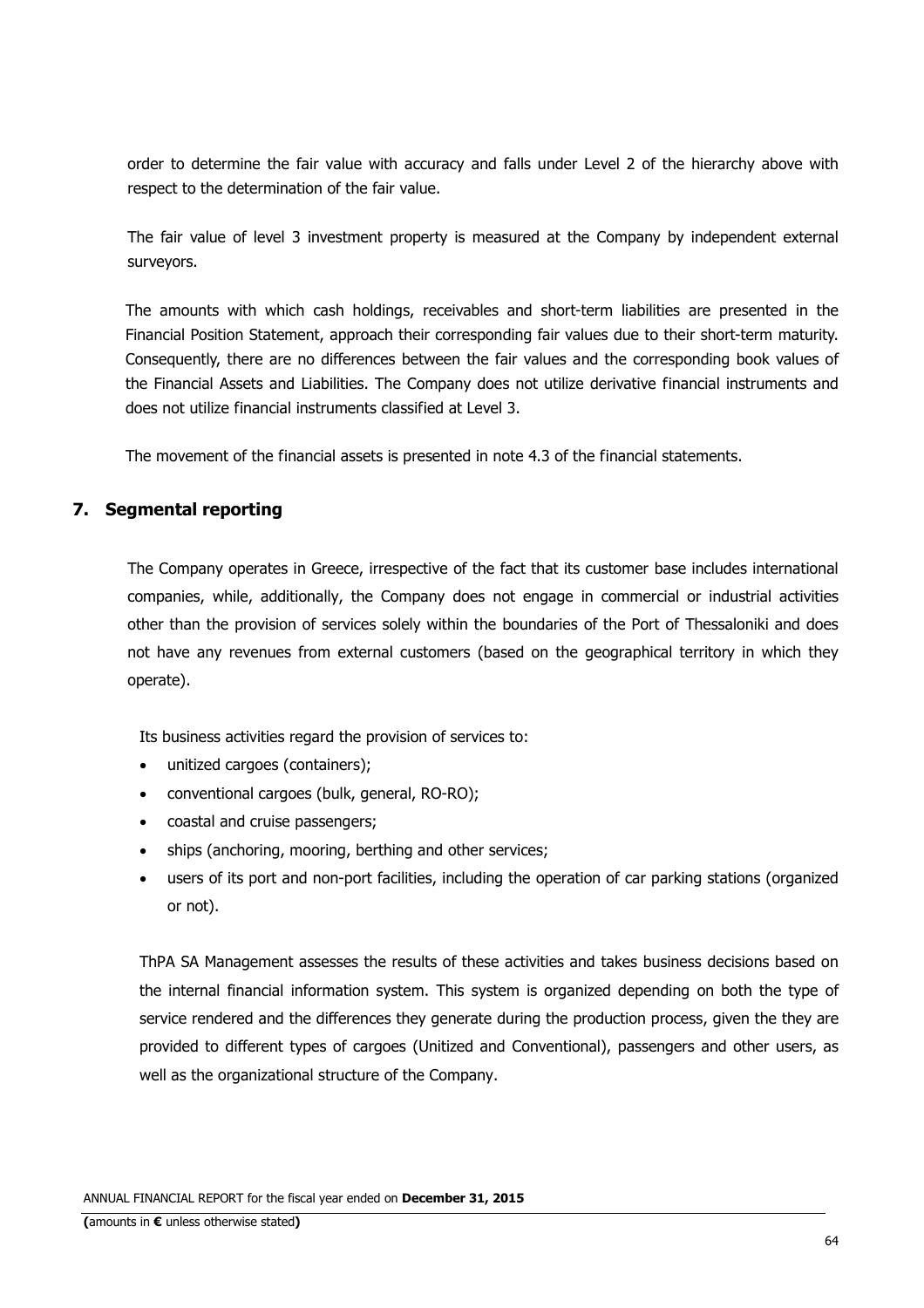Based on what is cited above, the Company has identified the following four (4) operating segments for disclosure:

- Container Terminal,
- Conventional Cargo,
- Passenger Traffic,
- Utilization of facilities.

# **7.1 Financial data per segment**

Company activities per operating segment and of Assets and Liabilities for fiscal years 1.1-31.12.2015 and 1.1-31.12.2014 can be broken down as follows:

| Results per segment on 31.12.2015                                      | Container<br>Terminal | Conventional<br>Port | <b>Passenger</b><br><b>Traffic</b> | <b>Space</b><br><b>Exploitation</b> | <b>At Company</b><br>Level | <b>Company Total</b> |
|------------------------------------------------------------------------|-----------------------|----------------------|------------------------------------|-------------------------------------|----------------------------|----------------------|
| Sales per segment                                                      |                       |                      |                                    |                                     |                            |                      |
| - to external customers                                                | 31.699.388,10         | 17.551.314,52        | 291.081,47                         | 1.339.820,70                        | 0,00                       | 50.881.604,79        |
| - to other segments                                                    | 0,00                  | 0,00                 | 0,00                               | 0,00                                | 0,00                       | 0,00                 |
| Total sales per segment                                                | 31.699.388,10         | 17.551.314,52        | 291.081,47                         | 1.339.820,70                        | 0,00                       | 50.881.604,79        |
| Cost of sales                                                          | -12.661.025,92        | -12.467.606,89       | $-304.346,55$                      | $-1.115.586.87$                     | 0,00                       | $-26.548.566,23$     |
| <b>Gross profit per segment</b>                                        | 19.038.362,18         | 5.083.707,63         | $-13.265,08$                       | 224.233,83                          | 0,00                       | 24.333.038,56        |
| Other income                                                           | 102.790,18            | 1.497.561,78         | 4.298,83                           | 1.070.541,65                        | 423.882,94                 | 3.099.075,38         |
| Other expenses                                                         | $-1.221.028,44$       | $-1.337.936.55$      | -79.988,15                         | -395.754,97                         | $-1.301.004,30$            | $-4.335.712,41$      |
| <b>Operating result per segment</b>                                    | 17.920.123,92         | 5.243.332,86         | -88.954,40                         | 899.020,51                          | $-877.121,36$              | 23.096.401,53        |
| Financial income/expenses (net)                                        | 0,00                  | 0,00                 | 0,00                               | 0,00                                | 1.417.950,16               | 1.417.950,16         |
| Results before tax per segment                                         | 17.920.123,92         | 5.243.332,86         | $-88.954,40$                       | 899.020,51                          | 540.828,80                 | 24.514.351,69        |
| Income Tax                                                             | 0,00                  | 0,00                 | 0,00                               | 0,00                                | $-6.599.335.99$            | $-6.599.335,99$      |
| Results net of tax per segment                                         | 17.920.123,92         | 5.243.332,86         | -88.954,40                         | 899.020,51                          | $-6.058.507,19$            | 17.915.015,70        |
| Total depreciations of tangible and intangible<br>assets               | 1.491.943,28          | 1.720.783,18         | 16.429,92                          | 136.772,02                          | 405.578,49                 | 3.771.506,89         |
| Results before tax, financial results and<br>depreciations per segment | 19.412.067,20         | 6.964.116,04         | -72.524,48                         | 1.035.792,53                        | $-478.035,47$              | 26.861.415,82        |

# **FISCAL YEAR 2015**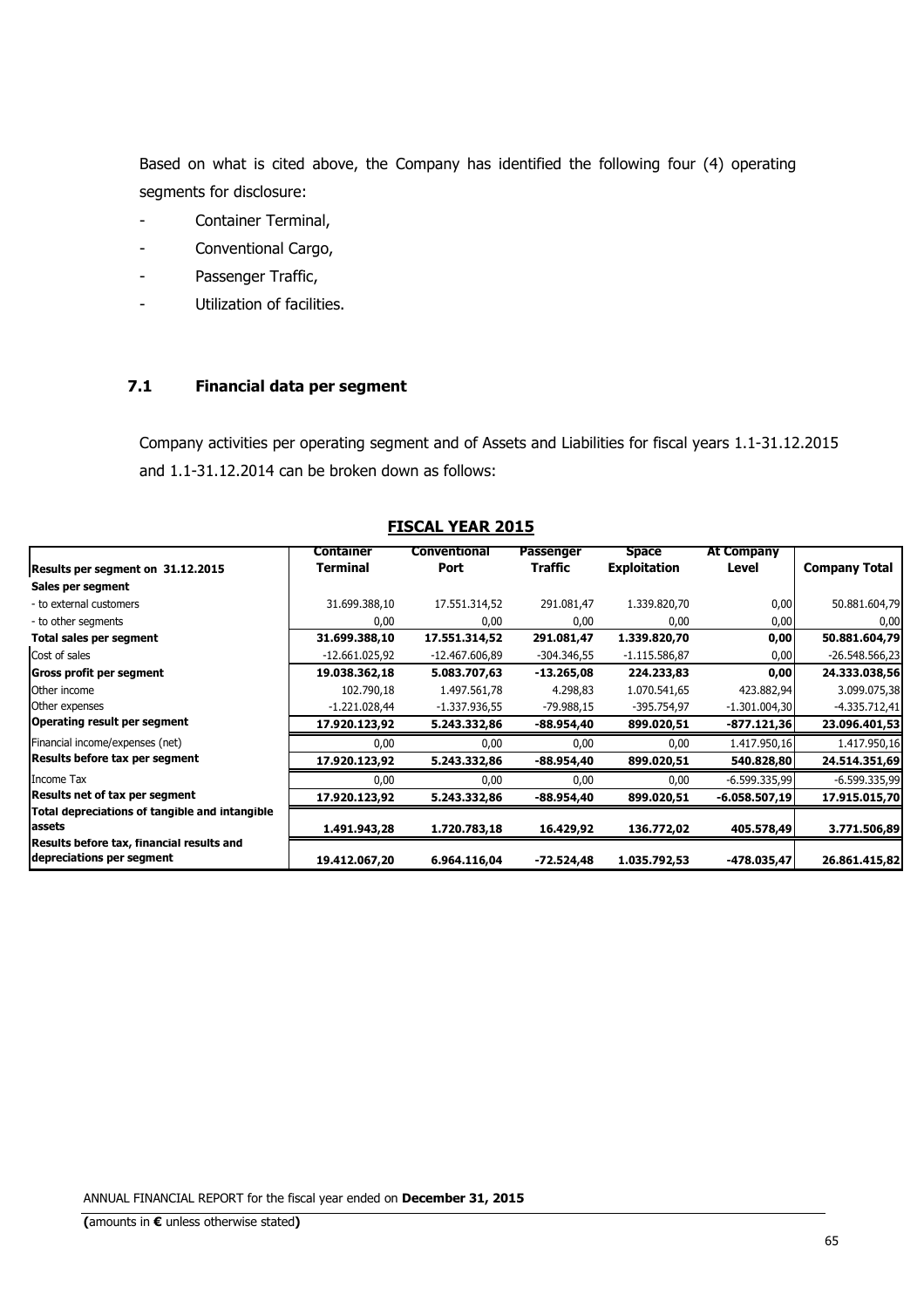|                                                                        | Container       | Conventional   | <b>Passenger</b> | <b>Space</b>        | <b>At Company</b> |                      |
|------------------------------------------------------------------------|-----------------|----------------|------------------|---------------------|-------------------|----------------------|
| Results per segment on 31.12.2014                                      | <b>Terminal</b> | Port           | <b>Traffic</b>   | <b>Exploitation</b> | Level             | <b>Company Total</b> |
| Sales per segment                                                      |                 |                |                  |                     |                   |                      |
| - to external customers                                                | 32.002.291,58   | 21.188.104,81  | 274.865,92       | 1.366.215,65        | 0,00              | 54.831.477,96        |
| - to other segments                                                    | 0,00            | 0,00           | 0,00             | 0,00                | 0,00              | 0,00                 |
| Total sales per segment                                                | 32.002.291,58   | 21.188.104,81  | 274.865,92       | 1.366.215,65        | 0,00              | 54.831.477,96        |
| Cost of sales                                                          | -12.894.796,69  | -13.239.121,77 | -333.745,42      | -1.191.778,99       | $-642.892,94$     | -28.302.335,81       |
| Gross profit per segment                                               | 19.107.494,89   | 7.948.983,04   | -58.879,50       | 174.436,66          | $-642.892,94$     | 26.529.142,15        |
| Other income                                                           | 97.046,01       | 1.584.970.24   | 5.828,15         | 913.729,39          | 178.161,94        | 2.779.735,73         |
| Other expenses                                                         | $-1.742.726.51$ | -961.321,96    | $-16.015,11$     | -537.913,73         | $-345.059,20$     | $-3.603.036,51$      |
| Operating result per segment                                           | 17.461.814,39   | 8.572.631,32   | -69.066,46       | 550.252,32          | $-809.790,20$     | 25.705.841,37        |
| Financial income/expenses (net)                                        | 165,11          | 0,00           | 0,00             | 0,00                | 2.682.507,89      | 2.682.673,00         |
| Results before tax per segment                                         | 17.461.979,50   | 8.572.631,32   | $-69.066,46$     | 550.252,32          | 1.872.717,69      | 28.388.514,37        |
| Income Tax                                                             | 0,00            | 0,00           | 0,00             | 0,00                | $-7.088.109,90$   | $-7.088.109,90$      |
| Results net of tax per segment                                         | 17.461.979,50   | 8.572.631,32   | -69.066,46       | 550.252,32          | -5.215.392,21     | 21.300.404,47        |
| Total depreciations of tangible and intangible                         |                 |                |                  |                     |                   |                      |
| assets                                                                 | 1.443.291,99    | 1.547.627,07   | 12.276,20        | 132.167,49          | 583.143,04        | 3.718.505,79         |
| Results before tax, financial results and<br>depreciations per segment | 18.905.106,38   | 10.120.258,39  | -56.790,26       | 682.419,81          | $-226.647,16$     | 29.424.347,16        |

# **FISCAL YEAR 2014**

# **FISCAL YEAR 2015**

|                                                   | <b>Container</b> | <b>Conventional</b> | Passenger      | <b>Space</b>        | <b>At Company</b> |                      |
|---------------------------------------------------|------------------|---------------------|----------------|---------------------|-------------------|----------------------|
| 31.12.2015                                        | <b>Terminal</b>  | Port                | <b>Traffic</b> | <b>Exploitation</b> | Level             | <b>Company Total</b> |
| Tangible fixed assets utilized for own purposes   | 31.583.634,47    | 7.702.827,11        | 191.276,32     | 1.385.184,09        | 13.726.120,01     | 54.589.042,00        |
| <b>Property investments</b>                       | 0,00             | 0,00                | 0,00           | 3.346.080,47        | 0,00              | 3.346.080,47         |
| Other non-current assets                          | 35.663,50        | 0,00                | 10.640,00      | 0,00                | 4.142.452,68      | 4.188.756,18         |
| Current assets                                    | 1.920.700,82     | 7.915.095,86        | 25.275,11      | 275.483,41          | 68.585.553,73     | 78.722.108,93        |
| Total assets per segment                          | 33.539.998,79    | 15.617.922,97       | 227.191,43     | 5.006.747,97        | 86.454.126,42     | 140.845.987,58       |
|                                                   |                  |                     |                |                     |                   |                      |
| Equity                                            | 0,00             | 0,00                | 0,00           | 0,00                | 127.087.934,35    | 127.087.934,35       |
| Long-term liabilities                             | 1.275.365,22     | 1.410.078,84        | 12.515,45      | 107.387,73          | 2.309.656,86      | 5.115.004,10         |
| Short-term liabilities                            | 2.651.401,42     | 2.515.105,56        | 8.375,36       | 61.128,52           | 3.407.038,27      | 8.643.049,13         |
|                                                   |                  |                     |                |                     |                   |                      |
| <b>Total Equity &amp; Liabilities per segment</b> | 3.926.766,64     | 3.925.184,40        | 20.890,81      | 168.516,25          | 132.804.629,48    | 140.845.987,58       |

# **FISCAL YEAR 2014**

| 31.12.2014                                      | <b>Container</b><br>Terminal | <b>Conventional</b><br>Port | <b>Passenger</b><br><b>Traffic</b> | <b>Space</b><br><b>Exploitation</b> | At Company Level | Company Total  |
|-------------------------------------------------|------------------------------|-----------------------------|------------------------------------|-------------------------------------|------------------|----------------|
| Tangible fixed assets utilized for own purposes | 32.093.846,28                | 3.454.254,59                | 151.193,47                         | 1.503.153.82                        | 13.898.777.09    | 51.101.225,25  |
| <b>Property investments</b>                     | 0,00                         | 0,00                        | 0,00                               | 3.464.508,46                        | 0,00             | 3.464.508,46   |
| Other non-current assets                        | 60.845,30                    | 0,00                        | 0,00                               | 0,00                                | 3.868.357,33     | 3.929.202,63   |
| Current assets                                  | 2.095.569,28                 | 8.216.998.57                | 69.853,96                          | 461.771,03                          | 76.871.437,03    | 87.715.629,87  |
| Total assets per segment                        | 34.250.260,86                | 11.671.253,16               | 221.047,43                         | 5.429.433,31                        | 94.638.571,45    | 146.210.566,21 |
|                                                 |                              |                             |                                    |                                     |                  |                |
| Equity                                          | 0,00                         | 0,00                        | 0.00                               | 0,00                                | 128.768.712,89   | 128.768.712,89 |
| Long-term liabilities                           | 1.293.934,48                 | 1.410.078,84                | 12.515,45                          | 121.057,07                          | 2.370.320,96     | 5.207.906,80   |
| Short-term liabilities                          | 2.492.645,70                 | 3.548.951,17                | 7.669,96                           | 61.229,52                           | 6.123.450,17     | 12.233.946,52  |
| Total Equity & Liabilities per segment          | 3.786.579,18                 | 4.959.030,01                | 20.185,41                          | 182.286,59                          | 137.262.484,02   | 146.210.566,21 |

ANNUAL FINANCIAL REPORT for the fiscal year ended on **December 31, 2015**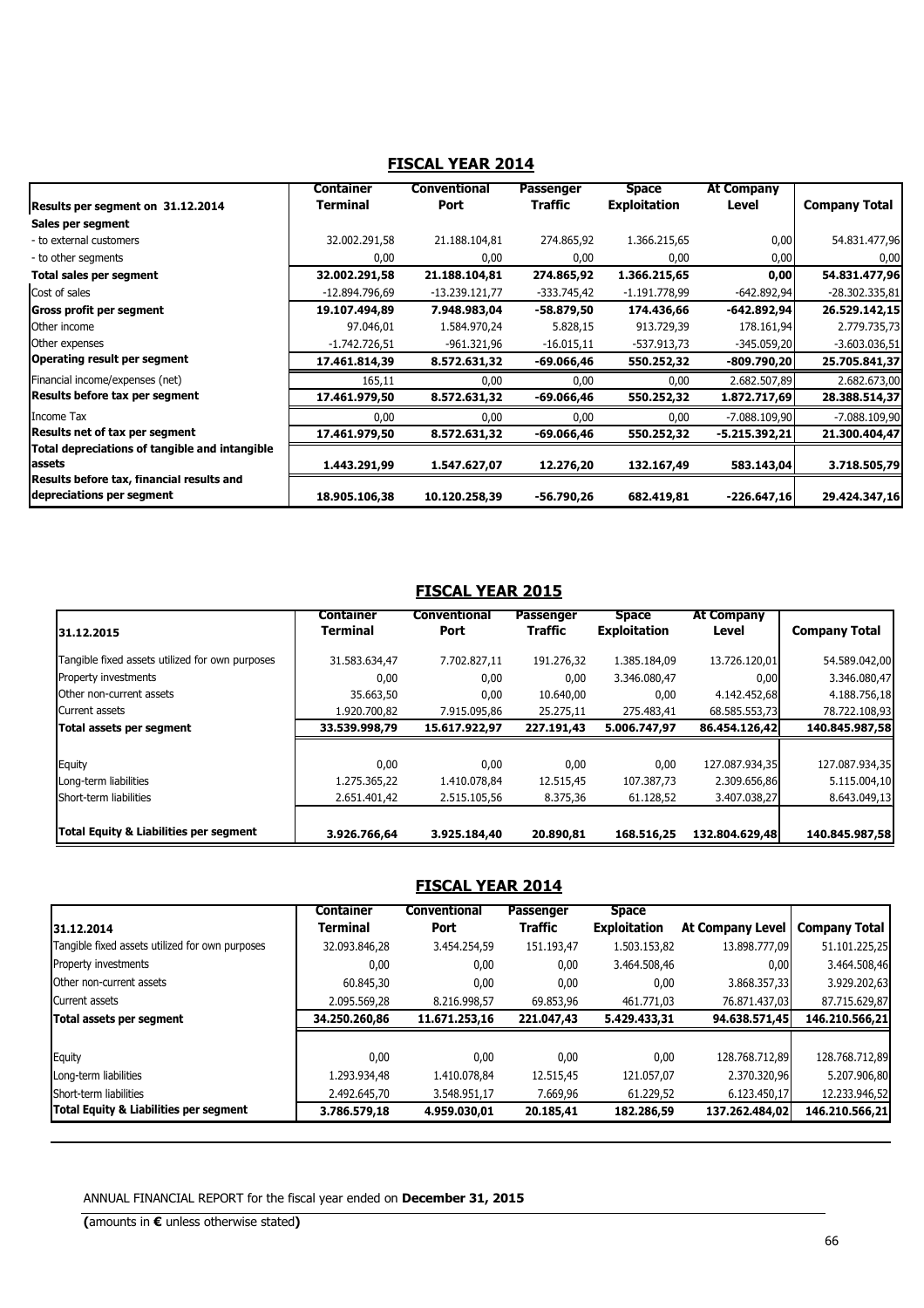Non distributed assets mainly regard cash holdings, financial instruments and deferred taxation, while non-distributed equity and liabilities mainly regard all of equity, liabilities from suppliers, income tax, fixed asset subsidies and other provisions.

**Major Customers**: There are two customers, who account for more than 10% each, one operating in the operating segment of the CONTAINER TERMINAL and accounting for 12.36% and the other operating in the Conventional Port and accounting for 10.07% of the total Company sales.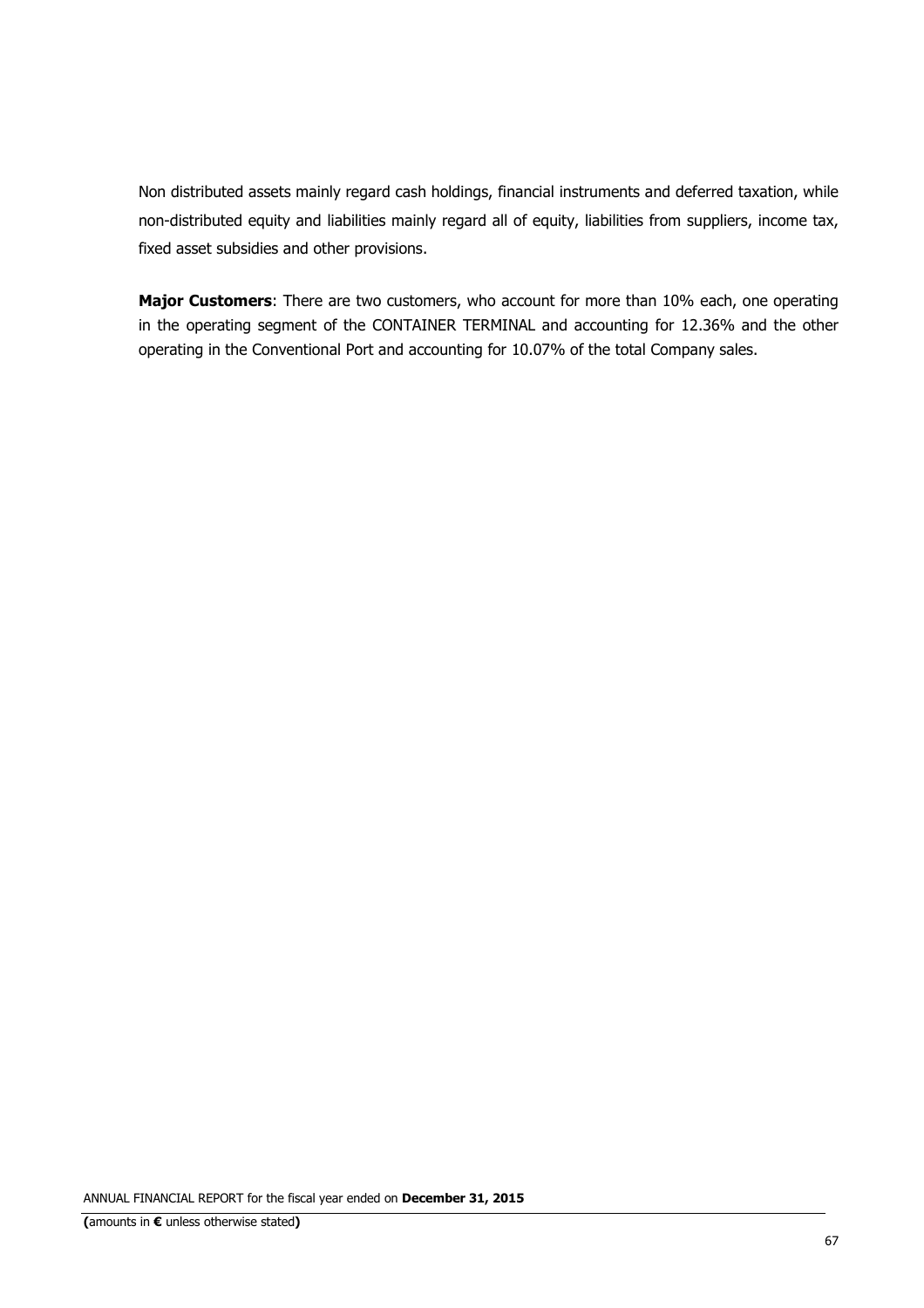# **7.2 Calculation of results before tax, financial results and total depreciations (EBITDA)**

The results before tax, financial results and total depreciations (EBITDA) were calculated as follows:

|                                                             | 2015            | 2014           |
|-------------------------------------------------------------|-----------------|----------------|
| Profits before tax                                          | 24.514.351,69   | 28.388.514,37  |
| Plus: Depreciations of tangible fixed assets and intangible |                 |                |
| assets (notes 8.2, 8.3)                                     | 3.771.506,89    | 3.721.386,58   |
| Less: Depreciations of subsidized fixed assets (note 8.13)  | (6.492, 60)     | (2.880, 79)    |
| Less: Net financial income (note 8.23)                      | (1.417.950, 16) | (2.682.673,00) |
| Operational profits (EBITDA)                                | 26.861.415,82   | 29.424.347,16  |

# **8. Item analysis & other disclosures**

# **8.1 Investments in real estate**

|                                                     | 31/12/2015   | 31/12/2014   |
|-----------------------------------------------------|--------------|--------------|
| Balance at start of period                          | 3.464.508,46 | 3.884.015,87 |
| Loss from fair value in the P&L account (note 8.22) | -118.427,99  | -419.507,41  |
| <b>Balance at end of period</b>                     | 3.346.080,47 | 3.464.508,46 |

The company owns four plots of land outside the Port Zone which are held to generate rent or increase the value of its capital and which are free of all liens. The company has chosen the fair value method for calculating the book value of its investment properties. Profits or losses arising from a change in fair value in investments in real estate are included in the net profit or loss for the period in which that change occurs.

The fair value of level 3 investment properties is measured at the Company by independent external surveyors ("AXIES SA").

The fair values of investment properties were computed in accordance with the independent surveyor's report on 31/12/2015. The method used by the independent surveyor was the "Comparable Data or Property Market" method and in particular the methodology of the "Exploitation" of company plots.

A change in real estate prices by +5% would bring about a corresponding change by approximately  $\epsilon$  167 thousand in the results for the fiscal year.

The major assumptions/factors used for the valuation of investment property are analyzed as follows: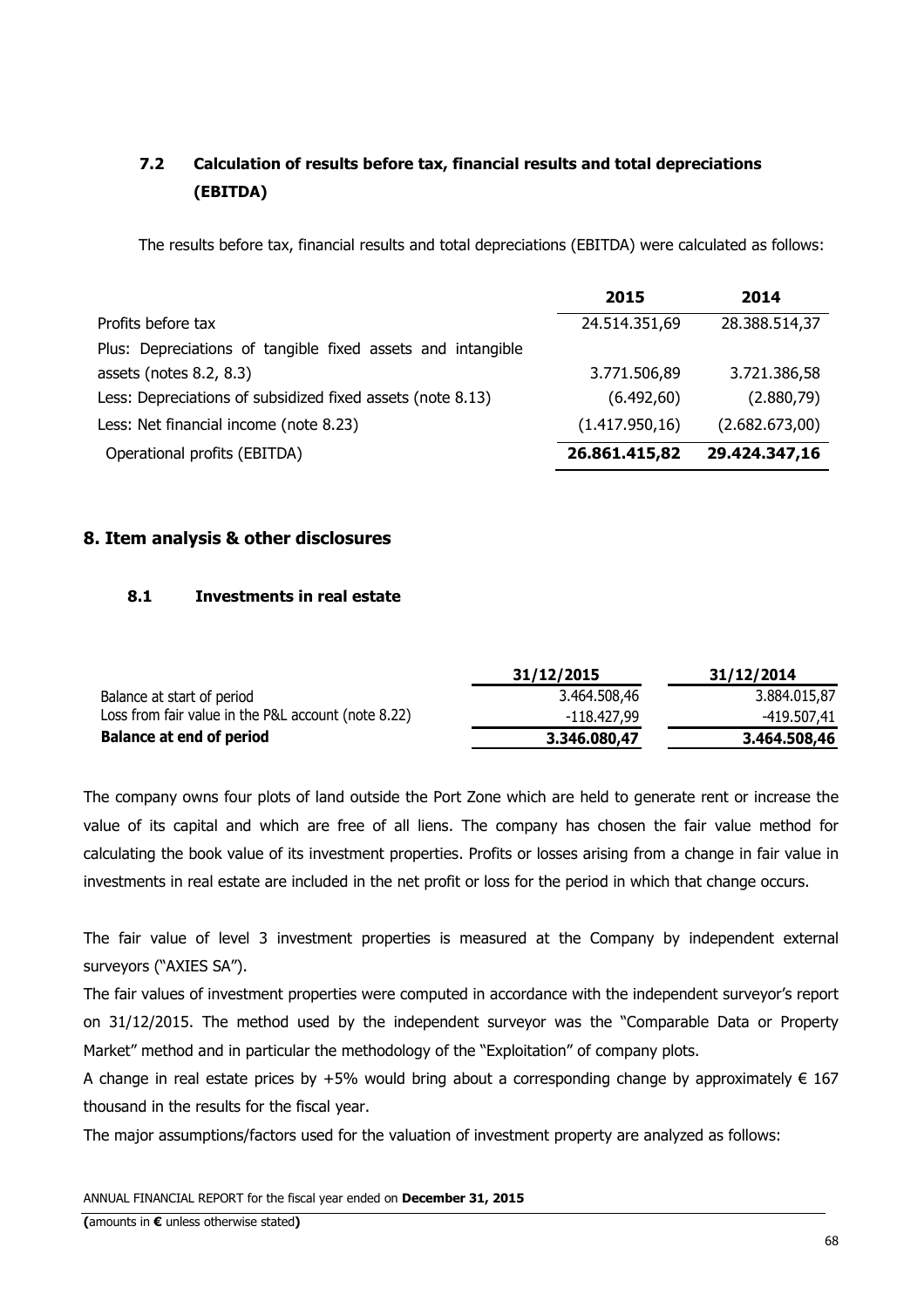|                                                  | Range                            |  |
|--------------------------------------------------|----------------------------------|--|
|                                                  | (average prices)                 |  |
| Construction cost                                | € 600 - € 900 / т.и.             |  |
| Market Value (depending of the type of building) | € 1.000 - € 2.000 / $\tau.\mu$ . |  |

Investment real estate area leased to third party companies for the exploitation of car parking spaces. Income from the lease of investment real estate amount to  $\epsilon$  141,285.24 for the fiscal years ended on December 31, 2015 and 2014 correspondingly. In fiscal years 2015 and 2014 no repair or maintenance expenses were undertaken for the properties in question.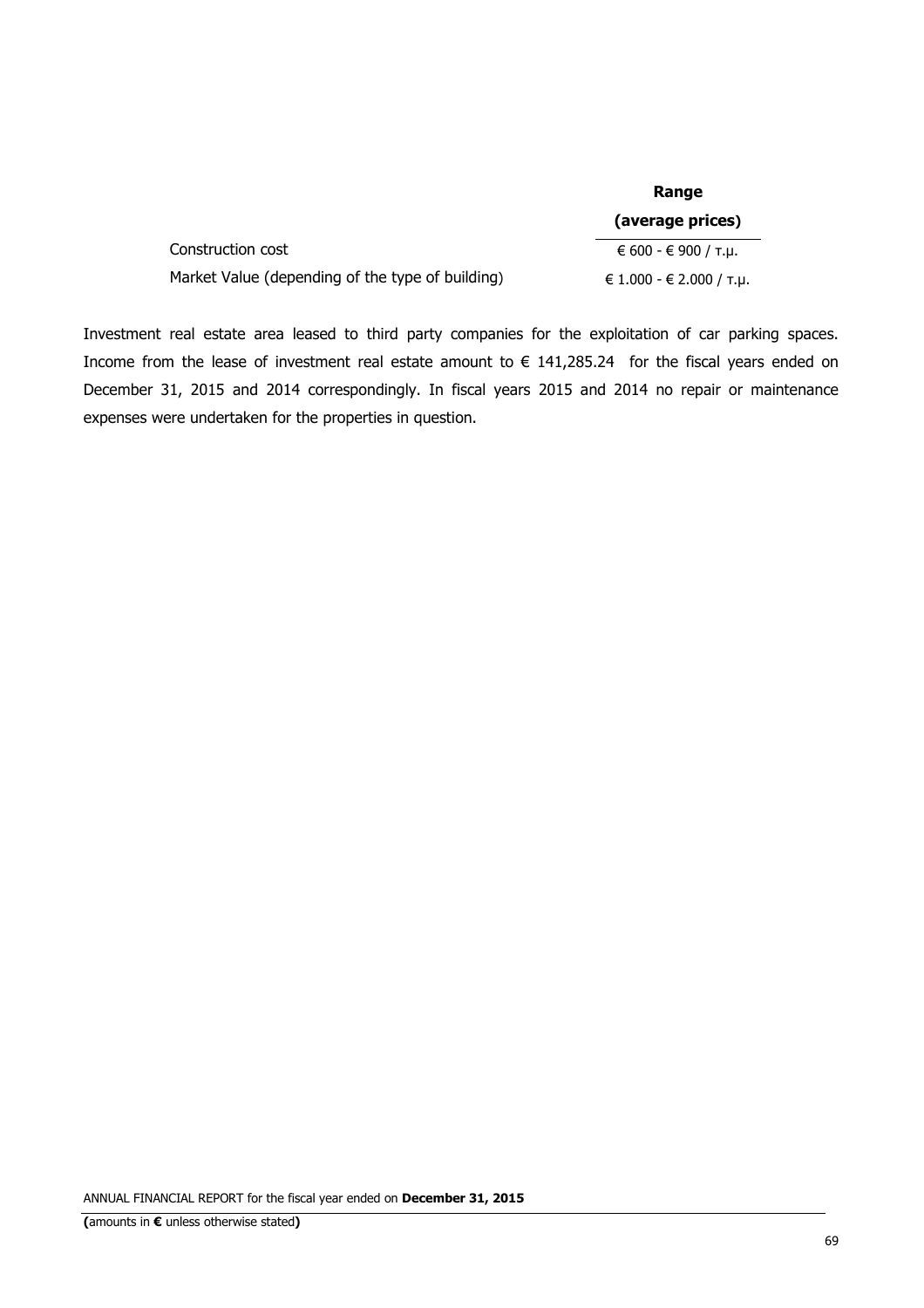# **8.2 Tangible Assets**

|                                                                  | Buildings -<br><b>Facilities</b> | Machinery -<br>Mechanical<br>Equipment | Means of<br>Transportation | Furniture and<br>other equipment | Projects under<br>construction | <b>TOTAL</b>   |
|------------------------------------------------------------------|----------------------------------|----------------------------------------|----------------------------|----------------------------------|--------------------------------|----------------|
| <b>Cost of fixed assets</b><br>on 01.01.2014                     | 19.197.682,24                    | 59.146.878,45                          | 4.027.911,95               | 3.942.733,98                     | 11.784.714,14                  | 98.099.920,76  |
| <b>Extensions</b>                                                | 152.662,29                       | 182.209,50                             | 0,00                       | 160.872,88                       | 2.601.281,94                   | 3.097.026,61   |
| Impairment of fixed assets                                       | 0,00                             | $-11.440,68$                           | $-46.221,57$               | 0,00                             | 0,00                           | $-57.662,25$   |
| <b>Transfers</b>                                                 | 794.399,49                       | 596.091,00                             | 0,00                       | 0,00                             | $-1.390.490,49$                | 0,00           |
| Cost of fixed assets<br>on 31.12.2014                            | 20.144.744,02                    | 59.913.738,27                          | 3.981.690,38               | 4.103.606,86                     | 12.995.505,59                  | 101.139.285,12 |
| <b>Accumulated</b><br>depreciation<br>to<br>01.01.2014           | 5.869.625,61                     | 35.221.577,68                          | 2.330.263,03               | 3.115.033,21                     | 0,00                           | 46.536.499,53  |
| Period depreciation                                              | 813.631,93                       | 2.360.259,39                           | 161.713,56                 | 222.699,81                       | 0,00                           | 3.558.304,69   |
| Impairment of fixed assets                                       | 0,00                             | $-11.156,89$                           | $-45.587,46$               | 0,00                             | 0,00                           | $-56.745,35$   |
| <b>Total depreciation to</b><br>31.12.2014                       | 6.683.257,54                     | 37.570.680,18                          | 2.446.389,13               | 3.337.733,02                     | 0,00                           | 50.038.059,87  |
| <b>Carried</b><br>value<br>on<br>31.12.2014                      | 13.461.486,48                    | 22.343.058,09                          | 1.535.301,25               | 943.840,51                       | 12.995.505,59                  | 51.101.225,25  |
| Cost of fixed assets<br>on 01.01.2015                            | 20.144.744,02                    | 59.913.738,27                          | 3.981.690,38               | 4.103.606,86                     | 12.995.505,59                  | 101.139.285,12 |
| Extensions                                                       | 68.362,45                        | 5.476.645,25                           | 283.333,14                 | 128.380,50                       | 1.173.898,34                   | 7.130.619,68   |
| Transfers (note 8.3)                                             | 1.423.436,94                     | 1.353.800,00                           | 0,00                       | 32.060,00                        | $-2.819.936,94$                | $-10.640,00$   |
| Impairment of fixed assets                                       | 0,00                             | $-137.931,04$                          | 0,00                       | 0,00                             | 0,00                           | $-137.931,04$  |
| Cost of fixed assets<br>on 31.12.2015                            | 21.636.543,41                    | 66.606.252,48                          | 4.265.023,52               | 4.264.047,36                     | 11.349.466,99                  | 108.121.333,76 |
| Accumulated depreciation<br>to 31.12.2014                        |                                  |                                        |                            |                                  |                                |                |
|                                                                  | 6.683.257,54                     | 37.570.680,18                          | 2.446.389,13               | 3.337.733,02                     | 0,00                           | 50.038.059,87  |
| Period depreciation                                              | 859.700,96                       | 2.392.855,08                           | 170.757,54                 | 208.849,35                       | 0,00                           | 3.632.162,93   |
| Transfer to expenses/                                            | 0,00                             | $-137.931,04$                          | 0,00                       | 0,00                             | 0,00                           | $-137.931,04$  |
| <b>Impairments</b><br><b>Total depreciation to</b><br>31.12.2015 | 7.542.958,50                     | 39.825.604,22                          | 2.617.146,67               | 3.546.582,37                     | ٠                              | 53.532.291,76  |
| <b>Carried</b><br>value<br>on<br>31.12.2015                      | 14.093.584,91                    | 26.780.648,26                          | 1.647.876,85               | 717.464,99                       | 11.349.466,99                  | 54.589.042,00  |

Company assets are free of all liens. The Company continues to utilize fixed assets with a total acquisition cost of 2.3 mil. €, which have been fully depreciated. The company has concluded insurance contracts covering possible risks of earthquake, fire and other risks, from acts of god and also covering general civil liability for electromechanical equipment and buildings which have been conceded to it by the Greek State, and employer's civil liability for machinery, vehicles, electric gantry cranes and ordinary gantry cranes.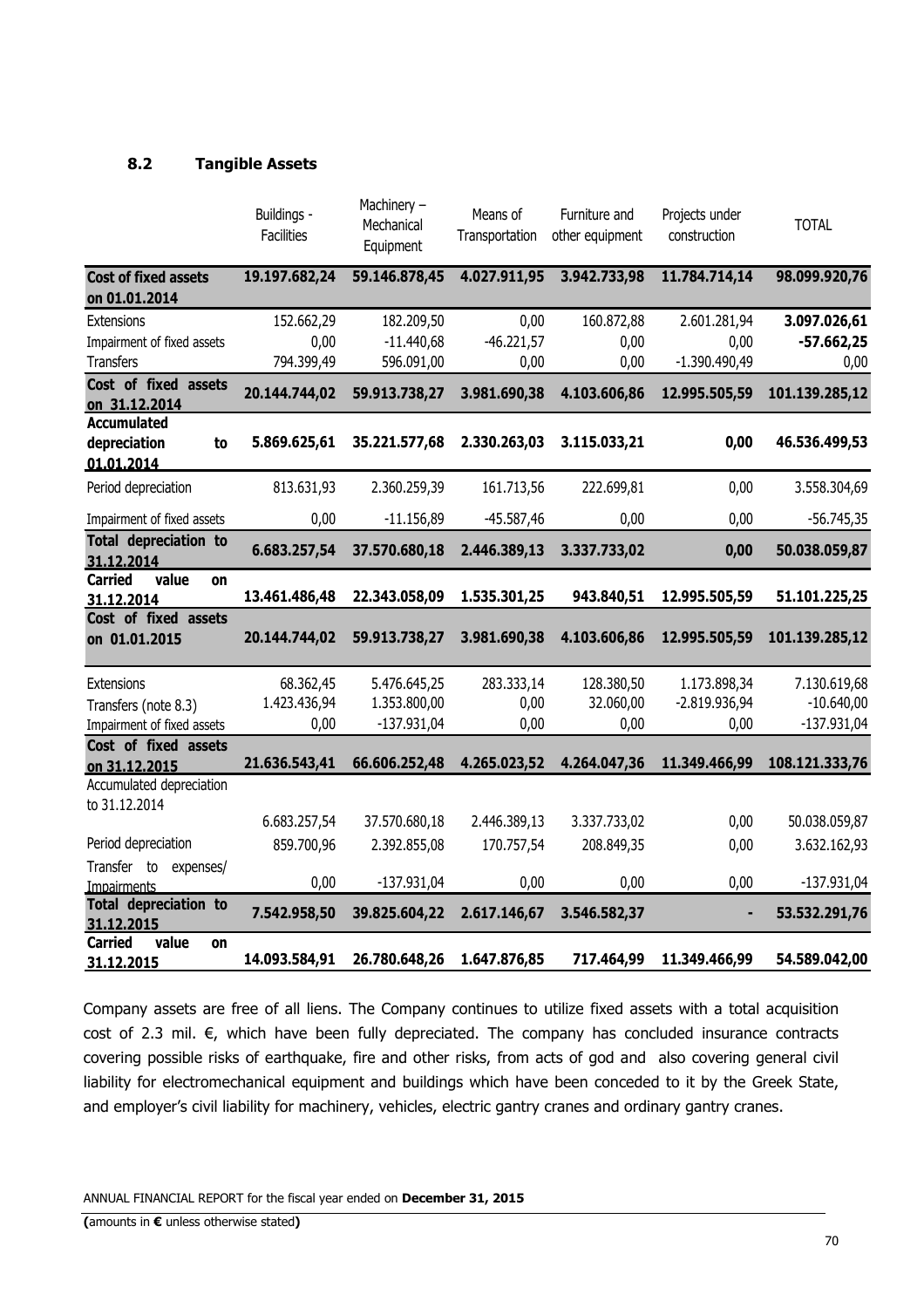An impairment check shall take place for fixed assets when events and conditions suggest that their residual value may no longer be recoverable. Should the residual value of fixed assets exceed their recoverable value, the accessory sum regards an impairment loss, which is recorded directly as an expense in the income statement. No impairment loss was entered for fiscal years 2015 and 2014 as there was no indication of impairment.

## **8.3 Intangible Assets**

| Cost of intangible assets on 01.01.2014<br>2.686.534,12 | 2.686.534,12 |
|---------------------------------------------------------|--------------|
| 23.275,38<br>Extension                                  | 23.275,38    |
|                                                         |              |
| 2.709.809,50                                            | 2.709.809,50 |
| Cost of intangible assets on 31.12.2014                 |              |
| Accumulated depreciation to 01.01.2014<br>1.727.951,32  | 1.727.951,32 |
| Period depreciation<br>163.081,89                       | 163.081,89   |
|                                                         |              |
| 1.891.033,21<br>Total depreciation to 31.12.2014        | 1.891.033,21 |
|                                                         |              |
| Carried value on 31.12.2014<br>818.776,29               | 818.776,29   |
|                                                         |              |
| Cost of intangible assets on 01.01.2015<br>2.709.809,50 | 2.709.809,50 |
| <b>Extensions</b><br>39.217,00                          | 39.217,00    |
| 10.640,00<br>Transfers (note 8.2)                       | 10.640,00    |
| Cost of intangible assets on 31.12.2015<br>2.759.666,50 | 2.759.666,50 |
| Accumulated depreciation to 31.12.2014<br>1.891.033,21  | 1.891.033,21 |
| Period depreciation<br>139.343,96                       | 139.343,96   |
| Total depreciation to 31.12.2015<br>2.030.377,17        | 2.030.377,17 |
| Carried value on 31.12.2015<br>729.289,33               | 729.289,33   |

 Intangible assets relate to the cost of purchasing software and all expenses incurred to develop software in order for it to be commissioned. Depreciation of software is calculated based on a fixed line method over a period of 3 to 10 years.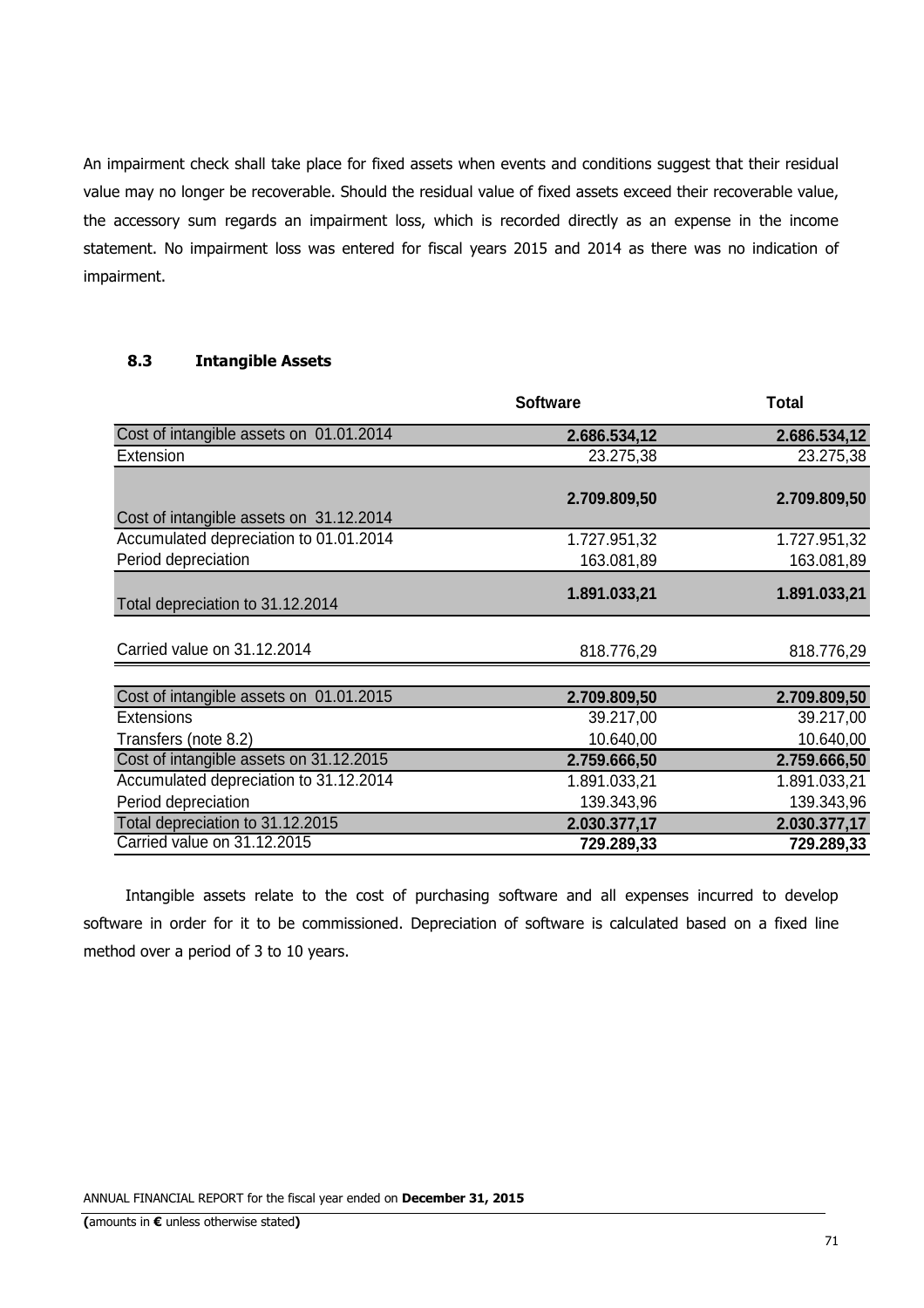# **8.4 Financial Assets**

|                                                 | 31/12/2015          | 31/12/2014 |
|-------------------------------------------------|---------------------|------------|
| <b>Financial Instruments available for Sale</b> |                     |            |
| Balance at start of period                      | 422.120,00          | 292.800,00 |
| Adjustments at fair value (note 8.10.2)         | -85.707 <i>.</i> 44 | 129.320,00 |
| <b>Balance at end of period</b>                 | 336.412,56          | 422.120,00 |

# **Changes in the fiscal year**

From the valuation of the bond held on December 31, 2015 a loss amounting to €85.707,44 (2014: profit €129.320,00) ensued, which is depicted in the Comprehensive Income Statement under "Other Total Income".

# **8.5 Long-term receivables**

Long-term receivables are analyzed as follows:

|                                 | 31/12/2015 | 31/12/2014 |
|---------------------------------|------------|------------|
| Electricity (PPC) guarantees    | 17.608,21  | 17.608,21  |
| Water supply (EYATH) guarantees | 512,11     | 512,11     |
| Natural gas guarantees          | 8.408,00   | 8.408,00   |
| Other guarantees                | 1.006,00   | 1.006,00   |
| <b>Total</b>                    | 27.534,32  | 27.534,32  |

These receivables relate to guarantees which will not be collected until the end of the next fiscal year and which have been valued at cost.

# **8.6 Inventories**

Inventories are analyzed as follows:

|                                                 | 31/12/2015   | 31/12/2014   |
|-------------------------------------------------|--------------|--------------|
| Consumables                                     |              |              |
| At cost                                         | 1.588.668,18 | 1.840.130,48 |
| At net realizable value                         | 1.476.926,60 | 1.425.526,49 |
| Spare parts                                     |              |              |
| At cost                                         | 148.515,46   | 270.642,59   |
| At net realizable value                         | 148.515,46   | 263.091,96   |
| Total inventories at the lowest of cost and net |              |              |
| realizable value                                | 1.625.442,06 | 1.688.618,45 |
|                                                 |              |              |

ANNUAL FINANCIAL REPORT for the fiscal year ended on **December 31, 2015**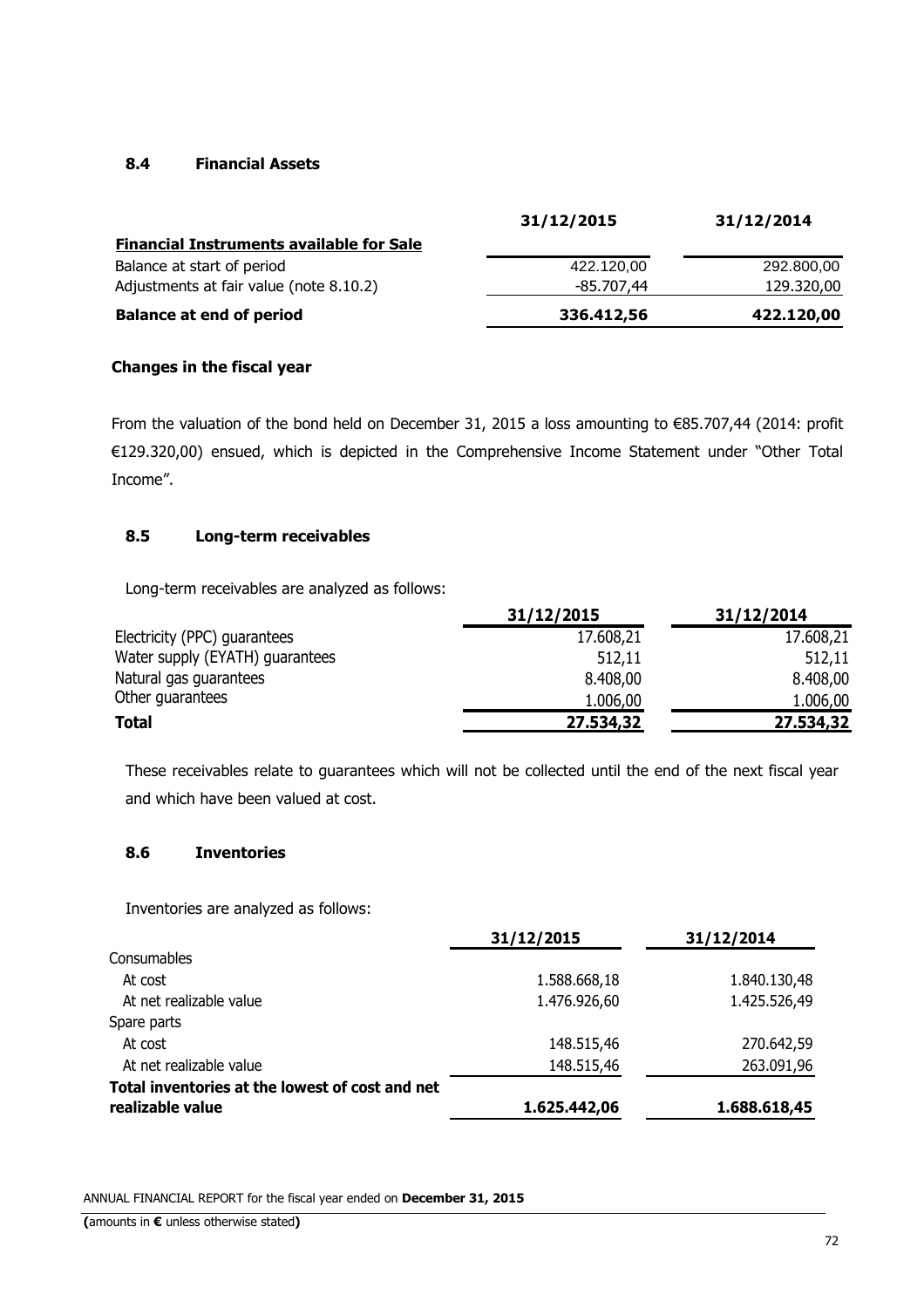Every change in the impairment provision in the valuation of inventories at the end of the fiscal year and at their net realizable value is included in the cost of inventories entered as an expense at the cost of sales (note 8.17).

In fiscal year 2015 no additional provision was made (2014: € 250.465,62), regarding losses from the valuation of inventories at the end of the fiscal year at their net realizable value (note 8.17), but part of the provision formed in previous fiscal years was used..

Consumables and spare parts are in good working order and necessary to run the electromechanical equipment of the company and consequently there is no issue of the impairment of their value.

### **8.7 Trade receivables**

Trade receivables are analyzed as follows:

|                                      | 31/12/2015   | 31/12/2014    |
|--------------------------------------|--------------|---------------|
| Trade receivables                    | 5.126.629,96 | 7.204.797,76  |
| <b>LESS:</b> Provisions for bad debt | -512.879,20  | -1.141.225,68 |
| TOTAL                                | 4.613.750,76 | 6.063.572,08  |
|                                      |              |               |

Given that the company, as standard practice receives advance payments (deposits) for works, which are settled at regular intervals, the net receivables from customers less accumulated provisions, amounted on 31.12.2015 to the sum of € 1.324.317,76 (€ 4.613.750,76 - € 3.289.433,00) and on 31.12.2014 to the sum of € 1.941.153,52 (€ 6.063.572,08 - € 4.122.418,56).

Each customer account is debited / credited with down payments collected and the final payment for specific invoices corresponding to specific down payments. At the end of each period that balance is presented in the liabilities account 'Customer Down payments'. The majority of customer balances (6 months and over) for which no provision has been formed are covered, for the most part, by deposits. Where contracts have been concluded with customers which provide for a discount, a letter of credit is also deposited.

Such letters of credit amounted, on 31.12.2015, to the sum of € 1.490.030,00 (€1.833.030,00 on 31.12.2014).

The company has formed a provision for bad debt from receivables which it considers it will be unable to collect.

The account of the provision for bad debts from customer receivables for fiscal years ended on December 31 2015 and 2014 is broken down follows: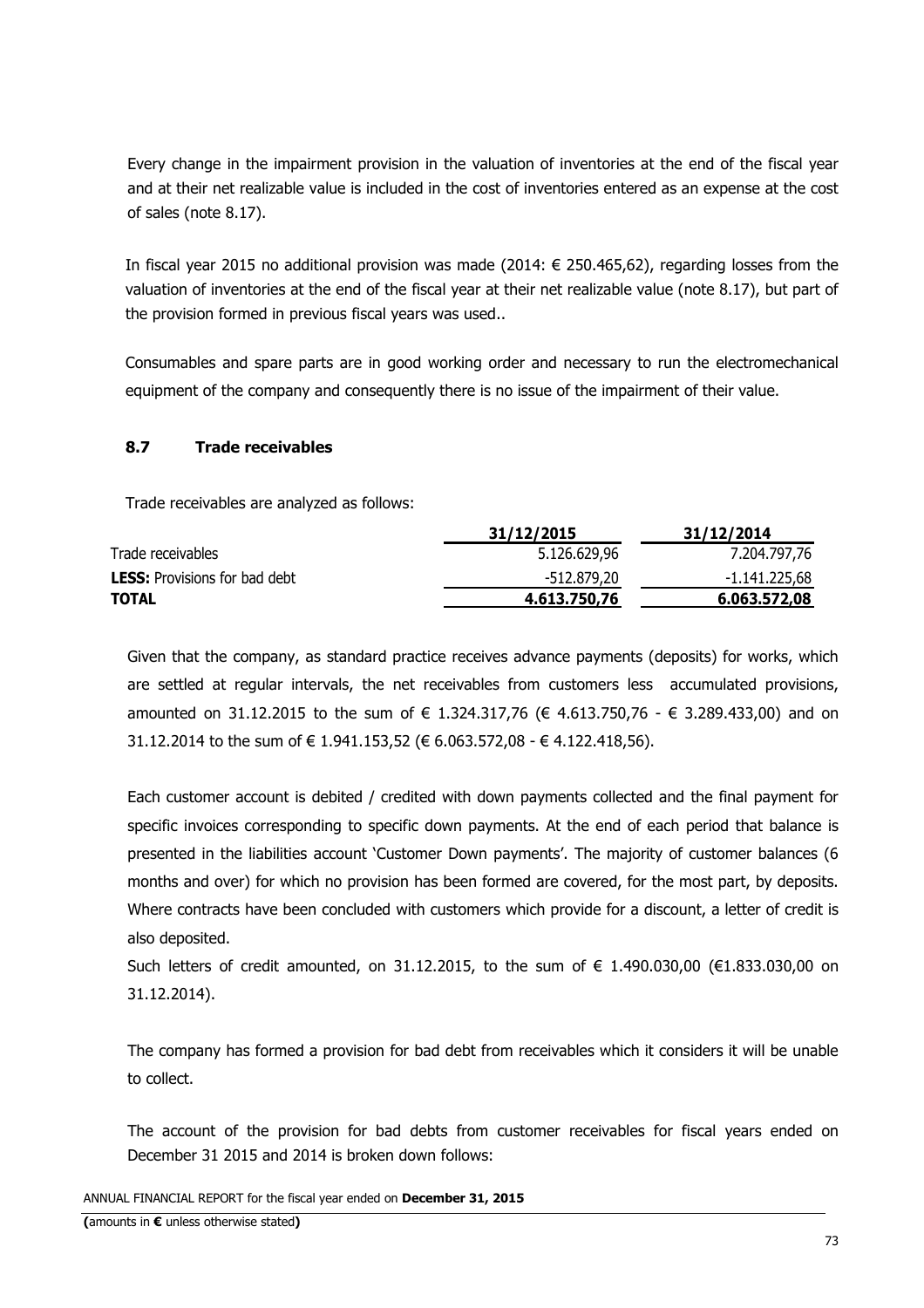| <b>Balance on January 1, 2014</b>                    | 1.166.476,15  |
|------------------------------------------------------|---------------|
| Additional provision for the fiscal year (note 8.20) | 2.358,21      |
| Non-utilized provision (note 8.18)                   | $-27.608,68$  |
| <b>Balance on December 31, 2014</b>                  | 1.141.225,68  |
| Additional provision for the fiscal year (note 8.20) | 73.821,60     |
| Utilized provision                                   | (246.768, 13) |
| Non-utilized provision (note 8.18)                   | (455.399, 95) |
| <b>Balance on December 31, 2015</b>                  | 512.879,20    |

On December 31, customer and other trade receivable maturity dates were as follows:

|                        | Not overdue<br>and not<br>impaired | 0-30 days    | 31-60 days   | 61-300 days  | $>$ 300 davs | TOTAL        |
|------------------------|------------------------------------|--------------|--------------|--------------|--------------|--------------|
| Receivables 31.12.2015 | 365.058.60                         | 2.610.609.74 | 820.022.52   | 777.910.94   | 40.148.96    | 4.613.750.76 |
| Receivables 31.12.2014 | 1.410.718.92                       | 2.417.515.36 | 1.070.329.60 | 1.165.008.20 | 0,00         | 6.063.572.08 |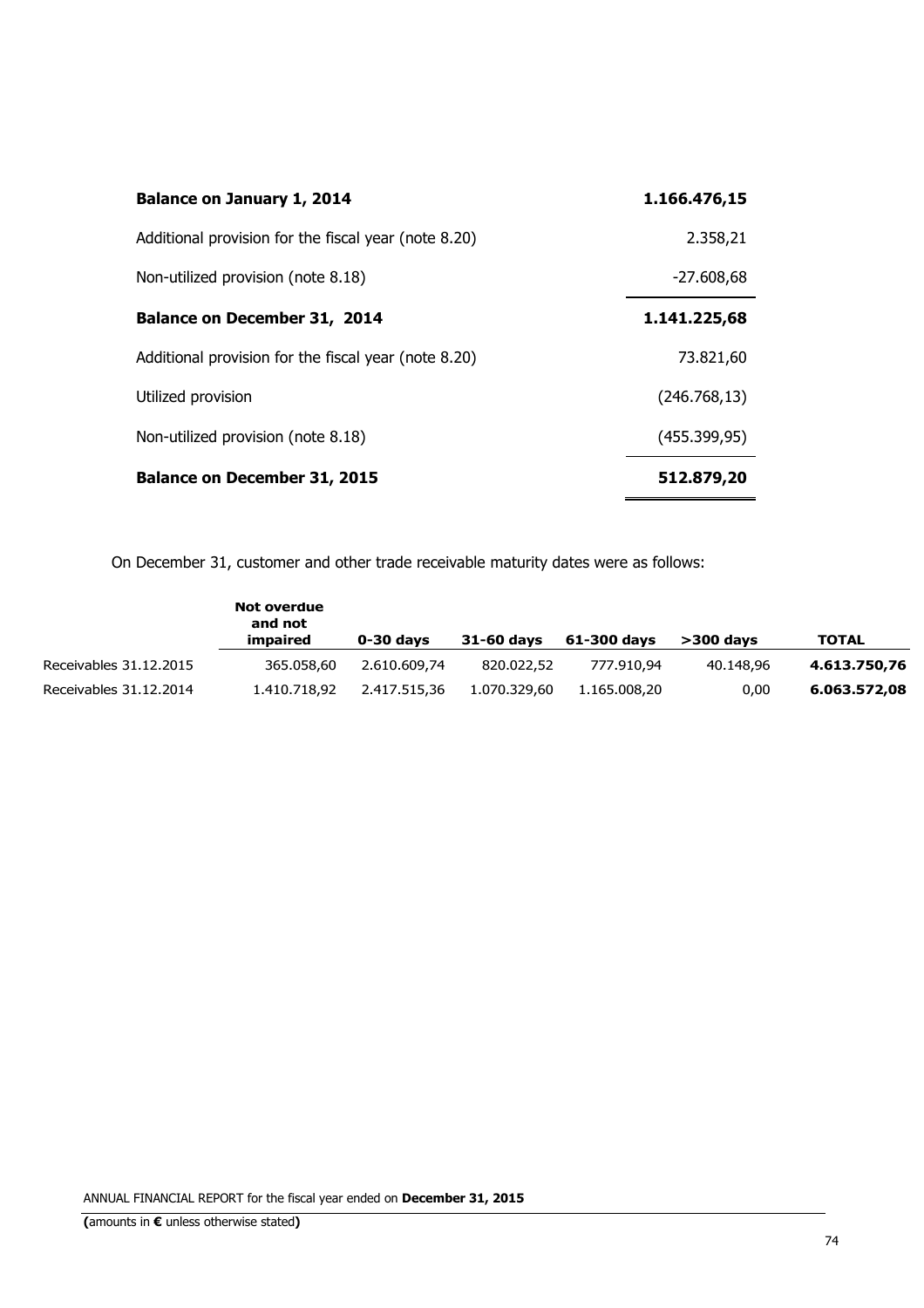### **8.8 Advances and other receivables**

Advances and other receivables are analyzed as follows:

|                                                   | 31/12/2015    | 31/12/2014    |
|---------------------------------------------------|---------------|---------------|
| Advances to staff                                 | 157.121,79    | 153.452,88    |
| Loans to staff                                    | 199.438,88    | 172.840,01    |
| Receivable from currently earned income           | 400.550,04    | 488.332,44    |
| Sundry debtors                                    | 644.096,84    | 346.370,44    |
| Receivables from VAT and income tax               | 1.412.544,07  | 0,00          |
| Other receivables from the Greek government (note | 3.526.110,96  | 0.00          |
| Next fiscal year expenses                         | 18.965,92     | 20.457,75     |
| Doubtful debtors                                  | 866.147,00    | 814.794,09    |
| Less: provision for bad debt                      | $-866.147,00$ | $-814.794,09$ |
| <b>TOTAL</b>                                      | 6.358.828,50  | 1.181.453,52  |

**Advances to staff:** Salaries for full-time staff are paid in advance on the 1<sup>st</sup> and 16<sup>th</sup> day of each month. The amount presented relates to pay advances for full-time staff for the month of January 2016.

**Loans to staff:** The Company provides its staff interest-bearing and interest-free loans. The total amount of interest-bearing loans which can be granted to staff (office staff and port workers) each year has been approved by the Board of Directors of ThPA S.A. (Decision 4895/7-10-11) and cannot exceed the sum of  $E181.000$  per year. When granting loans stamp duty is applied at 2.4% and in the case of interest-bearing loans interest is calculated at a rate equal to the interest rate for 3-month Greek Government notes. The level of interest-free loans per employee does not exceed  $\epsilon$  5.200, while the level of interest-bearing loans per employee does not exceed € 7.000 and instalments are withheld from employee salaries. Loans are presented at face value which reflects their fair value.

**Receivables from currently earned income:** These came from: (a) accrued interest income €49.596,00 (2014: € 344.438,36), (b) income from non-invoiced works €301.139,58 (2014: € 112,529,83) and (c) other income €49.814,46 (2014: € 31.364,25).

#### **Receivables from VAT and income tax:**

Includes a receivable from VAT amounting to  $\epsilon$  1.078.929,17 and originating in investments in capital goods and a receivable from income tax advance payment amounting to  $\epsilon$  333.614,90.

The account for the provision for doubtful other receivables for fiscal years ended on December 31, 2015 and 2014 is broken down as follows: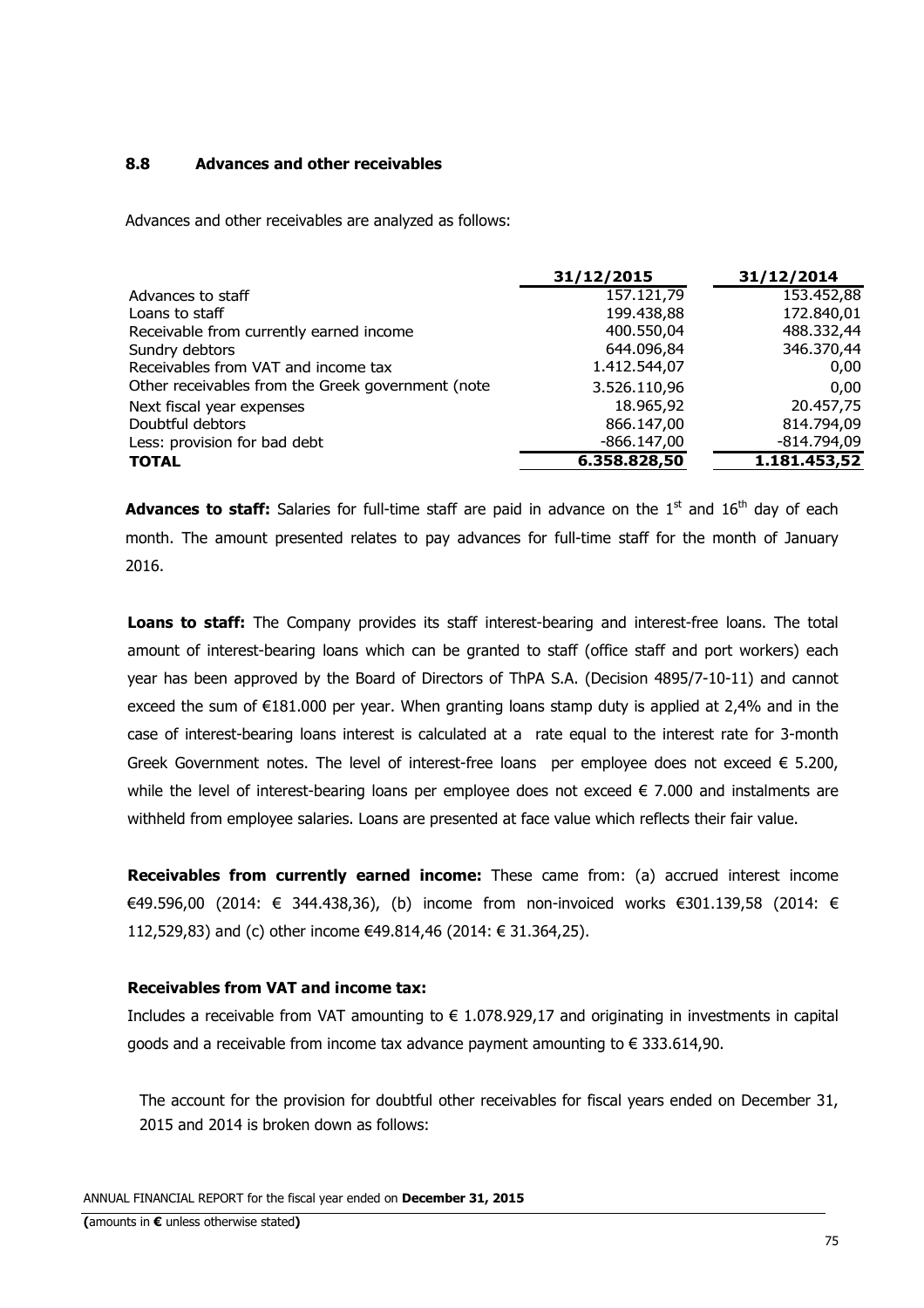| <b>Balance on January 1, 2014</b>                                                     | 819.806,01               |
|---------------------------------------------------------------------------------------|--------------------------|
| Non-utilized provision (note 8.18)                                                    | $-5.011,92$              |
| <b>Balance on December 31, 2014</b>                                                   | 814.794,09               |
| Additional provision in fiscal year (note 8.20)<br>Non-utilized provision (note 8.18) | 60.089,64<br>$-8.736,73$ |
| <b>Balance on December 31, 2015</b>                                                   | 866.147.00               |

### **8.9 Cash and cash equivalents**

Cash and cash equivalents are broken down as follows:

|                | 31/12/2015    | 31/12/2014    |
|----------------|---------------|---------------|
| Cashier's desk | 298.004,79    | 121.223,82    |
| Sight deposits | 11.114.761,81 | 12.107.015,84 |
| Time deposits  | 54.711.321,01 | 66.553.746,16 |
| Total          | 66.124.087,61 | 78.781.985,82 |

Sight and time deposits have a floating interest rate, depending with the height of the deposit, which in the course of fiscal year 2015 ranged from 1.10% to 2.35% (2.00% to 3.10% in fiscal year 2014). The interest rate for investments in Greek Government Treasury Bills amounted to 2.70% for a three month placement and 2.97% for a six month placement. The current value of these sight and time deposits approximates their book value, due to the floating interest rates and short-term maturity dates.

Income from interest from bank deposits are recognized using the accrued interest principles, and amount to € 1.215.999,94 for the fiscal year ended on December 31, 2015, and €2.574.497,37 for the corresponding fiscal year of 2014 (note 8.23).

### **8.10 Equity**

#### **8.10.1 Share Capital**

ThPA's share capital stands at thirty million two hundred and forty thousand Euros (€30,240,000) and is divided into ten million eighty thousand (10,080,000) ordinary registered shares with a face value of three Euros (€ 3.00) each. The share capital was fully paid-in on 31.12.2015. There was no change during the period.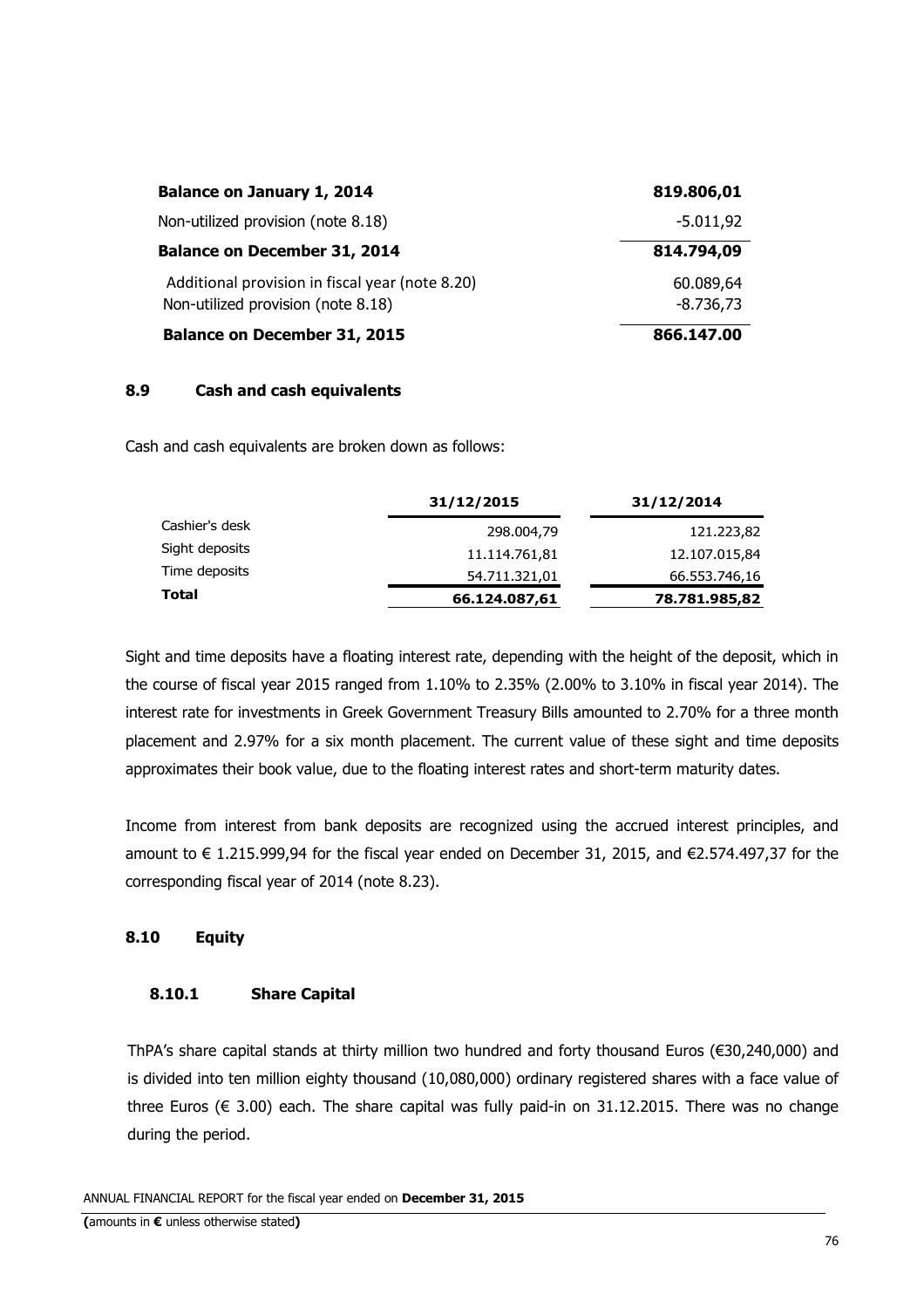#### **8.10.2 Reserves**

|                                                                                      | <b>Statutory</b><br><b>Reserve</b> | Reserve of the<br>valuation of<br><b>investments</b><br>available for sale | <b>Untaxed</b><br><b>Reserves</b> | <b>Total</b>    |
|--------------------------------------------------------------------------------------|------------------------------------|----------------------------------------------------------------------------|-----------------------------------|-----------------|
| Balance on January 1, 2014                                                           | 5.020.894,54                       | $-195.200,00$                                                              | 59.128.478,01                     | 63.954.172,55   |
| Changes during the fiscal year                                                       |                                    |                                                                            |                                   |                 |
| Transfer from profits carried forward                                                | 1.039.162,93                       | 0,00                                                                       | 0,00                              | 1.039.162,93    |
| Taxation of untaxed reserves<br>Valuation of investments available for sale          | 0,00                               | 0,00                                                                       | $-1.692.534,45$                   | $-1.692.534,45$ |
| (note 8.4)                                                                           | 0,00                               | 129.320,00                                                                 | 0,00                              | 129.320,00      |
| Balance on December 31, 2014                                                         | 6.060.057,47                       | $-65.880,00$                                                               | 57.435.943,56                     | 63.430.121,03   |
| Changes during the fiscal year                                                       |                                    |                                                                            |                                   |                 |
| Transfer from profits carried forward<br>Valuation of investments available for sale | 873.457,29                         | 0,00                                                                       | 0,00                              | 873.457,29      |
| (note 8.4)                                                                           | 0,00                               | $-85.707,44$                                                               | 0,00                              | $-85.707,44$    |
| Balance on December 31, 2015                                                         | 6.933.514,76                       | $-151.587,44$                                                              | 57.435.943,56                     | 64.217.870,88   |

The statutory reserve has been formed in compliance with the provisions of Commercial Law 2190/1920 and may not be distributed while the company is in operation. Untaxed reserves include reserves from income under special taxation, from financial income exempt from taxation, which have not been taxed based on special provisions in the law, as well as the Special untaxed reserve of Law 2881/2001, amounting to €57.1 million.

Law 4152/2013 annulled par. 5 in article 5 of the Articles of Association of Th.P.A. SA and possible goodwill ensuing from performed increases of the share capital of Th.P.A. SA to the extent that such have been entered in a special reserve shall be taxed under the conditions and to the extent provided for by the general provisions, namely in case of its distribution or capitalization. Taxes on possible goodwill to be distributed or capitalized shall be computed based on the tax rate in force for the taxation of the profits of the fiscal year in which such distribution or capitalization will take place. Already, the Board of Directors of the company has already decided, due to the importance of the issue and in anticipation of clarifications from the Ministry of Economics on this issue, to include it in the agenda for the Regular General Meeting of Shareholders.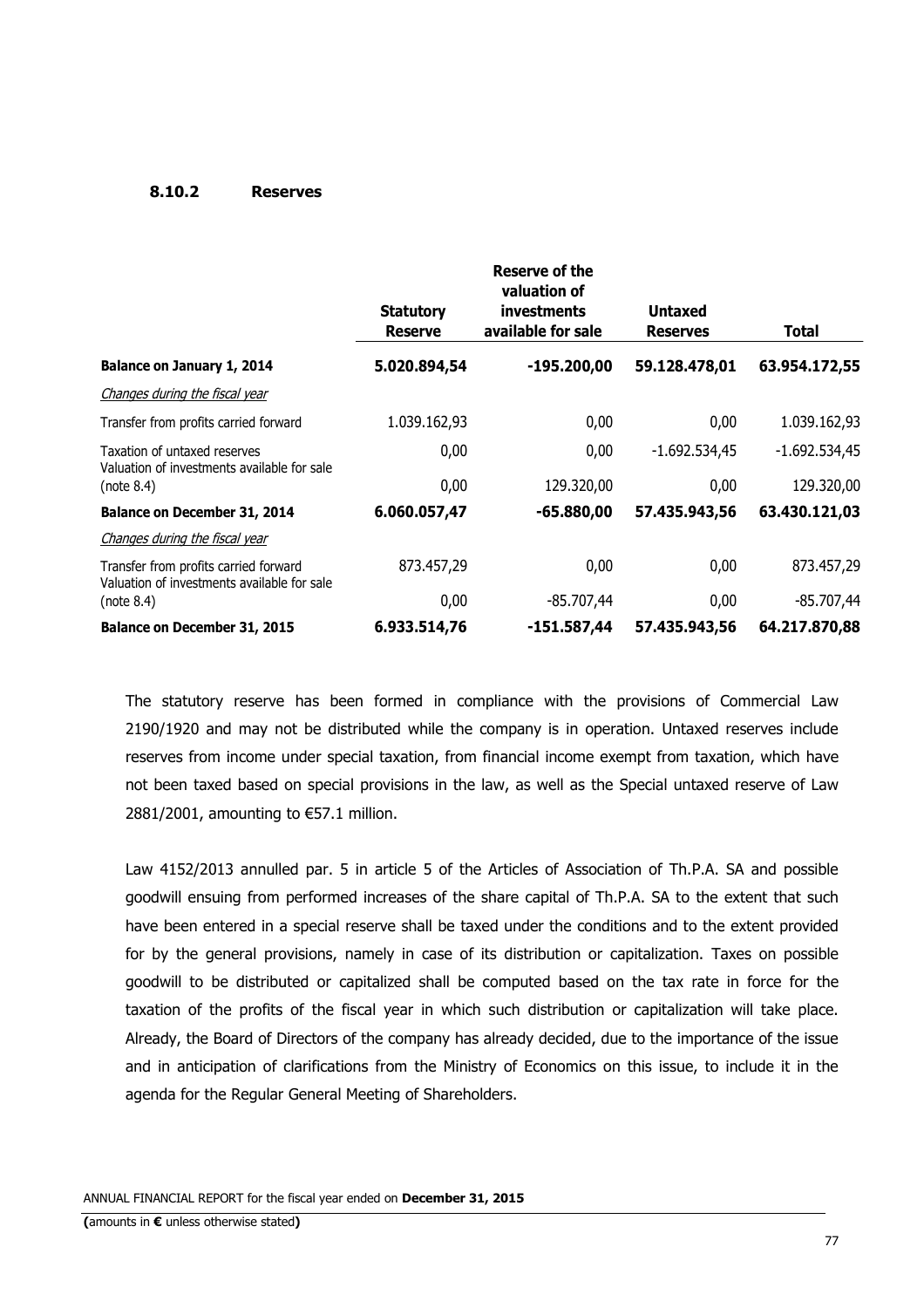By virtue of Law 4172/2013 par. 12 & 13 in article 72 there ensued an issue regarding the taxation of other exempt from tax reserves of ThPA SA, amounting to approximately €1.7 million. Already, the Ordinary General Meeting of Company Shareholders of 25.06.2014, has already approved the taxation of reserves originating from untaxed financial income. The ensuing tax amounted to  $\epsilon$  321.581,55 and was paid in August 2014.

Finally, valuation results for "financial assets available for sale" are monitored in a special reserves account (Note 8.4).

### **8.11 Provisions for obligations to employees**

Provision for obligations to employees is analyzed as follows:

#### **Liability recognized in the Financial Position Statement**

|                            | 31/12/2015   | 31/12/2014   |  |
|----------------------------|--------------|--------------|--|
| Present value of liability | 4.176.558.50 | 4.263.393,06 |  |

#### **Amounts recognized in Comprehensive Income Statement**

|                                                                          | $1/1/2015 -$<br>31/12/2015 | $1/1/2014 -$<br>31/12/2014 |
|--------------------------------------------------------------------------|----------------------------|----------------------------|
| Service cost                                                             | 75.334,47                  | 123.013,07                 |
| Financial cost                                                           | 62.464,07                  | 116.554,77                 |
| Cost of additional employee benefits                                     | 7.402,01                   | 51.542,50                  |
| Income from non-utilized provision (note 8.18)                           | 0.00                       | $-12.118,32$               |
| Actuarial (profit)/loss in other income                                  | $-157.035,11$              | 640.966,00                 |
| expense/(income) in Comprehensive<br>Total<br>Income<br><b>Statement</b> | -11.834,56                 | 919.958,02                 |

#### **Changes to net liability recognized in the Financial Position Statement**

|                                               | $1/1/2015 -$<br>31/12/2015 | $1/1/2014 -$<br>31/12/2014 |
|-----------------------------------------------|----------------------------|----------------------------|
| Net liability at beginning of fiscal year     | 4.263.393,06               | 3.672.403,14               |
| Charges in the Income Statement (note 8.21)   | 145.200,55                 | 278.992,02                 |
| (Credit)/Charge in other comprehensive income | $-157.035,11$              | 640.966,00                 |
| Benefits paid by the employer                 | -75.000,00                 | $-328.968,10$              |
| Net liability at end of fiscal year           | 4.176.558,50               | 4.263.393,06               |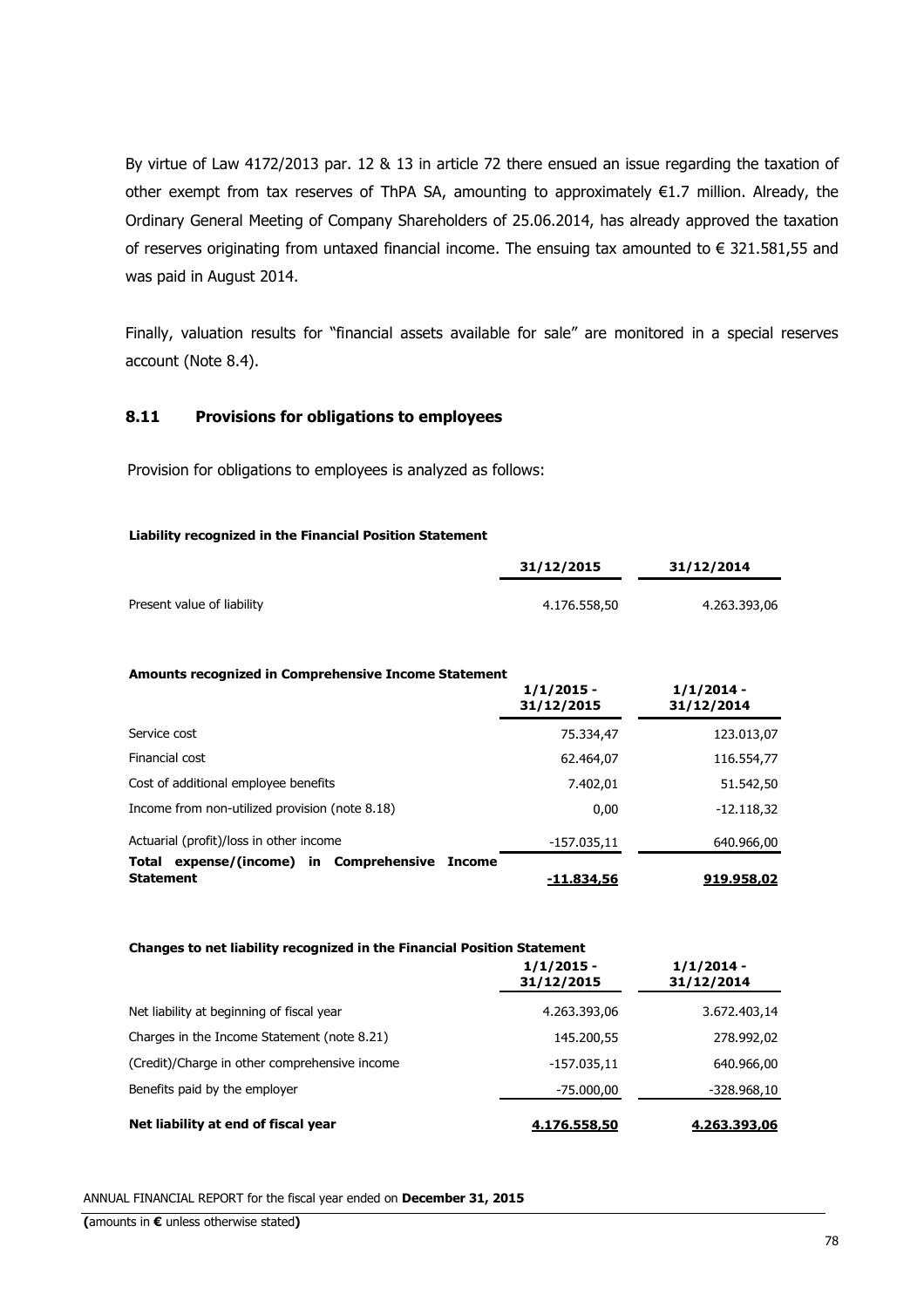The principal actuarial assumptions employed for the calculation of the relevant provisions are as follows:

|                                | 31/12/2015 | 31/12/2014 |
|--------------------------------|------------|------------|
| Discount rate                  | 1,50%      | 1,50%      |
| Future salary increases        | $0.00\%$   | $0,00\%$   |
| Expected residual working life | 11,53      | 12,40      |

The Company calculates the reserve for staff compensation due to retirement in compliance with the provisions of the sectoral collective labor agreement (E.S.S.E.). Staff compensation obligations for 2015 and 2014 were calculated using an actuarial study.

In case the time-preference rate is increased by 0.25%, then all of the personnel benefits would have been decreased by 2.63% while if the time-preference rate was to be decreased by 0.25% then the sum of all personnel benefits would have been increased by 2.73%.

### **8.12 Other provisions**

The movement of the account is broken down as follows:

|                              | <b>Provisions for</b><br>unaudited fiscal<br>vears | <b>Other provisions</b> | <b>Total</b> |
|------------------------------|----------------------------------------------------|-------------------------|--------------|
| Balance on 1.1.2014          | 406.371,74                                         | 417.509,99              | 823.881,73   |
| Additional provisions        | 0,00                                               | 0,00                    | 0,00         |
| <b>Balance on 31.12.2014</b> | 406.371,74                                         | 417.509,99              | 823.881,73   |
| Additional provisions        | 0,00                                               | 0.00                    | 0,00         |
| <b>Balance on 31.12.2015</b> | 406.371,74                                         | 417.509,99              | 823.881,73   |

ThPA SA has not been audited for taxation purposes from 2005 until 2010 (note 8.27.4).

Other provisions regard various cases and claims pending before the Courts and shall be settled upon the adjudication of the cases.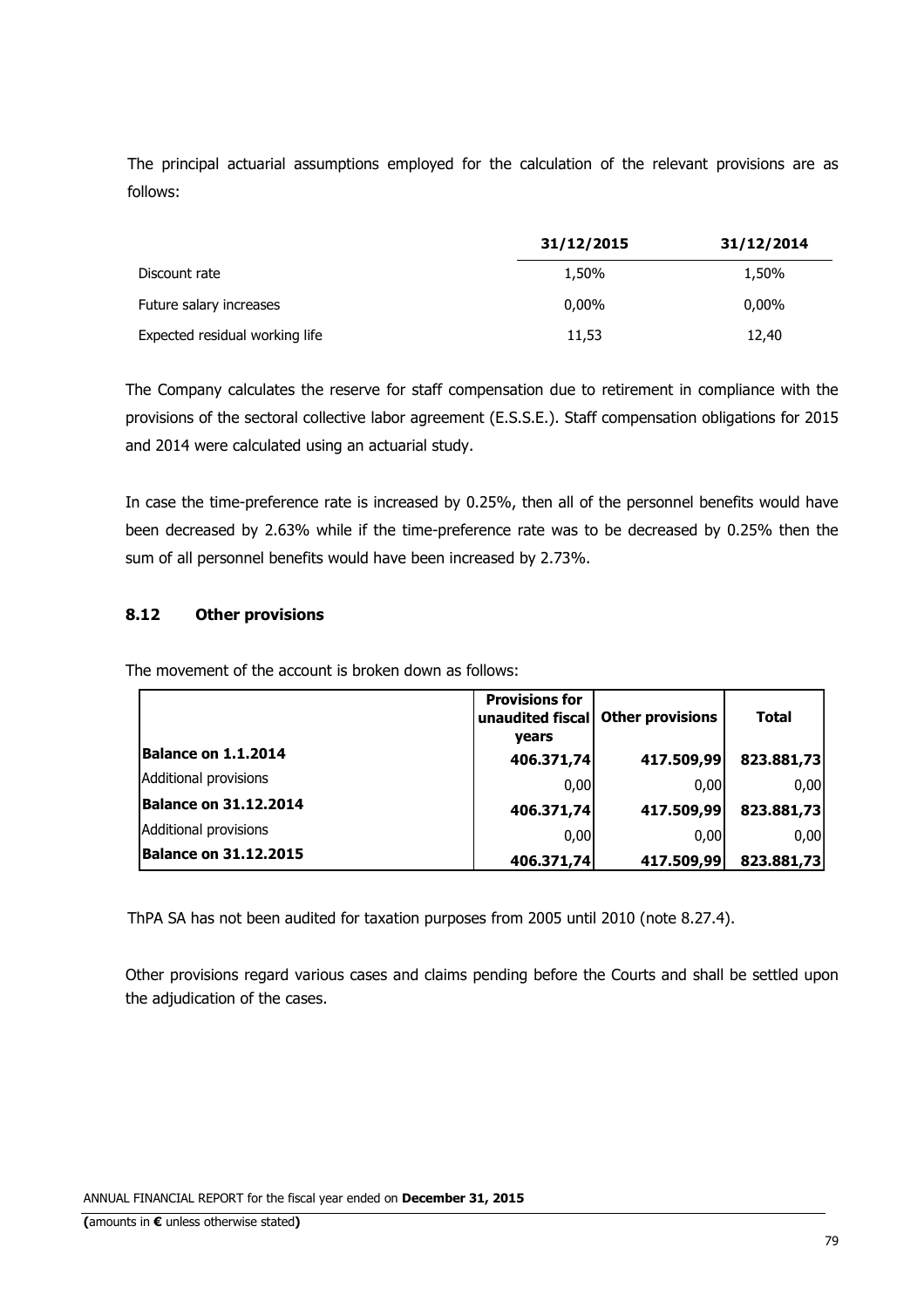### **8.13 Other long-term liabilities**

Other long-term liabilities are analyzed as follows:

|                       | 31/12/2015 | 31/12/2014 |
|-----------------------|------------|------------|
| Leasehold deposits    | 102.763,94 | 102.339,48 |
| Fixed asset subsidies | 11.799,93  | 18.292,53  |
| <b>Total</b>          | 114.563,87 | 120.632,01 |

The movement of subsidized fixed assets is analyzed as follows:

|                                       | 31/12/2015 | 31/12/2014  |
|---------------------------------------|------------|-------------|
| <b>Balance at start of period</b>     | 18.292,53  | 2.657,32    |
| Collected subsidies                   | 0.00       | 18.516,00   |
| Amortization of subsidies (note 8.18) | -6.492,60  | $-2.880,79$ |
| <b>Balance at end of period</b>       | 11.799,93  | 18.292,53   |

### **8.14 Short-term liabilities**

Short term liabilities, save for income tax, are analyzed as follows:

|                                        | 31/12/2015   | 31/12/2014   |
|----------------------------------------|--------------|--------------|
| Liabilities to suppliers               | 1.695.096,97 | 1.528.099,16 |
| Customer down payments                 | 3.289.433,00 | 4.122.418,56 |
| Other liabilities and accrued expenses | 3.658.519,16 | 3.913.023,95 |
| <b>Total</b>                           | 8.643.049,13 | 9.563.541,67 |

The fair value of trade and other liabilities is not presented separately since, given their short-term nature, Management considers that the book values recognized in the financial position statement are a reasonable approximation of the fair values involved. The above liabilities do not involve interest and are usually settled within 6 months.

**Customer down payments:** The Company collects down payments from customers before starting to provide services, which are settled when invoices are paid in full (note 8.7).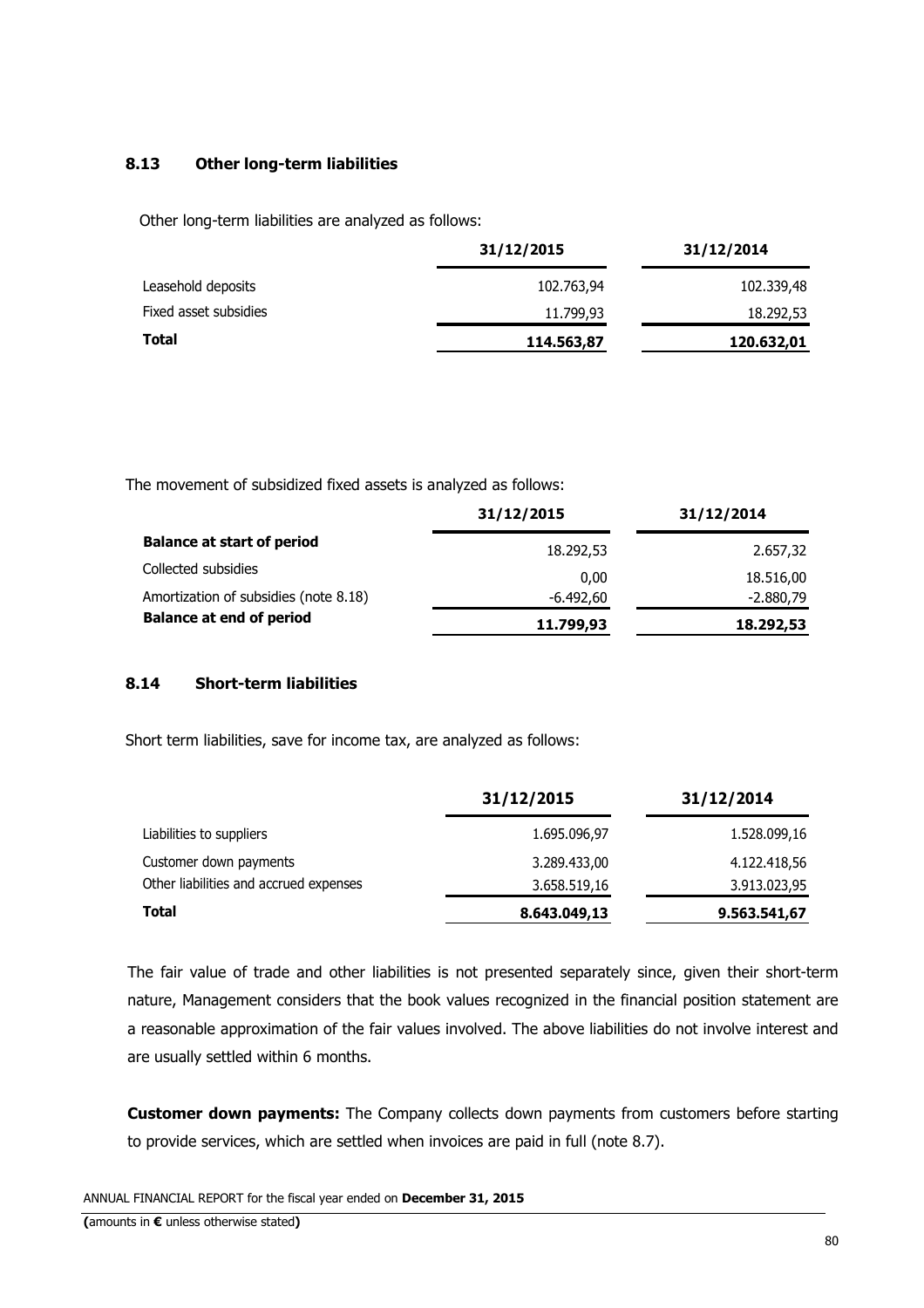**Other liabilities and accrued expenses:** Other liabilities and accrued expenses are analyzed as follows:

|                                                          | 31/12/2015   | 31/12/2014   |
|----------------------------------------------------------|--------------|--------------|
| Value Added Tax                                          | 0,00         | 108.380,73   |
| Taxes – Duties on personnel and third party remuneration | 405.978,07   | 402.818,44   |
| Other taxes - duties                                     | 38.225,98    | 28.733,99    |
| Insurance funds liabilities                              | 536.363,31   | 529.370,95   |
| Personnel remuneration payable                           | 205.658,06   | 180.422,79   |
| Fees due to BoD members (note 8.26)                      | 3.334,23     | 2.916,06     |
| Accrued expenses                                         | 1.455.206,08 | 1.495.821,45 |
| Other short-term liabilities                             | 1.013.753,43 | 1.164.559,54 |
| <b>Total</b>                                             | 3.658.519,16 | 3.913.023,95 |

**Taxes – Duties on Salaries:** This figure primarily regards withholding tax applied to personnel salaries, which are usually paid in the month following the withholding, in compliance with the provisions in tax law.

**Social insurance and pension fund liabilities:** This figure is primarily comprised of contributions withholdings to social security funds, as can be seen from the payroll and can be analyzed as follows:

|                                                                   | 31/12/2015 | 31/12/2014 |
|-------------------------------------------------------------------|------------|------------|
| Social Security Institute (IKA) – Other Principal insurance funds | 484.057.85 | 495.593,83 |
| Contributions to auxiliary funds                                  | 52.305,46  | 33.777,12  |
| Total                                                             | 536.363,31 | 529.370,95 |

The Company has no outstanding debts to social security Funds.

**Accrued expenses:** This account is analyzed as follows:

|                            | 31/12/2015   | 31/12/2014   |
|----------------------------|--------------|--------------|
| Third parties remuneration | 44.548,61    | 47.842,31    |
| Third parties benefits     | 241.756,45   | 297.946,06   |
| <b>Taxes-Duties</b>        | 581,91       | 639,22       |
| Concession price           | 1.067.631,61 | 1.146.453,86 |
| Personnel remuneration     | 67.485,00    | 2.940,00     |
| Other Expenses             | 33.202,50    | 0,00         |
| <b>Total</b>               | 1.455.206,08 | 1.495.821,45 |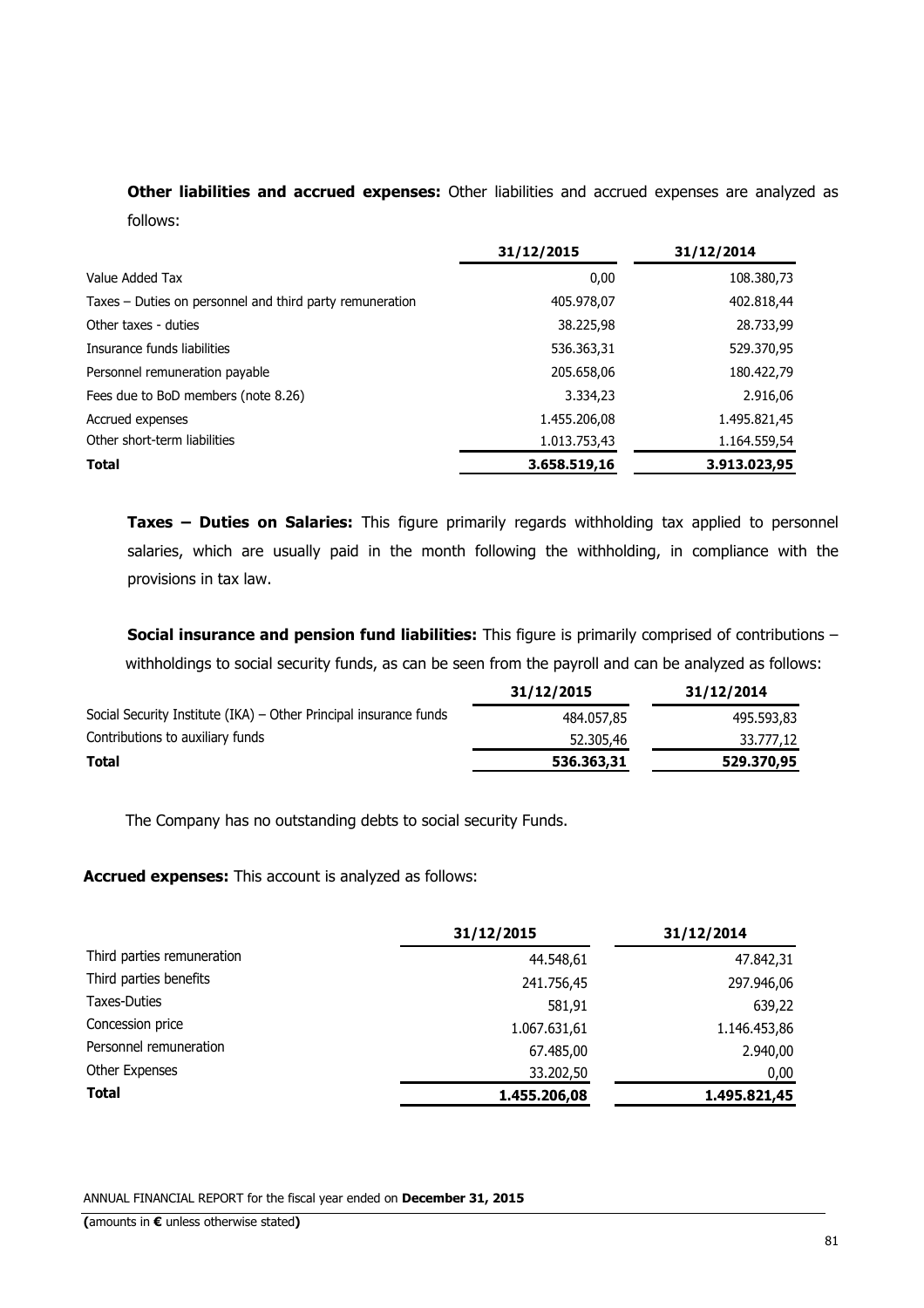### **8.15 Income taxes payable**

The income taxes payable are analyzed as follows:

|                        | 31/12/2015    | 31/12/2014    |
|------------------------|---------------|---------------|
| Income tax (note 8.24) | 7.045.205.85  | 7.624.607,09  |
| Advances/tax withheld  | -7.045.205,85 | -4.954.202,24 |
| <b>Total</b>           | 0.00          | 2.670.404,85  |

### **8.16 Sales**

|                                               | 1.1-31.12.2015 | 1.1-31.12.2014 |
|-----------------------------------------------|----------------|----------------|
| <b>CONTA INER TERMINAL</b>                    |                |                |
| Ship services                                 | 22.643.792,51  | 22.570.056,76  |
| Land services                                 | 7.620.289,39   | 7.993.168,01   |
| Mooring and berthing                          | 1.306.379,87   | 1.419.129,37   |
| Utilization of spaces                         | 0,00           | 19.410,00      |
| Income from other provisions                  | 128.926,33     | 527,44         |
| <b>Total</b>                                  | 31.699.388,10  | 32.002.291,58  |
| <b>CONVENTIONAL PORT</b>                      |                |                |
| Ship services                                 | 14.576.400,21  | 17.953.688,55  |
| Land services                                 | 1.190.717,23   | 1.490.519,88   |
| Mooring and berthing                          | 1.223.650,33   | 1.209.374,72   |
| Utilization of spaces                         | 275.504,73     | 309.317,92     |
| Income from other provisions                  | 285.042,02     | 225.203,74     |
| <b>Total</b>                                  | 17.551.314,52  | 21.188.104,81  |
| <b>PASSENGER PORT</b>                         |                |                |
| Ship services                                 | 16.880,00      | 12.667,52      |
| Land services                                 | 27.614,54      | 19.406,15      |
| Mooring and berthing                          | 181.756,98     | 174.789,48     |
| Income from other provisions                  | 64.829,95      | 68.002,77      |
| <b>Total</b>                                  | 291.081,47     | 274.865,92     |
| <b>UTILIZATION OF SPACES - NEW ACTIVITIES</b> |                |                |
| Land services                                 | 1.990,00       | 530,00         |
| Utilization of spaces                         | 466.995,14     | 577.593,44     |
| Income from other provisions                  | 870.835,56     | 788.092,21     |
| <b>Total</b>                                  | 1.339.820,70   | 1.366.215,65   |
| <b>GENERAL TOTAL</b>                          | 50.881.604,79  | 54.831.477,96  |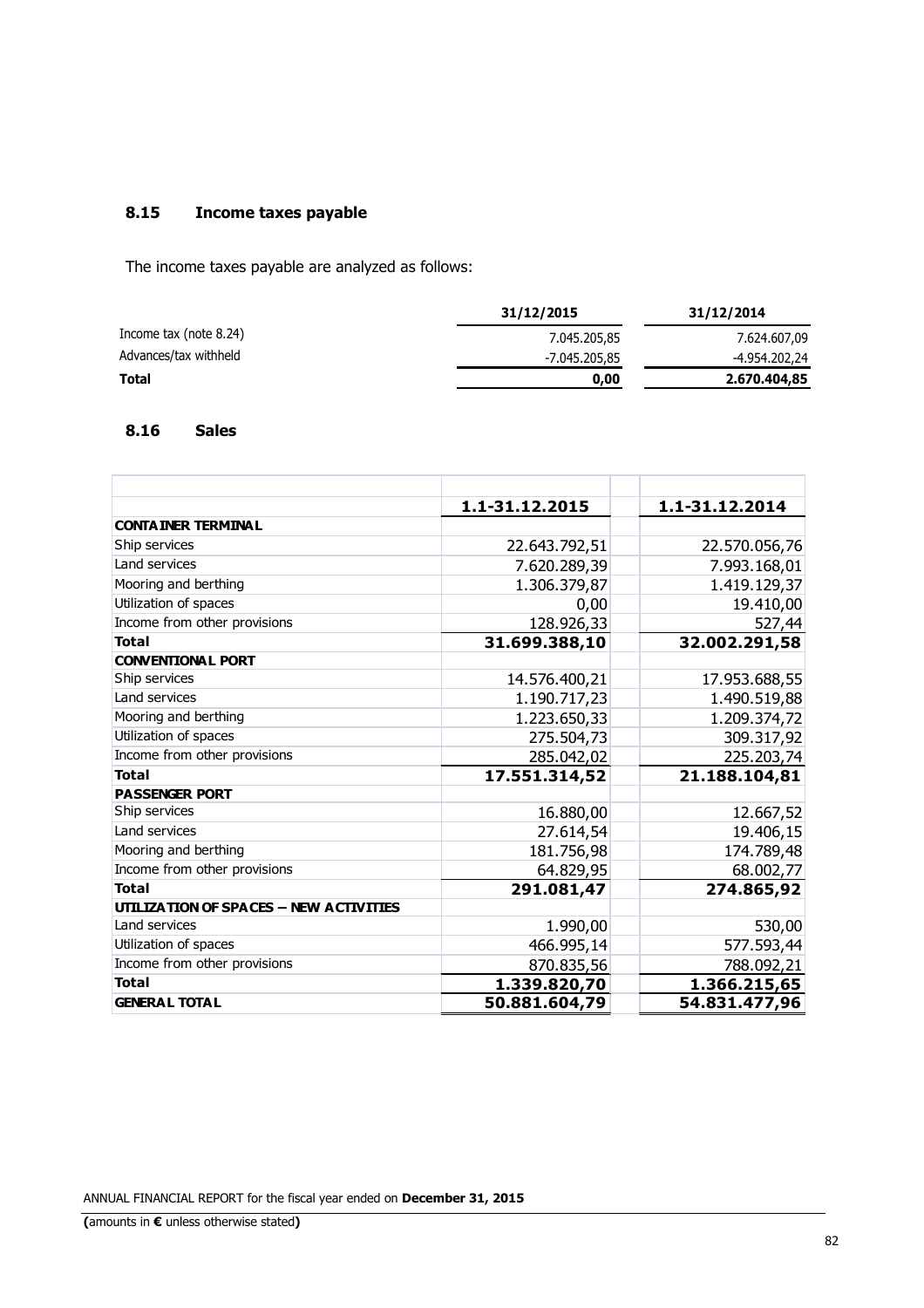## **8.17 Cost of Sales**

Cost of sales is analyzed as follows:

|                                                  | 1/1-31/12/2015 | $1/1 - 31/12/2014$ |
|--------------------------------------------------|----------------|--------------------|
| Personnel remuneration and expenses (note 8.21)  | 14.132.093,65  | 15.118.188,77      |
| Third parties remuneration and expenses          | 312.026,54     | 327.627,42         |
| Third parties benefits                           | 6.211.627,62   | 6.624.561,92       |
| Taxes - Duties                                   | 126.354,12     | 167.610,85         |
| Various expenses                                 | 424.043,53     | 297.834,00         |
| Depreciation (notes 8.2, 8.3)                    | 3.549.697,24   | 3.558.338,29       |
| Provision for personnel compensation (note 8.11) | 117.457,36     | 275.555,62         |
| Cost of inventories recognized as expense        | 1.675.266,17   | 1.932.618,94       |
| <b>Total</b>                                     | 26.548.566,23  | 28.302.335,81      |

The cost of inventories on 31.12.2015 includes a sum of € (2014: € 250.465,62) which regards losses from the valuation of inventories at the end of the fiscal year and at their realizable value (note 8.6).

### **8.18 Other Income**

Other income is analyzed as follows:

|                                                            | 1/1-31/12/2015 | 1/1-31/12/2014 |
|------------------------------------------------------------|----------------|----------------|
| Greek Manpower Employment Organization (OAED) subsidies    | 7.380,00       | 0.00           |
| Income from rents (note 8.27.2)                            | 2.492.906,52   | 2.475.387,97   |
| Income from other grants-subsidies-compensation            | 494,20         | 90.733,39      |
| Highway Code fines                                         | 8.241,23       | 11.061,02      |
| Depreciation of subsidized fixed assets (note 8.13)        | 6.492,60       | 2.880.19       |
| Income from non-utilized provisions (notes 8.7, 8.8, 8.11) | 464.136,68     | 44.738,92      |
| Other Income                                               | 119.424,15     | 154.934.24     |
| <b>Total</b>                                               | 3.099.075,38   | 2.779.735,73   |

### **8.19 Administrative Expenses**

Administrative expenses are analyzed as follows:

|                                                  | 1/1-31/12/2015 | 1/1-31/12/2014 |
|--------------------------------------------------|----------------|----------------|
| Personnel remuneration and expenses (note 8.21)  | 1.825.372,36   | 1.453.185,69   |
| Third parties remuneration and expenses          | 468.842,47     | 357.703,02     |
| Third parties benefits                           | 571.960,79     | 412.872,00     |
| Taxes-Duties                                     | 199.091,00     | 193.753,58     |
| Various expenses                                 | 307.696,62     | 233.271,30     |
| Depreciation (notes 8.2, 8.3)                    | 202.179,17     | 143.601,04     |
| Provision for personnel compensation (note 8.11) | 26.674,53      | 15.554,72      |
| Consumables $-$ spare parts                      | 31.898,96      | 30.539,20      |
| <b>Total</b>                                     | 3.633.715,90   | 2.840.480,55   |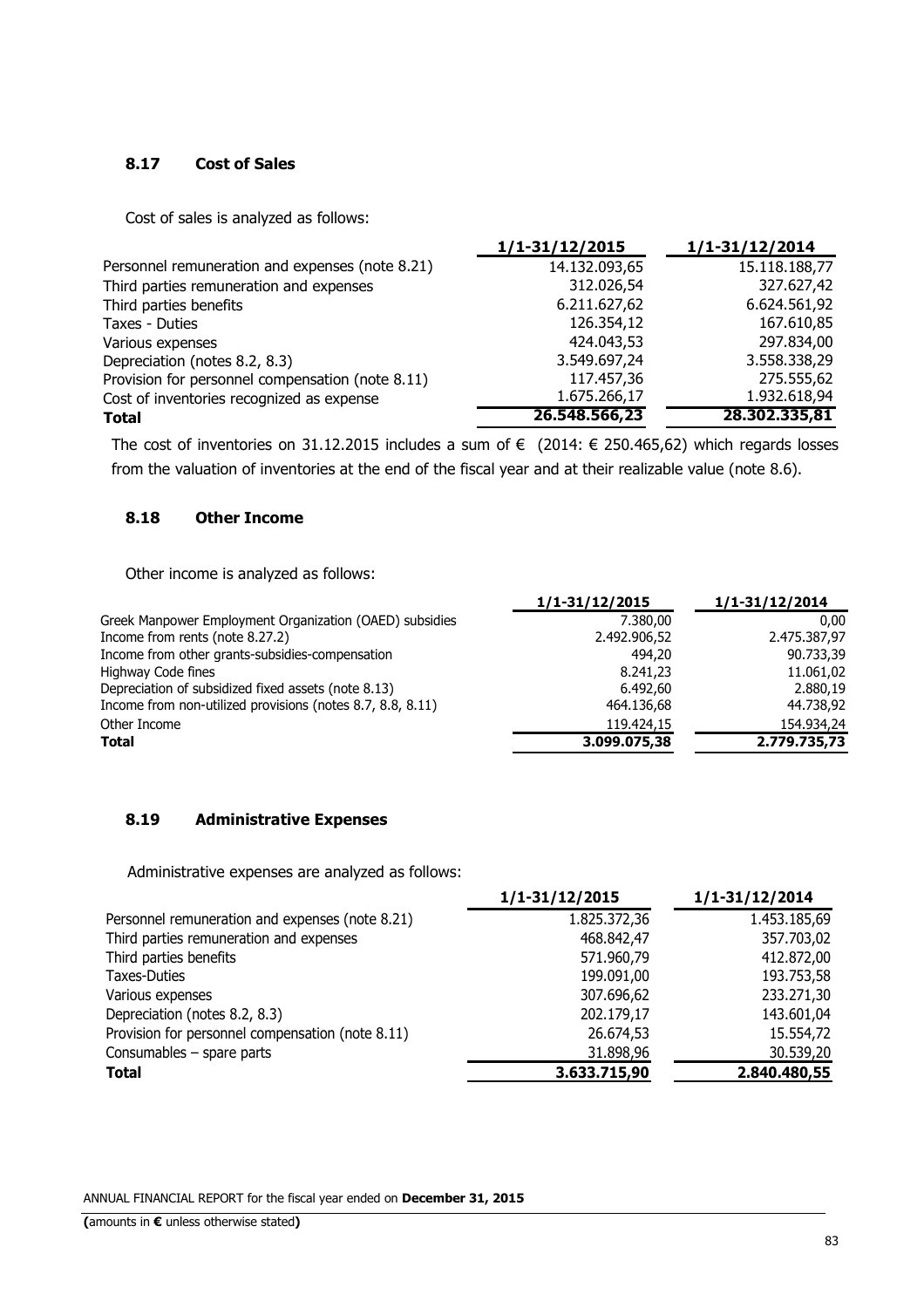# **8.20 Selling Expenses**

Selling expenses are analyzed as follows:

|                                                  | $1/1 - 31/12/2015$ | $1/1 - 31/12/2014$ |
|--------------------------------------------------|--------------------|--------------------|
| Personnel remuneration and expenses (note 8.21)  | 81.326,86          | 90.477,00          |
| Third parties remuneration and expenses          | 165.372,34         | 105.585,56         |
| Third parties benefits                           | 4.905,73           | 5.862,91           |
| <b>Taxes-Duties</b>                              | 920,39             | 451,62             |
| Various expenses                                 | 111.045,01         | 69.864,13          |
| Depreciation (notes 8.2, 8.3)                    | 19.630,48          | 19.447,25          |
| Provision for bad debt (notes 8.7, 8.8)          | 133.911,24         | 2.358,21           |
| Provision for personnel compensation (note 8.11) | 1.068,66           | 0,00               |
| Consumables - spare parts                        | 77,05              | 182,53             |
| <b>Total</b>                                     | 518.257,76         | 294.229,21         |

### **8.21 Number of personnel and payroll cost**

The number of personnel employed in the Company is analyzed as follows:

|                                                           | 31/12/2015 | 31/12/2014 |    |
|-----------------------------------------------------------|------------|------------|----|
| Salaried Employees*                                       | 248        | 228        |    |
| Day Laborers **                                           | 172        | 172        |    |
| Total                                                     | 420        | 400        |    |
| * of whom Technological Education Institute students      |            | 13         | 10 |
| * of whom fixed term                                      |            | 21         | 0  |
| ** of whom Hellenic Manpower Organization (OAED) students |            |            | 44 |

|                                                                       | $1/1 - 31/12/2015$ | 1/1-31/12/2015 |
|-----------------------------------------------------------------------|--------------------|----------------|
| Full-time personnel salaries                                          | 7.425.299,22       | 7.900.568,83   |
| Employer contributions to social security funds                       | 1.943.030,52       | 2.115.595,10   |
| Side Benefits                                                         | 275.184,36         | 235.333,73     |
| Personnel compensation provision (note 8.11)                          | 86.872,01          | 195.888,15     |
| <b>Subtotal</b>                                                       | 9.730.386,11       | 10.447.385,81  |
| Wages                                                                 | 4.839.498,58       | 4.859.589,86   |
| Wages of Greek Manpower Employment Organization<br>(OAED) apprentices | 78.945,19          | 21.046,56      |
| Employer contributions to social security funds                       | 1.344.107,36       | 1.420.418,71   |
| Side Benefits                                                         | 132.727,64         | 109.298,67     |
| Personnel compensation provision (note 8.11)                          | 58.328,54          | 95.222,19      |
| <b>Subtotal</b>                                                       | 6.453.607,31       | 6.505.575,99   |
| <b>General Total</b>                                                  | 16.183.993,42      | 16.952.961,80  |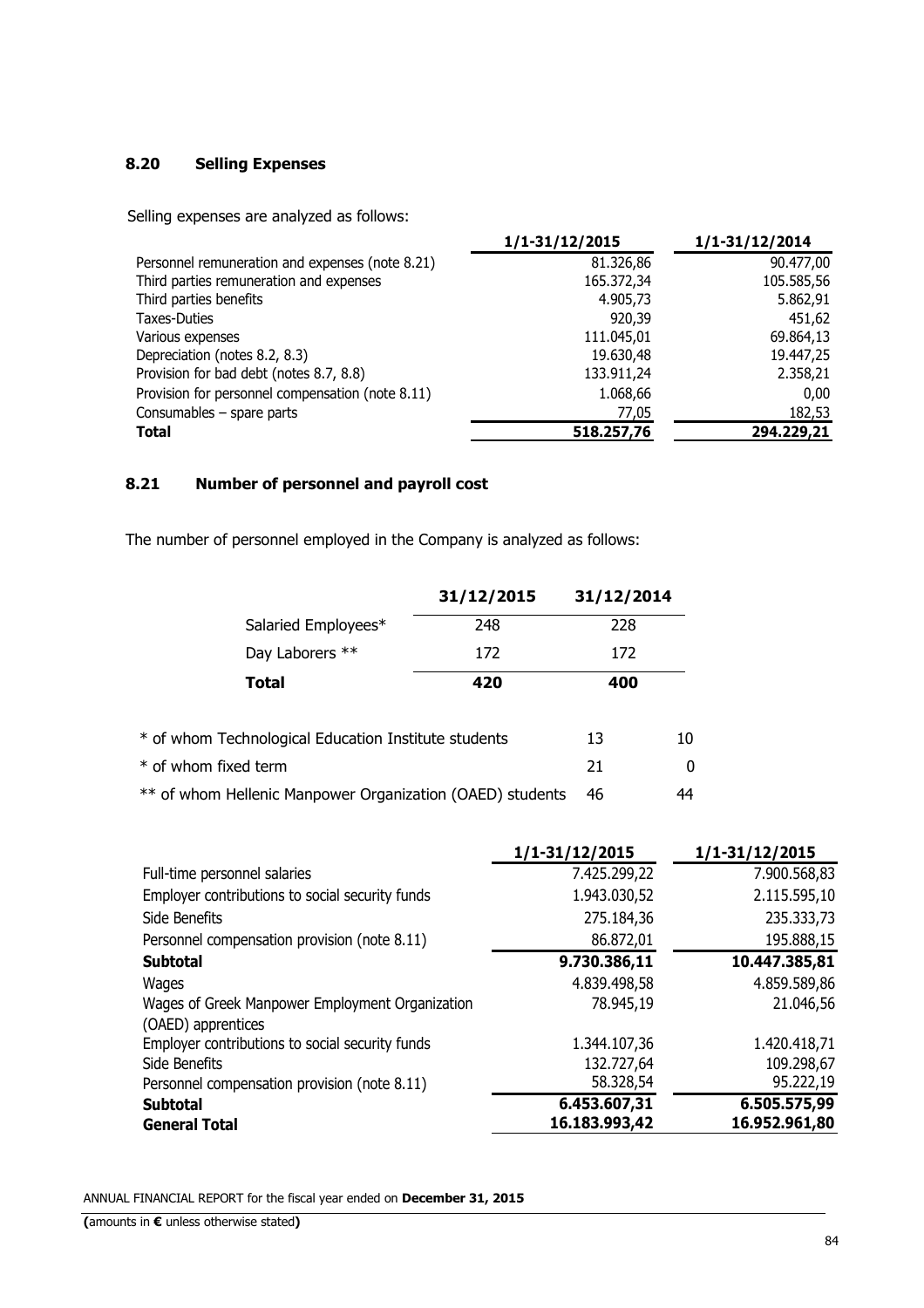### **8.22 Other expenses**

The account is analyzed as follows:

|                                                           | $1/1 - 31/12/2015$ | $1/1 - 31/12/2014$ |
|-----------------------------------------------------------|--------------------|--------------------|
| Loss from the valuation of investment property (note 8.1) | 118.427,99         | 419.507,41         |
| Loss from the impairment of fixed assets (note 8.2)       | 0.00               | 917,90             |
| Previous fiscal years expenses                            | 29.478,84          | 24.511,54          |
| Compensations to third parties                            | 25.829,83          | 15.101,41          |
| Tax fines                                                 | 1.996,07           | 114,91             |
| Other                                                     | 8.006,02           | 8.173,58           |
| <b>Total</b>                                              | 183.738,75         | 468.326,75         |

### **8.23 Financial income (expenses)**

Financial income/(expenses) are analyzed as follows:

|                                       | 1/1-31/12/2015 | 1/1-31/12/2014 |
|---------------------------------------|----------------|----------------|
| <b>Financial Income</b>               |                |                |
| Interest from Banks (note 8.9)        | 1.215.999,94   | 2.574.497,37   |
| Income from securities                | 8.211,28       | 9.290,97       |
| Other capital income                  | 196.868,42     | 103.098,29     |
| Total                                 | 1.421.079,64   | 2.686.886,63   |
| <b>Financial Expenses</b>             |                |                |
| Interest charges and related expenses | 3.129,48       | 4.213,63       |
| <b>Total</b>                          | 3.129,48       | 4.213,63       |

### **8.24 Income tax (current and deferred)**

The income tax presented in the Comprehensive Income Statement is analyzed as follows:

|                                | 1/1-31/12/2015 | 1/1-31/12/2014 |
|--------------------------------|----------------|----------------|
| Current income tax (note 8.15) | 7.045.205.85   | 7.283.674,32   |
| Deferred income tax            | -445.869,86    | -195.564,42    |
| Income tax expense             | 6.599.335,99   | 7.088.109,90   |

Pursuant to tax law 4334/2015, the tax rate for fiscal year 2015 is 29% (2014:26%). The Company, taking account of the new tax rates and pursuant to IAS 12, has readjusted deferred taxation, recognizing the difference as income/(expense) from income tax in the results and in the other comprehensive income in the P&L account and the Comprehensive Income account respectively.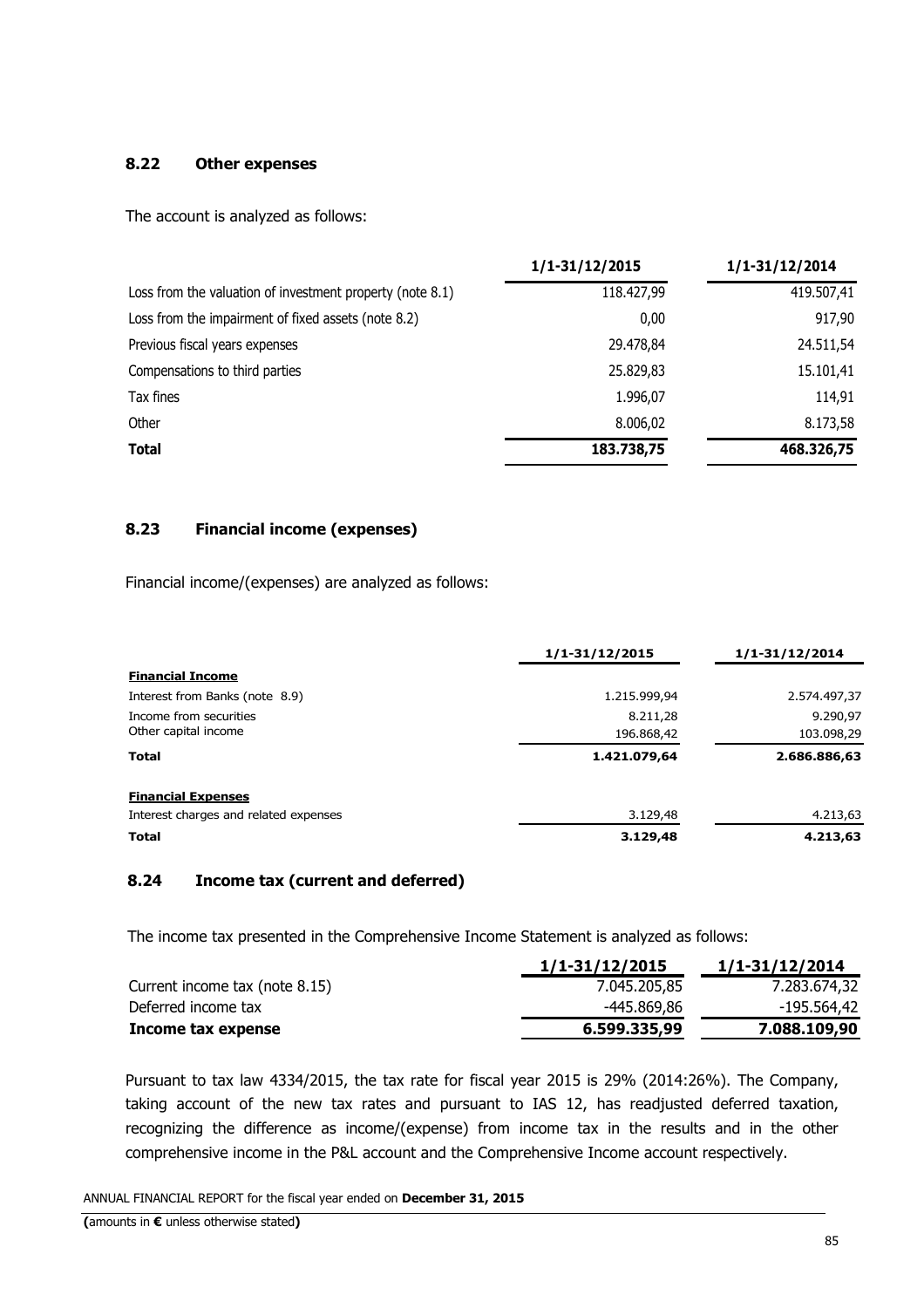Tax returns are submitted each year, readjusting the book profits with the tax adjustment returns, but the profits or losses referred to in them are considered to be provisional until a tax audit is carried out by the taxation authorities and the relevant report is issued, by which tax liabilities are finalized.

In the table that follows we cite the agreement between the nominal and real tax rate:

|                                                 | 31/12/2015    | 31/12/2014    |
|-------------------------------------------------|---------------|---------------|
| Profits before income tax                       | 24.514.351,69 | 28.388.514,37 |
| Applied tax rate                                | 29%           | <b>26%</b>    |
| Income tax calculated with the applied tax rate | 7.109.161,99  | 7.381.013,74  |
| Tax effect of non-deductible expenses           | 35.549,73     | 117.360,18    |
| Tax effect of tax-exempt income                 | $-272.781.85$ | -410.264,02   |
| Tax effect of the change of tax rates           | $-272.593,88$ | 0,00          |
| Tax expense in Comprehensive Income Statement   | 6.599.335,99  | 7.088.109,90  |

Charge for deferred income tax (deferred tax liability) at the attached income statements contains the provisional tax differences principally ensuing from written income-gains which will be taxed at a future date. Credit for deferred taxes (deferred tax receivables) mainly contains provisional tax differences which ensue from specific provisions, which are tax deductible at their realization.

Deferred tax assets and liabilities are offset, when there is a legal right to the offset of current tax assets against current tax liabilities and where deferred income taxes relate to the same tax authority.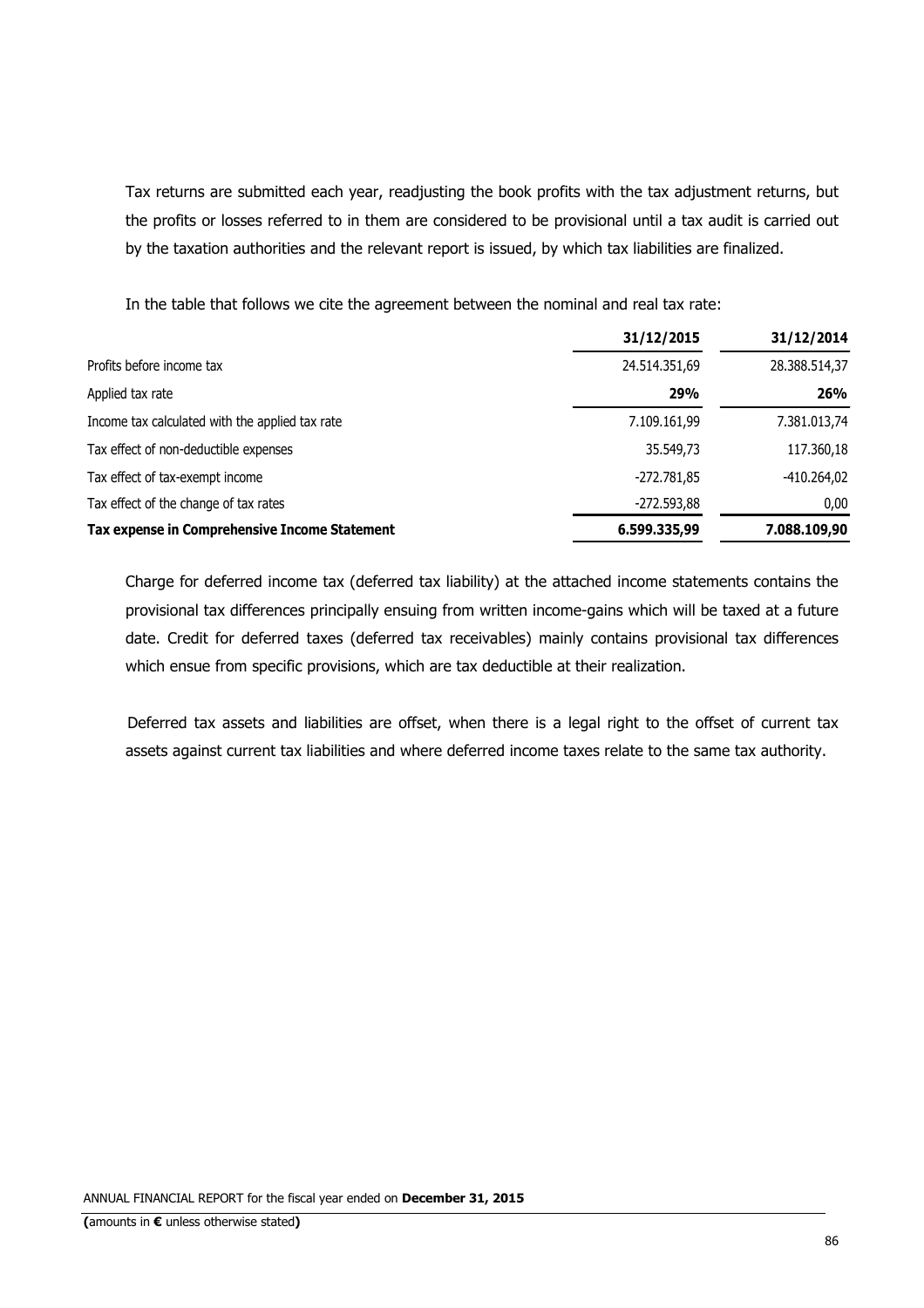Deferred income tax assets and liabilities originate from the following items:

|                                                 | <b>Balance</b> | (Charge) / Credit<br>in Results - other | <b>Balance</b> |
|-------------------------------------------------|----------------|-----------------------------------------|----------------|
| Sums in €                                       | 1.1.2015       | income                                  | 31.12.2015     |
| Non-current Assets                              |                |                                         |                |
| Investments in property                         | $-322.206,85$  | $-2.833,60$                             | $-325.040,45$  |
| Tangible fixed assets utilized for own purposes | 1.759.739,07   | 212.612,99                              | 1.972.352,06   |
| Intangible assets                               | $-27.138,82$   | $-30.550,84$                            | $-57.689,66$   |
| <b>Reserves</b>                                 | 109.760,20     | $-47.429,07$                            | 62.331,13      |
| Trade & Other Receivables                       | $-70.464,37$   | 188.390,18                              | 117.925,81     |
| Provisions for liabilities towards employees    | 1.108.482,20   | 102.719,77                              | 1.211.201,97   |
| Other liabilities and provisions                | 102.600,60     | 11.838,53                               | 114.439,13     |
| <b>Total</b>                                    | 2.660.772,02   | 434.747,95                              | 3.095.519,97   |
| Recognized as:                                  |                |                                         |                |
| Net Deferred Tax receivable                     | 2.660.772,02   |                                         | 3.095.519,97   |
|                                                 | <b>Balance</b> | (Charge) / Credit<br>in Results - other | <b>Balance</b> |
| Sums in $\epsilon$                              | 1.1.2014       | income                                  | 31.12.2014     |
| <b>Non-current Assets</b>                       |                |                                         |                |
| Investments in property                         | $-431.278,78$  | 109.071,93                              | $-322.206,86$  |
| Tangible fixed assets utilized for own purposes | 1.695.105,12   | 64.633,95                               | 1.759.739,07   |
| Intangible assets                               | $-4.738,22$    | $-22.400,61$                            | $-27.138,82$   |
| <b>Reserves</b>                                 | 44.639,14      | 65.121,06                               | 109.760,20     |
| Trade & Other Receivables                       | $-62.596,15$   | $-7.868,22$                             | $-70.464,37$   |
| Provisions for liabilities towards employees    | 954.824,83     | 153.657,37                              | 1.108.482,20   |
| Other liabilities and provisions                | 102.600,60     |                                         | 102.600,60     |
| <b>Total</b>                                    | 2.298.556,44   | 362.215,58                              | 2.660.772,02   |
| Recognized as:                                  |                |                                         |                |
| Net Deferred Tax receivable                     | 2.298.556,44   |                                         | 2.660.772,02   |

### **8.25 Dividends**

Pursuant to Greek legislation, the companies are obliged, every fiscal year, to distribute to their shareholders, 35% of the profits net of tax and after the deduction for statutory reserves.

The Ordinary General Meeting of 22.04.2015 decided to distribute a dividend of €19.656.000,00 which amounts to € 1.95 per share. In implementation of article 64 of Law 4172/2013 the tax corresponding to the dividend, of 10% was withheld only for shareholders other than the wider public sector and amounting to € 411.673,86. Consequently the net dividend payable amounted to €19.244.326,14 and was paid in May 2015.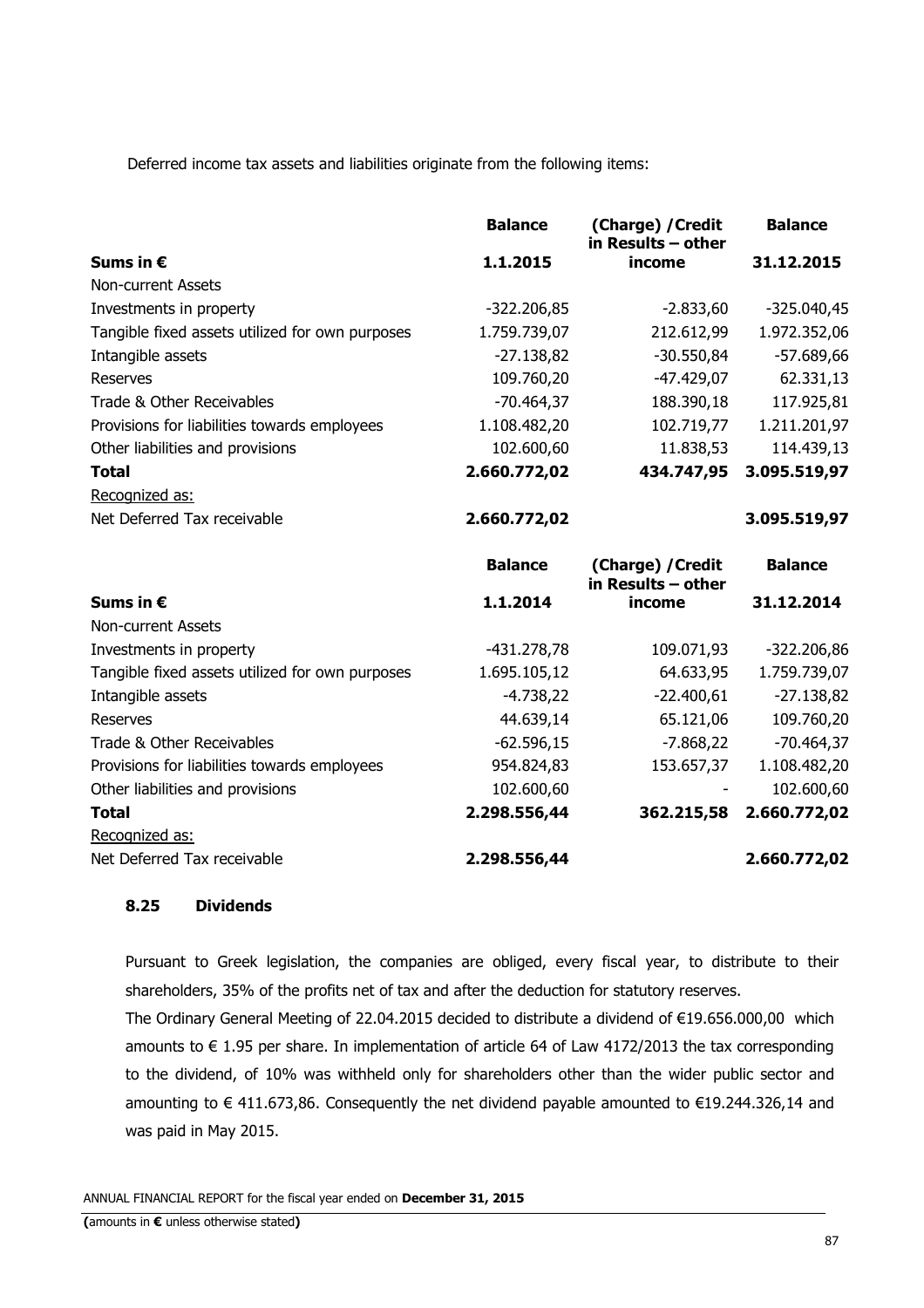The Ordinary General Meeting of 25.06.2014 decided to distribute a dividend of € 40.320.000,00 which amounts to  $\epsilon$  4.00 per share. In implementation of article 64, Law 4172/2013 the tax corresponding to the dividend was withheld, of a percentage of 10% and only for the shareholders other than the wider public sector and amounting to 843.019,60. Consequently the net dividend payable amounted to €39.476.980,40 and was paid in August 2014. The corresponding tax was paid in August 2014.

On 31/03/2016, the Board of Directors of the Company proposed the distribution of a dividend from the profits of 2015 amounting to the sum of  $\epsilon$  5.846.400,00 which amounts το 0.58  $\epsilon$  /share. The proposal is subject to approval by the Annual Regular General Meeting of Shareholders.

### **8.26 Transactions with related parties**

#### Directors and Managers' fees

The remuneration and attendance expenses paid to the members of the Board of Directors and the remuneration paid to the Company Executives are analyzed per fiscal year as follows:

|                                                        | 31/12/2015 | 31/12/2014 |
|--------------------------------------------------------|------------|------------|
| <b>Short-term liabilities</b>                          |            |            |
| Remuneration for the members of the Board of Directors | 158.567,45 | 132.369,68 |
| Manager salaries                                       | 591.305,28 | 593.065,40 |
| Total (a)                                              | 749.872,73 | 725.435,08 |
| Benefits after retirement associated with:             |            |            |
| Termination benefits                                   | 10.097,58  | 12.323,98  |
| Total (b)                                              | 10.097,58  | 12.323,98  |

Note: The remuneration of the managers and other executives were subject to employer contributions of € 156.262,01(31.12.2014: € 147.774,79).

Beyond the aforementioned remunerations-transactions, no other business relation or transaction took place in the period 1/1/2015–31/12/2015, as well as no other benefit during the current fiscal year between the company and the people participating in its Management. Moreover, on 31/12/2015 remuneration to members of the BoD for the month of December were owed, amounting to €3.334,23 (31.12.2014: € 2.916,06) (note 8.14).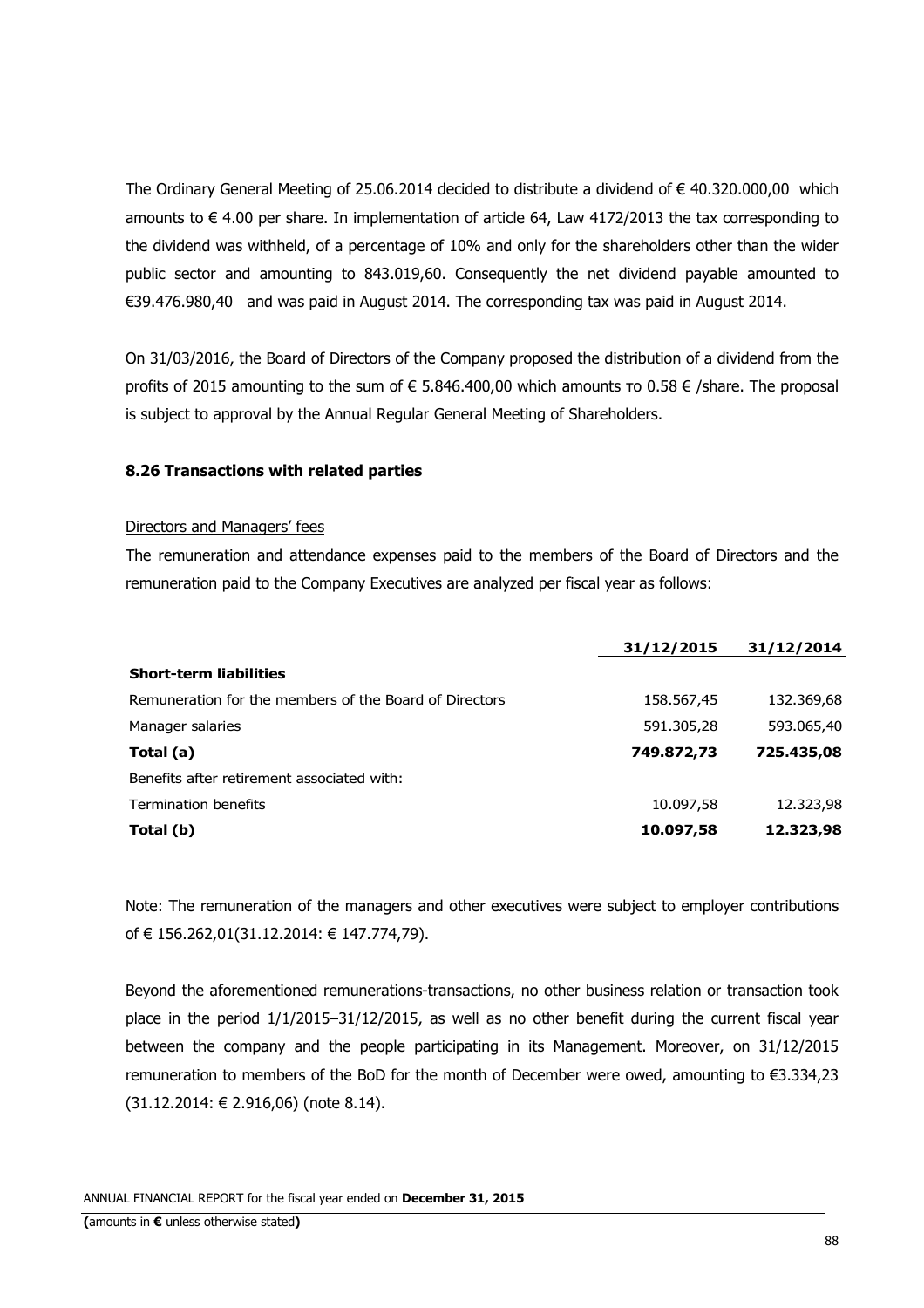Finally, it is cited that the cumulative provision for personnel compensation includes an amount of €290.447,59 (31.12.2014:  $∈$  258.817.39), that concerns the managers and other executives of the Company.

### **8.27 Commitments and Contingent receivables – liabilities**

### **8.27.1 Pending cases**

### Third party claims

On 31.12.2015 there were third party claims pending against the company for a total sum of 77.986.414,46. Of that amount, € 77.441.612,00 relates to a claim by "ΑCTE PARK/DEVELOPMENT OF FLOATING PARKING/CAPITAL CONNECT" for loss of earnings, due to the cancellation of the call for tenders procedure relating to the construction of floating parking lots in the Port of Thessaloniki. Despite the pending case above, the Management decided not to form a relevant provision, since it is anticipated that no obligation for the payment of compensation will ensue, as happened in the case of the sub-judice claim by company "PLOTA PARKING SA", which raised a claim for the sum of €136.314.315,28. Following the initial, dismissive of the claim above, court decisions by both the Court of First Instance as well as the Court of Appeals of Thessaloniki, the appeal lodged before the Supreme Court by the opposite party was finally dismissed by Decision no. 419/2015 by the Supreme Court (Areios Pagos) and the case was rendered irrevocable.

#### Company claims

The Company's claims before Courts against third parties amount to €104.073.829,69  $(31.12.2014: € 343.004.03)$ . The claims include: an amount of  $€103.704.610.23$  which regards a claim against a construction company for damages incurred from the non-signing of a contract or otherwise auxiliary damages amounting to the sum of  $\epsilon$  8.153.290,61 corresponding to the difference the company may be compelled to pay to the next ranking bidder and which will be heard until 27.01.2017 (31.12.2014:-); an amount of €36.787,47 (31.12.2014: € 36,787.47) from litigious customers, an amount of  $\in$  265.790.43 (31.12.2014:  $\in$  239.575.00) from compensations and an amount of € 66,641.56 (31.12.2014:  $∈$  66,641.56) from other pending claims.

In January 2015, following an investigation into the bound cigarette cargoes by the 2nd Customs Office of Thessaloniki a loss of cargo confiscated in 2000 was found. The company in coordination with the 2nd Customs Office of Thessaloniki expediently proceeded with the provided for and appropriate actions.

On 03.02.2015 by virtue of notice of assessment no 3/2015 by the 2nd Customs Office of Thessaloniki duties and taxes amounting to  $\epsilon$  3.526.110,96 were imposed. The amount was paid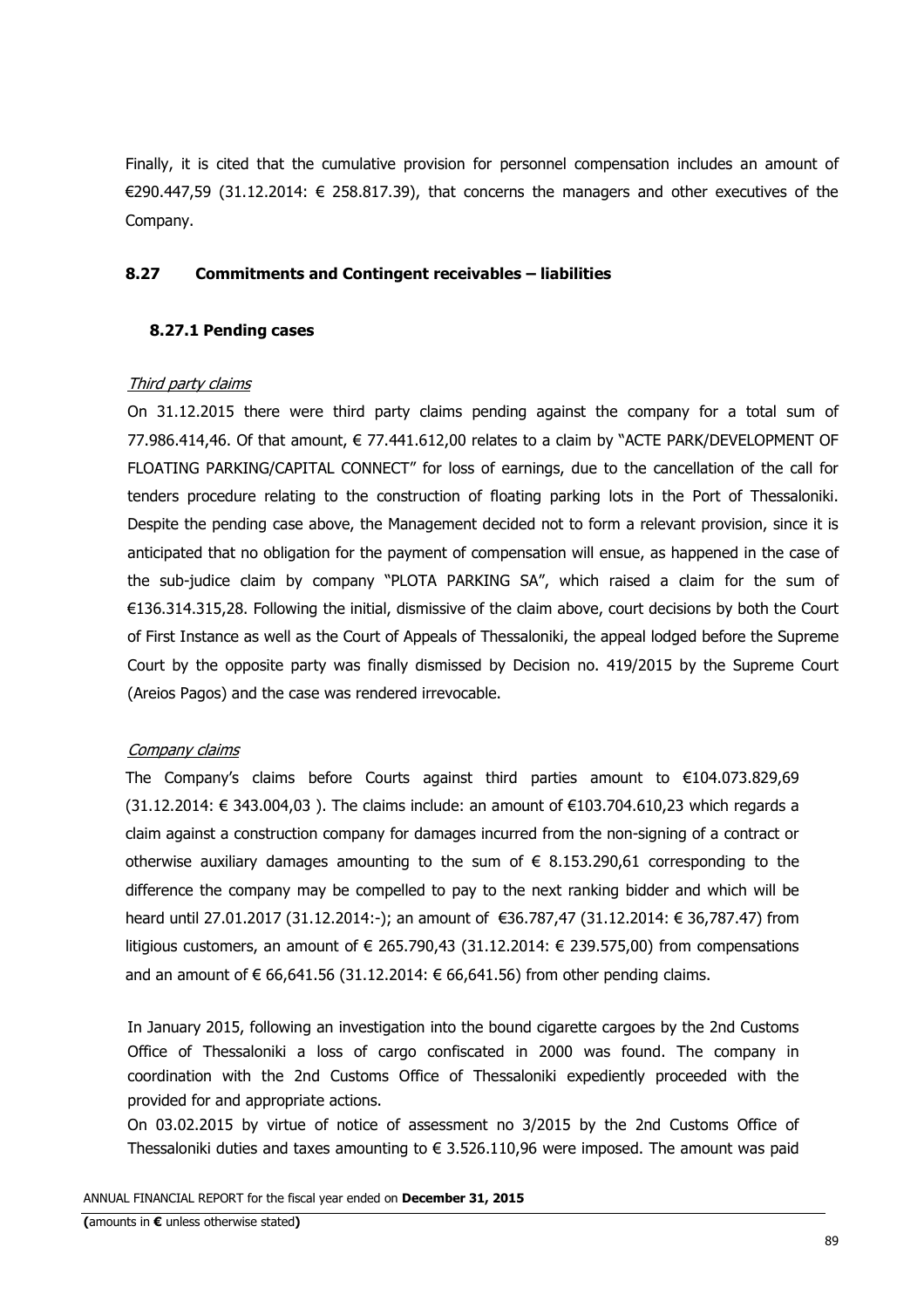with reservation on 12.02.2015 and on 24.02.2015 an appeal was lodged with the Administrative Courts and it is reasonably speculated that the Company will be vindicated and the aforementioned amount will be returned as wrongly paid, since the quantity of cigarettes above was exported outside the Free Zone. The procedure for finding the cargoes continues in consultation with Customs Authorities, the European Commission – European Anti-Fraud Office and with the contribution of the Financial Crime Unit of the Embassy of Great Britain. More specifically, in collaboration with the Ministry of Finance and the Directorate of Strategic Customs Inspections and Violations, the Organization continues with intensified actions to search for the lost cargoes in areas where there is well-grounded information that the containers might be. The efforts to locate the aforementioned cargoes in collaboration with the competent national and community bodies were extended in 2015 also to other ports besides the port of Klaipeda in Lithuania, including the ports of Rotterdam, Constanza and Jebel Ali in the United Arab Emirates.

#### **8.27.2 Receivables**

The Company has signed various operating lease agreements which concern a concession of spaces until March 2025. The future minimum receivables from the collection of operating lease rents are as follows:

| Contracts up to: | 31/12/2015   | 31/12/2014   |
|------------------|--------------|--------------|
| 1 year           | 616.216,17   | 439.784,92   |
| $1 - 5$ years    | 2.039.523,93 | 613.251,83   |
| Over 5 years     | 1.269.791,78 | 378,586,00   |
| <b>Total</b>     | 3.925.531,88 | 1.431,622,75 |

The leases are included in the attached Comprehensive Income Statement of the fiscal year that ended on December 31<sup>st</sup> 2015 (note 8.18) and amount to €2.492.906,52 (31.12.2014: € 2.475.387,97).

#### **8.27.3 Guarantees**

The Company held, on  $31/12/2015$ , letters of credit from suppliers – customers amounting to €4.563.066,45 compared to €8.882.604,87, for the corresponding fiscal year of 2014. Of this amount, €3.073.036,45 relate to suppliers and €1.490.030,00 to customers for 2015 compared to €7.049.574,87 relating to suppliers and €1.833.030,00 to customers for 2014.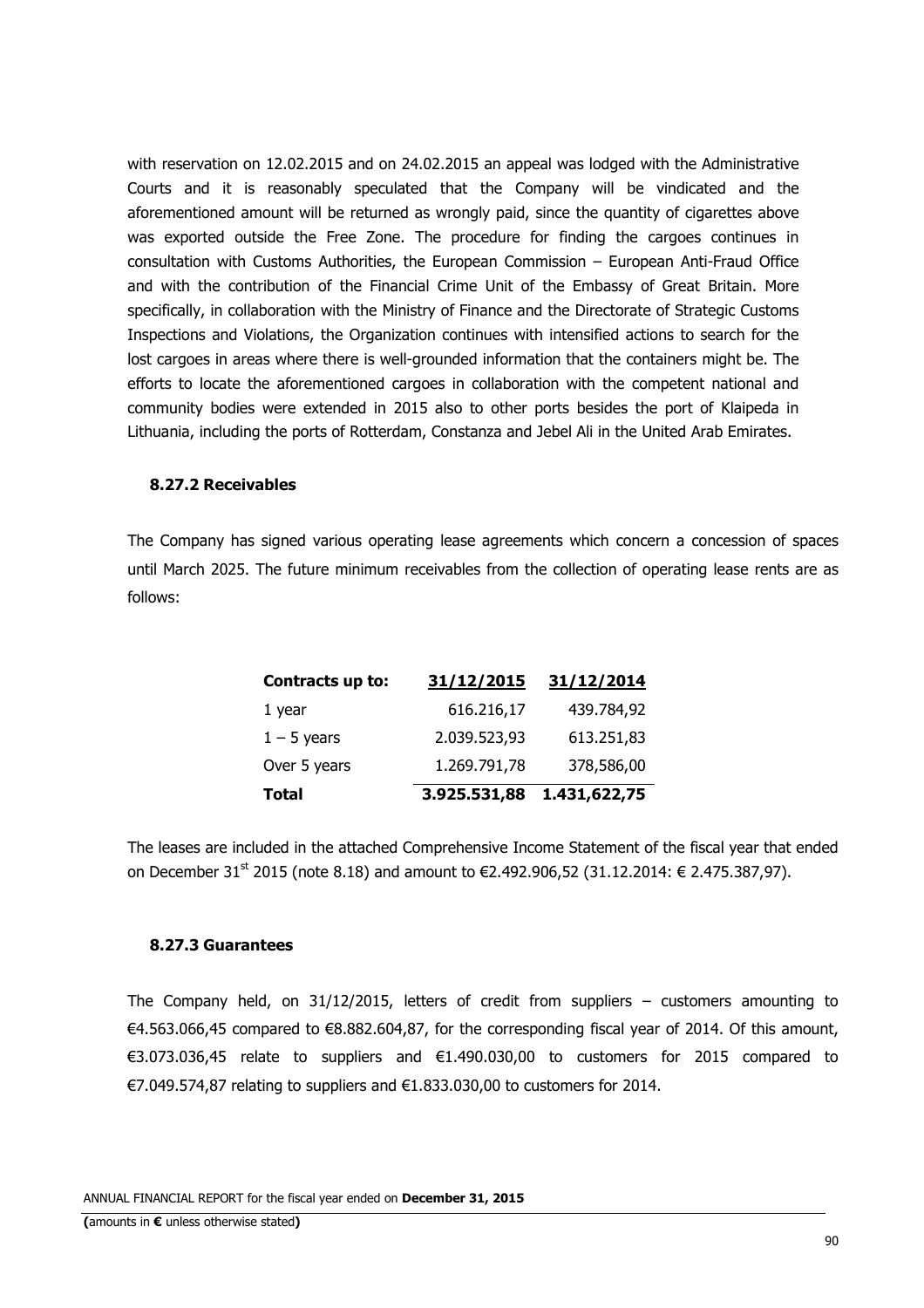#### **8.27.4 Open tax years**

The Company has been audited for taxation purposes up to and including fiscal year 2004. There is an on-going audit for fiscal years 2005-2010 and consequently its tax obligations for these fiscal years have not been rendered final. The Company's Management estimates that it has formed adequate provisions for the open tax years (note 8.12) and does not anticipate for its cash flows to be significantly affected at the finalization of the tax audits. In the case that the final taxes arising after the tax audits are different than the amounts initially recorded, these differences will affect the income tax in the fiscal year when the tax differences will be determined.

In compliance with audit mandate no. 106/4/1118/3.10.2013 by the Audit Authority for Large Enterprises the tax audit begun for the entire open tax years, as well as a re-audit of fiscal year 2011, which is estimated to be concluded in the coming fiscal year.

For fiscal years 2011-2014, the Company, subject to tax audit by the Chartered Auditors-Accountants in compliance with the provisions in article 82 par. 5 of Law 2238/1994 and article 65a of Law 4174/2013, has received a Tax Compliance Certificate, without any ensuing differences.

For fiscal year 2015, the Company is subject to tax audit by the Chartered Auditors- Accountants provided for by the provisions of article 65a, Law 4174/2013. This audit is in progress and the relevant tax certificate is going to be issued after the publication of the financial statements for fiscal year 2015. If, additional tax liabilities should arise until the completion of the tax audit, we estimate that they will not have any significant effect to the financial statements.

#### **8.27.5 Capital expense commitments**

In the fiscal year ended on December 31, 2015 the Company had no capital expense commitments. In the fiscal year ended on December 31, 2014 the Company had concluded contracts which regarded the procurement of new mechanical equipment (electric cranes) of total value €6.744.000,00, while the sum of  $\epsilon$ 1.348.800,00 has been paid in advance until December 31<sup>st</sup>, 2014. Their receipt and final invoicing was realized in 2015.

#### **8.28 Earnings per share**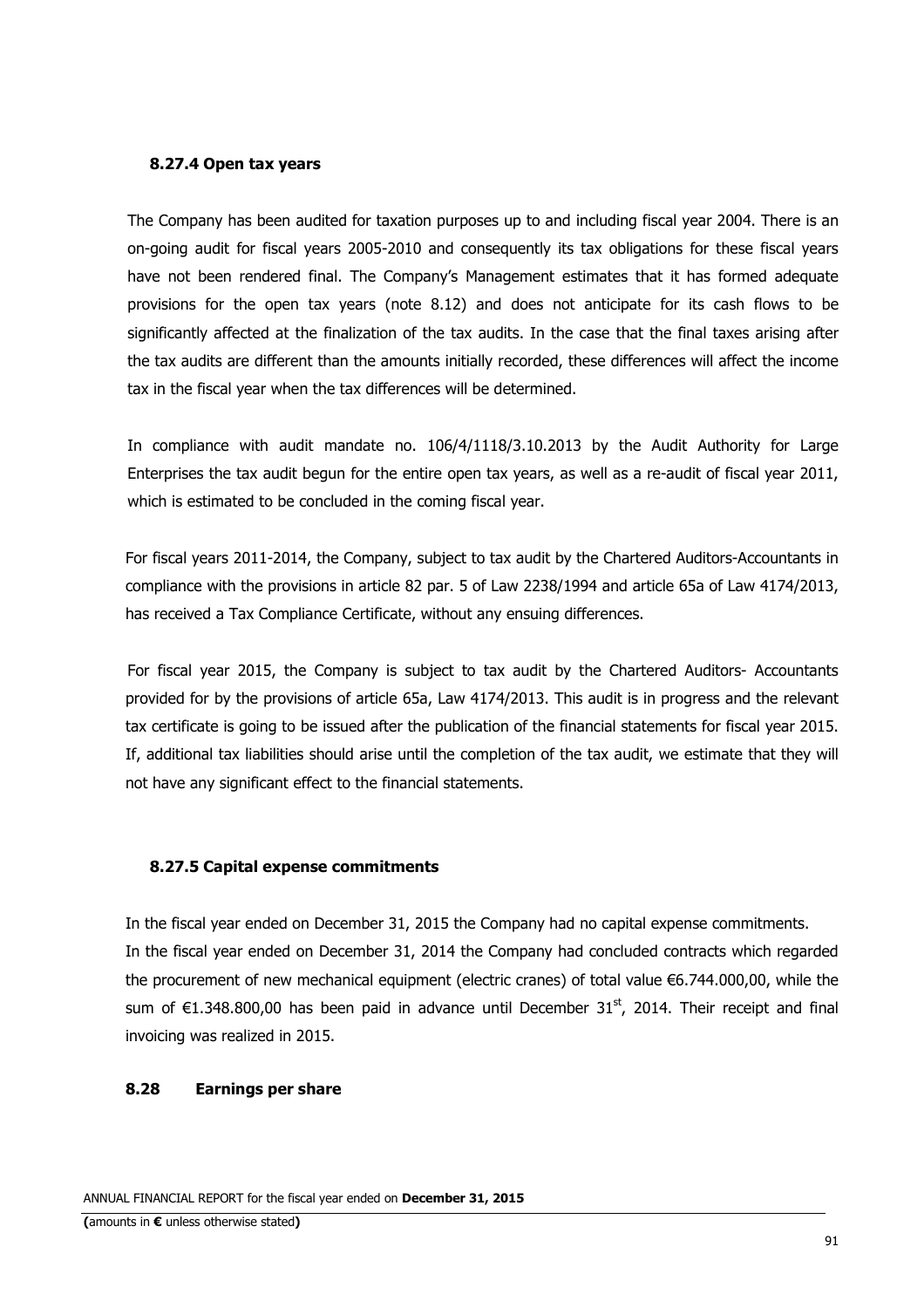The basic earnings per share are calculated by dividing the profit or loss corresponding to the holders of common shares of the parent economic entity with the average weighted number of common shares in circulation during the fiscal year.

Diluted earnings per share are calculated by dividing the net profit attributable to the shareholders (after the deduction in the income statement of the impact from the conversion of conditional assets convertible to shares) with the average weighted number of shares in circulation during the fiscal year (adjusted for the impact of the conditional assets convertible to shares).

There were no bonds convertible to shares or other conditional titles convertible to shares which could decrease the profits during the fiscal years to which the financial statements attached refer, and consequently, no diluted earnings per share have been separately calculated.

The calculation of the basic and diluted earnings per share for the fiscal years that ended on December  $31<sup>st</sup>$  2015 and 2014 is as follows:

|                                             | $01/01 -$     | $01/01 -$     |
|---------------------------------------------|---------------|---------------|
|                                             | 31/12/2015    | 31/12/2014    |
| Net profits corresponding to the company's  |               |               |
| shareholders                                | 17.915.015,70 | 21.300.404,47 |
| Average weighted number of common shares    | 10.080.000    | 10.080.000    |
| <b>Basic and diluted earnings per share</b> |               |               |
| $(E/\text{share})$                          | 1,7773        | 2,1131        |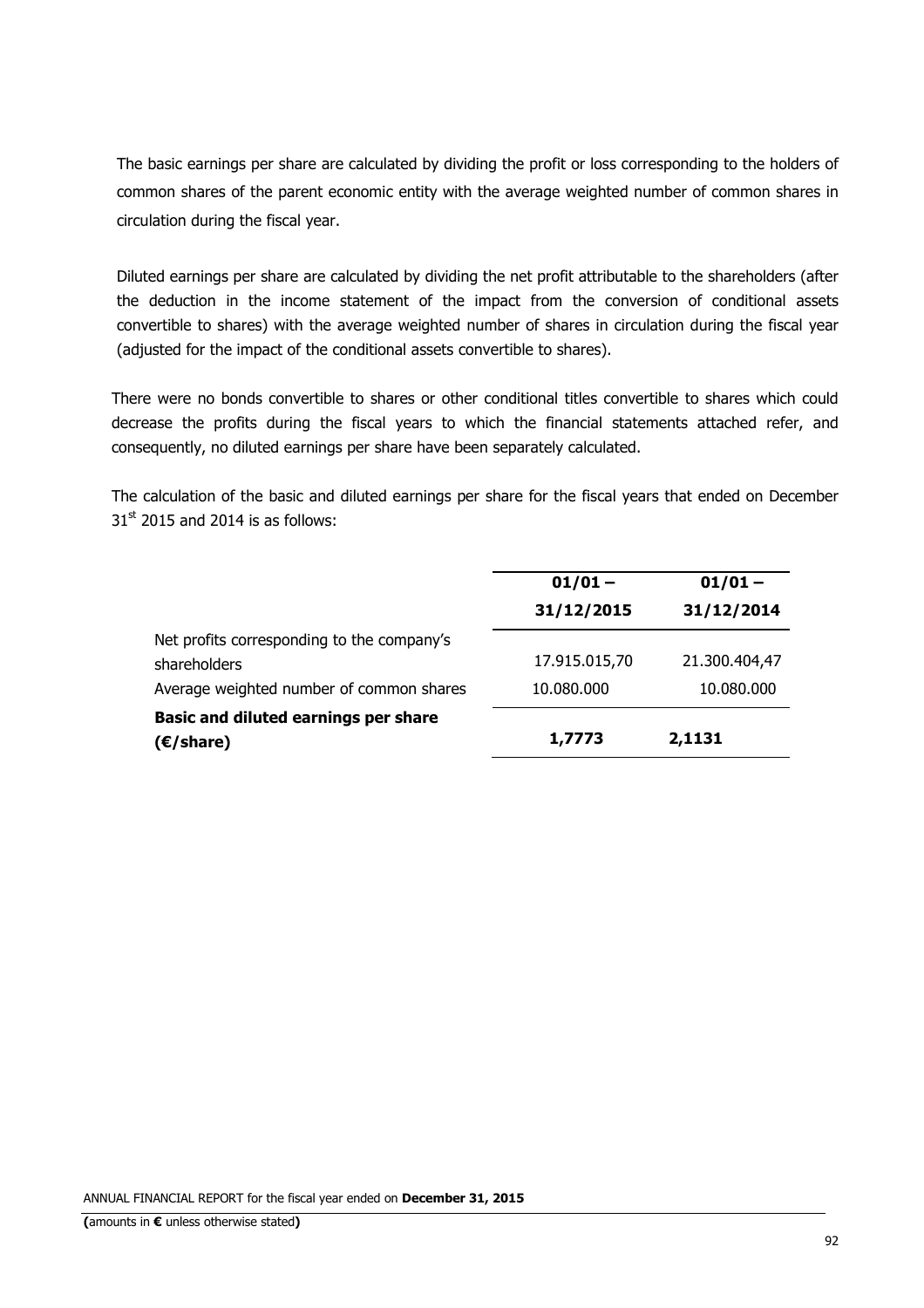# **8.29 Events after the date of the financial statements**

There were no events after the financial statements of December 31, 2015 which significantly affect the understanding of these financial statements and ought to have either been disclosed or differentiate the items in the published financial statements.

# THESSALONIKI, 31/03/2016 THOSE RESPONSIBLE FOR THE PREPARATION OF THE FINANCIAL STATEMENTS

| THE VICE-CHAIRMAN | THE CEO | THE CFO | THE HEAD OF THE  |
|-------------------|---------|---------|------------------|
| ThPA SA           | Thpa Sa |         | ACCOUNTING DEPT. |

| K. MELLIOS             | <b>D. MAKRIS</b>       | <b>AST. BROZOS</b> | <b>M. CHONDROUDAKI</b>    |
|------------------------|------------------------|--------------------|---------------------------|
| ID Card No. T798243/99 | ID Card No. X772479/04 | ID Card No.        | ID Card No. AE179855/07   |
|                        |                        | P749845/07         | <b>LICENCE NO 0039369</b> |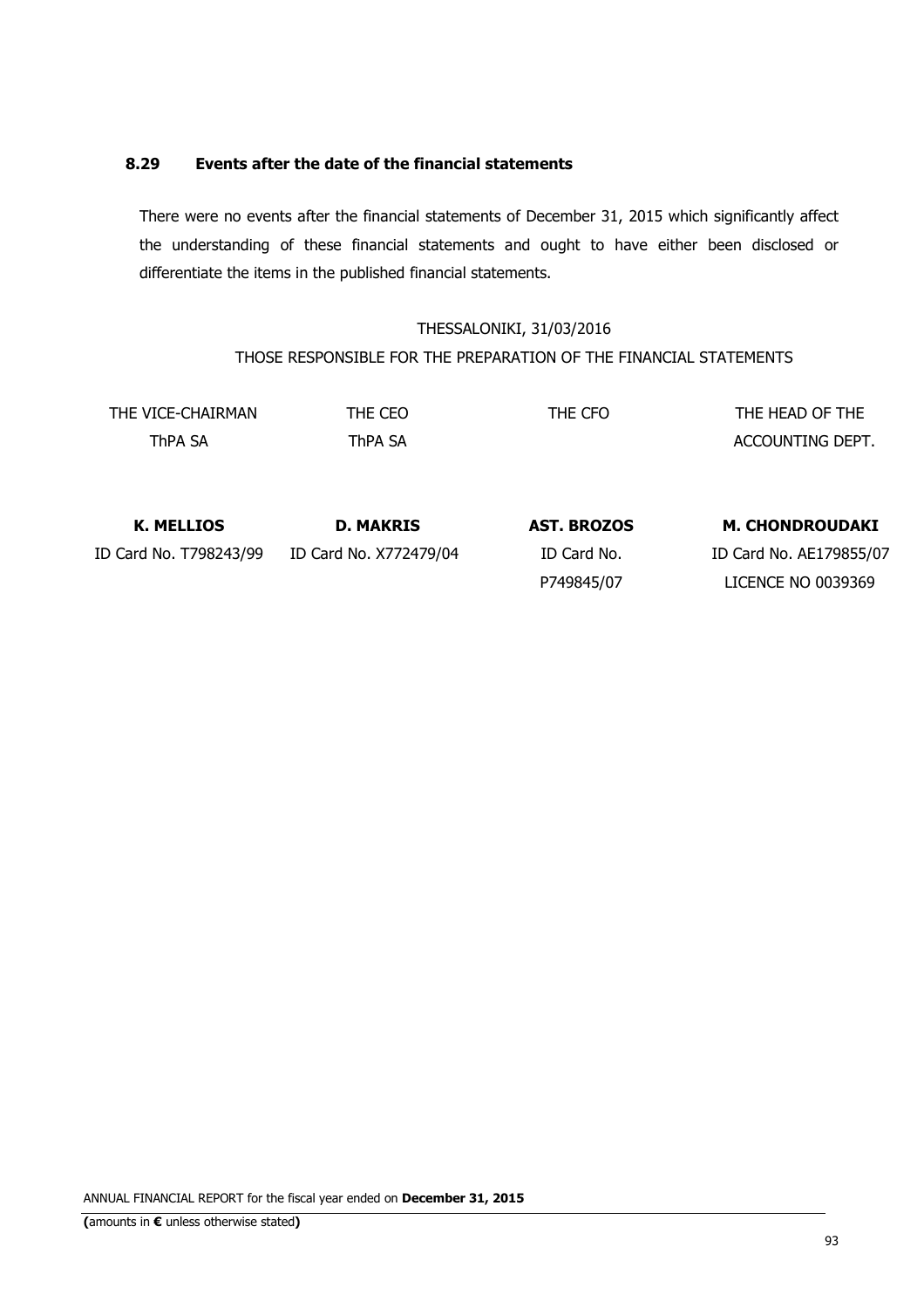# **F. Data and information pertaining to the joint ministerial decision Κ2-11365/2009**

For the fiscal year starting on January 1<sup>st</sup> 2015 and ending on December 31<sup>st</sup> 2015, pursuant to law 2190/1920, article 135, for companies preparing annual Financial Statements, consolidated or not, in compliance with the IFRS, as adopted by the European Union.

|                                                                                                                                                                                                                                                                   |                                          |                       | <b>THESSALONIKI PORT AUTHORITY</b>                       |                                   |                                                                                                                                                                                                                                                                                                                                                                                                                                                                                                                                                                                       |                                |                             |
|-------------------------------------------------------------------------------------------------------------------------------------------------------------------------------------------------------------------------------------------------------------------|------------------------------------------|-----------------------|----------------------------------------------------------|-----------------------------------|---------------------------------------------------------------------------------------------------------------------------------------------------------------------------------------------------------------------------------------------------------------------------------------------------------------------------------------------------------------------------------------------------------------------------------------------------------------------------------------------------------------------------------------------------------------------------------------|--------------------------------|-----------------------------|
|                                                                                                                                                                                                                                                                   |                                          |                       | (Th.P.A. S.A.)                                           |                                   |                                                                                                                                                                                                                                                                                                                                                                                                                                                                                                                                                                                       |                                |                             |
|                                                                                                                                                                                                                                                                   |                                          |                       |                                                          |                                   | TRADE REG. NO. 42807/06/B/99/30 - General Electronic Commercial Registry (GEMI) No. 58231004000 REGISTERED OFFICE: THESSALONIKI<br>DATA AND INFORMATION FOR FISCAL YEAR from January 1 until December 31, 2015                                                                                                                                                                                                                                                                                                                                                                        |                                |                             |
| g data and inform                                                                                                                                                                                                                                                 |                                          |                       |                                                          |                                   | (published pursuant to article 135, Cod. Law 2190/1920, for entities preparing annual financial statements, consolidated or not, in compliance with the International Accounting Standards)<br>orue from the financial statements aim to provide a general overview about the financial position and the financial results of ThPA SA. Consequently, we strongly advise readers that before making any investment decision or<br>company to visit its website, where the financial statements are available, as well as the review report by the auditor, where such is necessitated. |                                |                             |
|                                                                                                                                                                                                                                                                   |                                          |                       |                                                          |                                   |                                                                                                                                                                                                                                                                                                                                                                                                                                                                                                                                                                                       |                                |                             |
| lent Authority: Ministry of Shipping and Island Policy<br>ompany Website: www.thpa.gr                                                                                                                                                                             |                                          |                       | Composition of the Board of Directors:<br><b>Mellios</b> | Konstantinos                      | : Vice-Chairman of the BoD                                                                                                                                                                                                                                                                                                                                                                                                                                                                                                                                                            |                                |                             |
| late of approval of the annual financial statements by                                                                                                                                                                                                            |                                          |                       | Makris<br>Tozidis                                        | <b>Dimitrios</b>                  | : CEO                                                                                                                                                                                                                                                                                                                                                                                                                                                                                                                                                                                 |                                |                             |
| the Board of Directors: March 31, 2016<br>Statutory Auditors: Panagiotis I. K. Papazoglou (ICPA (GR) Reg. No. 16631).<br>Constantinos Katsagannis (ICPA (GR) Reg. No. 25921)                                                                                      |                                          |                       | Vlachos                                                  | Georgios<br>Aggelos<br>Panagiotis | Independent, non-executive member<br>Non-executive member<br>Non-executive member                                                                                                                                                                                                                                                                                                                                                                                                                                                                                                     |                                |                             |
| ype of Audit Review Report Consensual                                                                                                                                                                                                                             |                                          |                       | Kardaras<br><b>Bikas</b>                                 | Dimitrios                         | Non-executive member                                                                                                                                                                                                                                                                                                                                                                                                                                                                                                                                                                  |                                |                             |
|                                                                                                                                                                                                                                                                   |                                          |                       | Tantalidis<br>Thiriou                                    | Lazaros<br><b>Dimitrios</b>       | Non-executive member, employee representative<br>: Non-executive member, representative of the dockworkers                                                                                                                                                                                                                                                                                                                                                                                                                                                                            |                                |                             |
|                                                                                                                                                                                                                                                                   |                                          |                       | Dimarelos<br>Karoulis                                    | Georgios<br>Konstantinos          | Non-executive independent member, representative of the Municipality of Thessaloniki<br>: Non-executive independent member, representative of the Economic and Social Council of Greece (OKE)                                                                                                                                                                                                                                                                                                                                                                                         |                                |                             |
|                                                                                                                                                                                                                                                                   |                                          |                       |                                                          |                                   |                                                                                                                                                                                                                                                                                                                                                                                                                                                                                                                                                                                       |                                |                             |
|                                                                                                                                                                                                                                                                   | <b>COMPREHENSIVE INCOME STATEMENT</b>    |                       |                                                          |                                   | <b>FINANCIAL POSITION STATEMENT</b>                                                                                                                                                                                                                                                                                                                                                                                                                                                                                                                                                   |                                |                             |
|                                                                                                                                                                                                                                                                   | <b>Amounts in Euro</b><br>01.01-31.12.15 |                       | 01.01.31.12.14                                           |                                   | <b>Amounts in Euro</b>                                                                                                                                                                                                                                                                                                                                                                                                                                                                                                                                                                | 31.12.2015                     | 31.12.2014                  |
|                                                                                                                                                                                                                                                                   |                                          |                       |                                                          |                                   | <b>ASSETS</b>                                                                                                                                                                                                                                                                                                                                                                                                                                                                                                                                                                         |                                |                             |
|                                                                                                                                                                                                                                                                   | 50.881.604,79                            |                       | 54.831.477.96                                            |                                   |                                                                                                                                                                                                                                                                                                                                                                                                                                                                                                                                                                                       |                                |                             |
| <b>Trass profits</b>                                                                                                                                                                                                                                              | 24.333.038.56                            |                       | 26.529.142.15                                            |                                   | Tangible fixed assets utilized for own purposes                                                                                                                                                                                                                                                                                                                                                                                                                                                                                                                                       | \$4,589,042.00<br>3.346.080.47 | 51.101.225.<br>3.464.508    |
| arnings before tax, financin                                                                                                                                                                                                                                      | 23.096.401,53                            |                       | 25,705,841.37                                            |                                   | investments in Property<br>Intangible assets                                                                                                                                                                                                                                                                                                                                                                                                                                                                                                                                          | 729.289.33                     | 818,776.                    |
| nd investment results                                                                                                                                                                                                                                             |                                          |                       |                                                          |                                   | Other non-current assets<br>nventories                                                                                                                                                                                                                                                                                                                                                                                                                                                                                                                                                | 3.459.466,85<br>1.625.442,06   | 3.110.426.<br>1,688,618     |
| Profits before tax                                                                                                                                                                                                                                                | 24 514 351 69                            |                       | 28.388.514.37                                            |                                   | Receivables from customers                                                                                                                                                                                                                                                                                                                                                                                                                                                                                                                                                            | 4.613.750.76                   | 6.063.572.                  |
| Profits net of tax (a)                                                                                                                                                                                                                                            | 17.915.015,70                            |                       | 21.300.404,47                                            |                                   | Other current assets                                                                                                                                                                                                                                                                                                                                                                                                                                                                                                                                                                  | 72.482.916,11                  | 79.963.439.                 |
|                                                                                                                                                                                                                                                                   |                                          |                       |                                                          |                                   | TOTAL ASSETS                                                                                                                                                                                                                                                                                                                                                                                                                                                                                                                                                                          | 140.845.987.58                 | 146.210.566.                |
| Other comprehensive income/(losses) net of tax (b)                                                                                                                                                                                                                | 60.205,76                                |                       | $-344.994.84$                                            |                                   |                                                                                                                                                                                                                                                                                                                                                                                                                                                                                                                                                                                       |                                |                             |
| Total comprehensive income net of tax (a)+(b)                                                                                                                                                                                                                     | 17.975.221,46                            |                       | 20.955.409,63                                            |                                   | <b>EQUITY AND LIABILITIES</b>                                                                                                                                                                                                                                                                                                                                                                                                                                                                                                                                                         |                                |                             |
| Profits after taxes per share - basic & diluted (in €)                                                                                                                                                                                                            | 1,7773                                   |                       | 2,1131                                                   |                                   | Share Capital<br>Other Equity items                                                                                                                                                                                                                                                                                                                                                                                                                                                                                                                                                   | 30.240.000,00<br>96.847.934,35 | 30.240.000<br>98.528.712.   |
| roposed dividend per share (in C)                                                                                                                                                                                                                                 | 0.58                                     |                       | 0,70                                                     |                                   | <b>Total Equity (a)</b>                                                                                                                                                                                                                                                                                                                                                                                                                                                                                                                                                               | 127.087.934.35                 | 128.768.712.                |
| Earnings before tax, financing                                                                                                                                                                                                                                    | 26.861.415.85                            |                       | 29 424 347 16                                            |                                   | Provisions / Other lone-term liabilities                                                                                                                                                                                                                                                                                                                                                                                                                                                                                                                                              | 5.115.004.10                   | 5.207.906.                  |
| and investment results and total depreciation                                                                                                                                                                                                                     |                                          |                       |                                                          |                                   | Short-term liabilities<br><b>Total liabilities (b)</b>                                                                                                                                                                                                                                                                                                                                                                                                                                                                                                                                | 8.643.049,13<br>13.758.053.23  | 12.233.946.<br>17,441,853.  |
|                                                                                                                                                                                                                                                                   |                                          |                       |                                                          |                                   |                                                                                                                                                                                                                                                                                                                                                                                                                                                                                                                                                                                       |                                |                             |
|                                                                                                                                                                                                                                                                   |                                          |                       |                                                          |                                   | TOTAL EQUITY AND LIABILITIES (a) + (b)                                                                                                                                                                                                                                                                                                                                                                                                                                                                                                                                                | 140.845.987.58                 | 146.210.566,                |
|                                                                                                                                                                                                                                                                   |                                          |                       |                                                          |                                   |                                                                                                                                                                                                                                                                                                                                                                                                                                                                                                                                                                                       |                                |                             |
|                                                                                                                                                                                                                                                                   |                                          |                       |                                                          |                                   |                                                                                                                                                                                                                                                                                                                                                                                                                                                                                                                                                                                       |                                |                             |
|                                                                                                                                                                                                                                                                   | <b>STATEMENT OF CHANGES IN EQUITY.</b>   |                       |                                                          |                                   | <b>CASH FLOW STATEMENT-Indirect Method</b>                                                                                                                                                                                                                                                                                                                                                                                                                                                                                                                                            |                                |                             |
|                                                                                                                                                                                                                                                                   | <b>Amounts in Euro</b>                   | 31.12.2015            | 31.12.2014                                               |                                   | <b>Amounts in Furn</b>                                                                                                                                                                                                                                                                                                                                                                                                                                                                                                                                                                |                                |                             |
|                                                                                                                                                                                                                                                                   |                                          |                       |                                                          |                                   | Operatine activities                                                                                                                                                                                                                                                                                                                                                                                                                                                                                                                                                                  | 31.12.2015                     | 31.12.2014                  |
|                                                                                                                                                                                                                                                                   |                                          |                       |                                                          |                                   | <b>Earnings before tax</b>                                                                                                                                                                                                                                                                                                                                                                                                                                                                                                                                                            | 24.514.351,69                  | 28.388.514,                 |
| Total equity at start of period<br>(01/01/2015 and 01/01/2014 respectively)                                                                                                                                                                                       |                                          | 128 768 712 89        | 148 454 884 81                                           |                                   | Plus / less adjustments for.<br>Depreciation                                                                                                                                                                                                                                                                                                                                                                                                                                                                                                                                          | 3.771.506.89                   | 3.721.386.                  |
| onsolidated total income net of tax<br>Taxation of tax free reserves                                                                                                                                                                                              |                                          | 17.975.221.46<br>0.00 | 20.955.409.63<br>$-321.581.55$                           |                                   | <b>Provisions</b>                                                                                                                                                                                                                                                                                                                                                                                                                                                                                                                                                                     | 279.111.79                     | 543.934.                    |
| Dividends distributed                                                                                                                                                                                                                                             |                                          | 19.656.000,00         | 40.320.000,00                                            |                                   | come from unutilized provisions                                                                                                                                                                                                                                                                                                                                                                                                                                                                                                                                                       | $-464.136.68$                  | $-44.738.5$                 |
| Total equity at end of period<br>(31/12/2015 and 31/12/2014 respectively)                                                                                                                                                                                         |                                          | 127.087.934,35        | 128.768.712,89                                           |                                   | sses from the madjustment of investment property at fair value<br>osses from impairment of fixed assets                                                                                                                                                                                                                                                                                                                                                                                                                                                                               | 118,427,99<br>0,00             | 419.507,<br>917.            |
|                                                                                                                                                                                                                                                                   |                                          |                       |                                                          |                                   | nterest credit and related income                                                                                                                                                                                                                                                                                                                                                                                                                                                                                                                                                     | $-1.421.079.64$                | $-2.686.886$                |
|                                                                                                                                                                                                                                                                   |                                          |                       |                                                          |                                   | Results (income, expenses, profits and losses) from investing activities                                                                                                                                                                                                                                                                                                                                                                                                                                                                                                              | 0,00                           | $\alpha$                    |
|                                                                                                                                                                                                                                                                   |                                          |                       |                                                          |                                   | epreciation of subsidized fixed assets<br>st charges and related expenses                                                                                                                                                                                                                                                                                                                                                                                                                                                                                                             | $-6.492.60$<br>3.129,48        | $-2.880$<br>4.213           |
|                                                                                                                                                                                                                                                                   |                                          |                       |                                                          |                                   |                                                                                                                                                                                                                                                                                                                                                                                                                                                                                                                                                                                       |                                |                             |
|                                                                                                                                                                                                                                                                   |                                          |                       |                                                          |                                   | Plus / less adjustments for changes in working capital accounts                                                                                                                                                                                                                                                                                                                                                                                                                                                                                                                       |                                |                             |
|                                                                                                                                                                                                                                                                   |                                          |                       |                                                          |                                   | r related to operating activities:                                                                                                                                                                                                                                                                                                                                                                                                                                                                                                                                                    |                                |                             |
|                                                                                                                                                                                                                                                                   |                                          |                       |                                                          |                                   | <b>Reduction in inventories</b>                                                                                                                                                                                                                                                                                                                                                                                                                                                                                                                                                       | 63.176,39                      | 48.001,                     |
|                                                                                                                                                                                                                                                                   |                                          |                       |                                                          |                                   | crease in receivables<br>Decrease)/Increase in liabilities (excl. loans)                                                                                                                                                                                                                                                                                                                                                                                                                                                                                                              | -3.362.988.95<br>$-920.068.08$ | $-328.718.$<br>1,524,401.   |
|                                                                                                                                                                                                                                                                   | <b>ADDITIONAL FACTS AND INFORMATION</b>  |                       |                                                          |                                   | Personnel compensation payments                                                                                                                                                                                                                                                                                                                                                                                                                                                                                                                                                       | $-75,000,00$                   | $-328.968$                  |
|                                                                                                                                                                                                                                                                   |                                          |                       |                                                          |                                   | exc                                                                                                                                                                                                                                                                                                                                                                                                                                                                                                                                                                                   |                                |                             |
| 1. The same key accounting policies that were followed in the preparation of the annual financial statements on December 31, 2014 have been observed, with the exception of<br>the new or revised accounting standards and interp                                 |                                          |                       |                                                          |                                   |                                                                                                                                                                                                                                                                                                                                                                                                                                                                                                                                                                                       |                                |                             |
|                                                                                                                                                                                                                                                                   |                                          |                       |                                                          |                                   | terest charges and related paid-up expenses<br>Tax paid                                                                                                                                                                                                                                                                                                                                                                                                                                                                                                                               | $-3.129.48$<br>-9715 610 71    | $-4.213j$                   |
|                                                                                                                                                                                                                                                                   |                                          |                       |                                                          |                                   | <b>Total inflow from operating activities (a)</b>                                                                                                                                                                                                                                                                                                                                                                                                                                                                                                                                     | 12.781.198,09                  | $-7.906.822$<br>23.347.646. |
| 2. Company investments in tangible fixed and intangible assets for the current period amount to €7.169.836,68 (31.12.2014: € 3.120.301,99)                                                                                                                        |                                          |                       |                                                          |                                   | <b>Investing activities</b>                                                                                                                                                                                                                                                                                                                                                                                                                                                                                                                                                           |                                |                             |
| 3. The Company has not been audited for taxation purposes for fiscal years 2005-2010. (note 8.27.4 in the annual financial report).                                                                                                                               |                                          |                       |                                                          |                                   | Purchase of tangible and intangible fixed assets                                                                                                                                                                                                                                                                                                                                                                                                                                                                                                                                      | $-7.169.836.68$                | $-3.120.301.5$              |
| 4. At the end of the current fiscal period the Company did not hold any own shares<br>5. There are no liens registered on the Company's fixed assets.                                                                                                             |                                          |                       |                                                          |                                   | Sale of financial assets                                                                                                                                                                                                                                                                                                                                                                                                                                                                                                                                                              | 0.00                           | $\Omega$                    |
|                                                                                                                                                                                                                                                                   |                                          |                       |                                                          |                                   | subsidies collected                                                                                                                                                                                                                                                                                                                                                                                                                                                                                                                                                                   | 0.00                           | 18.516.                     |
| 6. There are no disputes in arbitration or pending, or court rulings or arbitration awards which could have a significant impact on the financial status or operation of the Company. Sale of financial assets at fair value t                                    |                                          |                       |                                                          |                                   |                                                                                                                                                                                                                                                                                                                                                                                                                                                                                                                                                                                       | 0,00                           | $\alpha$                    |
|                                                                                                                                                                                                                                                                   |                                          |                       |                                                          |                                   | nterest and related income collected                                                                                                                                                                                                                                                                                                                                                                                                                                                                                                                                                  | 1.386.740,37                   | 2.342.448                   |
| 7. The company has formed, up to 31.12.2015, total provisions for open tax years amounting to £406.371,74 and other provisions amounting to £417.509,99.                                                                                                          |                                          |                       |                                                          |                                   | Total outflow from investing activities (b)<br><b>Financine activities</b>                                                                                                                                                                                                                                                                                                                                                                                                                                                                                                            | -5.783.096.31                  | -759.337;                   |
| Number of staff employed on 31.12.2015 and 31.12.2014: 420 and 400 people correspondingly.                                                                                                                                                                        |                                          |                       |                                                          |                                   | Dividends paid                                                                                                                                                                                                                                                                                                                                                                                                                                                                                                                                                                        | $-19.656.000,00$               | 40.320.000                  |
| 9. The sum of 1,448.759.78 was recast in the already published annual financial statements of 31.12.2014 for reasons of comparability, which regarded income from the leasing o                                                                                   |                                          |                       |                                                          |                                   | <b>Fotal outflow from financing activities (c)</b>                                                                                                                                                                                                                                                                                                                                                                                                                                                                                                                                    | -19,656,000,00                 | $-40.320.000j$              |
| paces and was recast from Turnover to Other Income.                                                                                                                                                                                                               |                                          |                       |                                                          |                                   | Net decrease in period's cash and cash equivalents (a) +(b) +(c)                                                                                                                                                                                                                                                                                                                                                                                                                                                                                                                      | $-12.657.898.22$               | $-17.731.690$               |
|                                                                                                                                                                                                                                                                   |                                          |                       |                                                          |                                   | Cash and cash equivalents at beginning of the period                                                                                                                                                                                                                                                                                                                                                                                                                                                                                                                                  | 78.781.985,82                  | 96.513.676.                 |
| 10. Transactions with related parties: (as such are defined in IAS 24) Income: € 0, Expenses: € 0, Receivables: € 0, Liabilities: € 0, Receivables from Management: € 0, Liabilities<br>to Management: € 3.334.23. Executives and BoD remuneration: € 749.872.73. |                                          |                       |                                                          |                                   | Cash and cash equivalents at end of the period                                                                                                                                                                                                                                                                                                                                                                                                                                                                                                                                        | 66.124.087,61                  | 78.781.985.                 |
|                                                                                                                                                                                                                                                                   |                                          |                       |                                                          |                                   |                                                                                                                                                                                                                                                                                                                                                                                                                                                                                                                                                                                       |                                |                             |
| 11. Other total comprehensive income after tax includes the valuation difference (loss) of the financial instruments available for sale, amounting to € 85.707.44 as well as the<br>change to the actuarial losses (profits) net                                  |                                          |                       |                                                          |                                   |                                                                                                                                                                                                                                                                                                                                                                                                                                                                                                                                                                                       |                                |                             |
|                                                                                                                                                                                                                                                                   |                                          |                       |                                                          |                                   |                                                                                                                                                                                                                                                                                                                                                                                                                                                                                                                                                                                       |                                |                             |
| 12. Paid with reservation in 2015 were duties and other taxes amounting to approximately €3,5 million, which were imposed by the 2 <sup>nd</sup> Customs Office due to the loss of bound                                                                          |                                          |                       |                                                          |                                   |                                                                                                                                                                                                                                                                                                                                                                                                                                                                                                                                                                                       |                                |                             |
| erchandise. The Company has lodged an appeal with the Administrative Courts, as described in detail in note 8.27 of the financial statements.                                                                                                                     |                                          |                       |                                                          |                                   |                                                                                                                                                                                                                                                                                                                                                                                                                                                                                                                                                                                       |                                |                             |
|                                                                                                                                                                                                                                                                   |                                          |                       |                                                          |                                   |                                                                                                                                                                                                                                                                                                                                                                                                                                                                                                                                                                                       |                                |                             |
| The Vice-Chairman of the BoD of ThPA                                                                                                                                                                                                                              | The CEO                                  |                       | The CFO                                                  |                                   | The Head of the Accounting Dept.                                                                                                                                                                                                                                                                                                                                                                                                                                                                                                                                                      |                                |                             |
|                                                                                                                                                                                                                                                                   |                                          |                       |                                                          |                                   | <b>M. HONDROUDAKI</b>                                                                                                                                                                                                                                                                                                                                                                                                                                                                                                                                                                 |                                |                             |
| K. MELLIOS                                                                                                                                                                                                                                                        | <b>D. MAKRIS</b>                         |                       | A. BROZOS                                                |                                   | ID Card No: AE179855/07                                                                                                                                                                                                                                                                                                                                                                                                                                                                                                                                                               |                                |                             |
| ID Card No.: T798243/99                                                                                                                                                                                                                                           | <b>ID Card No: X772479/04</b>            |                       | ID Card No.: R 749845/97                                 |                                   | License No.: 0039369                                                                                                                                                                                                                                                                                                                                                                                                                                                                                                                                                                  |                                |                             |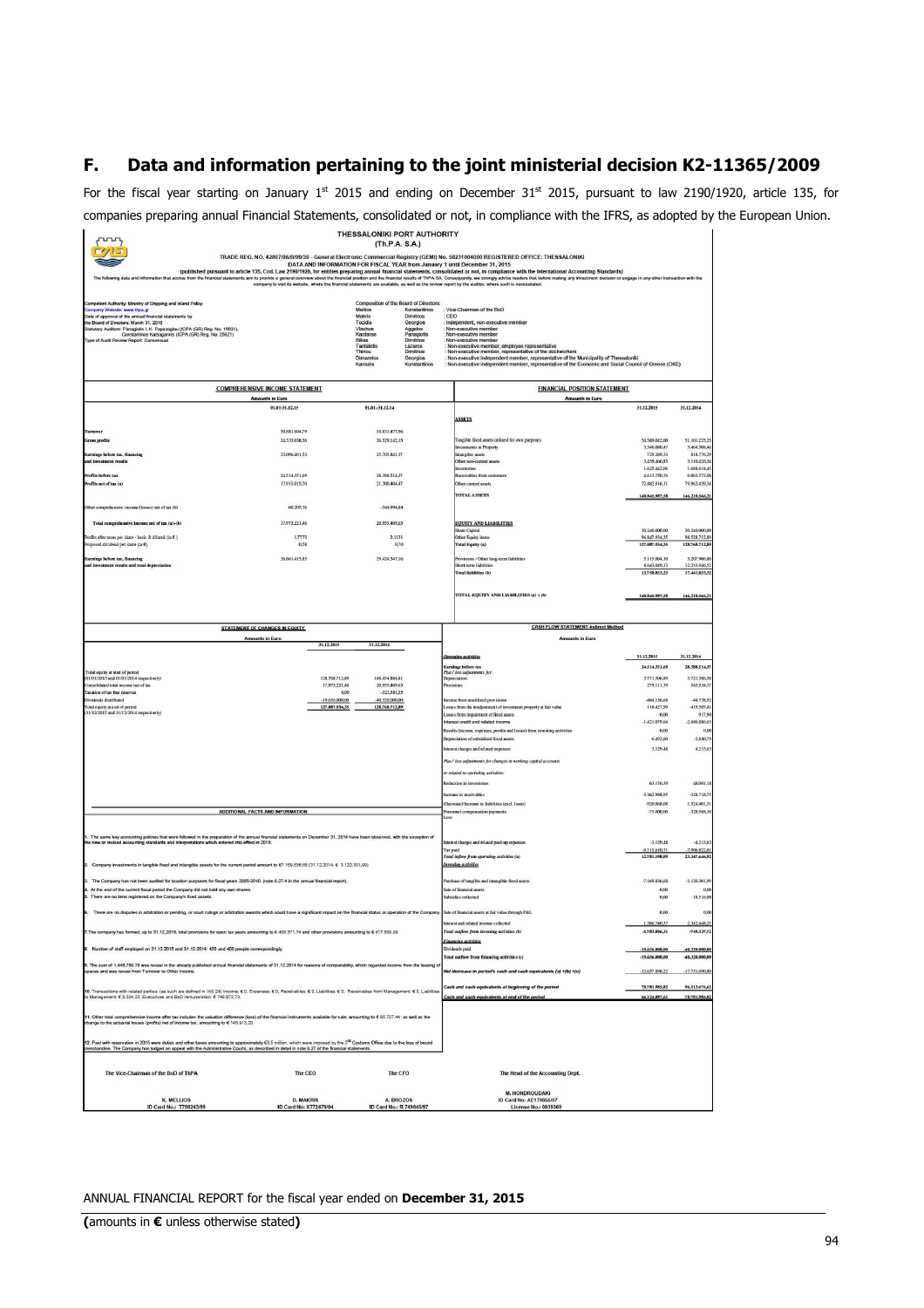# **G. Information pertaining to article 10 of Law 3401/2005**

ThPA SA rendered accessible to the public, during fiscal year  $1/1/2015 - 31/12/2015$ , pursuant to the legislation, the following information, which are posted on its website (www.thpa.gr) and on the website of the Athens Stock Exchange (www.athexgroup.gr).

 $\bullet$ ThPA S.A.: NOTICE OF REGULATED INFORMATION PURSUANT TO LAW 3556/2007: Disclosure on the change of the percentage of shareholders on the voting rights level 11:55 30 Mar 2015 **A** ThPA S.A.: ANNOUNCEMENT IN ADVANCE FOR THE GENERAL MEETING 11:38 24 Mar 2015 ThPA S.A.: PRESS-RELEASE OF BRIEFING BY LISTED COMPANY TO ANALYSTS 14:05 23 Mar 2015 ThPA S.A.: ANNOUNCEMENT OF THE NEW FINANCIAL CALENDAR 16:16 16 Mar 2015 ThPA S.A.: FINANCIAL CALENDAR ANNOUNCEMENT 09:59 13 Mar 2015  $\ket{\cdot}$ ThPA S.A.: PRESS-RELEASE ON THE COMMENTARY TO THE FINANCIAL STATEMENTS/REPORTS 14:46 12 Mar 2015 ThPA S.A.: FINANCIAL CALENDAR ANNOUNCEMENT 11:43 10 Mar 2015 **THE** ThPA S.A.: DISCLOSURE OF THE CHANGE OF SENIOR EXECUTIVES 14:17 30 Apr 2015  $\overline{R^2}$ ThPA S.A.: PRESS-RELEASE ON THE RESOLUTIONS ADOPTED BY THE GENERAL MEETING 15:29 23 Apr 2015 **THE** ThPA S.A.: DISCLOSURE OF THE CHANGE OF SENIOR EXECUTIVES 13:34 23 Apr 2015 ThPA S.A.: FINANCIAL CALENDAR ANNOUNCEMENT 11:54 23 Apr 2015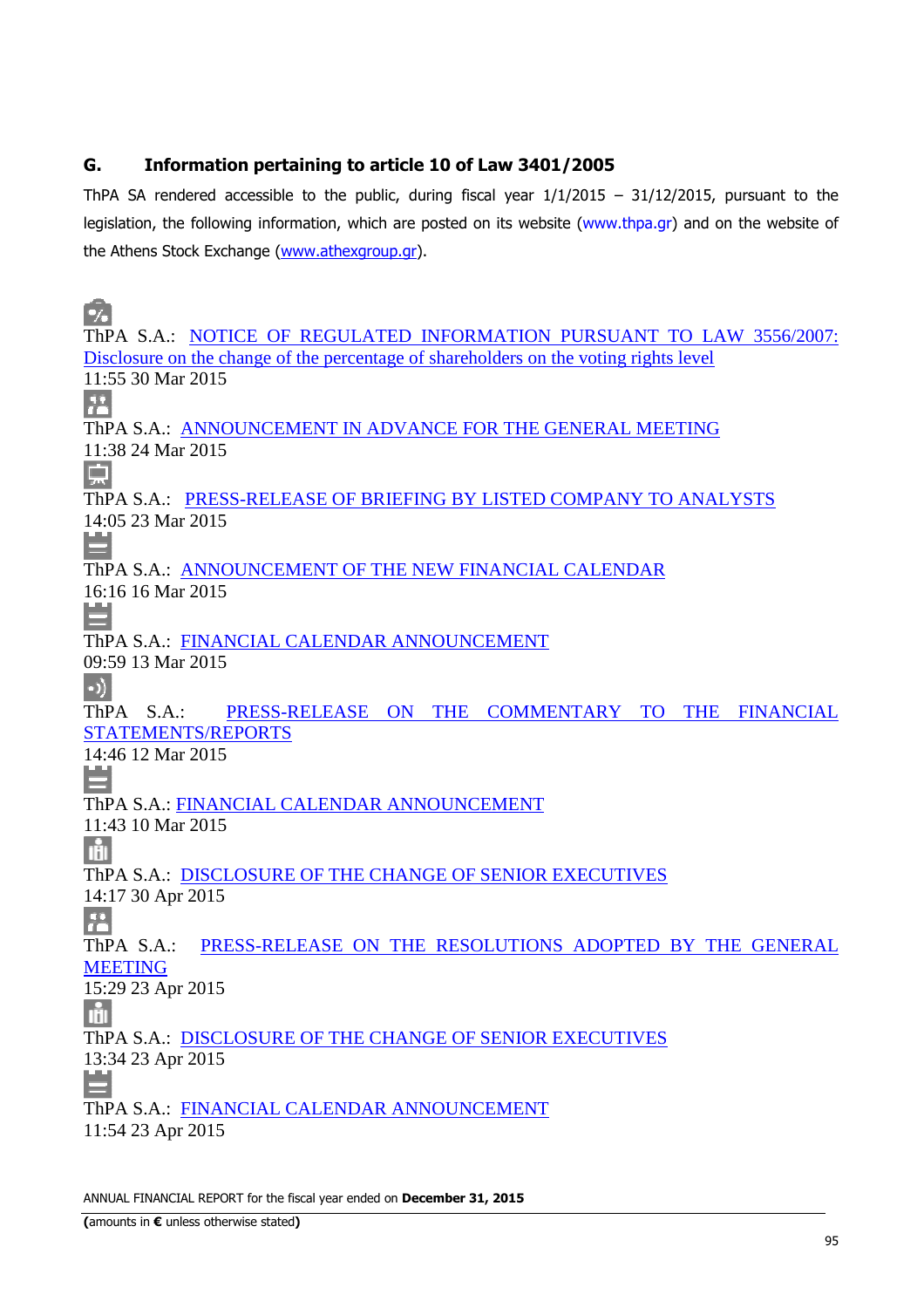ThPA S.A.: DISCLOSURE OF EX-DIVIDEND RATE/PAYMENT OF DIVIDEND/PRE-DIVIDEND 09:24 23 Apr 2015  $\bullet$ ThPA S.A.: PRESS-RELEASE ON THE COMMENTS TO THE FINANCIAL STATEMENTS/REPORTS 13:09 28 May 2015 nin ThPA S.A.: DISCLOSURE OF CHANGES OF SENIOR EXECUTIVES 14:33 26 May 2015 Iň ThPA S.A.: DISCLOSURE OF THE CHANGE IN THE COMPOSITION OF THE BOARD OF **DIRECTORS** 16:26 13 May 2015 nin. ThPA S.A.: DISCLOSURE OF THE CHANGE IN THE COMPOSITION OF THE BOARD OF DIRECTORS 11:08 03 Jul 2015  $\bullet$ ThPA S.A.: PRESS-RELEASE ON THE COMMENTS TO THE FINANCIAL STATEMENTS/REPORTS 16:10 27 Aug 2015 nin ThPA S.A.: DISCLOSURE OF THE CHANGE IN THE COMPOSITION OF THE BOARD OF **DIRECTORS** 12:31 11 Sep 2015  $\bullet$ ) ThPA S.A.: PRESS-RELEASE ON TAX AUDIT RESULTS 11:29 07 Oct 2015 nin ThPA S.A.: DISCLOSURE OF THE CHANGE IN THE COMPOSITION OF THE BOARD OF **DIRECTORS** 13:09 01 Oct 2015 ThPA S.A.: PRESS-RELEASE ON THE COMMENTS TO THE FINANCIAL STATEMENTS (Correction) 16:40 27 Nov 2015  $\bullet$ ) ThPA S.A.: PRESS-RELEASE ON THE COMMENTS TO THE FINANCIAL STATEMENTS/REPORTS 14:25 27 Nov 2015 nin.